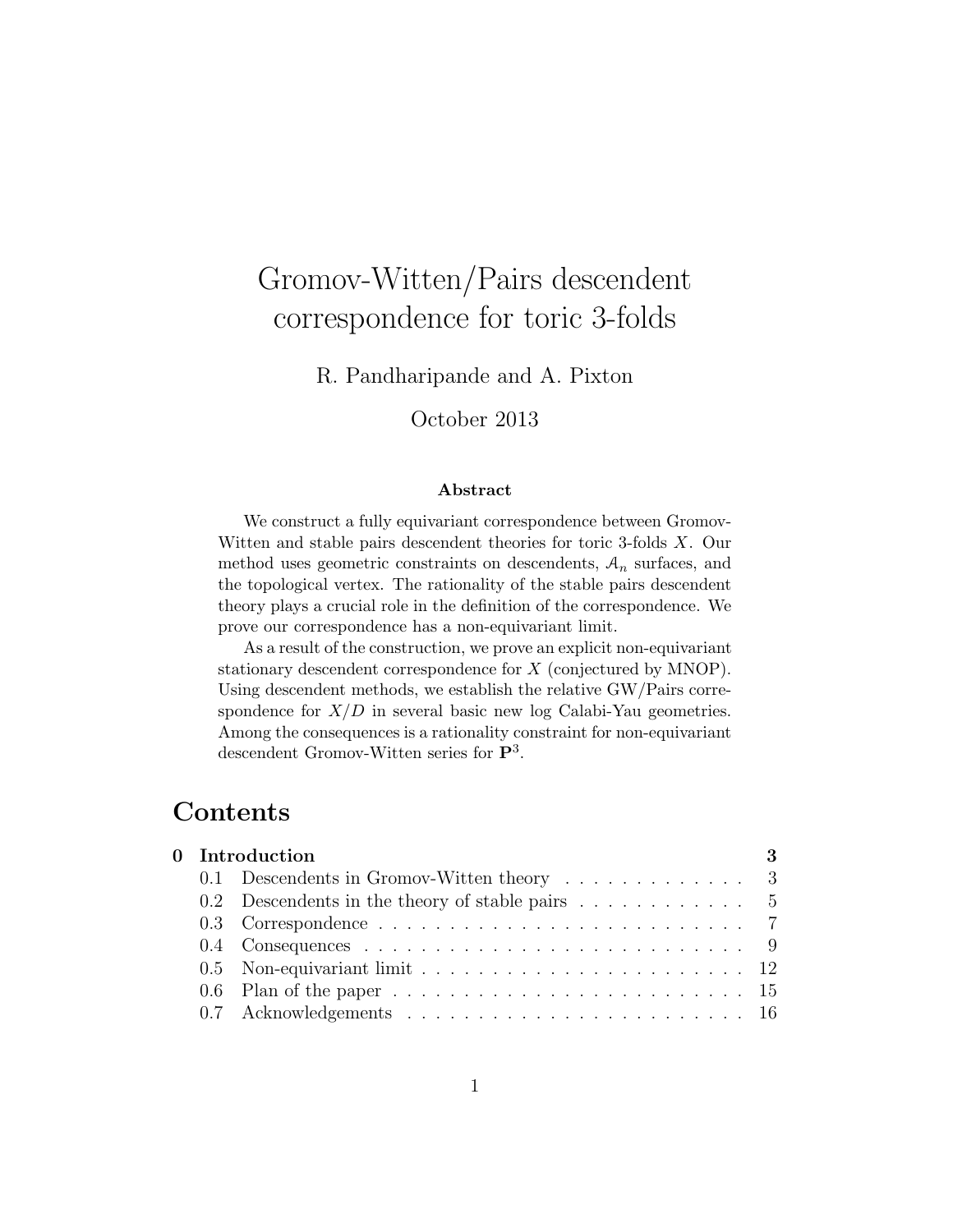| 1        |     | Capped descendent vertex                                                                                                              | 16 |
|----------|-----|---------------------------------------------------------------------------------------------------------------------------------------|----|
|          | 1.1 | Relative theories                                                                                                                     | 16 |
|          | 1.2 | Degeneration formulas $\dots \dots \dots \dots \dots \dots \dots \dots$                                                               | 17 |
|          | 1.3 | Definition of the capped vertex $\dots \dots \dots \dots \dots \dots$                                                                 | 18 |
| $\bf{2}$ |     | Descendent correspondence: 1-leg                                                                                                      | 21 |
|          | 2.1 | Construction of K                                                                                                                     | 21 |
|          | 2.2 |                                                                                                                                       | 22 |
|          | 2.3 |                                                                                                                                       | 27 |
|          | 2.4 |                                                                                                                                       | 30 |
|          | 2.5 |                                                                                                                                       | 34 |
| 3        |     | Capped localization                                                                                                                   | 35 |
|          | 3.1 | Toric geometry $\dots \dots \dots \dots \dots \dots \dots \dots \dots \dots$                                                          | 35 |
|          | 3.2 |                                                                                                                                       | 36 |
|          | 3.3 |                                                                                                                                       | 37 |
| 4        |     | Descendent correspondence: 2-leg                                                                                                      | 38 |
|          | 4.1 |                                                                                                                                       | 38 |
|          | 4.2 |                                                                                                                                       | 39 |
|          | 4.3 |                                                                                                                                       | 40 |
|          | 4.4 |                                                                                                                                       | 42 |
|          | 4.5 |                                                                                                                                       | 44 |
|          | 4.6 | Proof of Theorem 8 in the 2-leg case $\dots \dots \dots \dots \dots$                                                                  | 47 |
|          | 4.7 |                                                                                                                                       | 48 |
| 5        |     | Descendent correspondence: 3-leg                                                                                                      | 49 |
|          | 5.1 |                                                                                                                                       | 49 |
|          | 5.2 |                                                                                                                                       | 50 |
|          | 5.3 |                                                                                                                                       | 50 |
|          | 5.4 |                                                                                                                                       | 52 |
| 6        |     | First consequences                                                                                                                    | 52 |
|          | 6.1 | Descendents over $0 \in \mathbf{P}^1$                                                                                                 | 52 |
|          | 6.2 |                                                                                                                                       | 54 |
|          | 6.3 | Descendents on $S \times \mathbf{P}^1/S_{\infty}$                                                                                     | 55 |
|          | 6.4 | Matching                                                                                                                              | 60 |
|          | 6.5 | Moduli spaces for $Y \times \mathbf{P}^1 / E \times \mathbf{P}^1 \cup Y_\infty \cdot \cdot \cdot \cdot \cdot \cdot \cdot \cdot \cdot$ | 65 |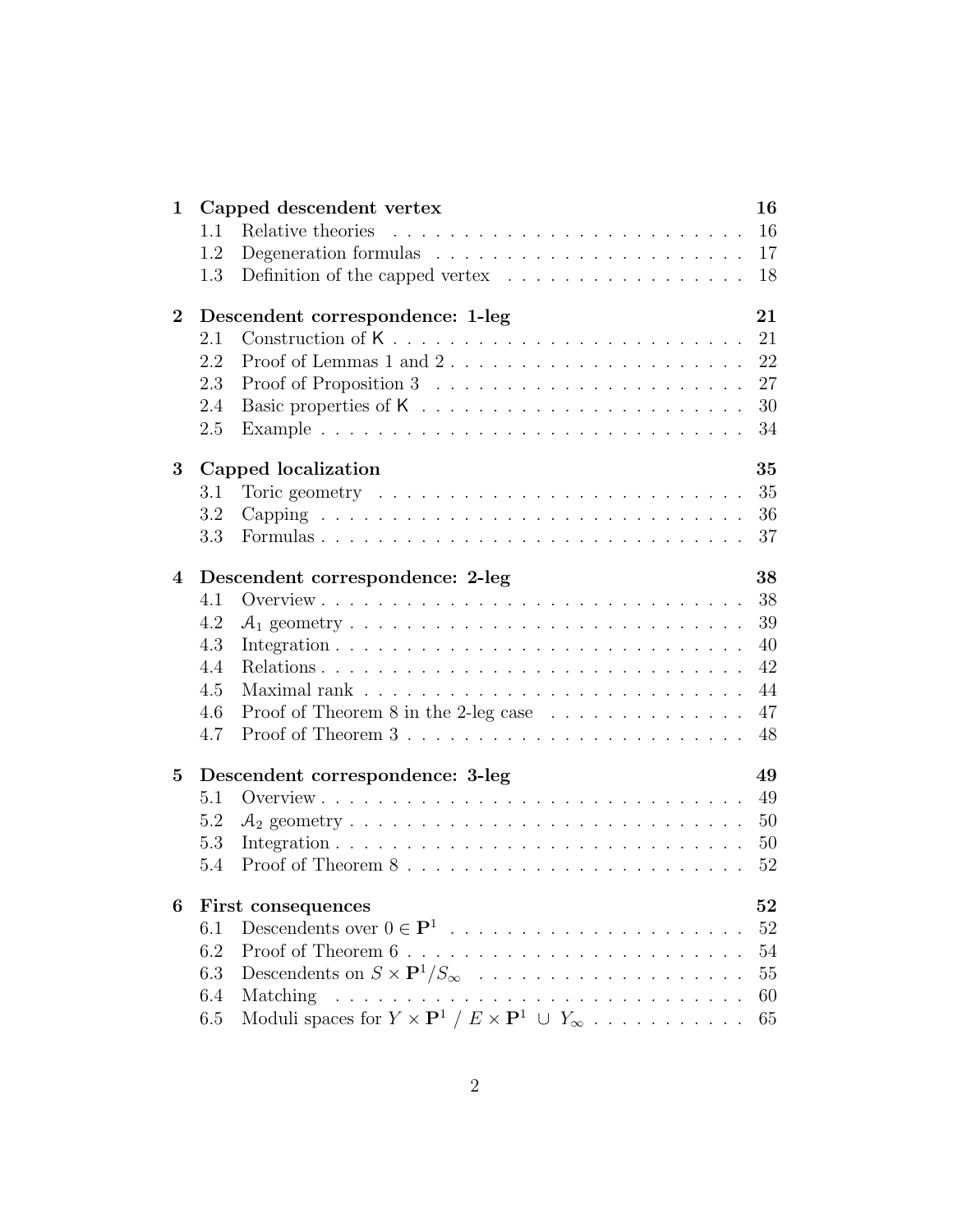| $7\,$ | Non-equivariant limit                     | 68 |
|-------|-------------------------------------------|----|
|       |                                           |    |
|       |                                           |    |
|       |                                           |    |
|       |                                           |    |
|       | 7.5 Relative descendent correspondence 74 |    |
|       | 8 Log Calabi Yau 3-folds                  | 74 |
|       |                                           |    |
|       |                                           |    |
|       |                                           |    |
|       |                                           |    |

# 0 Introduction

# 0.1 Descendents in Gromov-Witten theory

Let  $X$  be a nonsingular projective 3-fold. Gromov-Witten theory is defined via integration over the moduli space of stable maps. Let  $\overline{M}_{g,r}(X,\beta)$  denote the moduli space of  $r$ -pointed stable maps from connected genus  $g$  curves to X representing the class  $\beta \in H_2(X, \mathbb{Z})$ . Let

$$
ev_i: \overline{M}_{g,r}(X,\beta) \to X,
$$

$$
\mathbb{L}_i \to \overline{M}_{g,r}(X,\beta)
$$

denote the evaluation maps and the cotangent line bundles associated to the marked points. Let  $\gamma_1, \ldots, \gamma_r \in H^*(X, \mathbb{Q})$ , and let

$$
\psi_i = c_1(\mathbb{L}_i) \in H^2(\overline{M}_{g,n}(X,\beta),\mathbb{Q}).
$$

The *descendent* fields, denoted by  $\tau_k(\gamma)$ , correspond to the classes  $\psi_i^k ev_i^*(\gamma)$ on the moduli space of maps. Let

$$
\left\langle \tau_{k_1}(\gamma_1)\cdots\tau_{k_r}(\gamma_r)\right\rangle_{g,\beta}=\int_{[\overline{M}_{g,r}(X,\beta)]^{vir}}\prod_{i=1}^r\psi_i^{k_i}\text{ev}_i^*(\gamma_i)
$$

denote the descendent Gromov-Witten invariants. Foundational aspects of the theory are treated, for example, in [1, 2, 13].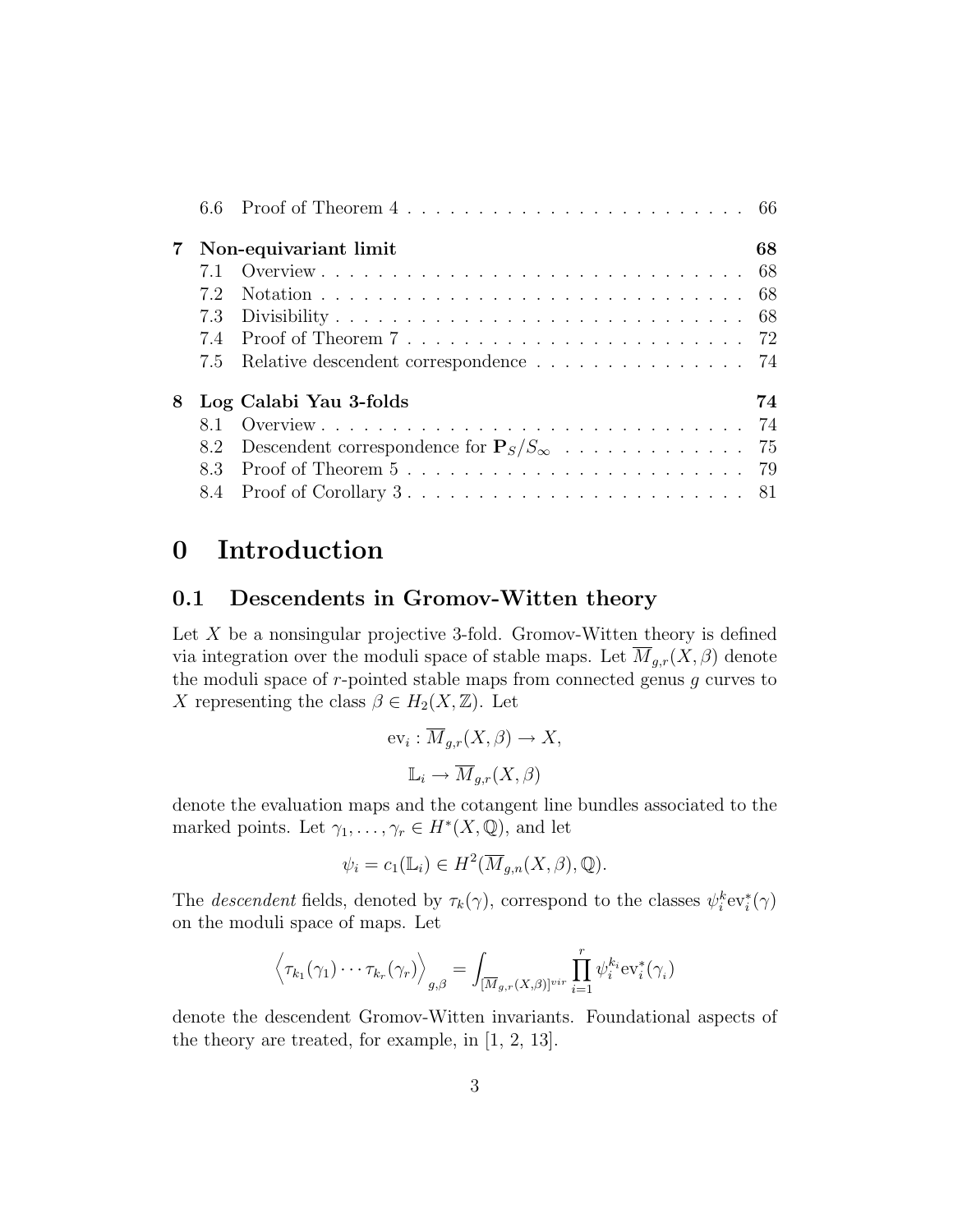Let C be a possibly disconnected curve with at worst nodal singularities. The genus of C is defined by  $1 - \chi(\mathcal{O}_C)$ . Let  $\overline{M}'_{g,r}(X,\beta)$  denote the moduli space of maps with possibly disconnected domain curves  $C$  of genus g with no collapsed connected components. The latter condition requires each connected component of C to represent a nonzero class in  $H_2(X,\mathbb{Z})$ . In particular, C must represent a nonzero class  $\beta$ .

We define the descendent invariants in the disconnected case by

$$
\left\langle \tau_{k_1}(\gamma_1)\cdots\tau_{k_r}(\gamma_r)\right\rangle_{g,\beta}'=\int_{[\overline{M}'_{g,r}(X,\beta)]^{vir}}\prod_{i=1}^r\psi_i^{k_i}\text{ev}_i^*(\gamma_i).
$$

The associated partition function is defined by

$$
\mathsf{Z}_{\mathsf{GW}}'\Big(X; u\Big| \prod_{i=1}^r \tau_{k_i}(\gamma_i)\Big)_{\beta} = \sum_{g \in \mathbb{Z}} \Big\langle \prod_{i=1}^r \tau_{k_i}(\gamma_i) \Big\rangle_{g,\beta}' u^{2g-2}.\tag{1}
$$

Since the domain components must map nontrivially, an elementary argument shows the genus q in the sum  $(1)$  is bounded from below. The descendent insertions in (1) should match the (genus independent) virtual dimension,

$$
\dim \left[ \overline{M}'_{g,r}(X,\beta) \right]^{vir} = \int_{\beta} c_1(T_X) + r. \tag{2}
$$

If X is a nonsingular toric 3-fold, then the descendent invariants can be lifted to equivariant cohomology. Let

$$
\mathbf{T}=(\mathbb{C}^*)^3
$$

be the 3-dimensional algebraic torus acting on X. Let  $s_1, s_2, s_3$  be the equivariant first Chern classes of the standard representations of the three factors of T. The equivariant cohomology of the point is well-known to be

$$
H_{\mathbf{T}}^*(\bullet) = \mathbb{Q}[s_1, s_2, s_3].
$$

For equivariant classes  $\gamma_i \in H^*_{\mathbf{T}}(X, \mathbb{Q})$ , the descendent invariants

$$
\left\langle \tau_{k_1}(\gamma_1)\cdots\tau_{k_r}(\gamma_r)\right\rangle_{g,\beta}'=\int_{[\overline{M}'_{g,r}(X,\beta)]^{vir}}\prod_{i=1}^r\psi_i^{k_i}\text{ev}_i^*(\gamma_i) \in H_{\mathbf{T}}^*(\bullet)
$$

<sup>&</sup>lt;sup>1</sup>Our notation follows [18] and emphasizes the role of the moduli space  $\overline{M}'_{g,r}(X,\beta)$ . The degree 0 collapsed contributions will not appear anywhere in our paper.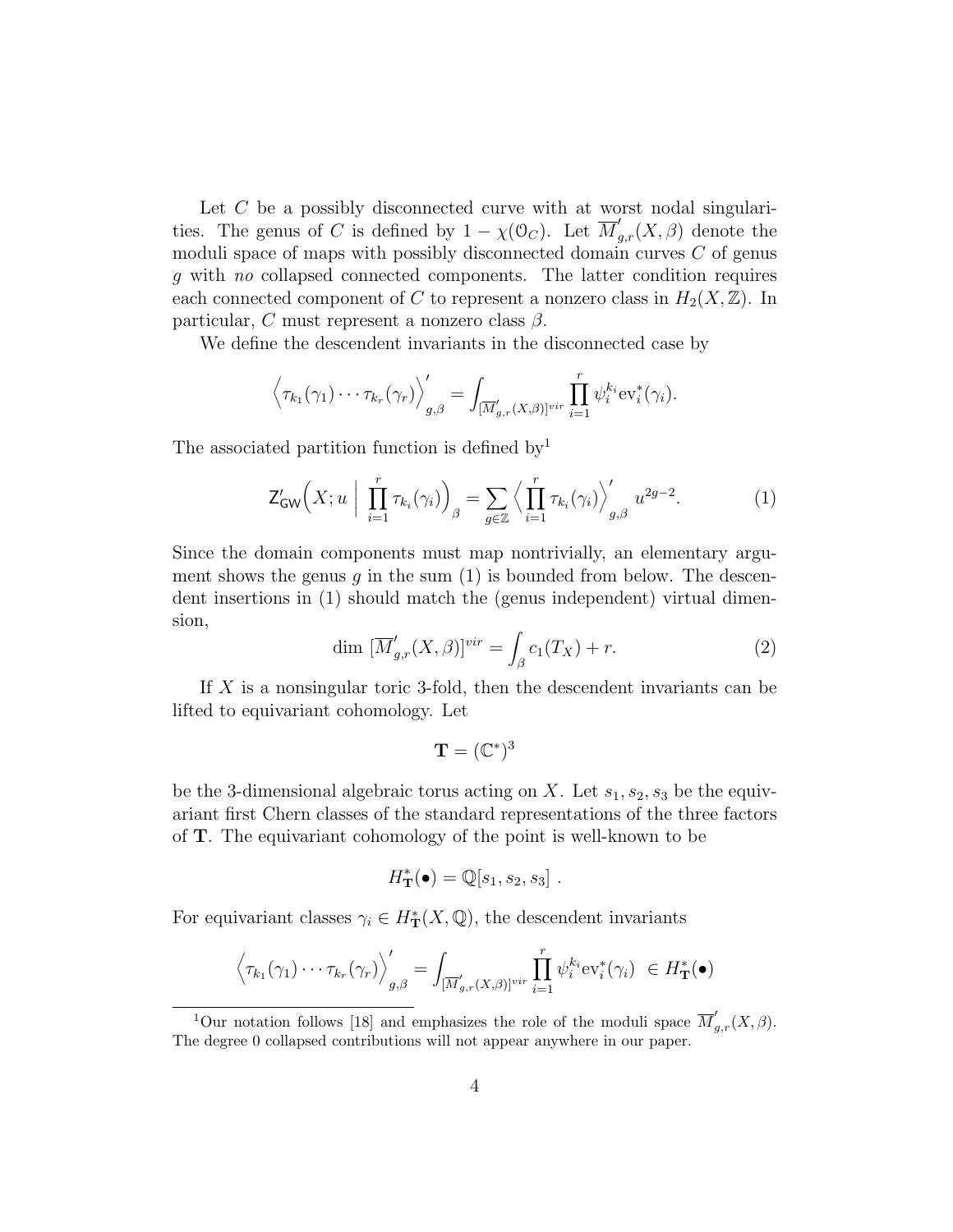are well-defined. In the equivariant setting, the descendent insertions may exceed the virtual dimension (2). The equivariant partition function

$$
\mathsf{Z}^{\prime}_{\mathsf{GW}}\Big(X;u\ \Big|\ \textstyle\prod\limits_{i=1}^r\tau_{k_i}(\gamma_i)\Big)_{\beta}^{\mathbf{T}}\in \mathbb{Q}[s_1,s_2,s_3]((u))
$$

is a Laurent series in u with coefficients in  $H^*_{\mathbf{T}}(\bullet)$ .

If  $X$  is a nonsingular quasi-projective toric 3-fold, the equivariant Gromov-Witten invariants of  $X$  are still well-defined by localization residues [3]. In the quasi-projective case,

$$
\mathsf{Z}^{\prime}_{\mathsf{GW}}\Big(X; u \Big| \prod_{i=1}^r \tau_{k_i}(\gamma_i) \Big)_{\beta}^{\mathbf{T}} \in \mathbb{Q}(s_1, s_2, s_3)((u)) .
$$

For the study of the Gromov-Witten theory of toric 3-folds, the open geometries play an imporant role.

#### 0.2 Descendents in the theory of stable pairs

Let X be a nonsingular projective 3-fold, and let  $\beta \in H_2(X, \mathbb{Z})$  be a nonzero class. We consider next the moduli space of stable pairs

$$
[\mathcal{O}_X \xrightarrow{s} F] \in P_n(X, \beta)
$$

where  $F$  is a pure sheaf supported on a Cohen-Macaulay subcurve of  $X$ ,  $s$  is a morphism with 0-dimensional cokernel, and

$$
\chi(F) = n, \quad [F] = \beta.
$$

The space  $P_n(X,\beta)$  carries a virtual fundamental class obtained from the deformation theory of complexes in the derived category [31].

Since  $P_n(X, \beta)$  is a fine moduli space, there exists a universal sheaf

$$
\mathbb{F} \to X \times P_n(X, \beta),
$$

see Section 2.3 of [31]. For a stable pair  $[0_X \to F] \in P_n(X, \beta)$ , the restriction of  $F$  to the fiber

$$
X \times [0_X \to F] \subset X \times P_n(X, \beta)
$$

is canonically isomorphic to  $F$ . Let

$$
\pi_X\colon X\times P_n(X,\beta)\to X,
$$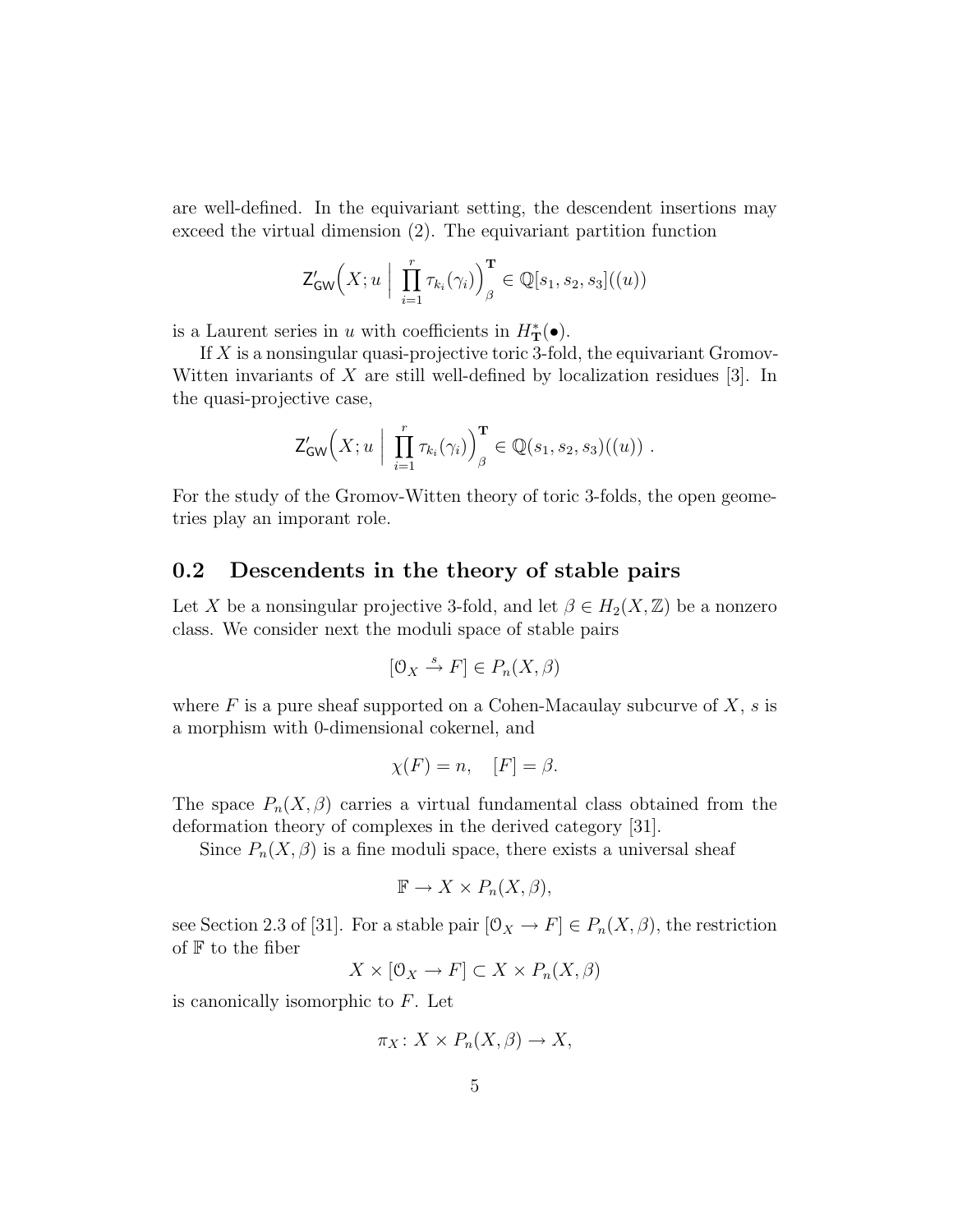$$
\pi_P \colon X \times P_n(X, \beta) \to P_n(X, \beta)
$$

be the projections onto the first and second factors. Since  $X$  is nonsingular and  $\mathbb F$  is  $\pi_P$ -flat,  $\mathbb F$  has a finite resolution by locally free sheaves. Hence, the Chern character of the universal sheaf  $\mathbb F$  on  $X \times P_n(X,\beta)$  is well-defined. By definition, the operation

$$
\pi_{P*}(\pi_X^*(\gamma) \cdot \text{ch}_{2+i}(\mathbb{F}) \cap \pi_P^*(\cdot)) : H_*(P_n(X,\beta)) \to H_*(P_n(X,\beta))
$$

is the action of the descendent  $\tau_i(\gamma)$ , where  $\gamma \in H^*(X,\mathbb{Z})$ .

For nonzero  $\beta \in H_2(X, \mathbb{Z})$  and arbitrary  $\gamma_i \in H^*(X, \mathbb{Q})$ , define the stable pairs invariant with descendent insertions by

$$
\left\langle \tau_{k_1}(\gamma_1) \ldots \tau_{k_r}(\gamma_r) \right\rangle_{n,\beta} = \int_{[P_n(X,\beta)]^{vir}} \prod_{i=1}^r \tau_{k_i}(\gamma_i)
$$
  
= 
$$
\int_{P_n(X,\beta)} \prod_{i=1}^r \tau_{k_i}(\gamma_i) \Big( [P_n(X,\beta)]^{vir} \Big).
$$

The partition function is

$$
\mathsf{Z}_{\mathsf{P}}\Big(X;q\Big|\prod_{i=1}^r\tau_{k_i}(\gamma_i)\Big)_{\beta}=\sum_{n}\Big\langle\prod_{i=1}^r\tau_{k_i}(\gamma_i)\Big\rangle_{n,\beta}q^n.
$$

Since  $P_n(X, \beta)$  is empty for sufficiently negative n, the partition function is a Laurent series in  $q$ . The following conjecture was made in [32].

**Conjecture 1.** The partition function  $\mathsf{Z}_{\mathsf{P}}(X; q \mid \prod_{i=1}^r \tau_{k_i}(\gamma_i))$  $\beta$  is the Laurent expansion of a rational function in q.

Let  $X$  be a nonsingular quasi-projective toric 3-fold. The stable pairs descendent invariants can be lifted to equivariant cohomology (and defined by residues in the open case). For equivariant classes  $\gamma_i \in H^*_{\mathbf{T}}(X, \mathbb{Q})$ , we see

$$
\mathsf{Z}_{\mathsf{P}}\Big(X; q \mid \prod_{i=1}^r \tau_{k_i}(\gamma_i)\Big)_{\beta}^{\mathbf{T}} \in \mathbb{Q}(s_1, s_2, s_3)((q))
$$

is a Laurent series in q with coefficients in  $H^*_{\mathbf{T}}(\bullet)$ . A central result of [27, 28] is the following rationality property.

**Rationality.** Let  $X$  be a nonsingular quasi-projective toric 3-fold. The partition function

$$
\mathsf{Z}_{P}\Big(X;q\;\Big|\prod_{i=1}^r\tau_{k_i}(\gamma_i)\Big)^{\mathbf{T}}_{\beta}
$$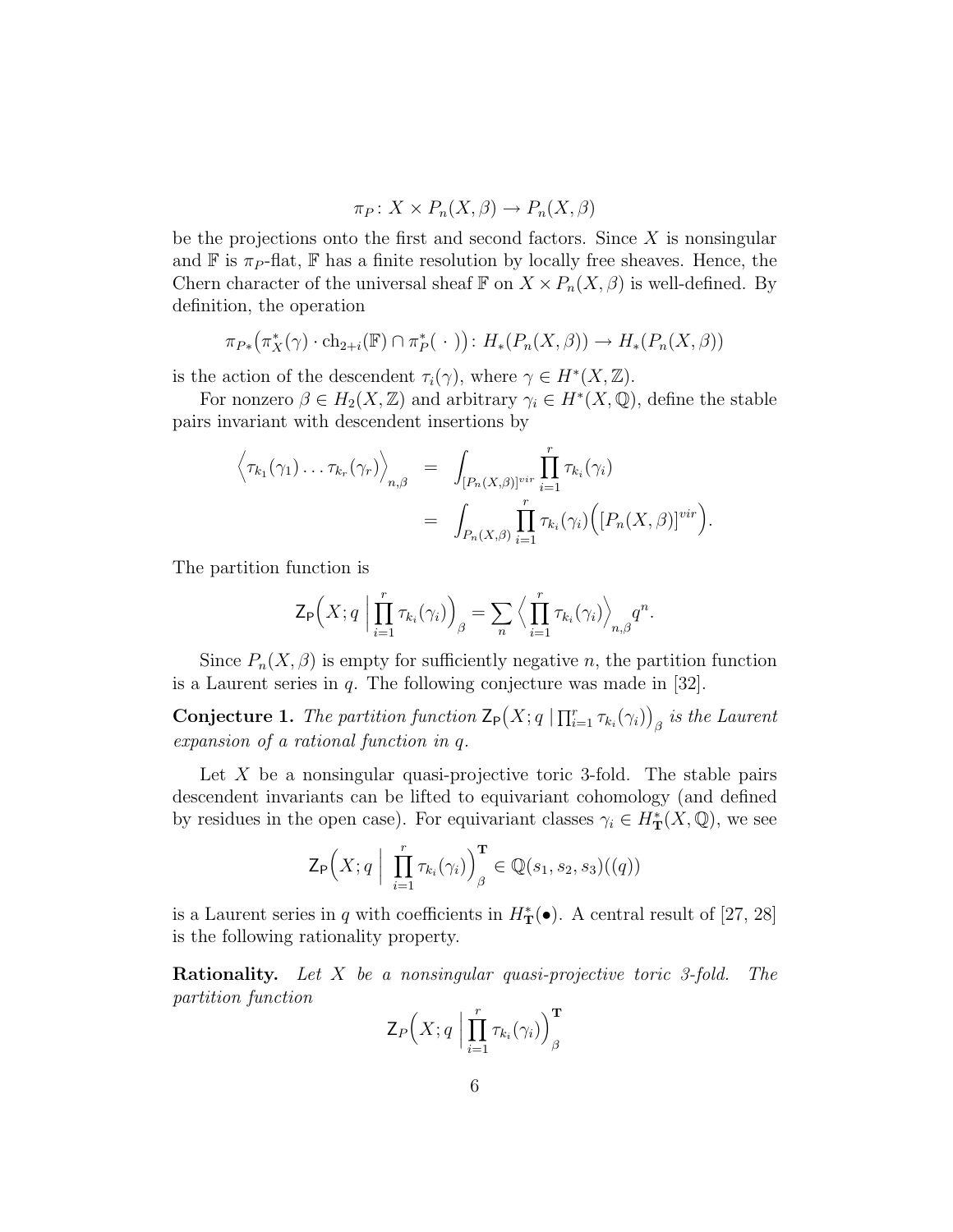is the Laurent expansion in q of a rational function in the field  $\mathbb{Q}(q,s_1,s_2,s_3)$ .

The above rationality result implies Conjecture 1 when  $X$  is a nonsingular projective toric 3-fold. The corresponding statement for the equivariant Gromov-Witten descendent partition function is expected (from calculational evidence) to be false.

#### 0.3 Correspondence

Let X be a nonsingular quasi-projective toric 3-fold, and let  $p_1, \ldots, p_m \in X$ be the distinct T-fixed points. Let  $\mathsf{p}_j \in H^*_{\mathbf{T}}(X,\mathbb{Q})$  be the class of the T-fixed point  $p_j$ . Let  $\alpha$  be a partition,

$$
\alpha = (\alpha_1 \geq \alpha_2 \geq \cdots \geq \alpha_{\ell} > 0),
$$

of size<sup>2</sup> | $\alpha$ | and length  $\ell$ . Define the descendent insertion

$$
\tau_{\alpha}(\mathbf{p}_j) = \tau_{\alpha_1 - 1}(\mathbf{p}_j) \tau_{\alpha_2 - 1}(\mathbf{p}_j) \cdots \tau_{\alpha_\ell - 1}(\mathbf{p}_j) . \tag{3}
$$

Since the classes of the T-fixed points span a basis of localized equivariant cohomology

$$
H^*_{\mathbf T}(X, \mathbb Q)\otimes \mathbb Q(s_1, s_2, s_3),
$$

we can consider equivariant descendents of  $X$  in the following form

$$
\mathsf{Z}_{\mathsf{P}}\Big(X;q\;\Big|\prod_{j=1}^m\tau_{\alpha^{(j)}}(\mathsf{p}_j)\Big)_{\beta}^{\mathbf{T}}\;,\quad\mathsf{Z}'_{\mathsf{GW}}\Big(X;u\;\Big|\prod_{j=1}^m\tau_{\alpha^{(j)}}(\mathsf{p}_j)\Big)_{\beta}^{\mathbf{T}}\\
$$

for partitions  $\alpha^{(1)}, \ldots, \alpha^{(m)}$  associated to the **T**-fixed points.

A central result of the paper is the construction of a universal correspondence matrix K indexed by partitions  $\alpha$  and  $\hat{\alpha}$  of positive size with<sup>3</sup>

$$
\mathsf{K}_{\alpha,\widehat{\alpha}} \in \mathbb{Q}[i,\mathsf{w}_1,\mathsf{w}_2,\mathsf{w}_3]((u))
$$

and  $K_{\alpha,\widehat{\alpha}} = 0$  unless  $|\alpha| \geq |\widehat{\alpha}|$ . The coefficients  $K_{\alpha,\widehat{\alpha}}$  are *symmetric* in the vertibles  $w$ . The matrix K is used to define a correspondance rule. variables  $w_i$ . The matrix  $K$  is used to define a correspondence rule

$$
\tau_{\alpha}(\mathbf{p}_j) \quad \mapsto \quad \widehat{\tau}_{\alpha}(\mathbf{p}_j) = \sum_{|\alpha| \geq |\widehat{\alpha}|} \mathsf{K}_{\alpha,\widehat{\alpha}}(w_1^j,w_2^j,w_3^j) \, \tau_{\widehat{\alpha}}(\mathbf{p}_j)
$$

<sup>&</sup>lt;sup>2</sup>The unique partition of size 0 is the empty partition of length  $\ell = 0$ . In the empty case,  $\tau_{\emptyset}(\mathsf{p}_i) = 1$ .

<sup>&</sup>lt;sup>3</sup>As usual,  $i^2 = -1$ .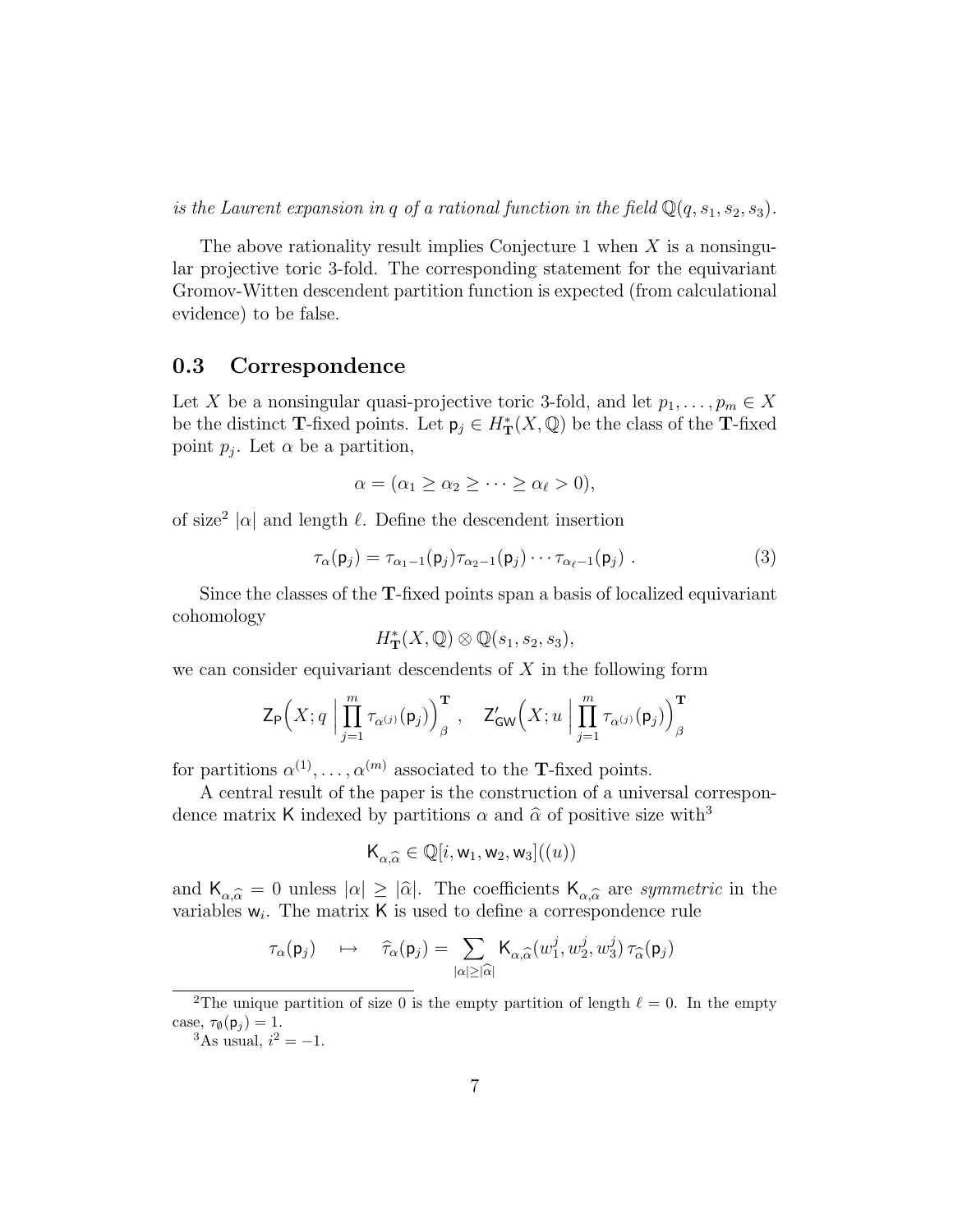where  $w_1^j$  $_{1}^{j},w_{2}^{j}$  $y_2^j, w_3^j$  are the tangent weights of X at  $p_j$ . The symmetry of K in the variables  $w_i$  is required for the correspondence rule to be well-defined. If  $\alpha = \emptyset$ , we formally set

$$
\widehat{\tau}_{\emptyset}(\mathsf{p}_j) = 1 = 1 \; .
$$

To state the correspondence property of K, the basic degree

$$
d_{\beta} = \int_{\beta} c_1(X) \ \in \mathbb{Z}
$$

associated to the class  $\beta \in H_2(X, \mathbb{Z})$  will be required.

Theorem 1. There exists a universal correspondence matrix K (symmetric in the variables  $w_i$ ) satisfying

$$
(-q)^{-d_{\beta}/2}\mathsf{Z}_{\mathsf{P}}\Big(X;q\;\Big|\prod_{j=1}^m\tau_{\alpha^{(j)}}(\mathsf{p}_j)\Big)_{\beta}^{\mathbf{T}}=(-iu)^{d_{\beta}}\mathsf{Z}'_{\mathsf{GW}}\Big(X;u\;\Big|\prod_{j=1}^m\widehat{\tau}_{\alpha^{(j)}}(\mathsf{p}_j)\Big)_{\beta}^{\mathbf{T}}
$$

under the variable change  $-q = e^{iu}$  for all nonsingular quasi-projective toric 3-folds X.

The variable change in the descendent correspondence is well-defined by the rationality result for the stable pairs partition function. However, much of the u dependence of K remains mysterious.<sup>4</sup> A central point of the paper is to show the consequences which can be derived from various accessible properties of the u dependence.

We will construct the matrix K from the study of 1-leg equivariant descendent invariants. A geometric argument using capped descendent vertices following [28] is used to prove the 2-leg and then the complete 3-leg result of Theorem 1. The argument uses the full force of the equivariant Gromov-Witten/Pairs correspondence for primary fields in [16, 20].

Along with the construction of K, we prove several basic properties. A uniqueness statement for K in the context of capped vertices appears in Theorem 8 of Section 1. The leading terms of K are determined by the following result.

<sup>&</sup>lt;sup>4</sup>Conjectural formulas for a partial descendent correspondence between Gromov-Witten theory and the Donaldson-Thomas theory of ideal sheaves are proposed in [21]. The investigation of the relationship between descendents for stable pairs and ideal sheaves is an interesting direction for further study. Though not fully equivariant, the formulas of [21] should partially constrain K.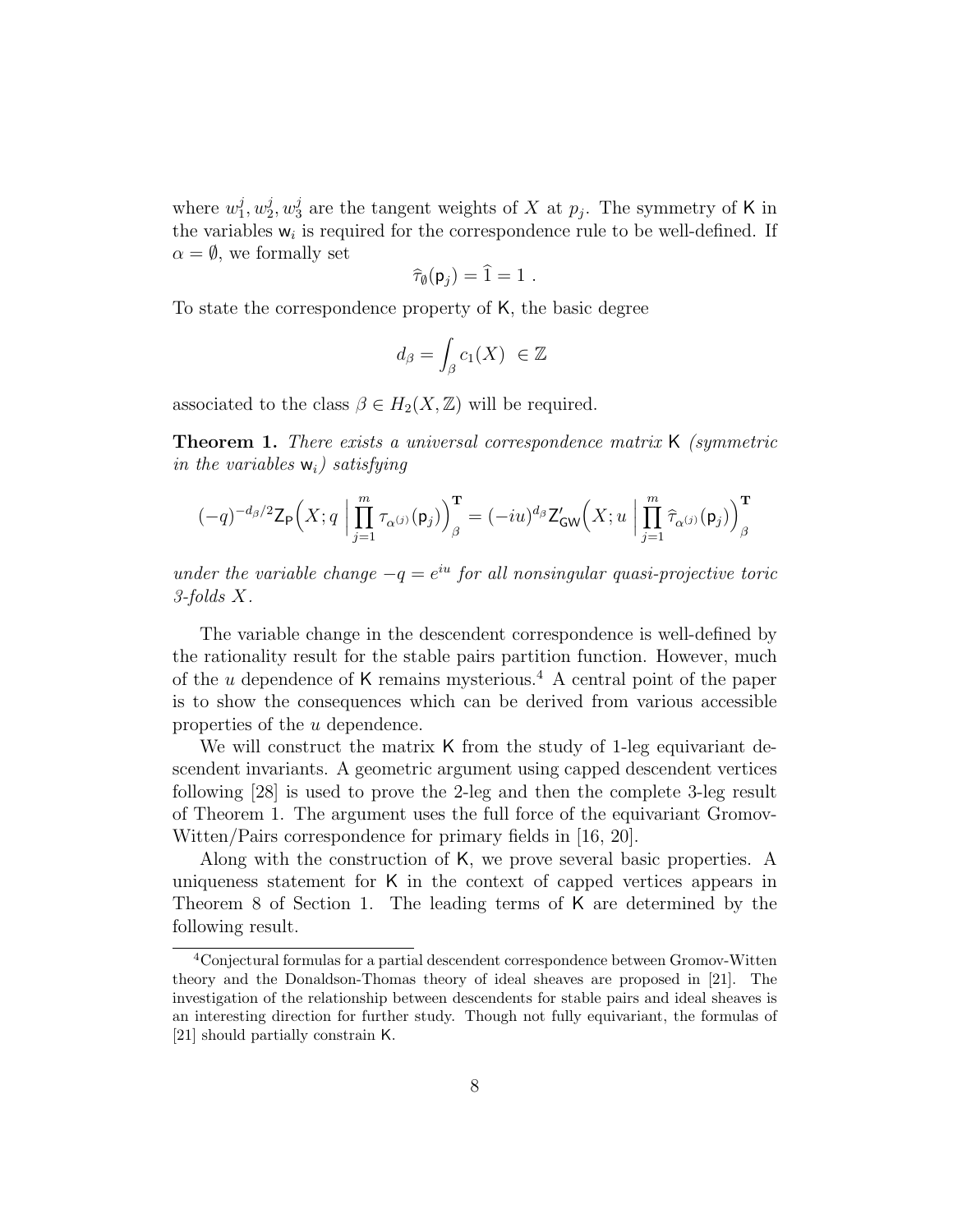**Theorem 2.** For partitions  $\alpha$  of positive size,  $\mathsf{K}_{\alpha,\alpha} = (iu)^{\ell(\alpha)-|\alpha|}$  and

$$
\mathsf{K}_{\alpha,\widehat{\alpha}\neq\alpha}=0 \quad \text{if} \quad |\alpha|\leq |\widehat{\alpha}|+|\ell(\alpha)-\ell(\widehat{\alpha})| \; .
$$

In other words, we can write the correspondence as

$$
\widehat{\tau}_\alpha(\mathsf{p}) = (iu)^{\ell(\alpha)-|\alpha|}\tau_\alpha(\mathsf{p}) + \ldots
$$

where the dots stand for terms  $\tau_{\hat{\alpha}}$  with partitions  $\hat{\alpha}$  of positive size satisfying

$$
|\alpha| > |\widehat{\alpha}| + |\ell(\alpha) - \ell(\widehat{\alpha})|.
$$

Theorem 2, proven in Section 2, plays an important role in the applications. We prove the u coefficients of  $\mathsf{K}_{\alpha,\widehat{\alpha}}$  are symmetric polynomials in the variables  $w$  in Section 4. variables  $w_i$  in Section 4.

**Theorem 3.** The u coefficients of  $\mathsf{K}_{\alpha,\widehat{\alpha}} \in \mathbb{Q}[i,\mathsf{w}_1,\mathsf{w}_2,\mathsf{w}_3]((u))$  are symmetric and homogeneous in the variables  $w_i$  of degree  $|\alpha| + \ell(\alpha) - |\widehat{\alpha}| - \ell(\widehat{\alpha})$ .

#### 0.4 Consequences

We derive several implications of our descendent correspondence which require only basic properties of K.

A first consequence is the following result for the non-equivariant partition functions with primary fields  $\tau_0(\gamma)$  and stationary descendents  $\tau_k(\mathbf{p})$ .

**Theorem 4.** Let  $X$  be a nonsingular projective toric 3-fold. After the variable change  $-q = e^{iu}$ , we have

$$
(-q)^{-d_{\beta}/2} \mathsf{Z}_{\mathsf{P}}\left(X; q \mid \prod_{i=1}^{r} \tau_{0}(\gamma_{i}) \prod_{j=1}^{s} \tau_{k_{j}}(\mathsf{p})\right)_{\beta} =
$$

$$
(-iu)^{d_{\beta}}(iu)^{-\sum k_{j}} \mathsf{Z}_{\mathsf{GW}}'\left(X; u \mid \prod_{i=1}^{r} \tau_{0}(\gamma_{i}) \prod_{j=1}^{s} \tau_{k_{j}}(\mathsf{p})\right)_{\beta}
$$

where  $\gamma_i \in H^*(X, \mathbb{Q})$  are classes of positive degree.

Theorem 4 was conjectured for arbitrary nonsingular projective 3-folds in [18] for the Donaldson-Thomas theory of ideal sheaves. Our proof, via Theorem 1, uses only the leading terms of the  $u$  dependence of correspondence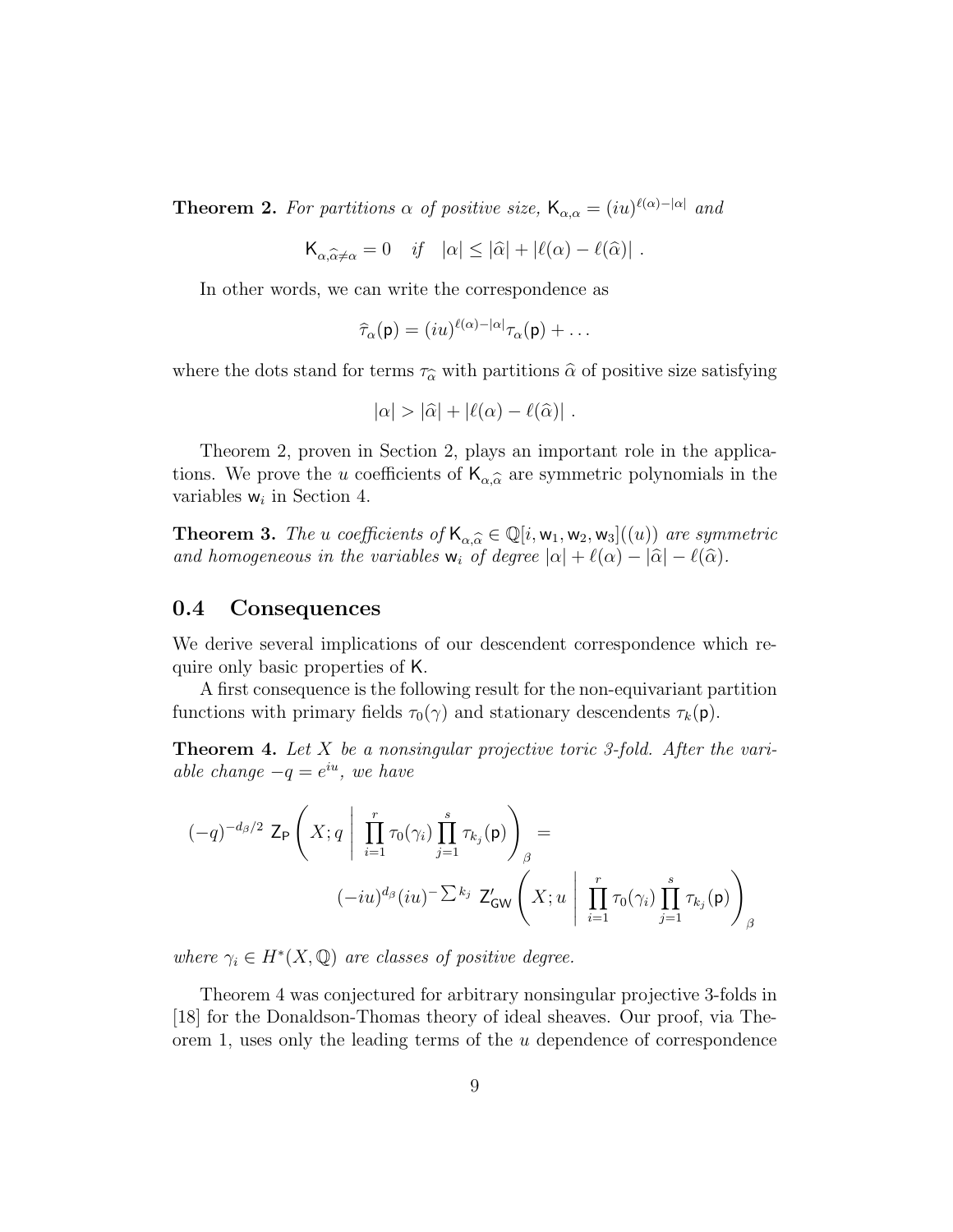matrix K. The non-equivariant limit plays an important role in the simple form of the descendent correspondence in Theorem 4. If fully T-equivariant partition functions are considered, then complete knowledge of the matrix K is required.

By Theorem 4 and the rationality result for stable pairs descendents, we conclude

$$
e^{-\frac{iud_\beta}{2}}\cdot (-iu)^{d_\beta}(iu)^{-\sum k_j}\;\mathsf{Z}'_\mathsf{GW}\left(X;u\;\Bigg|\;\prod_{i=1}^r\tau_0(\gamma_i)\prod_{j=1}^s\tau_{k_j}(\mathsf{p})\right)_\beta
$$

is a rational function of  $e^{-iu}$ . We know no other approaches to such rationality results for descendents in Gromov-Witten theory.

In a different direction, we can also prove the Gromov-Witten/Pairs correspondences for primary fields in several new relative cases. The first is a non-equivariant log Calabi-Yau geometry with the relative divisor given by a K3 surface.

**Theorem 5.** Let  $X$  be a nonsingular projective Fano toric 3-fold, and let  $K3 \subset X$  be a nonsingular anti-canonical K3 surface. After the variable change  $-q = e^{iu}$ , we have

$$
(-q)^{-d_{\beta}/2} \mathsf{Z}_{\mathsf{P}}\Big(X/K3; q \mid \tau_0(\gamma_1) \cdots \tau_0(\gamma_r) \Big| \mu \Big)_{\beta} =
$$
  

$$
(-iu)^{d_{\beta}+\ell(\mu)-|\mu|} \mathsf{Z}'_{\mathsf{GW}}\Big(X/K3; u \mid \tau_0(\gamma_1) \cdots \tau_0(\gamma_r) \Big| \mu \Big)_{\beta},
$$

where  $\gamma_i \in H^*(X, \mathbb{Q})$  are arbitrary classes.

Relative Gromov-Witten and stable pairs theory are reviewed in Section 1.1. Our standard conventions for the boundary conditions  $\mu$  along the relative divisors are explained there. The rationality of the stable pairs series of Theorem 5 has been establised earlier in Section 4 of [28]. Theorem 5 can be used to prove a rationality constraint for the Gromov-Witten descendent series of  $\mathbf{P}^3$ .

Let  $\mathbb{Q}(-q,i)[u, \frac{1}{u}]$  be the ring of Laurent polynomials in u with coefficients given by rational functions in  $-q$  over  $\mathbb{Q}[i]$ . For example

$$
\frac{q-\frac{1}{q}}{2i}u^{-2}+\frac{q+\frac{1}{q}}{2}u^4\ \in\ \mathbb Q(-q,i)[u,\frac{1}{u}]\ .
$$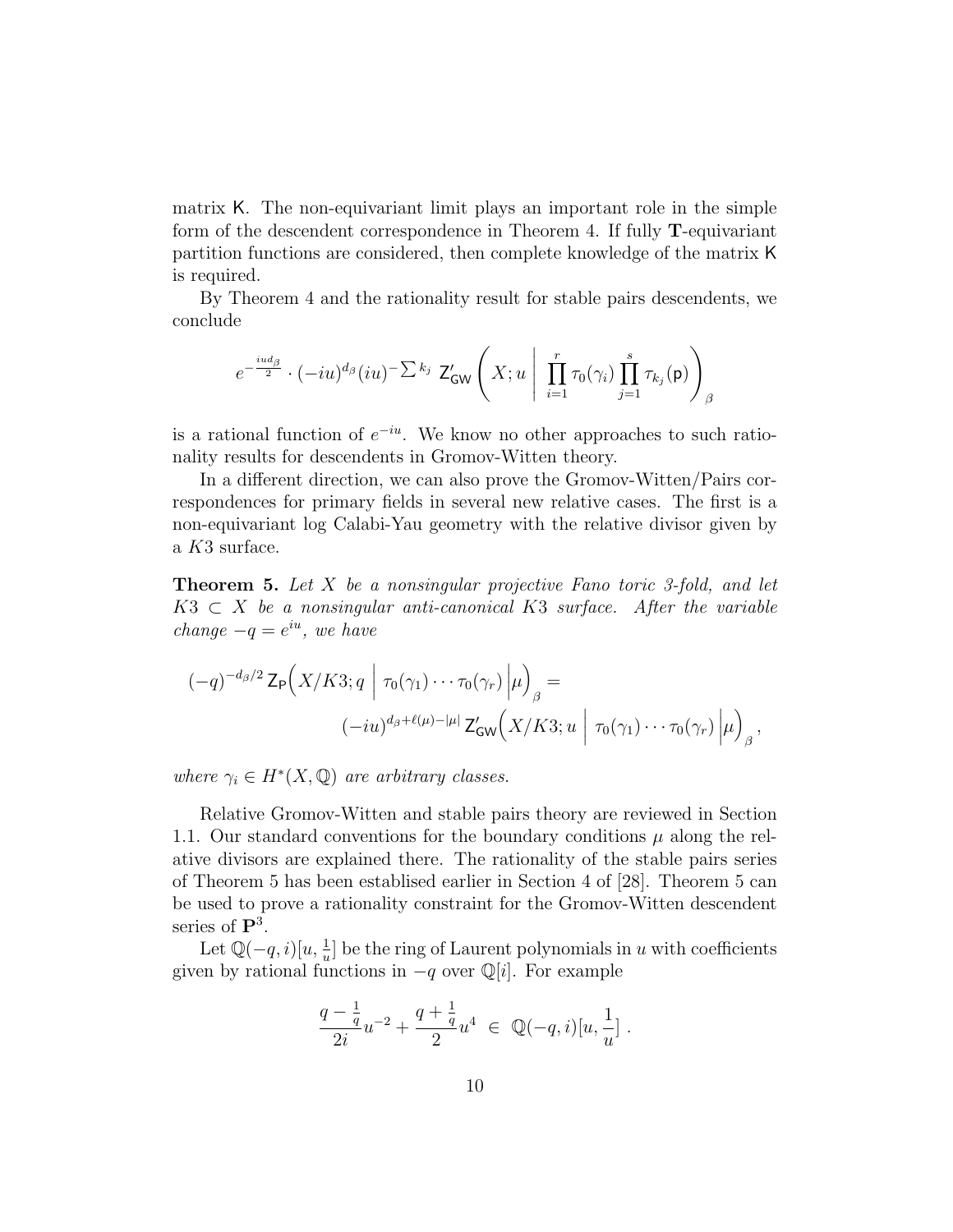Corollary 3. For the non-equivariant descendent series, we have

$$
\mathsf{Z}^{\prime}_{\mathsf{GW}}\Bigg(\mathbf{P}^3;u\ \Bigg|\ \prod_{j=1}^s\tau_{k_j}(\gamma_j)\Bigg)_{\beta}\ \in\ \mathbb{Q}(-q=e^{iu},i)[u,\frac{1}{u}]\ ,
$$

where  $\gamma_j \in H^*(\mathbf{P}^3, \mathbb{Q})$  are classes of positive degree.

Let  $A_n$  be the minimal toric resolution of the standard  $A_n$ -singularity obtained by a quotient of a cyclic  $\mathbb{Z}_{n+1}$ -action on  $\mathbb{C}^2$ , see Section 4.2 for a review. Consider the  $(\mathbb{C}^*)^2$ -equivariant geometry relative geometry

$$
\mathcal{A}_n \times \mathbf{P}^1/D = \mathcal{A}_n \times \mathbf{P}^1 / \left( \mathcal{A}_n \right)_{x_1} \cup \left( \mathcal{A}_n \right)_{x_2} \cup \left( \mathcal{A}_n \right)_{x_3}
$$

relative to the fibers over the distinct point  $x_1, x_2, x_3 \in \mathbf{P}^1$ . Here,  $(\mathbb{C}^*)^2$  acts only on the toric surface  $A_n$ . We prove the following result.

**Theorem 6.** After the variable change  $-q = e^{iu}$ , we have

$$
\begin{split} (-q)^{-d_{\beta}/2} \, \mathsf{Z}_{\mathsf{P}}\Big(\mathcal{A}_{n} \times \mathbf{P}^{1}/D \, \, ; q \, \left| \mu^{(1)}, \mu^{(2)}, \mu^{(3)} \right\rangle_{\beta}^{(\mathbb{C}^{*})^{2}} &= \\ (-iu)^{d_{\beta} + \sum_{i=1}^{k} \ell(\mu^{(i)}) - |\mu^{(i)}|} \, \mathsf{Z}_{\mathsf{GW}}'\Big(\mathcal{A}_{n} \times \mathbf{P}^{1}/D \, \, ; u \, \left| \mu^{(1)}, \mu^{(2)}, \mu^{(3)} \right\rangle_{\beta}^{(\mathbb{C}^{*})^{2}}, \end{split}
$$

where the  $\mu^{(i)}$  are arbitrary  $(\mathbb{C}^*)^2$ -equivariant relative conditions along the fibers  $(A_n)_{x_i}$ .

Theorem 6 resolves questions left open in [14, 15]. In fact, Theorem 6 would follow from the results of [14, 15] if certain conjectured invertibilities were established, see Section 8.3 of [15]. Our proof of the 3-point Gromov-Witten/Pairs correspondence for  $A_n$ -local curves completely bypasses such invertibility issues.

The results stated above are the first applications of the equivariant descendent correspondence. The main application will be to establish the Gromov-Witten/Pairs correspondence for several basic families of compact Calabi-Yau 3-folds. The strategy is to follow the methods of [19] which determine the Gromov-Witten theory of the quintic 3-fold

$$
X_5 \subset \mathbf{P}^4
$$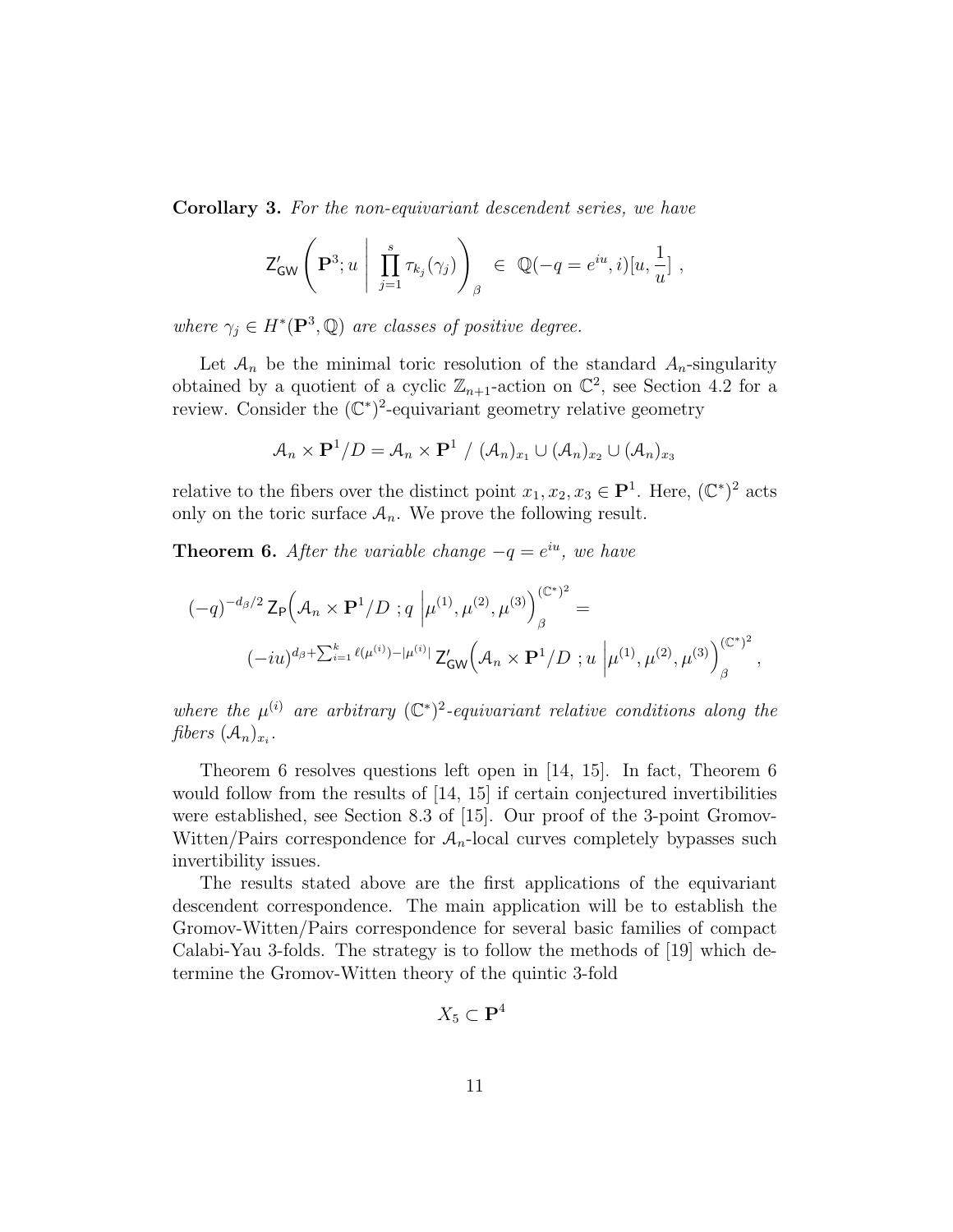and to take parallel geometric steps for the stable pairs theory. A nonequivariant Gromov-Witten descendent correspondence is necessary for the argument.

A basic result of the present paper is a non-equivariant formulation of the Gromov-Witten/pairs descendent correspondence. The application to compact Calabi-Yau 3-folds will be taken up in [30].

#### 0.5 Non-equivariant limit

Let X be a nonsingular quasi-projective toric 3-fold with  $\mathbf{T}$ -fixed points  $p_1, \ldots, p_m$  and inclusions

$$
\iota_j: p_j \hookrightarrow X, \quad \iota: X^{\mathbf{T}} \hookrightarrow X.
$$

The pull-back of the top Chern class of the tangent bundle,

$$
\iota_j^*(c_3(T_X)) = e(\text{Tan}_j) \in H^*(p_j, \mathbb{Q}) ,
$$

is the Euler class of the tangent representation at  $p_j$ .

Theorem 1 establishes a descendent correspondence for T-equivariant Gromov-Witten and stable pairs theories. Does Theorem 1 define a correspondence for non-equivariant theories? Certainly every non-equivariant descendent  $\tau_k(\gamma)$  can be lifted to a combination of **T**-equivariant descendents of the form  $\tau_k(\mathbf{p}_i)$  by localization

$$
\tilde{\gamma} = \iota_* \sum_{j=1}^m \frac{\iota_j^*(\tilde{\gamma})}{\iota_j^*(c_3(T_X))} \mathsf{p}_j \tag{4}
$$

where  $\tilde{\gamma}$  is any **T**-equivariant lift of  $\gamma$ . Theorem 1 can then be applied. However, the coefficients

$$
\frac{\iota_j^*(\tilde{\gamma})}{e(c_3(T_X))} \in \mathbb{Q}(s_1, s_2, s_3)
$$

which appear on the right of  $(4)$  are rational functions of the  $s_i$  (almost always with poles). After the application of Theorem 1, poles in  $s_i$  will occur on the Gromov-Witten side of the correspondence. Whether the resulting combination of Gromov-Witten invariants can be rewritten in non-equvariant terms is not immediately clear. The outcome depends upon properties of the correspondence matrix K.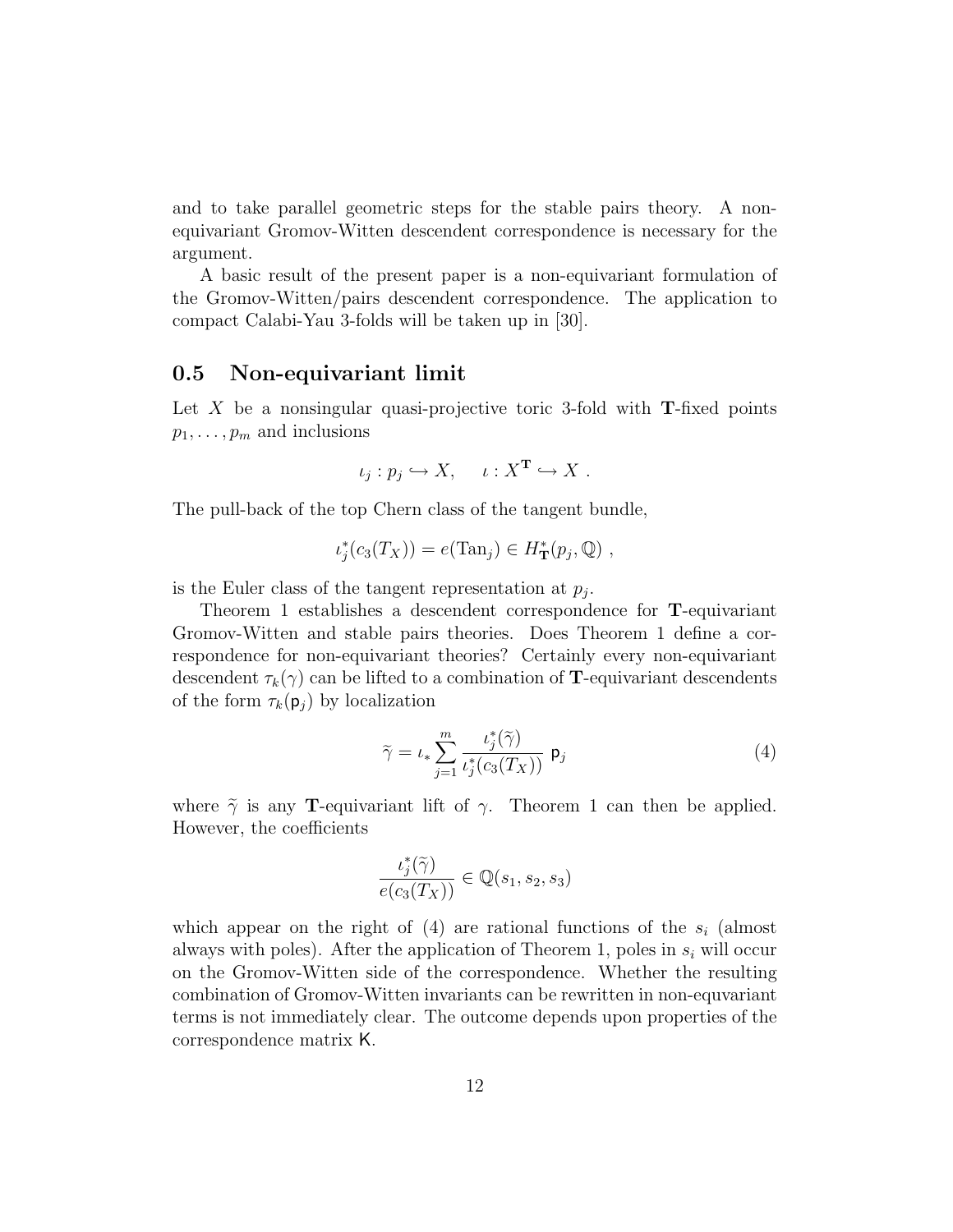We prove a Gromov-Witten/Pairs descendent correspondence for  $X$  which admits a non-equivariant limit. In order to state the answer, we will require the following notation. Let  $\hat{\alpha}$  be a partition of length  $\hat{\ell}$  as in Section 0.3. Let  $\Delta$  be the cohomology class of the small diagonal in the product  $X^{\ell}$ . For a cohomology class  $\gamma$  of X, let

$$
\gamma\cdot\Delta=\sum_{j_1,\ldots,j_{\hat{\ell}}}\theta_{j_1}^\gamma\otimes\ldots\otimes\theta_{j_{\hat{\ell}}}^\gamma
$$

be the Künneth decomposition of  $\gamma \cdot \Delta$  in the cohomology of  $X^{\ell}$ . We define the descendent insertion  $\tau_{\widehat{\alpha}}(\gamma)$  by

$$
\tau_{\widehat{\alpha}}(\gamma) = \sum_{j_1,\dots,j_{\hat{\ell}}} \tau_{\widehat{\alpha}_1 - 1}(\theta_{j_1}^{\gamma}) \cdots \tau_{\widehat{\alpha}_{\hat{\ell}} - 1}(\theta_{j_{\hat{\ell}}}^{\gamma}) . \tag{5}
$$

For example, if  $\gamma$  is the class of a point, then

$$
\tau_{\widehat{\alpha}}(\mathsf{p})=\tau_{\widehat{\alpha}_1-1}(\mathsf{p})\cdots\tau_{\widehat{\alpha}_{\widehat{\ell}}-1}(\mathsf{p})
$$

in accordance with convention (3). Definition (5) is valid for both the standard and the **T**-equivariant cohomology of  $X$ .

We construct a second correspondence matrix **K** indexed by partitions  $\alpha$ and  $\hat{\alpha}$  of positive size with

$$
\widetilde{\mathsf{K}}_{\alpha,\widehat{\alpha}} \in \mathbb{Q}[i,c_1,c_2,c_3]((u))
$$

and  $\mathsf{K}_{\alpha,\widehat{\alpha}} = 0$  unless  $|\alpha| \geq |\widehat{\alpha}|$ . Via the substitution

$$
c_i = c_i(T_X),
$$

the elements of  $K$  act on the cohomology (both standard and  $T$ -equivariant) of X with  $\mathbb{Q}[i]$ -coefficients. Of course, we take the canonical lift of **T** to the tangent bundle  $T_X$  in the equivariant case.

The matrix  $K$  is used to define a new correspondence rule

$$
\tau_{\alpha_1-1}(\gamma_1)\cdots\tau_{\alpha_\ell-1}(\gamma_\ell) \quad \mapsto \quad \overline{\tau_{\alpha_1-1}(\gamma_1)\cdots\tau_{\alpha_\ell-1}(\gamma_\ell)}\ . \tag{6}
$$

The formula for the right side of  $(6)$  requires a sum over all set partitions  $P$ of  $\{1,\ldots,\ell\}$ . For such a set partition P, each element  $S \in P$  is a subset of  $\{1,\ldots,\ell\}$ . Let  $\alpha_S$  be the associated subpartition of  $\alpha$ , and let

$$
\gamma_S = \prod_{i \in S} \gamma_i.
$$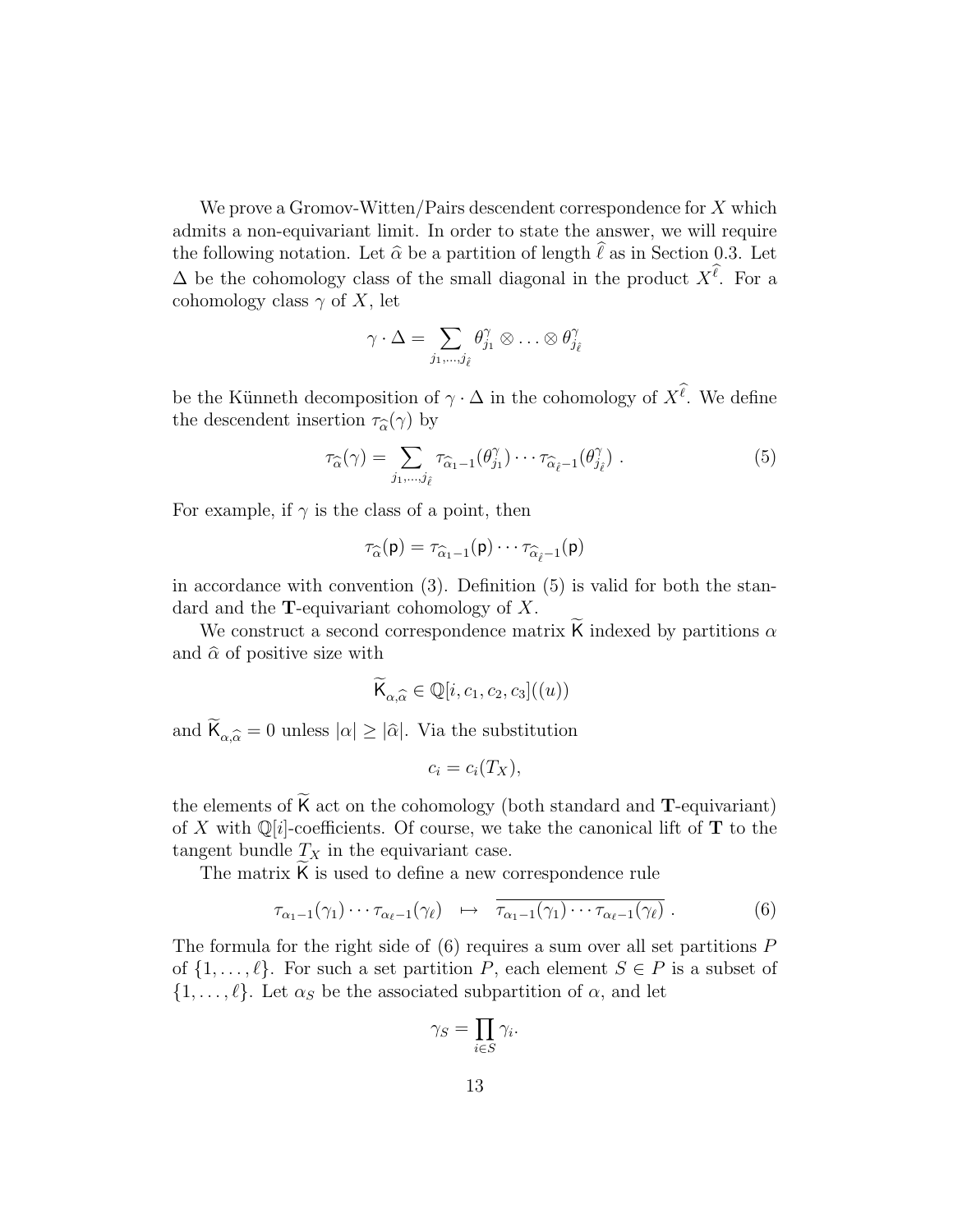We define the right side of (6) by

$$
\overline{\tau_{\alpha_1-1}(\gamma_1)\cdots\tau_{\alpha_\ell-1}(\gamma_\ell)} = \sum_{P \text{ set partition of } \{1,\dots,\ell\}} \prod_{S \in P} \sum_{\widehat{\alpha}} \tau_{\widehat{\alpha}}(\widetilde{\mathsf{K}}_{\alpha_S,\widehat{\alpha}} \cdot \gamma_S). \tag{7}
$$

Theorem 7. There exists a universal correspondence matrix K satisfying

$$
(-q)^{-d_{\beta}/2} \mathsf{Z}_{\mathsf{P}}\Big(X; q \Big| \tau_{\alpha_1 - 1}(\gamma_1) \cdots \tau_{\alpha_\ell - 1}(\gamma_\ell) \Big)_{\beta}^{\mathbf{T}} = (-iu)^{d_{\beta}} \mathsf{Z}_{\mathsf{GW}}'\Big(X; u \Big| \overline{\tau_{\alpha_1 - 1}(\gamma_1) \cdots \tau_{\alpha_\ell - 1}(\gamma_\ell)} \Big)_{\beta}^{\mathbf{T}}
$$

under the variable change  $-q = e^{iu}$  for all nonsingular quasi-projective toric 3-folds X.

We prove Theorem 7 by constructing K canonically from K. Divisibility properties of the coefficients of  $K$ , required for the construction of  $K$ , are proven geometrically. From our construction of K, we will see Theorem 7 specializes to Theorem 1. The main advantage of Theorem 7 over Theorem 1 is the obvious existence of a non-equivariant limit. In fact, since (7) makes sense for the standard cohomology of any nonsingular projective 3-fold, we conjecture the following.

**Conjecture 2.** For any nonsingular projective 3-fold  $X$ , we have

$$
\begin{aligned} (-q)^{-d_{\beta}/2} \mathsf{Z}_{\mathsf{P}}\Big(X; q \Big| \tau_{\alpha_1 - 1}(\gamma_1) \cdots \tau_{\alpha_\ell - 1}(\gamma_\ell) \Big)_{\beta} \\ &= (-iu)^{d_{\beta}} \mathsf{Z}_{\mathsf{GW}}'\Big(X; u \Big| \overline{\tau_{\alpha_1 - 1}(\gamma_1) \cdots \tau_{\alpha_\ell - 1}(\gamma_\ell)} \Big)_{\beta} \end{aligned}
$$

under the variable change  $-q = e^{iu}$ .

By Conjecture 1, the stable pairs descendent series on the left is expected to be a rational function in  $q$ , so the change of variables is well-defined. Conjecture 2 is a consequence of Theorem 7 in case  $X$  is toric by taking the non-equivariant limit. In the non-toric case, Conjecture 2 predicts the correspondence is the same.

Formula (7) assumes all the cohomology classes  $\gamma_i$  are even. In the presence of odd cohomology, a natural sign must be included in (7). We may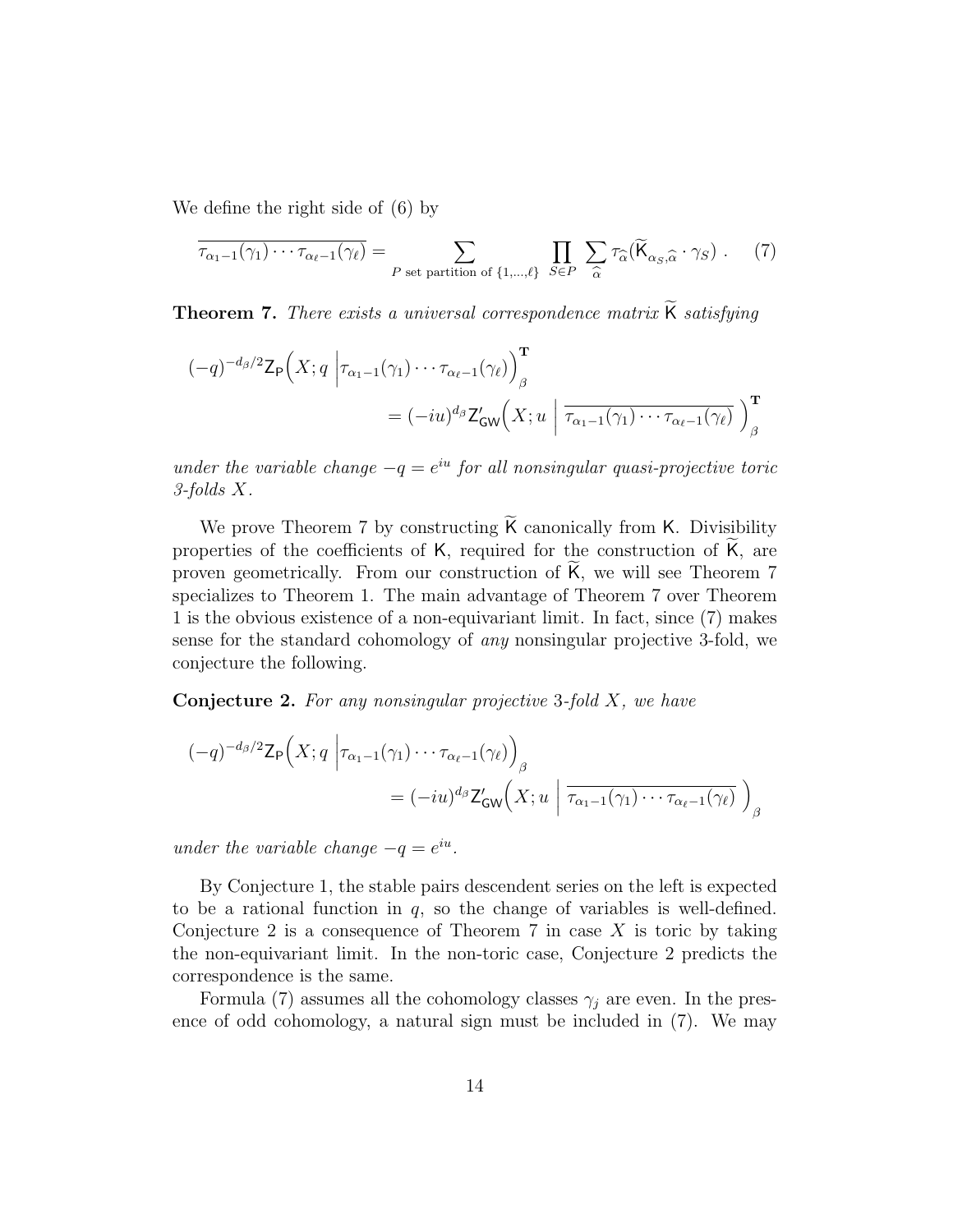write set partitions P of  $\{1,\ldots,\ell\}$  indexing the sum on the right side of (7) as

$$
S_1 \cup \ldots \cup S_{|P|} = \{1, \ldots, \ell\}.
$$

The parts  $S_i$  of P are unordered, but we choose an ordering for each P. We then obtain a permutation of  $\{1,\ldots,\ell\}$  by placing the elements in the ordered parts  $S_i$  (and respecting the original order in each part). The permutation determines a sign  $\sigma(P)$  by the anti-commutation of the associated odd classes. We then write:

$$
\overline{\tau_{\alpha_1-1}(\gamma_1)\cdots\tau_{\alpha_\ell-1}(\gamma_\ell)} = \sum_{P \text{ set partition of }\{1,\ldots,\ell\}} (-1)^{\sigma(P)} \prod_{S_i \in P} \sum_{\widehat{\alpha}} \tau_{\widehat{\alpha}}(\widetilde{\mathsf{K}}_{\alpha_{S_i},\widehat{\alpha}}\cdot\gamma_{S_i}) .
$$

#### 0.6 Plan of the paper

We start in Section 1 by reviewing relative Gromov-Witten and stable pairs theories. The capped descendent vertex of [28], defined in Section 1.3, will play a central role in the construction of the correspondence matrix K. Theorem 1 is implied by a relative descendent correspondence stated in Theorem 8 of Section 1.3.

To construct K, we proceed leg by leg for capped descendent vertices. The study of the 1-leg case in Section 2 uniquely determines K by the invertibility of the associated descendent/relative matrices. We define K via the 1-leg geometry. After the proof of the 1-leg descendent correspondence in Section 2.3, the intial terms of K are calculated in Section 2.4 to prove Theorem 2. The symmetry between the variables  $s_i$  is broken in the 1-leg geometry, so the symmetry of K is not immediate.

We review the technique of capped localization in Section 3. The capped descendent correspondence in the 2-leg case is established in Section 4 using the geometry of  $A_1$  surfaces (a strategy already employed in [16, 28]). Crucial here is a new invertibility proven in Section 4.5. A consequence of the 2-leg correspondence is the symmetry of K in the variables  $w_i$  proven in Section 4.7. The 3-leg case is obtained by a parallel argument in Section 5, completing the proof of Theorem 8 and thus of Theorem 1.

The first applications of the descendent correspondence are taken up in Section 6. The easiest is Theorem 6 proven in Section 6.2. After a further study of the initial terms of K, we prove Theorem 4 in Section 6.6.

Section 7 concerns the non-equivariant formulation of the descendent correspondence. After delicate divisibility properties for the coefficients of K are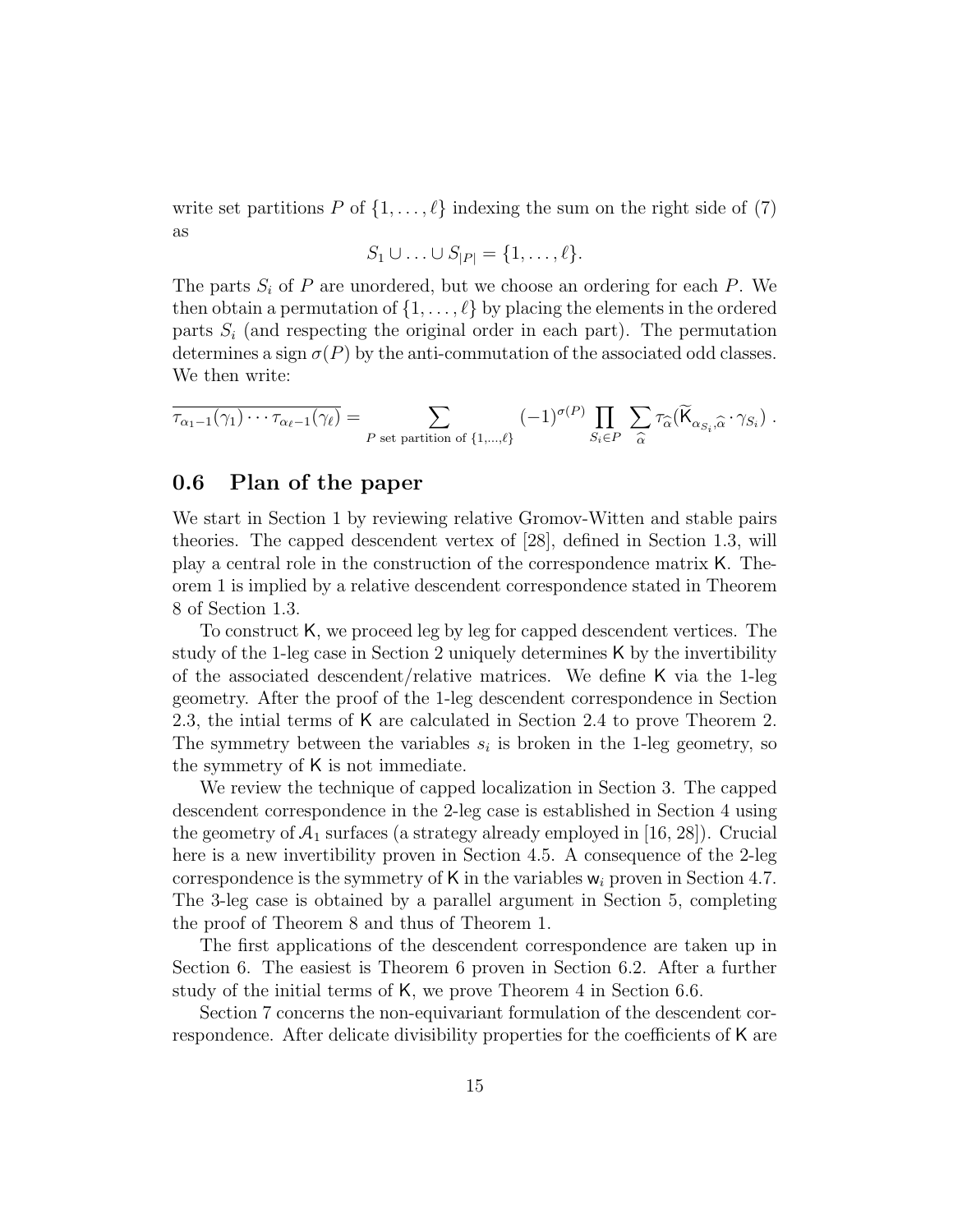established, the formula for  $K$  in terms of  $K$  is given in Section 7.3. Theorem 7 is then a consequence of Theorem 1. The final applications of the paper, in Section 8 to log Calabi-Yau geometries, require the non-equivariant correspondence. Theorem 5 is proven in Section 8.3.

### 0.7 Acknowledgements

Discussions with J. Bryan, D. Maulik, A. Oblomkov, A. Okounkov, and R. Thomas about Gromov-Witten theory, stable pairs, and descendent invariants played an important role. The study of descendents for 3-fold sheaf theories in [18, 32] motivated several aspects of the paper.

R.P. was partially supported by NSF grants DMS-0500187 and DMS-1001154, SNF grant 200021-143274, and ERC grant 2012-AdG-320368-MCSK. A.P. was supported by a NDSEG graduate fellowship. The paper was started in the summer of 2011 while visiting the Instituto Superior Técnico in Lisbon where R.P. was supported by a Marie Curie fellowship and a grant from the Gulbenkian foundation. Much of the work was done during visits of A.P. to the Forschungsinstitut für Mathematik at ETH Zürich during the 2011-12 year.

# 1 Capped descendent vertex

#### 1.1 Relative theories

Let  $D \subset X$  be a nonsingular divisor. Relative Gromov-Witten and relative stable pairs theories enumerate curves with specified tangency to the divisor D. See [18, 27] for a technical discussion of relative theories.

In Gromov-Witten theory, relative conditions are represented by a partition  $\mu$  of the integer  $\int_{\beta}[D]$ , each part  $\mu_i$  of which is marked by a cohomology class  $\gamma_i \in H^*(D, \mathbb{Z})$ . The numbers  $\mu_i$  record the multiplicities of intersection with D while the cohomology labels  $\gamma_i$  record where the tangency occurs. More precisely, let  $\overline{M}'_{g,r}(X/D, \beta)_{\mu}$  be the moduli space of stable relative maps with tangency conditions  $\mu$  along  $D$ . To impose the full boundary condition, we pull-back the product  $\Pi_i \gamma_i$  via the evaluation maps

$$
\overline{M}'_{g,r}(X/D,\beta)_{\mu} \to D
$$

at the points of tangency. By convention, an absent cohomology label stands for  $1 \in H^*(D, \mathbb{Z})$ . Also, the tangency points are considered to be unordered.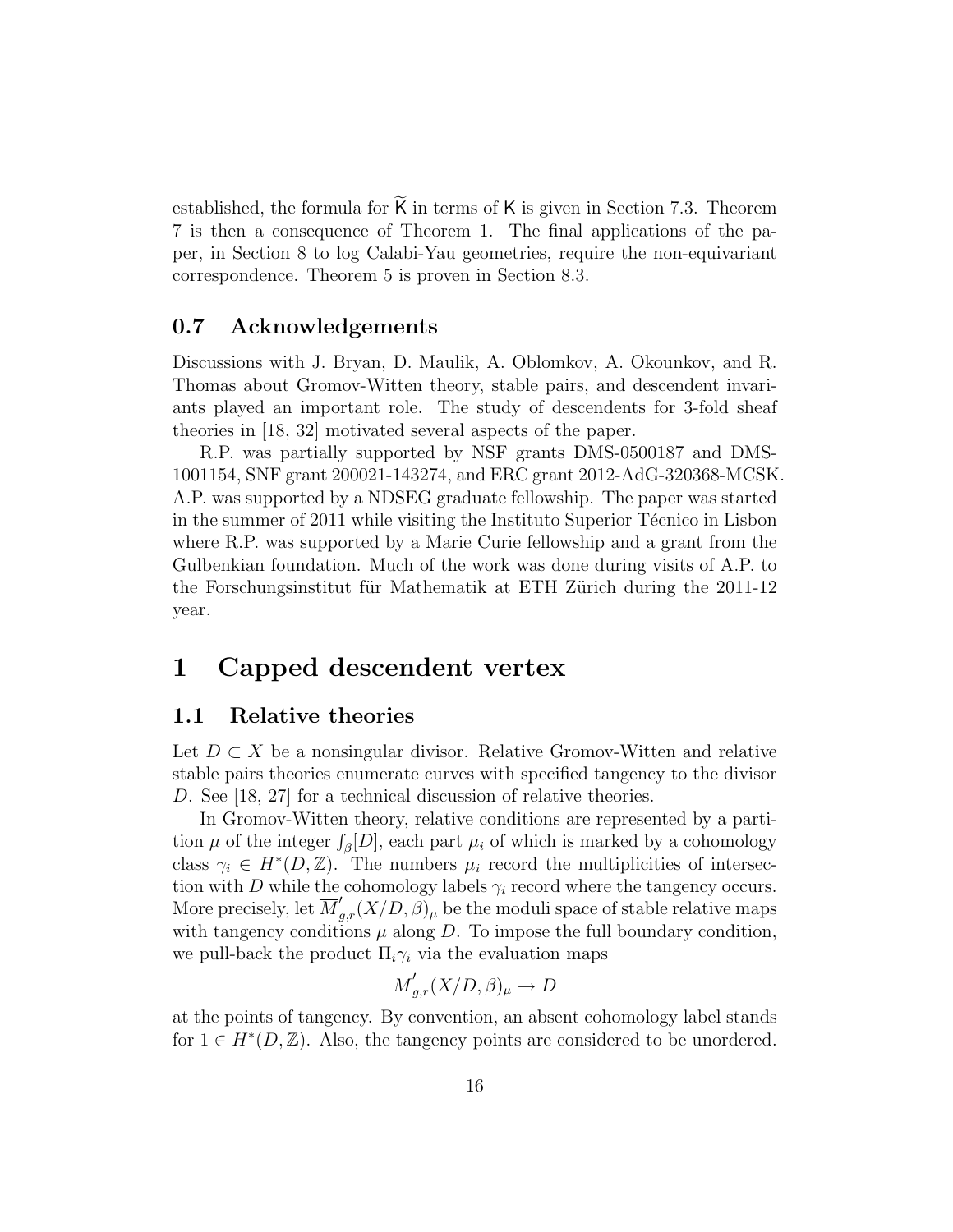In the stable pairs theory, the relative moduli space admits a natural morphism to the Hilbert scheme of  $d$  points in  $D$ ,

$$
P_n(X/D, \beta) \to \text{Hilb}(D, \int_{\beta} [D]) .
$$

Cohomology classes on  $\mathrm{Hilb}(D, \int_{\beta}[D])$  may thus be pulled-back to the relative moduli space. We will work in the *Nakajima basis* of  $H^*(\text{Hilb}(D, \mathcal{J}_\beta[D]), \mathbb{Q})$ indexed by a partition  $\mu$  of  $\int_{\beta}[D]$  labeled by cohomology classes of D. For example, the class

$$
\left|\mu\right\rangle \in H^*(\mathrm{Hilb}(D,\int_\beta [D]),\mathbb{Q})\,,
$$

with all cohomology labels equal to the identity, is  $\prod \mu_i^{-1}$  times the Poincaré dual of the closure of the subvariety formed by unions of schemes of length

$$
\mu_1,\ldots,\mu_{\ell(\mu)}
$$

supported at  $\ell(\mu)$  distinct points of D.

The conjectural relative GW/Pairs correspondence for primary fields [18] equates the partition functions of the theories.

Conjecture 3. We have

$$
(-q)^{-d_{\beta}/2} \mathsf{Z}_{\mathsf{P}}\Big(X/D; q \mid \tau_0(\gamma_1) \cdots \tau_0(\gamma_r) \Big| \mu \Big)_{\beta} =
$$
  

$$
(-iu)^{d_{\beta}+\ell(\mu)-|\mu|} \mathsf{Z}'_{\mathsf{GW}}\Big(X/D; u \mid \tau_0(\gamma_1) \cdots \tau_0(\gamma_r) \Big| \mu \Big)_{\beta},
$$

after the change of variables  $e^{iu} = -q$ .

As before,  $\mathsf{Z}_{\mathsf{P}}\left(X/D; q \mid \tau_0(\gamma_1)\cdots\tau_0(\gamma_r)\|\mu\right)$  $\beta$  is conjectured to be a rational function of q.

### 1.2 Degeneration formulas

Relative theories satisfy degeneration formulas. Let

$$
\mathfrak{X} \to B
$$

be a nonsingular 4-fold fibered over an irreducible and nonsingular base curve B. Let  $X$  be a nonsingular fiber, and let

$$
X_1 \cup_D X_2
$$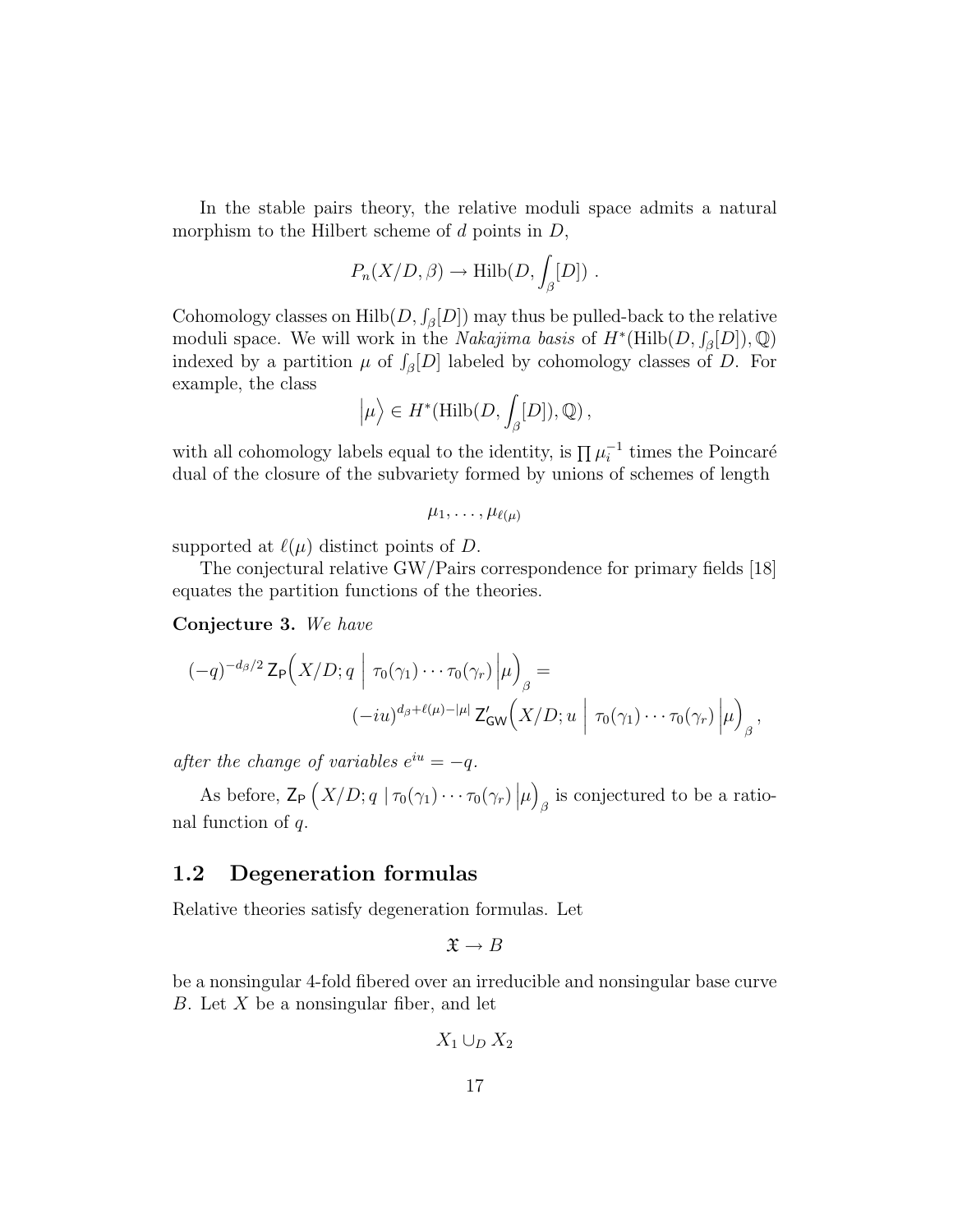be a reducible special fiber consisting of two nonsingular 3-folds intersecting transversally along a nonsingular surface D.

If all insertions  $\gamma_1, \ldots, \gamma_r$  lie in the image of

$$
H^*(X_1 \cup_D X_2, \mathbb{Z}) \to H^*(X, \mathbb{Z}),
$$

the degeneration formula in Gromov-Witten theory takes the form [8, 10, 12]

$$
\mathsf{Z}_{\mathsf{GW}}'(X|\tau_{k_1}(\gamma_1)\cdots\tau_{k_r}(\gamma_r))_{\beta} = \sum \mathsf{Z}_{\mathsf{GW}}'(X_1|\ldots|\mu)_{\beta_1} \mathfrak{z}(\mu) u^{2\ell(\mu)} \mathsf{Z}_{\mathsf{GW}}'(X_2|\ldots|\mu^{\vee})_{\beta_2}, \quad (8)
$$

where the summation is over all curve splittings  $\beta = \beta_1 + \beta_2$ , all splittings of the insertions  $\tau_{k_i}(\gamma_i)$ , and all relative conditions  $\mu$ .

In (8), the cohomological labels of  $\mu^{\vee}$  are Poincaré duals of the labels of  $\mu$ . The gluing factor  $\mathfrak{z}(\mu)$  is the order of the centralizer in the symmetric group  $S(|\mu|)$  of an element with cycle type  $\mu$ .

The degeneration formula in the stable pairs theory takes a very similar form,

$$
\mathsf{Z}_{\mathsf{P}}\left(X|\tau_{k_1}(\gamma_1)\cdots\tau_{k_r}(\gamma_r)\right)_{\beta}=\n\sum\mathsf{Z}_{\mathsf{P}}\left(X_1|\ldots|\mu\right)_{\beta_1}(-1)^{|\mu|-\ell(\mu)}\mathfrak{z}(\mu)\,q^{-|\mu|}\,\mathsf{Z}_{\mathsf{P}}\left(X_2|\ldots|\mu^{\vee}\right)_{\beta_2},
$$

see [18, 27]. The sum over the relative conditions  $\mu$  is interpreted as the coproduct of 1,

$$
\Delta 1 = \sum_{\mu} (-1)^{|\mu|-\ell(\mu)} \mathfrak{z}(\mu) \, \left| \mu \right> \otimes \left| \mu^{\vee} \right> ,
$$

in the tensor square of  $H^*(\text{Hilb}(D, \mathcal{J}_\beta[D]), \mathbb{Z})$ . Conjecture (3) is easily seen to be compatible with degeneration.

# 1.3 Definition of the capped vertex

Bare capped vertices were first considered in [16] in the context of Donaldson-Thomas theory. The capped descendent vertex was introduced in [28] to prove the rationality of the stable pairs theory of toric 3-folds. Capped vertices will play a basic role in the construction and proof of the descendent correspondence. We review the definitions here.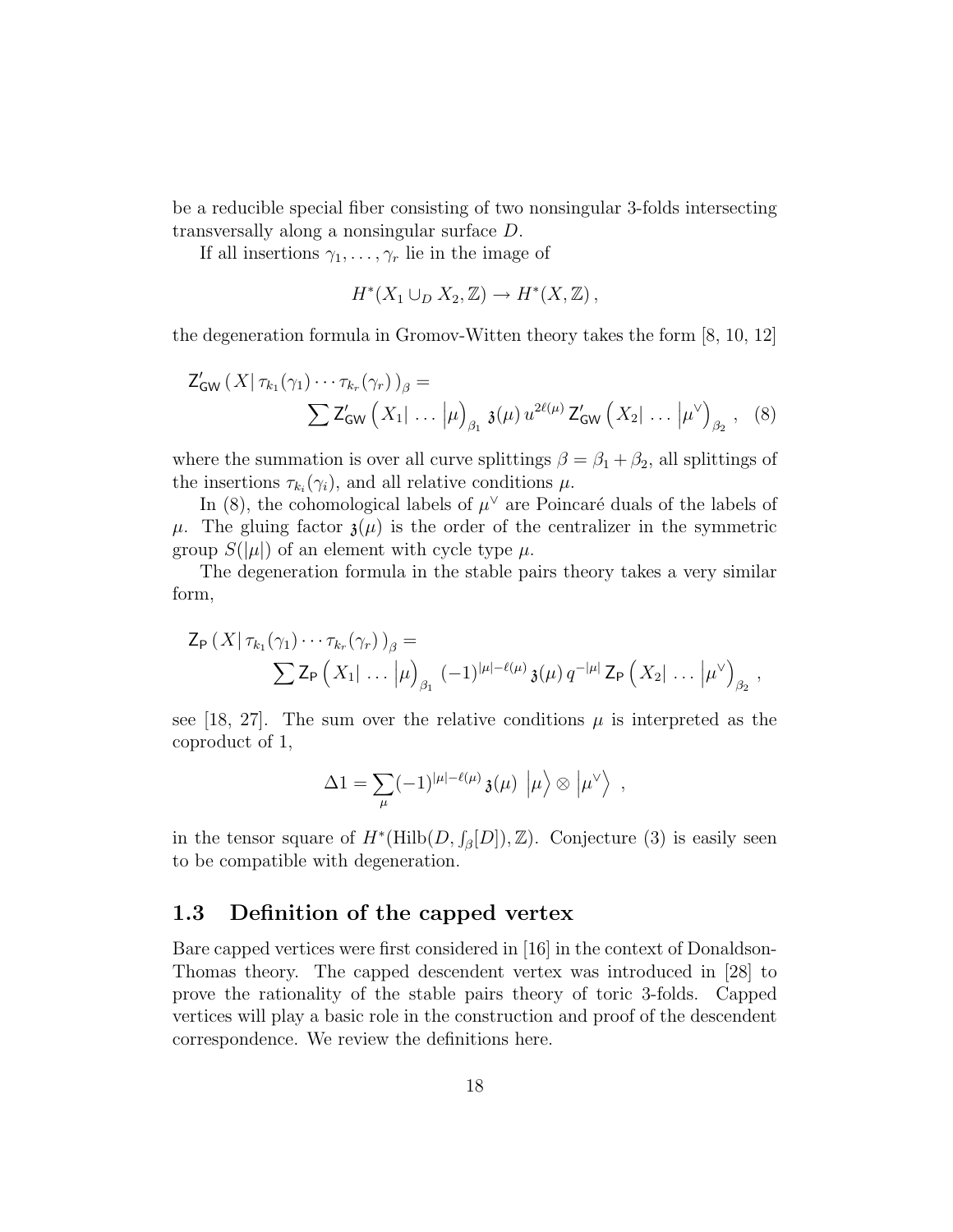Let **T** be a 3-dimensional algebraic torus. As before, let  $s_1, s_2, s_3 \in H^*_{\mathbf{T}}(\bullet)$ be the first Chern classes of the standard representations of the three factors of **T**. Let **T** act diagonally on  $\mathbf{P}^1 \times \mathbf{P}^1 \times \mathbf{P}^1$ ,

$$
(\xi_1,\xi_2,\xi_3)\cdot([x_1,y_1],[x_2,y_2],[x_3,y_3]) = ([x_1,\xi_1y_1],[x_2,\xi_2y_2],[x_3,\xi_3y_3])\ .
$$

Let  $0, \infty \in \mathbf{P}^1$  be the points  $[1, 0]$  and  $[0, 1]$  respectively. The tangent weights<sup>5</sup> of T at the point

$$
\mathbf{p} = (0,0,0) \in \mathbf{P}^1 \times \mathbf{P}^1 \times \mathbf{P}^1
$$

are  $s_1$ ,  $s_2$ , and  $s_3$ .

Let  $\overline{U} \subset \mathbf{P}^1 \times \mathbf{P}^1 \times \mathbf{P}^1$  be the **T**-invariant 3-fold obtained by removing the three T-invariant lines

$$
L_1,L_2,L_3\subset {\bf P}^1\times {\bf P}^1\times {\bf P}^1
$$

passing through the point  $(\infty, \infty, \infty)$ ,

$$
U = \mathbf{P}^1 \times \mathbf{P}^1 \times \mathbf{P}^1 \setminus \cup_{i=1}^3 L_i.
$$
 (9)

Let  $D_i \subset U$  be the divisor with  $i^{th}$  coordinate  $\infty$ . For  $i \neq j$ , the divisors  $D_i$ and  $D_i$  are disjoint in  $U$ .

The capped descendent vertex is a partition function of  $U$  with integrand

$$
\tau_\alpha(\mathsf{p})=\tau_{\alpha_1-1}(\mathsf{p})\ldots\tau_{\alpha_\ell-1}(\mathsf{p})
$$

and free relative conditions imposed at the divisors  $D_i$ . While the relative geometry  $U/\cup_i D_i$  is not compact, the moduli spaces  $P_n(U/\cup_i D_i, \beta)$  have compact T-fixed loci. The stable pairs invariants of  $U/\bigcup_i D_i$  are well-defined by T-equivariant residues. In the localization formula for the residue theories of  $U/\cup_i D_i$ , nonzero degrees can occur *only* on the edges meeting the origin  $p \in U$ .

We denote the capped descendent vertex by

$$
\mathsf{C}(\tau_{\alpha}(\mathsf{p}) \mid \lambda^{(1)}, \lambda^{(2)}, \lambda^{(3)}) = \mathsf{Z}(U/\cup_{i} D_{i}, \prod_{i=1}^{\ell} \tau_{\alpha_{i}-1}(\mathsf{p}) \mid \lambda^{(1)}, \lambda^{(2)}, \lambda^{(3)})_{\beta}^{\mathbf{T}} \tag{10}
$$

where the partition  $\alpha$  specifies the descendent integrand and the partitions  $\lambda^{(1)}, \lambda^{(2)}, \lambda^{(3)}$  denote relative conditions imposed at  $D_1, D_2, D_3$ . While  $\alpha$  must

 $5$ Our sign conventions here follow [29] and disagree with [27].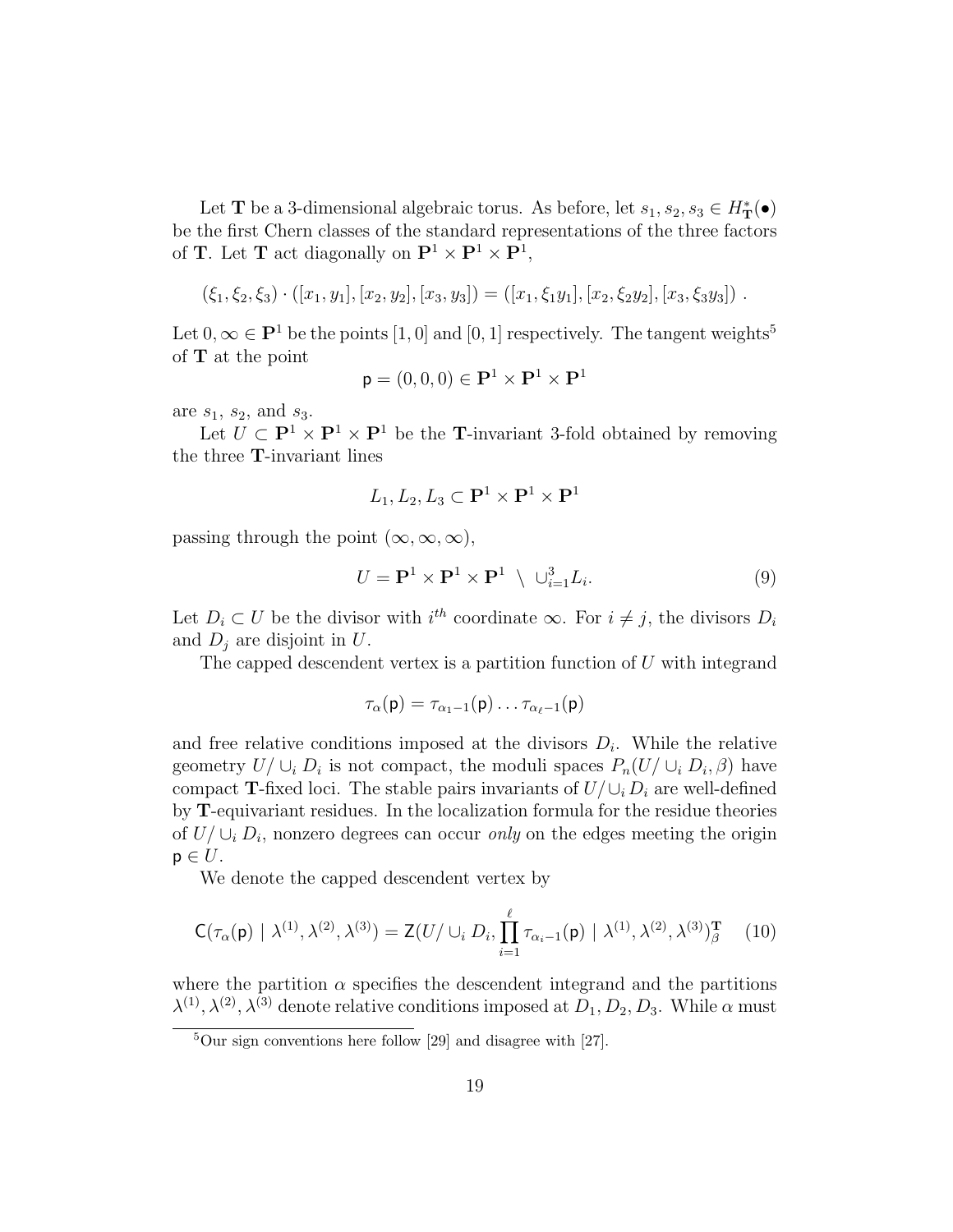be non-empty as before, the partitions  $\lambda^{(i)}$  are permitted to be empty. However, we require the condition

$$
|\lambda^{(1)}| + |\lambda^{(2)}| + |\lambda^{(3)}| > 0 \tag{11}
$$

to hold. The number of legs of the vertex is the number of non-empty partitions among  $\lambda^{(1)}$ ,  $\lambda^{(2)}$ , and  $\lambda^{(3)}$ .

The curve class  $\beta$  in (10) is determined by the relative conditions:  $\beta$  is the sum of the three axes passing through  $p \in U$  with coefficients  $|\lambda^{(1)}|$ ,  $|\lambda^{(2)}|$ , and  $|\lambda^{(3)}|$  respectively. The superscript **T** after the bracket denotes **T**-equivariant integration on  $P_n(U \cup_i D_i, \beta)$ . The condition (11) implies  $\beta$ is nonzero.

The above definition is valid for both Gromov-Witten and stable pairs theories. The relative conditions are interpretated as tangency in Gromov-Witten theory and as element of the Nakajima basis in the theory of stable pairs. We denote the vertices in the two theories by

$$
\mathsf{C}_{\mathsf{P}}(\tau_{\alpha}(\mathsf{p}) \mid \lambda^{(1)}, \lambda^{(2)}, \lambda^{(3)}), \quad \mathsf{C}_{\mathsf{GW}}(\tau_{\alpha}(\mathsf{p}) \mid \lambda^{(1)}, \lambda^{(2)}, \lambda^{(3)})\;.
$$

We will prove Theorem 1 by a refined correspondence result for the capped descendent vertex.

**Theorem 8.** There exists a unique correspondence matrix K satisfying

$$
(-q)^{-\sum_{i} |\lambda^{(i)}|} C_{\mathsf{P}}(\tau_{\alpha}(\mathsf{p}) | \lambda^{(1)}, \lambda^{(2)}, \lambda^{(3)}) =
$$

$$
(-iu)^{\sum_{i} |\lambda^{(i)}| + \ell(\lambda^{(i)})} C_{\mathsf{GW}}(\hat{\tau}_{\alpha}(\mathsf{p}) | \lambda^{(1)}, \lambda^{(2)}, \lambda^{(3)})
$$

under the variable change  $-q = e^{iu}$ .

In case no descendents are present, the basic equality of the equivariant capped vertices

$$
(-q)^{-\sum_{i} |\lambda^{(i)}|} C_{\mathsf{P}}(1 \mid \lambda^{(1)}, \lambda^{(2)}, \lambda^{(3)}) = (-iu)^{\sum_{i} |\lambda^{(i)}| + \ell(\lambda^{(i)})} C_{\mathsf{GW}}(1 \mid \lambda^{(1)}, \lambda^{(2)}, \lambda^{(3)})
$$

is the main result of [16]. The number of legs of the descendent vertex refers to the number of non-empty partitions among  $\lambda^{(1)}$ ,  $\lambda^{(2)}$ , and  $\lambda^{(3)}$ .

By capped localization discussed in Section 3, we will easily derive Theorem 1 from Theorem 8. The proof of Theorem 8 will be given leg by leg starting with the 1-leg case.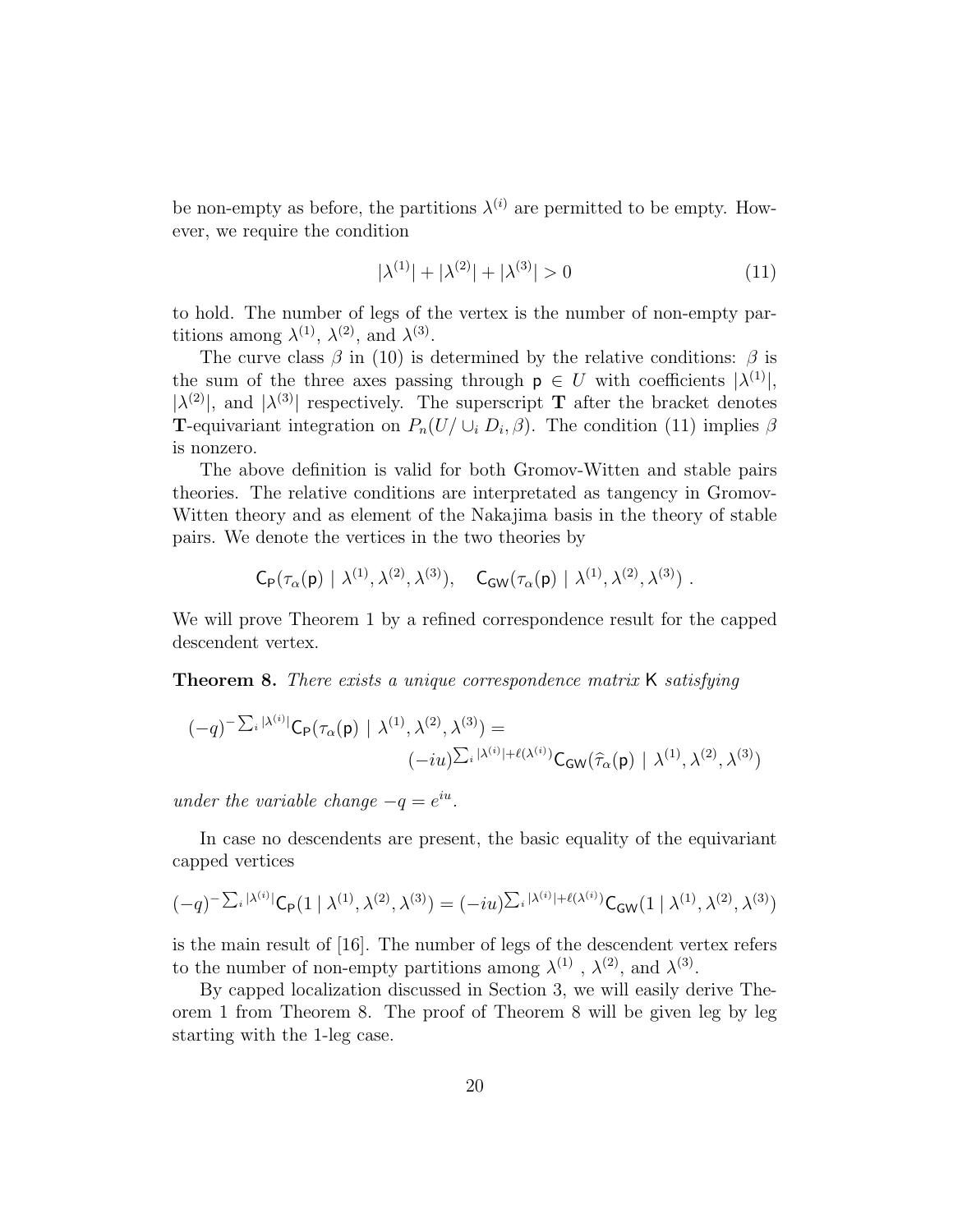# 2 Descendent correspondence: 1-leg

#### 2.1 Construction of K

We construct the matrix K in several steps. The first is very simple. Let  $d > 0$  be an integer, and let  $\mathcal{P}_d$  be the set of partitions of positive size at most d. Let

$$
\mathsf{C}_{\mathsf{P}}^d(\alpha,\lambda) = \mathsf{C}_{\mathsf{P}}(\tau_{\alpha}(\mathsf{p}) \mid \emptyset, \emptyset, \lambda), \quad \alpha, \lambda \in \mathcal{P}_d
$$

be a matrix with both rows and columns indexed by  $\mathcal{P}_d$ . The coefficients of  $\mathsf{C}_{\mathsf{P}}^d$  are rational functions in q.

**Lemma 1.** For all  $d > 0$ , the matrix  $C_p^d$  is invertible.

Similarly, we define the corresponding matrix using the 1-leg Gromov-Witten descendent vertices,

$$
C^d_{GW}(\alpha, \lambda) = C_{GW}(\tau_\alpha(\mathsf{p}) \mid \emptyset, \emptyset, \lambda), \quad \alpha, \lambda \in \mathcal{P}.
$$

The coefficients of  $C_{\mathsf{P}}^d$  are Laurent series in u.

**Lemma 2.** For all  $d > 0$ , the matrix  $C_{GW}^d$  is invertible.

By the invertibility of Lemmas 1 and 2, there exists a unique correspondence matrix  $\mathsf{K}^d$  indexed by  $\mathcal{P}_d$  with coefficients in  $\mathbb{Q}(i,s_1,s_2,s_3)((u))$  which satisfies the condition

$$
(-q)^{-|\lambda|} \mathsf{C}_{\mathsf{P}}(\tau_{\alpha}(\mathsf{p}) \mid \emptyset, \emptyset, \lambda) = (-iu)^{|\lambda| + \ell(\lambda)} \mathsf{C}_{\mathsf{GW}} \Big( \sum_{\widehat{\alpha} \in \mathcal{P}_d} \mathsf{K}_{\alpha, \widehat{\alpha}}^d \, \tau_{\widehat{\alpha}}(\mathsf{p}) \Big| \emptyset, \emptyset, \lambda \Big)
$$

under the variable change  $-q = e^{iu}$  for all  $\alpha, \lambda \in \mathcal{P}_d$ .

**Definition.** The correspondence matrix K is defined by the following rule:

$$
\mathsf{K}_{\alpha,\widehat{\alpha}} = \mathsf{K}_{\alpha,\widehat{\alpha}}^{|\alpha|}
$$

if  $|\alpha| \geq |\widehat{\alpha}|$  and  $\mathsf{K}_{\alpha,\widehat{\alpha}} = 0$  otherwise.

After proving Lemmas 1 and 2 in Section 2.2 below, we will use a geometric argument in Section 2.3 to prove the following compatibility statement.

**Proposition 3.** For all  $d \geq |\alpha|$ ,  $\mathsf{K}_{\alpha,\widehat{\alpha}}^d = \mathsf{K}_{\alpha,\widehat{\alpha}}^{|\alpha|}$  $\int_{\alpha,\widehat{\alpha}}^{\alpha}$  for all  $\widehat{\alpha}$ .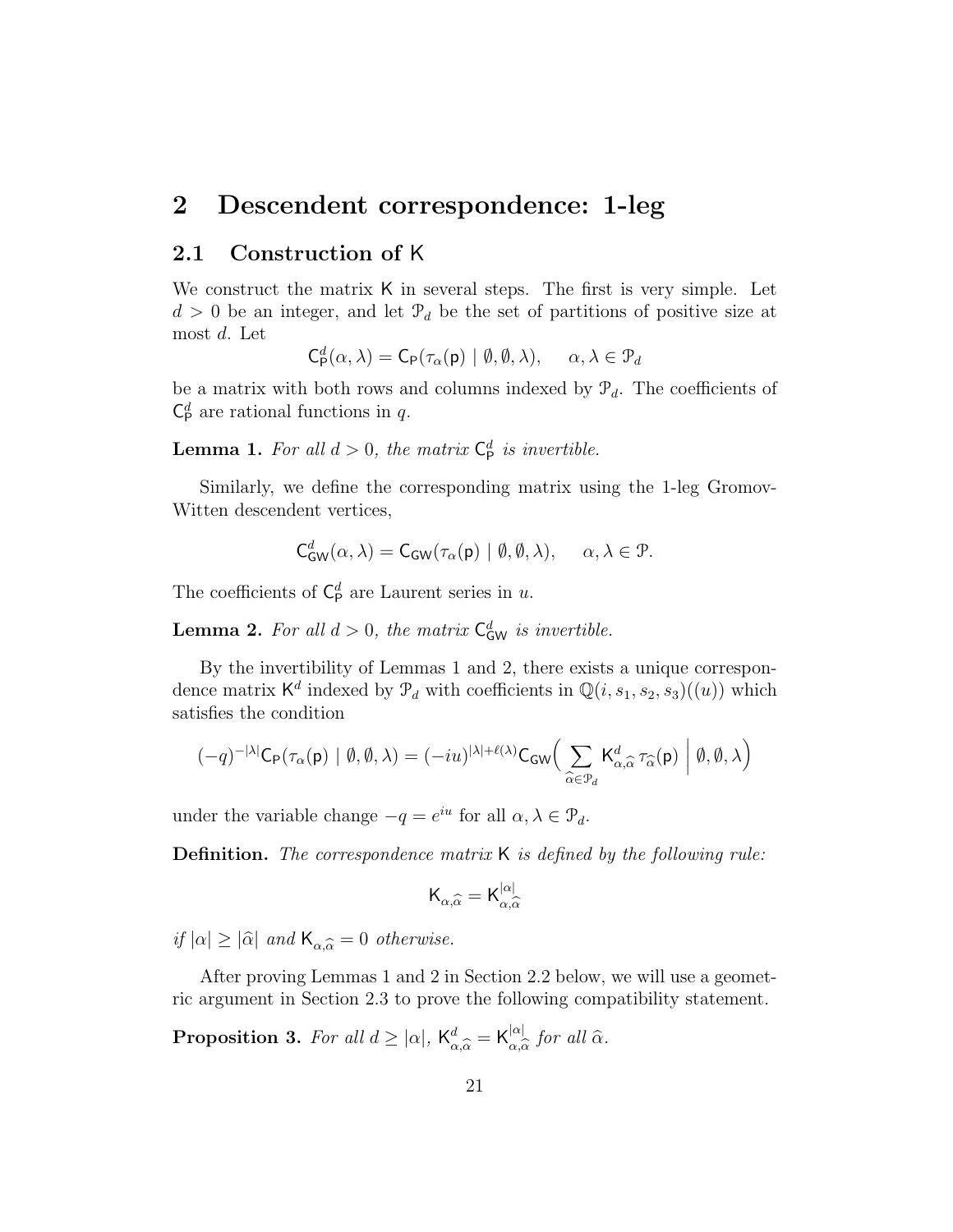Lemmas 1-2 and Proposition 3 together yield a unique correspondence matrix

$$
\mathsf{K}_{\alpha,\widehat{\alpha}} \in \mathbb{Q}(i,s_1,s_2,s_3)((u))
$$

satisfying Theorem 8 in the 1-leg case. The proof of Theorem 8 in the 2- and 3-leg cases will be presented in Sections 4 and 5. Theorem 1 will be derived as a consequence.

By our construction, the u coefficients of  $\mathsf{K}_{\alpha,\widehat{\alpha}}$  are easily seen to be homo-<br>agus rational functions in the variables  $\alpha$  of degree  $|\alpha| + \ell(\alpha) - |\widehat{\alpha}| - \ell(\widehat{\alpha})$ geneous rational functions in the variables  $s_i$  of degree  $|\alpha| + \ell(\alpha) - |\widehat{\alpha}| - \ell(\widehat{\alpha})$ . The claim follows from the homogeneity of the coefficients of the matrices

$$
\mathsf{C}^d_{\mathsf{P}}(\alpha,\lambda),\quad \mathsf{C}^d_{\mathsf{GW}}(\alpha,\lambda)
$$

obtained from geometric dimensional analysis.

Theorem 3 asserts further the symmetry and polynomiality of the coefficients  $K_{\alpha,\widehat{\alpha}}$ . Unfortunately, the construction of K from the 1-leg geometry<br>broaks the symmetry between the variables  $\varepsilon$ . The symmetry of K will be breaks the symmetry between the variables  $s_i$ . The symmetry of K will be established in Section 4.7 as a step in the proof of Theorem 8. The restriction of the coefficients of K to the subring

$$
\mathbb{Q}[i, s_1, s_2, s_3]((u)) \subset \mathbb{Q}(i, s_1, s_2, s_3)((u))
$$

will also be proven in Section 4.7, completing the proof of Theorem 3.

#### 2.2 Proof of Lemmas 1 and 2

On the set  $\mathcal{P}_d$ , we define two partial orderings:

- $\alpha \triangleright \tilde{\alpha} \quad \Longleftrightarrow \quad |\alpha| \ell(\alpha) > |\tilde{\alpha}| \ell(\tilde{\alpha})$ ,
- $\alpha \succcurlyeq \tilde{\alpha} \iff \ell_{+}(\alpha) \geq \ell_{+}(\tilde{\alpha}),$

where  $\ell_+(\alpha)$  is the number of parts of  $\alpha$  which are strictly greater than 1. The conditions  $\alpha \triangleright \tilde{\alpha}$  and  $\alpha \succ \tilde{\alpha}$  are defined via the corresponding strict inequalities.

**Lemma 4.** If  $\alpha \leq \lambda$ , then  $C^d_P(\alpha, \lambda) = 0$  and  $C^d_{GW}(\alpha, \lambda) = 0$ .

Proof. The result is a consequence of a dimension count. The 1-leg vertex can be studied via the cap geometry,

$$
N = \mathcal{O}_{\mathbf{P}^1} \oplus \mathcal{O}_{\mathbf{P}^1} \to \mathbf{P}^1 ,
$$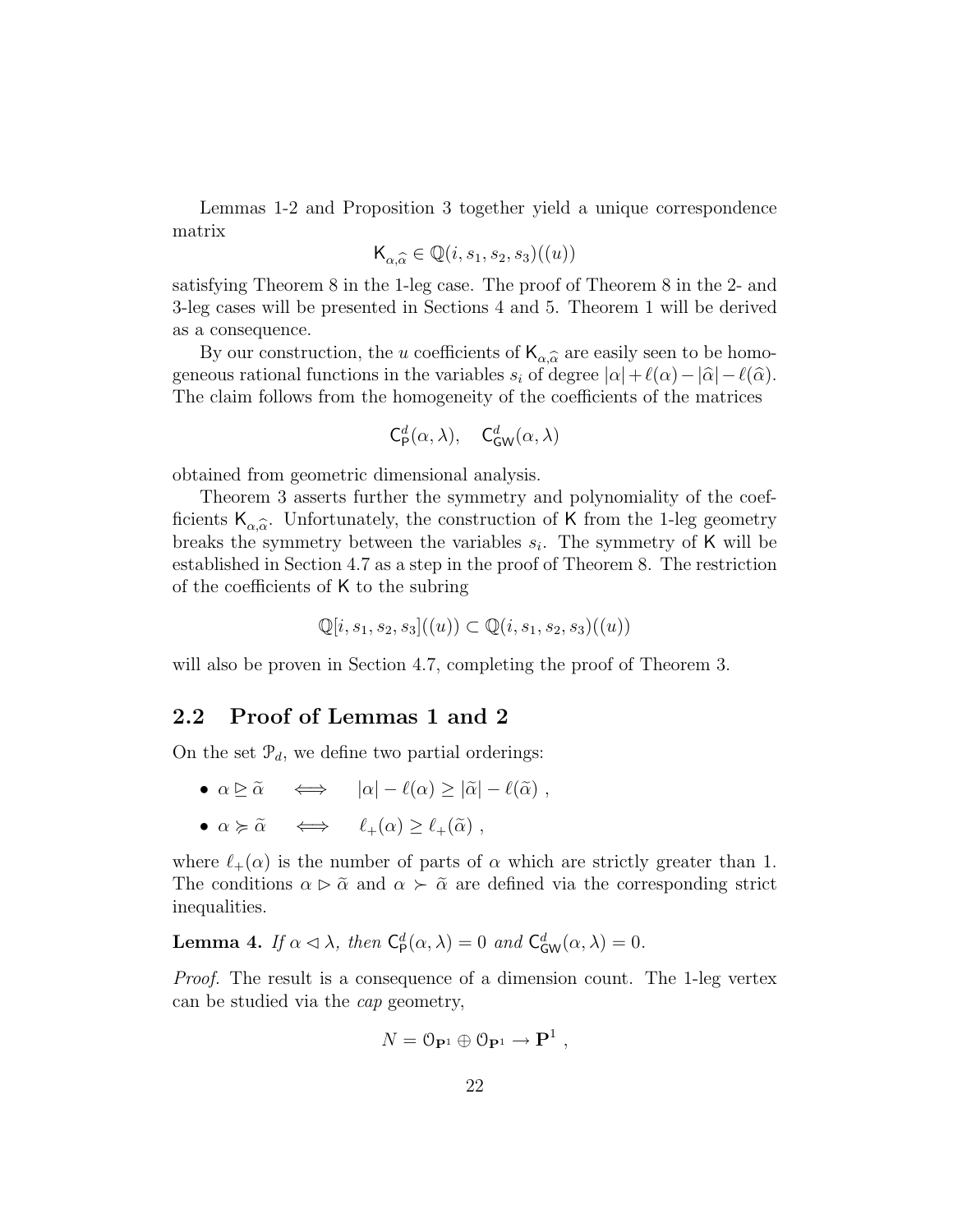relative to the fiber

$$
N_{\infty} \subset N
$$

over  $\infty \in \mathbf{P}^1$ . The total space N naturally carries an action of a 3-dimensional torus T where the first two factors scale the components of the rank 2 trivial bundle and last factor acts on  $\mathbf{P}^1$  with fixed points  $0, \infty \in \mathbf{P}^1$ . Let the scaling weights be  $s_1$  and  $s_2$ , and let the tangent weight along  $\mathbf{P}^1$  at the fixed point  $p_0 \in N$  over  $0 \in \mathbf{P}^1$  be  $s_3$ . The **T**-action preserves the relative divisor  $N_{\infty}$ . The equivariant relative geometry  $N/N_{\infty}$  is equivalent to (9) in the 1-leg case.

Let  $N_0 \subset N$  be the fiber over  $0 \in \mathbf{P}^1$  of the cap, and let  $\mathsf{N}_0$  be the associated class in equivariant cohomology. Similarly, let  $p_0$  be the equivariant cohomology class of  $p_0$ . We have the relation

$$
N_0 = \frac{p_0}{s_1 s_2}
$$

in the equivariant cohomology of the cap. For the relative conditions, we can weight each part of  $\lambda$  by the fixed point  $p_{\infty}$  over  $\infty \in \mathbf{P}^{1}$ . Let  $\lambda[\mathbf{p}_{\infty}]$  denote the resulting weighted partition. We have the relation

$$
1=\frac{\mathsf{p}_\infty}{s_1s_2}
$$

in the equivariant cohomology of the divisor over  $\infty \in \mathbf{P}^1$ . Hence, we can write

$$
C_P^d(\alpha, \lambda) = (s_1 s_2)^{\ell(\alpha) - \ell(\lambda)} \mathsf{Z}_P \Big( \mathsf{Cap}; q \mid \prod_{i=1}^{\ell(\alpha)} \tau_{\alpha_i - 1}(\mathsf{N}_0) \mid \lambda[\mathsf{p}_{\infty}]\Big)_{|\lambda|}^{\mathbf{T}},
$$

$$
C_{\mathsf{GW}}^d(\alpha, \lambda) = (s_1 s_2)^{\ell(\alpha) - \ell(\lambda)} \mathsf{Z}_{\mathsf{GW}}'\Big( \mathsf{Cap}; u \mid \prod_{i=1}^{\ell(\alpha)} \tau_{\alpha_i - 1}(\mathsf{N}_0) \mid \lambda[\mathsf{p}_{\infty}]\Big)_{|\lambda|}^{\mathbf{T}}.
$$

The moduli spaces of relative stable pairs and relative stable maps to the cap with boundary condition  $\lambda[\mathbf{p}_{\infty}]$  are both compact of virtual dimension  $|\lambda| - \ell(\lambda)$ . The integrand

$$
\prod_{i=1}^{\ell(\alpha)} \tau_{\alpha_i-1}(\mathsf{N}_0)
$$

imposes  $|\alpha| - \ell(\alpha)$  condition in both theories. If the dimension of the integrand is strictly less than the virtual dimension, the equivariant integral vanishes for compact moduli spaces.  $\Box$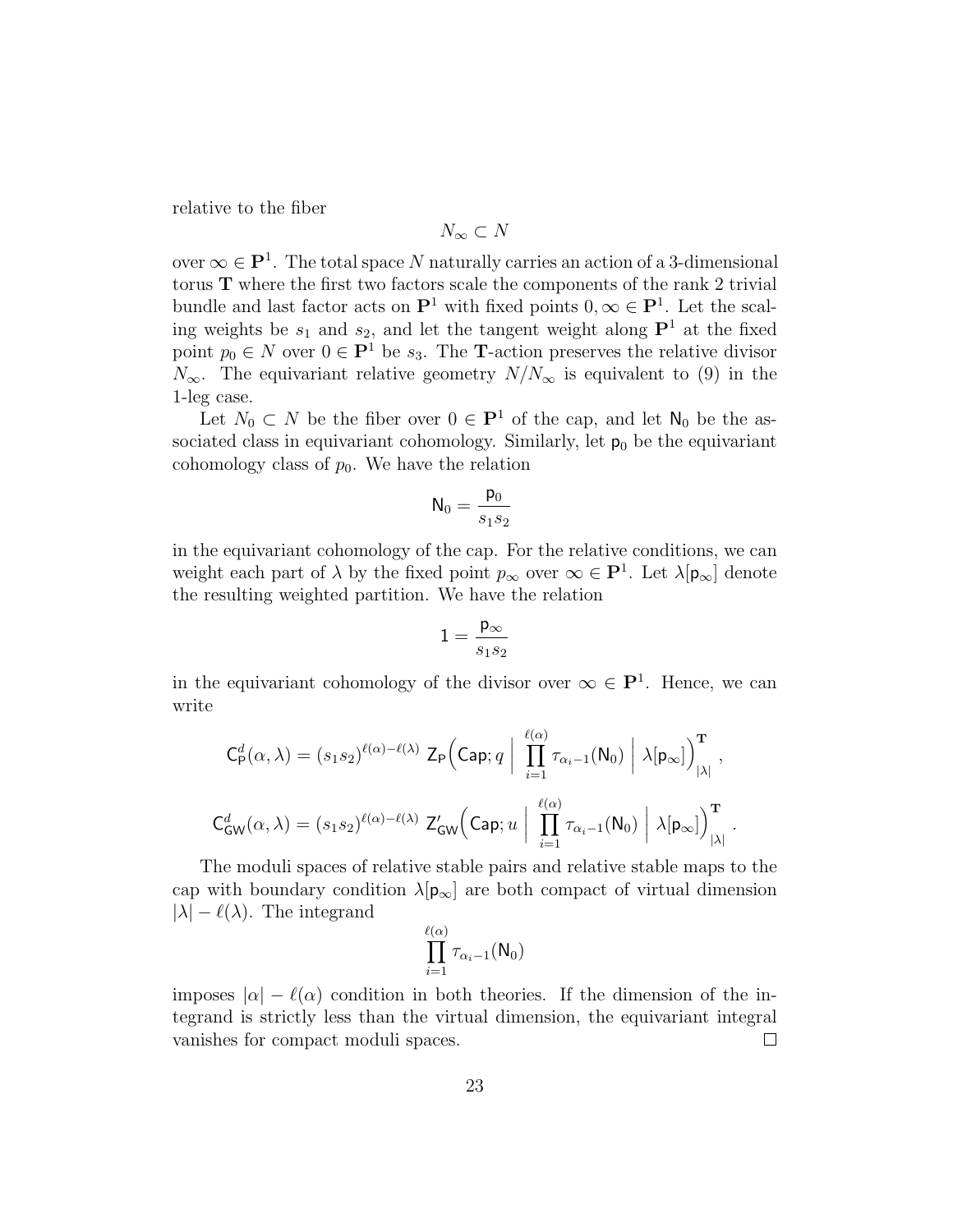**Lemma 5.** If  $|\alpha| - \ell(\alpha) = |\lambda| - \ell(\lambda)$  and  $\alpha \prec \lambda$ , then

$$
\mathsf{C}^d_{\mathsf{P}}(\alpha,\lambda) = 0, \quad \mathsf{C}^d_{\mathsf{GW}}(\alpha,\lambda) = 0.
$$

*Proof.* If  $\lambda = (\lambda_1)$  has a single part (which must exceed 1 by the second hypothesis), then  $\alpha$  must have all parts equal to 1. The first hypothesis

$$
|\alpha| - \ell(\alpha) = |\lambda| - \ell(\lambda)
$$
\n(12)

.

then can not hold. Hence, the Lemma is true if the length of  $\lambda$  is 1. We will assume the length of  $\lambda$  is at least 2 and proceed by induction.

Consider the equivariant geometry of  $\mathbf{P}^2 \times \mathbf{P}^1$  relative to the fiber

$$
\mathbf{P}_\infty^2 = \mathbf{P}^2 \times \{\infty\} \subset \mathbf{P}^2 \times \mathbf{P}^1
$$

Let  $L \in H_2(\mathbf{P}^2 \times \mathbf{P}^1, \mathbb{Z})$  be the class of the section  $\mathbf{P}^1$  contracted over  $\mathbf{P}^2$ . The first two factors of **T** acts on  $\mathbf{P}^2$  with fixed points  $\xi_0, \xi_1, \xi_2 \in \mathbf{P}^2$ . The tangent weights can be chosen as follows:

$$
s_1, s_2
$$
 for  $\xi_0$ ,  $-s_1, s_2 - s_1$  for  $\xi_1$ ,  $s_1 - s_2$ ,  $-s_2$  for  $\xi_2$ .

The last factor of **T** acts on  $\mathbf{P}^1$  as before with weight  $s_3$  at  $0 \in \mathbf{P}^1$ . Let  $\lambda$  be the cohomology weighted partition obtained from  $\lambda$  with all parts weighted by  $[\xi_0] \in H^*_{\mathbf{T}}(\mathbf{P}^2, \mathbb{Q})$ . The integral

$$
\int_{[P_n(\mathbf{P}^2 \times \mathbf{P}^1/\mathbf{P}^2_{\infty},|\lambda| \mathsf{L}) \underset{\lambda}{\sim}^{|\ell(\alpha)} } \prod_{i=1}^{\ell(\alpha)} \tau_{\alpha_i-1}(\mathbf{P}_0^2) \in \mathbb{Q}
$$

has integrand dimension equal to the virtual dimension and hence is independent of equivariant lift.

Let  $\lambda_1 > 1$  be the largest part of  $\lambda$ . Let

$$
\lambda' = \lambda \setminus \{\lambda_1\}
$$

which is not empty since  $\ell(\lambda)$  at least 2. Let  $\widehat{\lambda}$  be the cohomology weighted partition with the parts  $\lambda_i$  weighted by  $[\xi_0] \in H^*_{\mathbf{T}}(\mathbf{P}^2, \mathbb{Q})$  except  $\lambda_1$  which is weighted by  $[\xi_1] \in H^*_{\mathbf{T}}(\mathbf{P}^2, \mathbb{Q})$ . By the independence of the choice of equivariant lift,

$$
\int_{[P_n(\mathbf{P}^2 \times \mathbf{P}^1/\mathbf{P}_{\infty}^2, |\lambda|L)\widetilde{\lambda}^{vir}} \prod_{i=1}^{\ell(\alpha)} \tau_{\alpha_i-1}(\mathbf{P}_0^2) =
$$
\n
$$
\int_{[P_n(\mathbf{P}^2 \times \mathbf{P}^1/\mathbf{P}_{\infty}^2, |\lambda|L)\widetilde{\lambda}^{vir}} \prod_{i=1}^{\ell(\alpha)} \tau_{\alpha_i-1}(\mathbf{P}_0^2) . \tag{13}
$$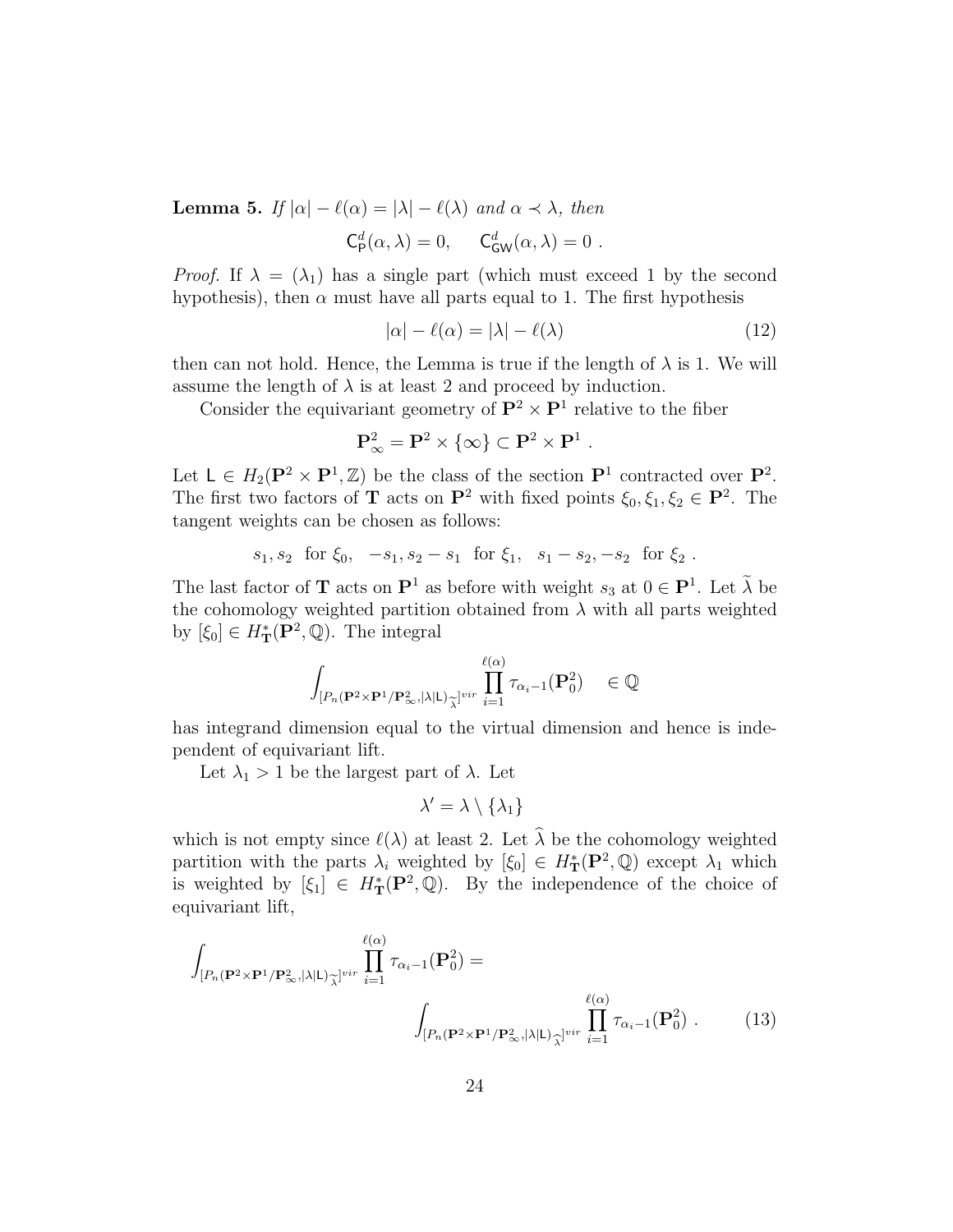The left side of  $(13)$  is exactly the  $q^n$  coeffient of

$$
\mathsf{Z}_{\mathsf{P}}\Big(\mathsf{Cap};q\;\Big|\;\prod_{i=1}^{\ell(\alpha)}\tau_{\alpha_i-1}(\mathsf{N}_0)\;\Big|\;\lambda[\mathsf{p}_{\infty}]\Big)_{|\lambda|}^{\mathbf{T}}\;.
$$

Similarly the right side of  $(13)$  is the  $q^n$  coefficient of

$$
\sum_{\alpha'\cup\alpha''=\alpha}\frac{|\mathrm{Aut}(\lambda')|}{|\mathrm{Aut}(\lambda)|}\mathsf{Z}_{\mathsf{P}}\Big(\mathsf{Cap};q\Big|\prod_{i=1}^{\ell(\alpha')}\tau_{\alpha_i'-1}(\mathsf{N}_0)\Big|\lambda'[\mathsf{p}_{\infty}]\Big)_{|\lambda'|}^{\mathbf{T}}.\hspace{5cm}\\ \left.\Bigg[\mathsf{Z}_{\mathsf{P}}\Big(\mathsf{Cap};q\Big|\prod_{i=1}^{\ell(\alpha'')}\tau_{\alpha_i''-1}(\mathsf{N}_0)\Big|\lambda_1[\mathsf{p}_{\infty}]\Big)_{\lambda_1}^{\mathbf{T}}\right]_{s_1=-s_1,s_2=s_2-s_1},
$$

where the sum is over disjoint splittings of  $\alpha$ . For the right side, the support of the stable pairs is disconnected. Hence, the universal sheaf  $\mathbb{F}$  (used in the definition of the descendents in Section 0.2) splits as a direct sum. Since the Chern character of a sum is the sum of Chern characters, we obtain the above descendent distribution.

The hypothesis (12) implies

$$
|\alpha'| - \ell(\alpha') + |\alpha''| - \ell(\alpha'') = |\lambda'| - \ell(\lambda') + |\lambda_1| - 1
$$
.

For nonvanishing terms of the sum, by Lemma 4, we must have

$$
|\alpha'| - \ell(\alpha') = |\lambda'| - \ell(\lambda'), \quad |\alpha''| - \ell(\alpha'') = |\lambda_1| - 1.
$$

At least one of the conditions  $\alpha' \prec \lambda'$  or  $\alpha'' \prec (\lambda_1)$  must hold. Since  $\alpha'' \prec (\lambda_1)$ is impossible, the condition  $\alpha' \prec \lambda'$  must hold. The induction statement is established.

The argument for Gromov-Witten theory is literally identical. The formal properties used above hold also for Gromov-Witten theory.  $\Box$ 

We define an equivalence relation  $\sim$  on  $\mathcal{P}_d$  by the following rule:  $\alpha \sim \tilde{\alpha}$ if  $\alpha$  and  $\tilde{\alpha}$  differ only by parts of size 1. For example,

$$
(4,4,3,1) \sim (4,4,3,1,1,1) \ .
$$

The proof of Lemma 5 in fact yields a refined result.

**Lemma 6.** If  $|\alpha| - \ell(\alpha) = |\lambda| - \ell(\lambda)$ ,  $\ell_+(\alpha) = \ell_+(\lambda)$ , and  $\alpha \nsim \lambda$  then

$$
\mathsf{C}_{\mathsf{P}}^d(\alpha,\lambda) = 0, \quad \mathsf{C}_{\mathsf{GW}}^d(\alpha,\lambda) = 0.
$$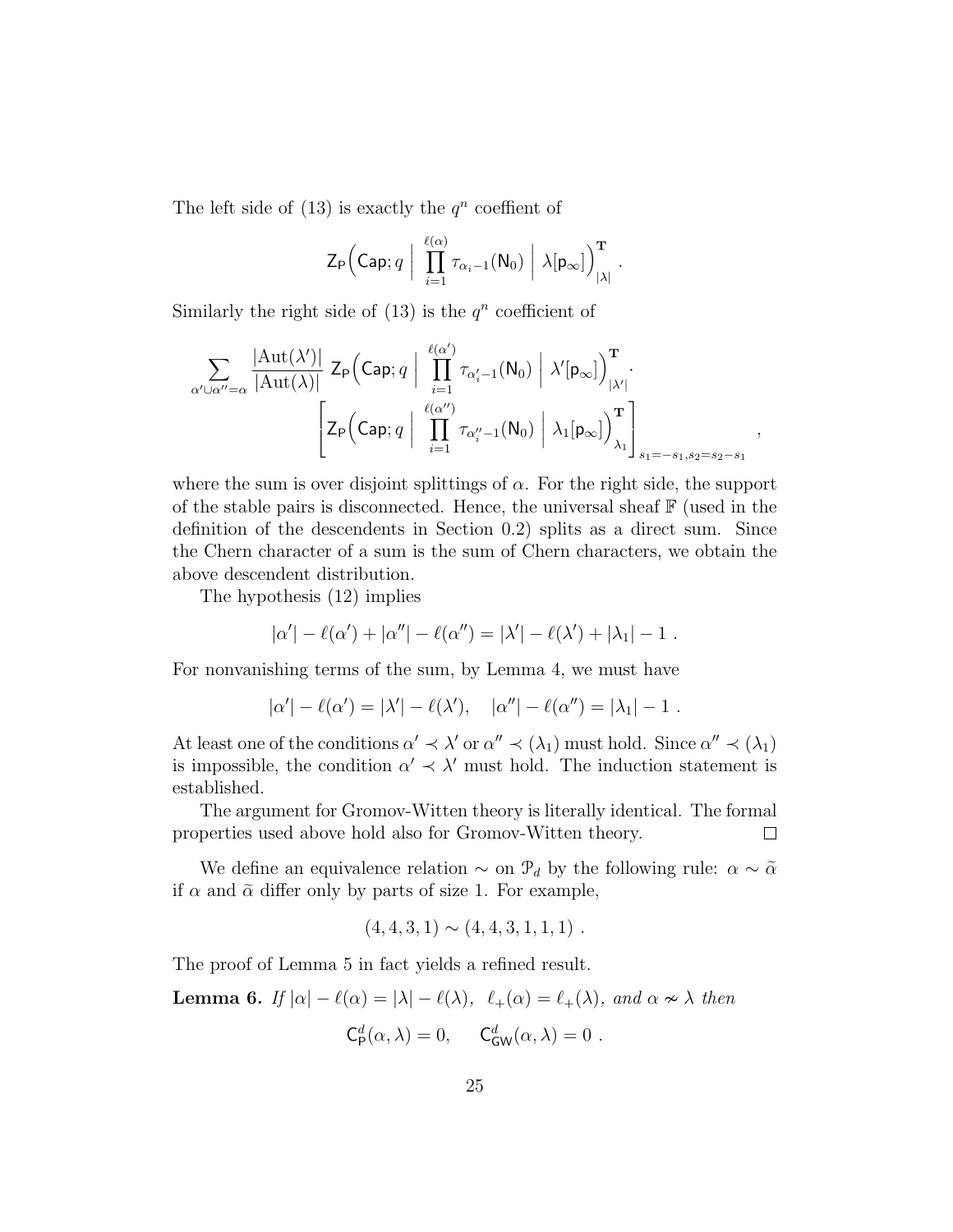By Lemma 4, the matrices  $C_p^d$  and  $C_{GW}^d$  are block lower-triangular with respect to the partial ordering  $\geq$ . In order to establish invertibility, we need only study the blocks where

$$
|\alpha| - \ell(\alpha) = |\lambda| - \ell(\lambda)
$$
\n(14)

is fixed. By Lemma 5, the above blocks themselves are block lower-triangular with respect to the partial ordering  $\succeq$ . So, we need only study blocks where both (14) and

$$
\ell_+(\alpha) = \ell_+(\lambda)
$$

are fixed. By Lemma 6, we finally restrict ourselves to the square blocks where the equivalence class under  $\sim$  is fixed.

Let  $\gamma \in \mathcal{P}_d$  be a partition with no parts equal to 1. The evaluation

$$
\mathsf{Z}_{\mathsf{P}}\Big(\mathsf{Cap};q \; \Big| \; \prod_{i=1}^{\ell(\gamma)} \tau_{\gamma_i-1}(\mathsf{N}_0) \; \Big| \; \gamma[\mathsf{p}_{\infty}]\Big)_{|\gamma|}^{\mathbf{T}} = \frac{q^{|\gamma|}}{|\mathrm{Aut}(\gamma)|} \prod_{i=1}^{\ell(\gamma)} \frac{1}{\gamma_i!} \; , \tag{15}
$$

has been computed in [29] and does not vanish. The cardinality of the equivalence class under  $\sim$  determined by  $\gamma$  is  $d - |\gamma|$ . By the divisor equation, the block of  $\mathsf{C}_{\mathsf{P}}^d$  corresponding to the equivalence class of  $\gamma$  is, up to harmless  $(s_1s_2)^{\ell(\alpha)-\ell(\lambda)}$  factors, the matrix

$$
\left(\begin{array}{ccccc} \frac{1}{0!} & \frac{1}{1!} & \frac{1}{2!} & \cdots & \frac{1}{(d-|\gamma|)!} \\ \frac{|\gamma|}{0!} & \frac{|\gamma|+1}{1!} & \frac{|\gamma|+2}{2!} & \cdots & \frac{d}{(d-|\gamma|)!} \\ \frac{|\gamma|^2}{0!} & \frac{(|\gamma|+1)^2}{1!} & \frac{(|\gamma|+2)^2}{2!} & \cdots & \frac{d^2}{(d-|\gamma|)!} \\ \vdots & \vdots & \vdots & \vdots & \vdots & \vdots \\ \frac{|\gamma|^{d-|\gamma|}}{0!} & \frac{(|\gamma|+1)^{d-|\gamma|}}{1!} & \frac{(|\gamma|+2)^{d-|\gamma|}}{2!} & \cdots & \frac{d^{d-|\gamma|}}{(d-|\gamma|)!} \end{array}\right)
$$

with every element multiplied by  $(15)$ . Invertiblity is immediate from the Vandermonde determinant.

The argument for the Gromov-Witten matrix  $C_{GW}^d$  is identical. The replacement for (15) is the evaluation

$$
Z'_{GW}\left(\text{Cap};u\mid \prod_{i=1}^{\ell(\gamma)}\tau_{\gamma_i-1}(N_0)\mid \gamma[p_{\infty}]\right)_{|\gamma|}^{\mathbf{T}} = \frac{u^{-2\ell(\gamma)}}{|\text{Aut}(\gamma)|}\prod_{i=1}^{\ell(\gamma)}\frac{1}{\gamma_i!}
$$
(16)

obtained<sup>6</sup> from Lemma 7 of  $[22]$ . The proofs of Lemmas 1 and 2 are complete.  $\Box$ 

<sup>6</sup>Beware of the typographical error of a factor of  $d$  in Lemma 7 of [22].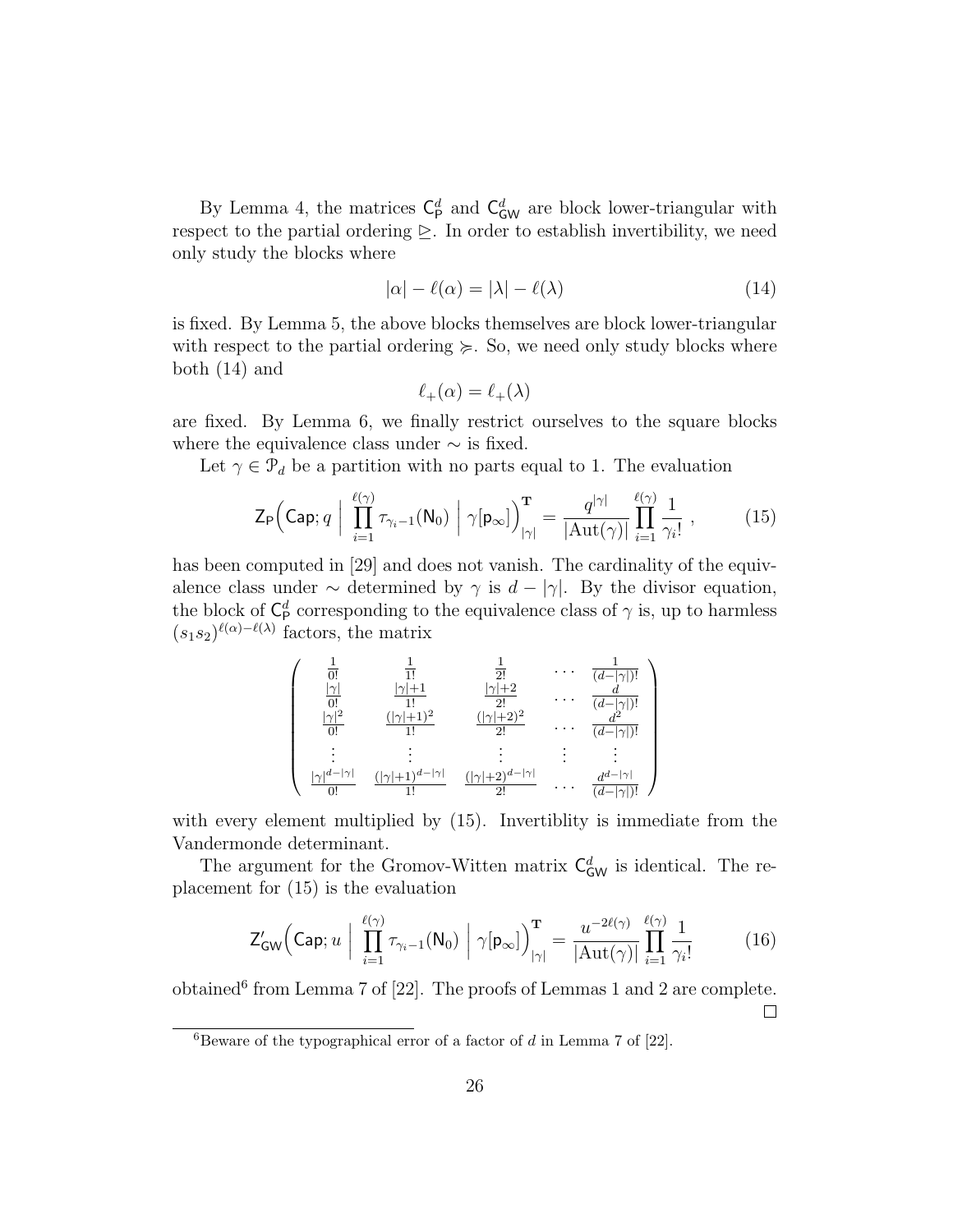We define  $\mathsf{K}_{\alpha\widehat{\alpha}}^{|\alpha|}$  using the invertibility of  $\mathsf{C}_{\mathsf{P}}^{|\alpha|}$  and  $\mathsf{C}_{\mathsf{P}}^{|\alpha|}$ . A direct conse- $\alpha_{\alpha,\alpha}$  and  $\alpha_{\alpha,\alpha}$  is the following vanishing.

**Lemma 7.** If  $\alpha \triangleleft \widehat{\alpha}$ , then  $\mathsf{K}_{\alpha, \widehat{\alpha}}^{|\alpha|}$  $\frac{d\alpha}{\alpha,\widehat{\alpha}}=0.$ 

We will later require an invertibility result which is clear from our matrix analysis here.

**Lemma 8.** The submatrix of  $C^d_{\mathsf{P}}(\alpha,\lambda)$  determined by the conditions

 $d = |\alpha| = |\lambda|$ 

is invertible (even after the restriction  $s_3 = 0$ ).

Proof. By Lemmas 4-6, the submatrix is lower-triangular with respect to the partial ordering. Moreover the diagonal elements are nonzero with no  $s_3$ dependence. The evaluation  $s_3 = 0$  is well-defined since the dependence of the descendents of the cap have no poles along  $s_3$ , see Lemma 1 of [27].  $\Box$ 

### 2.3 Proof of Proposition 3

The Proposition will follow once we establish the identity

$$
(-q)^{-|\lambda|} \mathsf{C}_{\mathsf{P}}(\tau_{\alpha}(\mathsf{p}) \mid \emptyset, \emptyset, \lambda) =
$$

$$
(-iu)^{|\lambda| + \ell(\lambda)} \mathsf{C}_{\mathsf{GW}} \Big( \sum_{\widehat{\alpha} \in \mathcal{P}_{|\alpha|}} \mathsf{K}_{\alpha, \widehat{\alpha}}^{|\alpha|} \tau_{\widehat{\alpha}}(\mathsf{p}) \mid \emptyset, \emptyset, \lambda \Big) \quad (17)
$$

for all nonempty partitions  $\lambda$ .

Let  $d = |\lambda|$ . If  $d \leq |\alpha|$ , the identity holds by the definition of  $K^{|\alpha|}$ . To prove the identity for  $d > |\alpha|$ , we employ a geometric relation using the relative space

$$
{\bf P}^2\times {\bf P}^1/{\bf P}^2_\infty
$$

introduced in the proof of Lemma 5. Once identity (17) is proven, the Proposition follows from the invertibility of  $K^d$ .

Let  $\lambda$  be the the cohomology weighted partition with the largest part  $\lambda_1$  weighted by  $[\xi_0] \in H^*_{\mathbf{T}}(\mathbf{P}^2, \mathbb{Q})$  and all the remaining parts  $\lambda_2, \ldots, \lambda_{\ell(\lambda)}$ weighted by  $1 \in H^*_{\mathbf{T}}(\mathbf{P}^2, \mathbb{Q})$ . We will consider the partition functions

$$
\mathsf{Z}_{\mathsf{P}}(\alpha, \widehat{\lambda}) = \mathsf{Z}_{\mathsf{P}}\Big(\mathbf{P}^2 \times \mathbf{P}^1/\mathbf{P}_{\infty}^2; q \; \Big| \; \Delta \cdot \prod_{i=1}^{\ell(\alpha)} \tau_{\alpha_i - 1}(\mathsf{N}_0) \; \Big| \; \widehat{\lambda} \Big)_{d\mathsf{L}}^{\mathbf{T}},
$$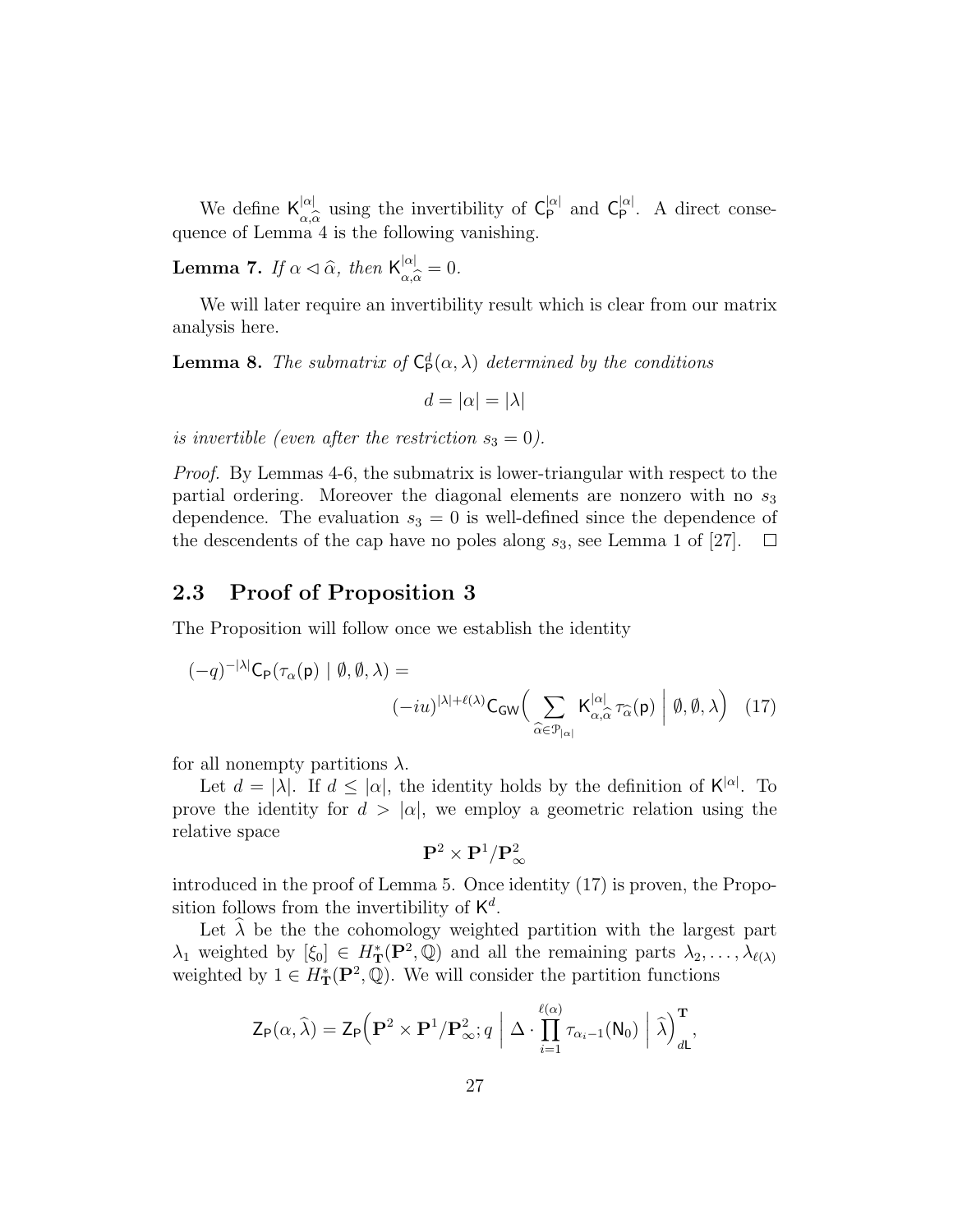$$
\mathsf{Z}_{\mathsf{GW}}(\alpha,\widehat{\lambda}) = \mathsf{Z}_{\mathsf{GW}}\Big(\mathbf{P}^2 \times \mathbf{P}^1/\mathbf{P}^2_{\infty}; u \mid \Delta \cdot \prod_{i=1}^{\ell(\alpha)} \tau_{\alpha_i-1}(\mathsf{N}_0) \mid \widehat{\lambda}\Big)_{d\mathsf{L}}^{\mathbf{T}},
$$

where  $\Delta$  is the small diagonal condition obtained from  $\mathbf{P}^2$ .

To explain the small diagonal class  $\Delta$  in the case of stable pairs, a recasting of the descendents is required. Let  $X/D$  be a 3-fold relative geometry, and let  $\beta \in H_2(X, \mathbb{Z})$ . Let

$$
\mathfrak{X} \to P_n(X/D, \beta)
$$

be the universal space. We consider the  $r^{th}$  fiber product

$$
\pi_P: \mathfrak{X}^r \to P_n(X/D, \beta)
$$

of X over  $P_n(X/D, \beta)$  with projections

$$
\pi_i: \mathfrak{X}^r \to \mathfrak{X}
$$

for  $1 \leq i \leq r$  onto the *i*<sup>th</sup> factor. After composing with the canonical contraction  $\mathfrak{X} \to X$ , we obtain

$$
\pi_{i,X}:\mathfrak{X}^r\to X.
$$

The Chern character of the universal sheaf  $\mathbb{F} \to \mathcal{X}$  on the univeral space  $\mathcal{X}$ is well-defined. The operation

$$
\pi_{P*}\left(\prod_{i=1}^r \pi_{i,X}^*(\gamma_i) \cdot \pi_i^*(\mathrm{ch}_{2+k_i}(\mathbb{F})) \cap \pi_P^*(\cdot)\right) \tag{18}
$$

on  $H_*(P_n(X/D, \beta)$  is defined to be the action of the descendent  $\prod_{i=1}^r \tau_{k_i}(\gamma_i)$ , where  $\gamma_i \in H^*(X,\mathbb{Z})$ . By the push-pull formula, definition (18) agrees with the descendents constructed in Section 0.2.

The advantage here of definition (18) is the existence of a morphism

 $\pi_{X^r}: \mathfrak{X}^r \to X^r, \quad \pi_{X^r} = (\pi_{1,X}, \ldots, \pi_{r,X}).$ 

Any class in  $\delta \in H^*(X^r, \mathbb{Q})$  can be included in the descendent as

$$
\pi_{P*}\left(\pi_{X^r}^*(\delta)\prod_{i=1}^r\pi_{i,X}^*(\gamma_i)\cdot\pi_i^*(\mathrm{ch}_{2+k_i}(\mathbb{F}))\cap\pi_P^*(\cdot)\right).
$$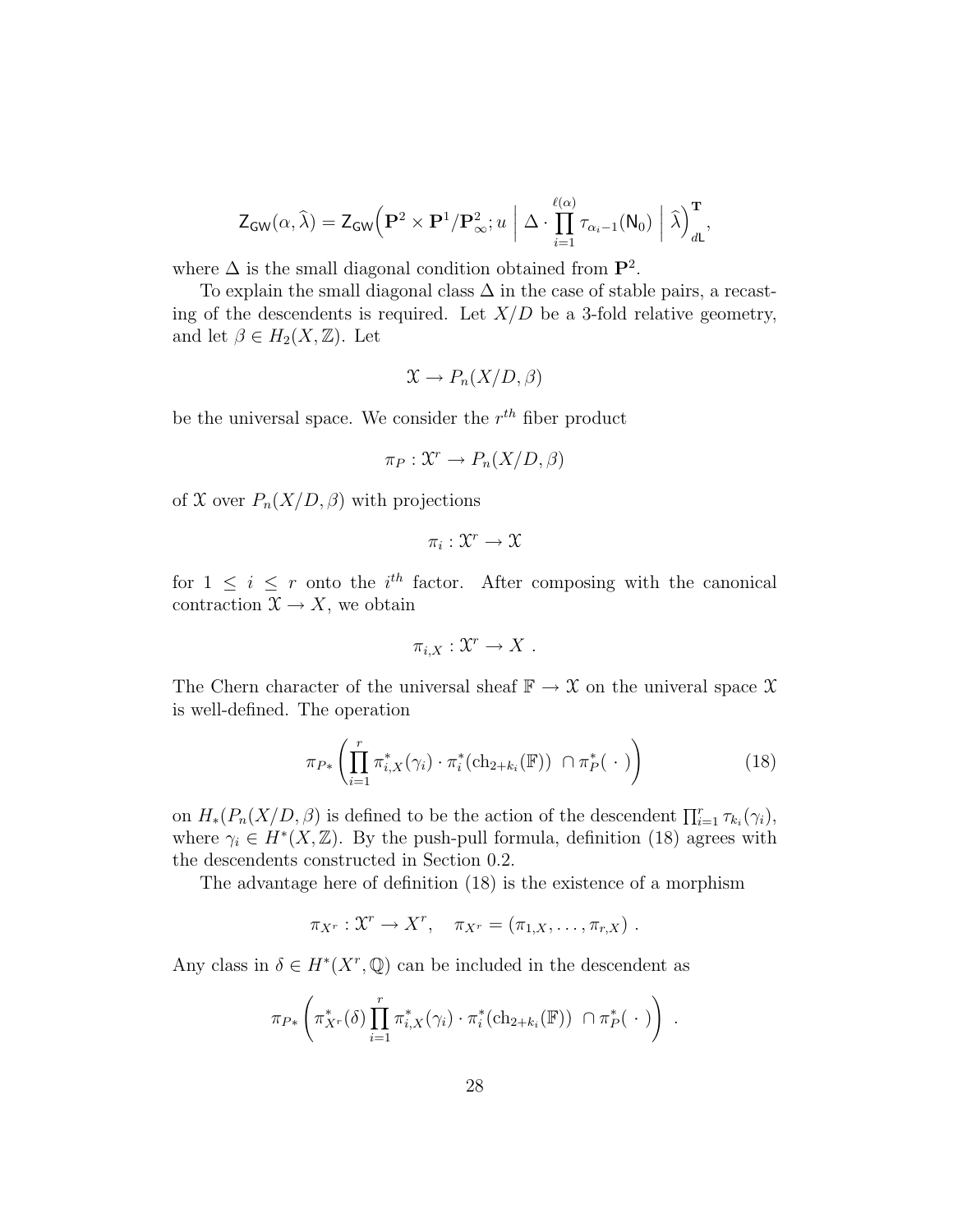Of course,  $\pi_{X}^*(\delta)$  can be incorporated in the  $\gamma_i$  by the Künneth decompostion. However, in the equivariant case, the Künneth decompostion requires inversion of the equivariant parameters and interferes with dimension arguments.

In the case relevant to the proof of Proposition 3,

$$
X/D = \mathbf{P}^2 \times \mathbf{P}^1 / \mathbf{P}^2_{\infty} ,
$$

and  $\Delta$  is the class on the  $\ell(\alpha)$ -fiber product of the universal space X obtained by pulling back the class of the small diagonal of  $(P^2)^{\ell(\alpha)}$ ,

$$
\mathfrak{X}^{\ell(\alpha)} \to (\mathbf{P}^2 \times \mathbf{P}^1)^{\ell(\alpha)} \to (\mathbf{P}^2)^{\ell(\alpha)}.
$$

Since the moduli space of maps has marked points, the parallel construction for Gromov-Witten theory is immediate.

**Lemma 9.** If  $d > |\alpha|$ , then

$$
\mathsf{Z}_{\mathsf{P}}(\alpha,\lambda)=\mathsf{Z}_{\mathsf{GW}}(\alpha,\lambda)=0.
$$

Proof. The virtual dimension of the stable pairs and stable maps moduli spaces with the relative condition  $\lambda$  imposed is

$$
d+\ell(\lambda)-2.
$$

The dimension of the integrand in both cases is

$$
|\alpha| - \ell(\alpha) + 2(\ell(\alpha) - 1),
$$

with the last term accounting for the small diagonal  $\Delta$ . If

$$
|\alpha| + \ell(\alpha) - 2 < d + \ell(\lambda) - 2 \tag{19}
$$

then the Lemma is obtained from dimension constraints for the compact geometry.

We may also express the theories of  $\mathbf{P}^2 \times \mathbf{P}^1 / \mathbf{P}^2_{\infty}$  by localization in terms of the 1-leg descendent vertex. A simple analysis using Lemma 4 shows the vanishing of the Lemma holds if

$$
|\alpha| - \ell(\alpha) < d - \ell(\lambda) \tag{20}
$$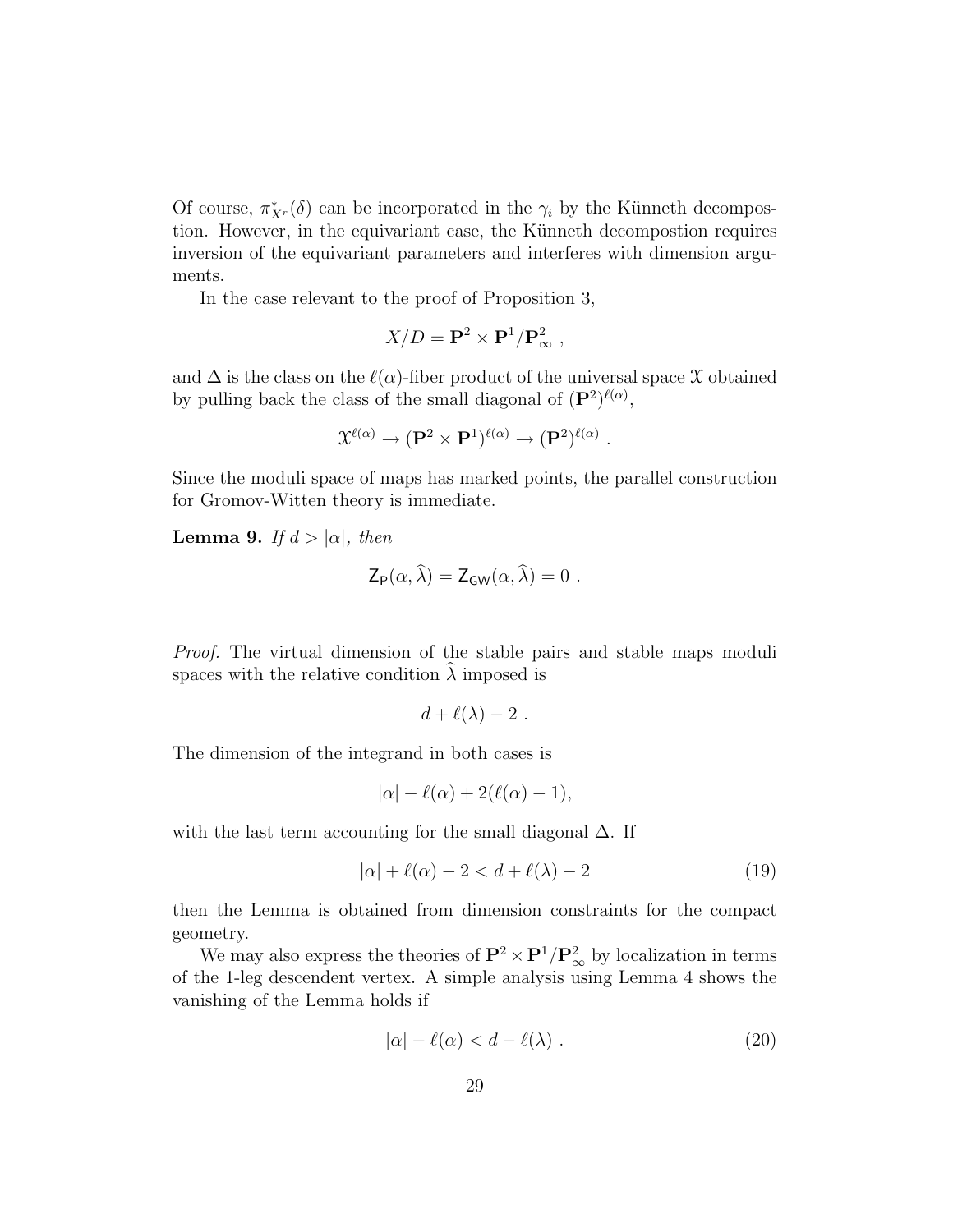Finally, we observe if neither condition (19) nor condition (20) are satisfied, then

$$
2|\alpha| - 2 \ge 2d - 2
$$

which violates the hypothesis  $d > |\alpha|$ .

The constraint on 1-leg descendent vertices obtained by localization of the vanishing of Lemma 9 expresses

$$
\mathsf{C}_{\mathsf{P}}(\tau_{\alpha}(\mathsf{p}) \mid \lambda, \emptyset, \emptyset) \quad \text{and} \quad \mathsf{C}_{\mathsf{GW}}(\tau_{\alpha}(\mathsf{p}) \mid \lambda, \emptyset, \emptyset)
$$

in terms of

$$
\mathsf{C}_{\mathsf{P}}(\tau_{\alpha}(\mathsf{p})\mid\lambda',\emptyset,\emptyset) \quad \text{and} \quad \mathsf{C}_{\mathsf{GW}}(\tau_{\alpha}(\mathsf{p})\mid\lambda',\emptyset,\emptyset)
$$

where  $\lambda' \subset \lambda$  is a strict subset. Moreover, the reduction equation respects identity (17) since all the  $\tau_{\hat{\alpha}}$  which appear in

$$
\widehat{\tau}_{\alpha} = \sum_{\widehat{\alpha} \in \mathcal{P}_{|\alpha|}} \mathsf{K}_{\alpha, \widehat{\alpha}}^{|\alpha|} \tau_{\widehat{\alpha}}
$$

also satisfy  $d > |\hat{\alpha}|$ . By induction, we have established identity (17) and completed the proof of Proposition 3. completed the proof of Proposition 3.

The result of Proposition 3 is simultaneously the construction of the matrix K and the proof of Theorem 8 in the 1-leg case.

### 2.4 Basic properties of K

By construction, we have the vanishing

$$
|\alpha| < |\hat{\alpha}| \implies \mathsf{K}_{\alpha,\hat{\alpha}} = 0 .
$$

We have already established the vanishing

$$
\alpha \lhd \hat{\alpha} \implies \mathsf{K}_{\alpha,\hat{\alpha}} = 0 \tag{21}
$$

in Lemma 7. A more subtle result is the following.

Proposition 10. We have

$$
\widehat{\tau}_{\alpha}(\mathsf{p}) = (iu)^{\ell(\alpha)-|\alpha|}\tau_{\alpha}(\mathsf{p}) + \dots
$$

where the dots stand for terms  $\tau_{\widehat{\alpha}}$  with  $\alpha \rhd \widehat{\alpha}$ .

 $\Box$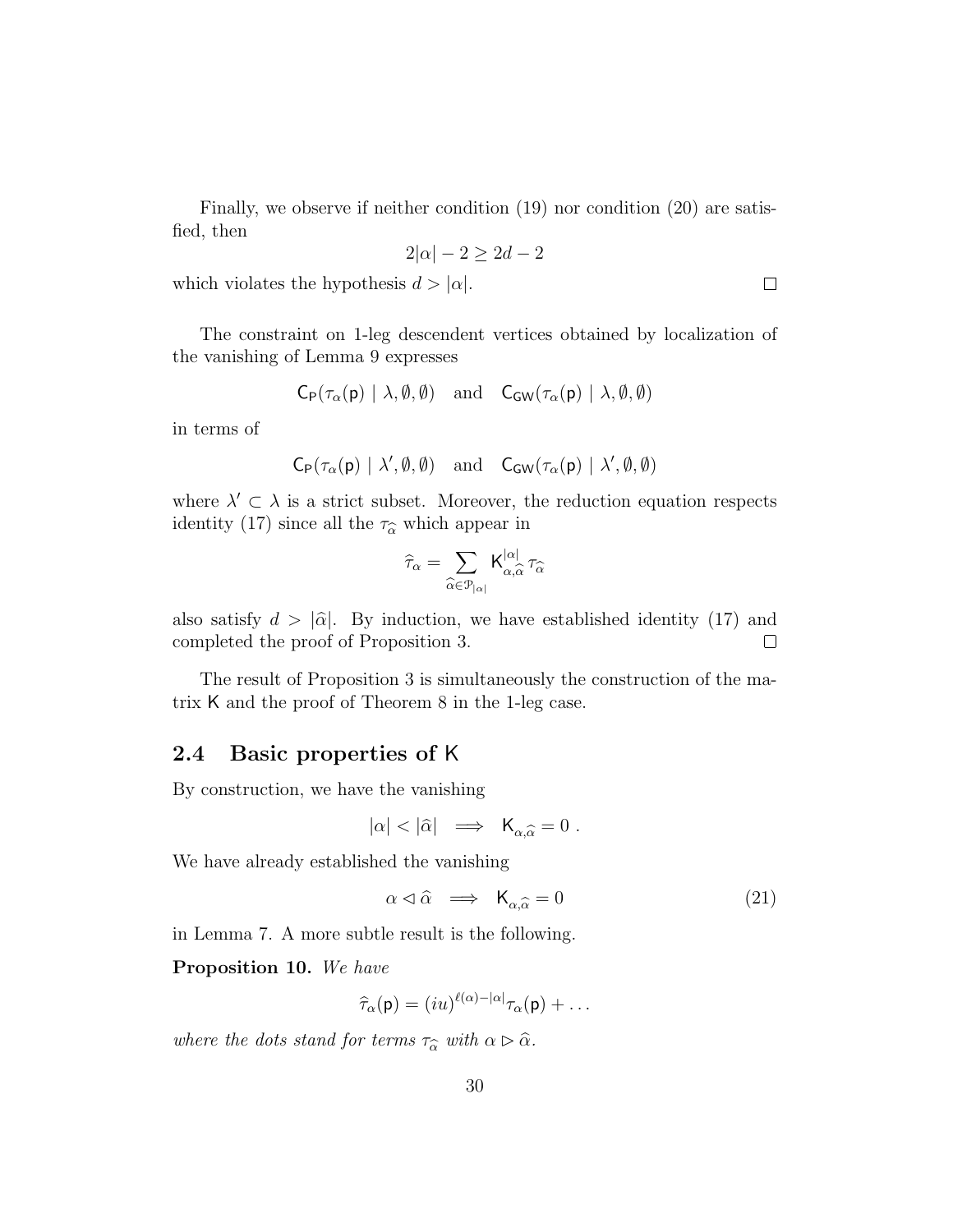*Proof.* By the vanishing (21), we need only consider  $\hat{\alpha}$  for which

$$
|\alpha| - \ell(\alpha) = |\widehat{\alpha}| - \ell(\widehat{\alpha}).
$$

By Proposition 3, we have

$$
\begin{aligned} (-q)^{-|\widehat{\alpha}|}\,\mathrm{Z}_{\mathsf{P}}\Big(\mathrm{Cap};q\;\Big|\;\tau_{\alpha}(\mathsf{p}_{0})\,\Big|\widehat{\alpha}\;\Big)_{|\widehat{\alpha}|}^{\mathbf{T}} & = \\ & (-iu)^{|\widehat{\alpha}|+\ell(\widehat{\alpha})}\,\mathrm{Z}'_{\mathsf{GW}}\Big(\mathrm{Cap};u\;\Big|\;\sum_{\mu} \mathrm{K}_{\alpha,\mu}\tau_{\mu}(\mathsf{p}_{0})\,\Big|\widehat{\alpha}\Big)_{|\widehat{\alpha}|}^{\mathbf{T}}\,. \end{aligned}
$$

Using the proven invertibilities, we need only match

$$
(-q)^{-|\widehat{\alpha}|} \mathsf{Z}_{\mathsf{P}} \Big( \mathsf{Cap}; q \; \Big| \; \tau_{\alpha}(\mathsf{p}_0) \; \Big| \; \widehat{\alpha} \Big)_{|\widehat{\alpha}|}^{\mathbf{T}} \tag{22}
$$

 $\Box$ 

with the series

$$
(-iu)^{|\widehat{\alpha}|+\ell(\widehat{\alpha})} \mathsf{Z}_{\mathsf{GW}}'\Big(\mathsf{Cap}; u \; \Big| \; (iu)^{\ell(\alpha)-|\alpha|} \tau_{\alpha}(\mathsf{p}_0) \; \Big| \; \widehat{\alpha}\Big)_{|\widehat{\alpha}|}^{\mathbf{T}} \; . \tag{23}
$$

The required matching is established in the next Lemma.

After trading  $\mathsf{p}_0$  insertions on the cap for  $\mathsf{N}_0$  via

$$
\mathsf{p}_0=s_1s_2\mathsf{N}_0
$$

and using standard dimension arguments, we reduce the necessary matching to the following result.

**Lemma 11.** Let  $\alpha$  be a partition of positive size, and let  $d-1 = |\alpha| - \ell(\alpha)$ . Then,

$$
Z_{\mathsf{P}}\Big(\mathsf{Cap};q\Big|\prod_{i=1}^{\ell(\alpha)}\tau_{\alpha_{i}-1}(\mathsf{N}_{0})\Big|d[\mathsf{p}_{\infty}]\Big)_{d}^{\mathbf{T}}=q^{d}\frac{d^{\ell(\alpha)-2}}{\prod_{i=1}^{\ell(\alpha)}(\alpha_{i}-1)!},
$$
  

$$
Z'_{\mathsf{GW}}\Big(\mathsf{Cap};u\Big|\prod_{i=1}^{\ell(\alpha)}\tau_{\alpha_{i}-1}(\mathsf{N}_{0})\Big|d[\mathsf{p}_{\infty}]\Big)_{d}^{\mathbf{T}}=u^{-2}\frac{d^{\ell(\alpha)-2}}{\prod_{i=1}^{\ell(\alpha)}(\alpha_{i}-1)!}.
$$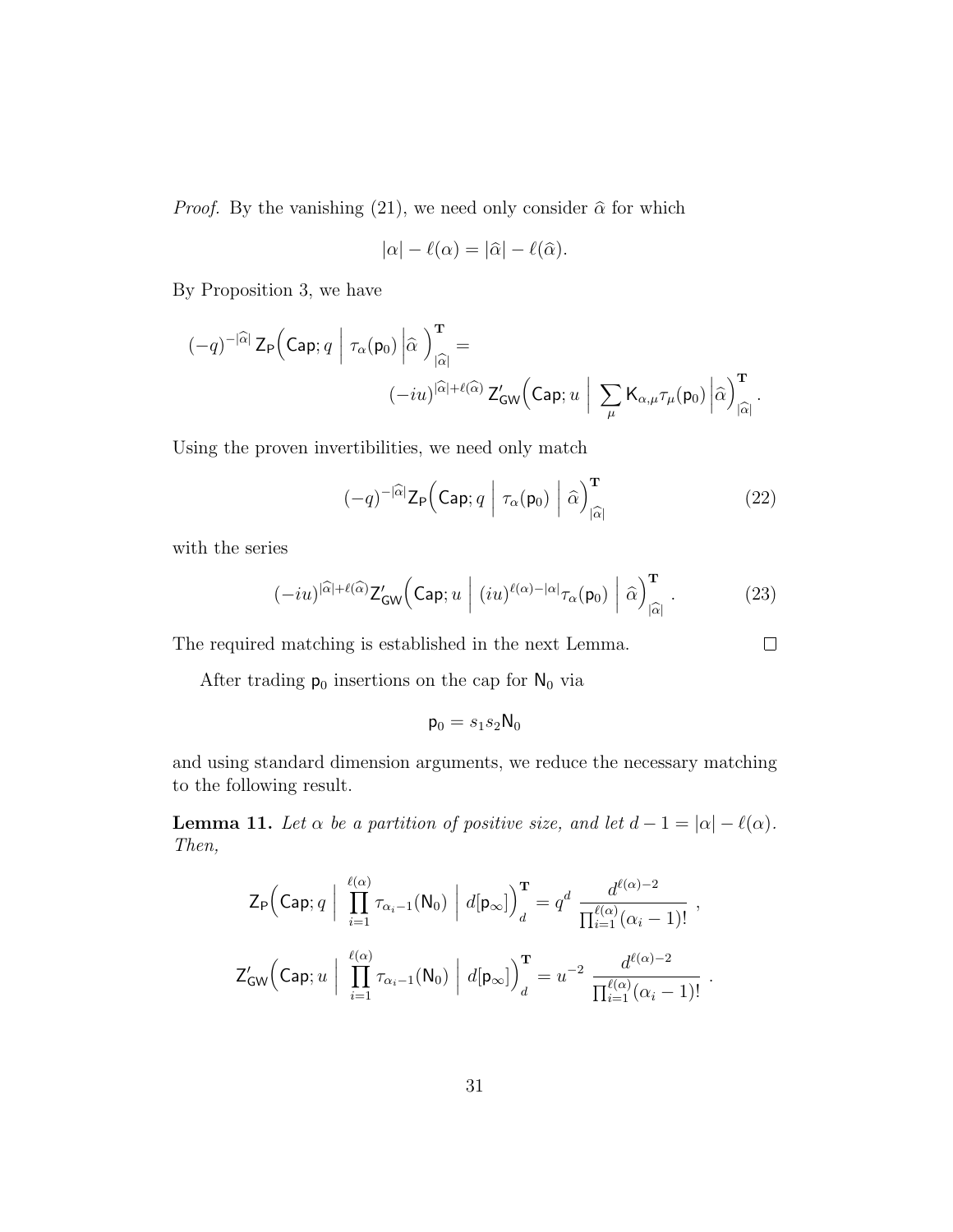Proof. The Gromov-Witten calculation is well-known. The result follows directly from Lemma 7 of [22] after translation of notation (and accounting of a factor d typographical error in the formula in [22]).

The stable pairs evaluation can be computed by localization using the same methods as in Lemma 4 of [29]. By dimension counting, the result has no dependence on  $s_1$  and  $s_2$ . Therefore, we can work mod  $s_1 + s_2$ . We obtain the sum

$$
\frac{(-1)^{d+\ell(\alpha)-1}q^d}{d \cdot d! \cdot \prod_{i=1}^{\ell(\alpha)} (\alpha_i+1)!} \sum_{a+b=d-1} (-1)^a \binom{d-1}{a} P_\alpha(a),
$$

where

$$
P_{\alpha}(a) = \prod_{i=1}^{\ell(\alpha)} (-(b-1)^{\alpha_i+1} + (-b)^{\alpha_i+1} + a^{\alpha_i+1} - (a+1)^{\alpha_i+1})
$$

is a polynomial in a with leading term<sup>7</sup>

$$
\prod_{i=1}^{\ell(\alpha)} (-d(\alpha_i+1)\alpha_i)a^{d-1}.
$$

The stable pairs evaluation is then

$$
\frac{(-1)^{d+\ell(\alpha)-1}q^d}{d \cdot d! \cdot \prod_{i=1}^{\ell(\alpha)} (\alpha_i+1)!} (-1)^{d-1} (d-1)! \prod_{i=1}^{\ell(\alpha)} (-d(\alpha_i+1)\alpha_i) = \frac{d^{\ell(\alpha)-2}q^d}{\prod_{i=1}^{\ell(\alpha)} (\alpha_i-1)!}.
$$

We define yet another partial ordering  $\trianglerighteq^*$  on partitions by

$$
\alpha \trianglerighteq^* \widetilde{\alpha} \quad \iff \quad |\alpha| + \ell(\alpha) \ge |\widetilde{\alpha}| + \ell(\widetilde{\alpha}) \quad .
$$

The conditions  $\alpha \triangleright^* \tilde{\alpha}$  is defined via the corresponding strict inequalities. In Section 6.3, we will prove the following result parallel to Proposition 10.

Proposition 12. We have

$$
\widehat{\tau}_{\alpha}(\mathsf{p}) = (iu)^{\ell(\alpha)-|\alpha|}\tau_{\alpha}(\mathsf{p}) + \ldots
$$

where the dots stand for terms  $\tau_{\widehat{\alpha}}$  with  $\alpha \rhd^* \widehat{\alpha}$ .

<sup>&</sup>lt;sup>7</sup>The lower terms do not contribute since  $\sum_{a+b=d-1} (-1)^a \binom{d-1}{a} a^k = 0$  for  $k < d-1$ .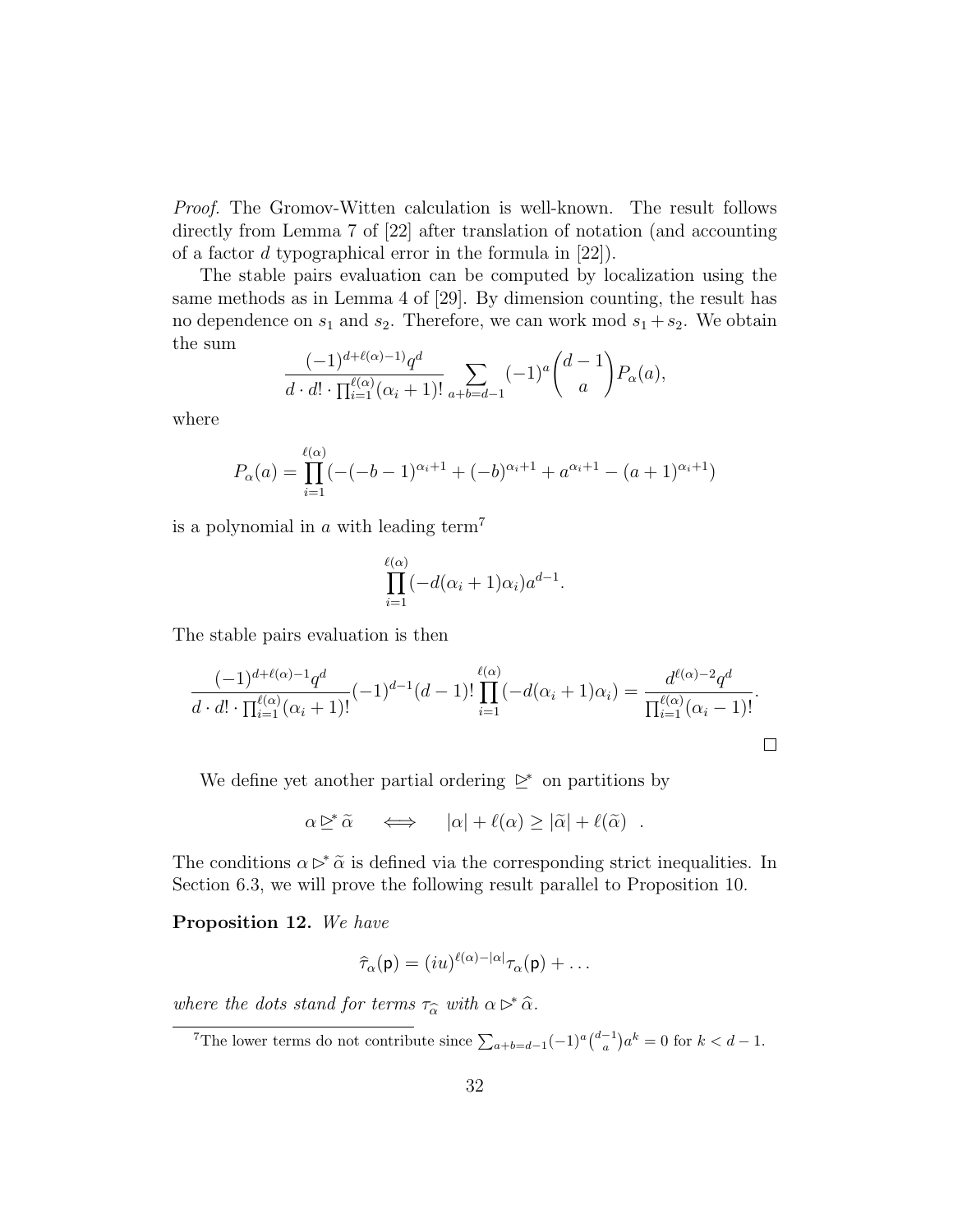Propositions 10 and 12 together immediately imply Theorem 2 constraining the intial terms of K.

As a Corollary of Proposition 10, we see the simple form

$$
\widehat{\tau}_{1^{\ell}}(\mathsf{p})=\tau_{1^{\ell}}(\mathsf{p})
$$

holds for  $\alpha = (1^{\ell})$  since no partition satisfies  $(1^{\ell}) \triangleright \hat{\alpha}$ .

Let  $(1) + \alpha$  be the partition obtained by adding a part equal to 1 to  $\alpha$ . The part 1 corresponds to a  $\tau_0(\mathsf{p})$  factor in  $\tau_{(1)+\alpha}(\mathsf{p})$ . We can write

$$
\tau_0(\mathsf{p}_0)=s_1s_2\tau_0(\mathsf{N}_0)
$$

in the cap geometry. Using the  $T$ -equivariant divisor equations<sup>8</sup> for the cap,

$$
\left\langle \tau_0(\mathsf{N}_0) \prod_{i=1}^r \tau_{k_i}(\mathsf{p}_0) \middle| \mu \right\rangle_{n,d}^{\mathsf{P}} = d \left\langle \tau_0(\mathsf{N}_0) \prod_{i=1}^r \tau_{k_i}(\mathsf{p}_0) \middle| \mu \right\rangle_{n,d}^{\mathsf{P}} \n\left\langle \tau_0(\mathsf{N}_0) \prod_{i=1}^r \tau_{k_i}(\mathsf{p}_0) \middle| \mu \right\rangle_{g,d}^{\mathsf{P}} = d \left\langle \tau_0(\mathsf{N}_0) \prod_{i=1}^r \tau_{k_i}(\mathsf{p}_0) \middle| \mu \right\rangle_{g,d}^{\mathsf{GW}} \n+ \sum_{j=1}^r s_3 \left\langle \tau_{k_j-1}(\mathsf{p}_0) \prod_{i \neq j} \tau_{k_i}(\mathsf{p}_0) \middle| \mu \right\rangle_{g,d}^{\mathsf{GW}},
$$

we can easily understand how the matrix K treats the part 1. To state the answer, let

$$
\Phi\left(\tau_{k_1}(\mathsf{p})\cdots\tau_{k_r}(\mathsf{p})\right)=\sum_{j=1}^r\tau_{k_j-1}(\mathsf{p})\prod_{i\neq j}\tau_{k_i}(\mathsf{p})
$$

and extend  $\Phi$  linearly to linear combinations of monomials in  $\tau_k(\mathbf{p})$ .

**Proposition 13.** For partitions  $\alpha$ ,

$$
\widehat{\tau}_{(1)+\alpha}(\mathsf{p}) = \tau_0(\mathsf{p}) \cdot \widehat{\tau}_{\alpha} - s_1 s_2 s_3 \cdot \Phi\left(\widehat{\tau}_{\alpha}(\mathsf{p})\right) \ .
$$

*Proof.* The divisor equations show the proposed formula for  $\hat{\tau}_{1+\alpha}(\mathsf{p})$  respects the 1-leg correspondence of Theorem 8 which uniquely defines **K**. the 1-leg correspondence of Theorem 8 which uniquely defines K.

<sup>&</sup>lt;sup>8</sup>In the Gromov-Witten case, if  $k_j - 1 < 0$ , the summand is omitted in the divisor equation.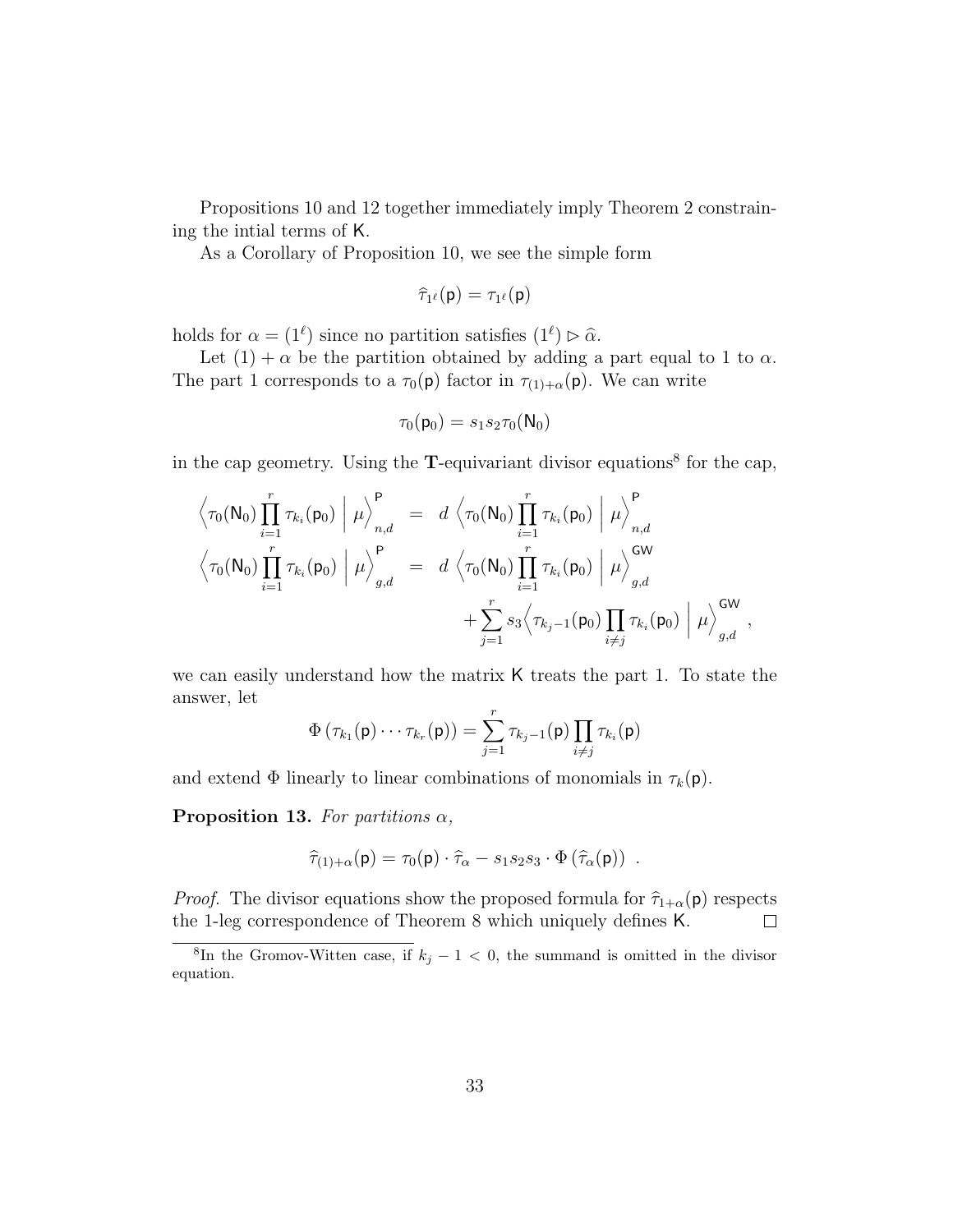### 2.5 Example

We calculate the first coefficients of K. The terms

$$
K_{(1),(1)} = 1, \ \ K_{(1),\ \widehat{\alpha} \neq (1)} = 0 \ .
$$

have already been established. More interesting are the coefficients  $\mathsf{K}_{(2),\hat{\alpha}}$ .<br>By Lemma 10, we have By Lemma 10, we have

$$
\mathsf{K}_{(2),(2)} = \frac{1}{iu}
$$

and the only other non-vanishing coefficients are possibly  $\mathsf{K}_{(2),(1^2)}$  and  $\mathsf{K}_{(2),(1)}$ . However,  $\mathsf{K}_{(2),(1^2)}$  vanishes by Proposition 12. A degree 1 calculation below yields

$$
\mathsf{K}_{(2),(1)} = \frac{s_1 + s_2 + s_3}{i u} ,
$$

so we see

$$
\widehat{\tau}_{(2)}(\mathsf{p}) = \frac{1}{iu}\tau_{(2)}(\mathsf{p}) + \frac{s_1 + s_2 + s_3}{iu}\tau_{(1)}(\mathsf{p}) . \tag{24}
$$

Note,  $\mathsf{K}_{(2),(1)}$  is symmetric in the  $s_i$ .

To prove (24), we need only check a single correspondence (as only the single coefficient  $\mathsf{K}_{(2),(1)}$  is unknown). In [29], we have already calculated<sup>9</sup>

$$
\mathsf{Z}_{\mathsf{P}}\Big(\mathsf{Cap};q\;\Big|\;\tau_{(2)}(\mathsf{p}_0)\;\Big|\; (1) [\mathsf{p}_{\infty}]\Big)_{1}^{\mathbf{T}}=-q\left(\frac{s_1+s_2}{2}\right)\frac{1-q}{1+q}.
$$

There is not much difficulty in calculating the corresponding Gromov-Witten series

$$
Z'_{GW}\left(\text{Cap}; q \mid \tau_{(2)}(\mathbf{p}_0) \mid (1)[\mathbf{p}_{\infty}]\right)_1^{\mathbf{T}} =
$$
  
- s<sub>3</sub>u<sup>-2</sup> +  $\frac{1}{u} \frac{d}{du} \left(s_3 \left(\frac{u/2}{\sin(u/2)}\right)^{-\frac{(s_1+s_2)}{s_3}}\right) \cdot \left(\frac{u/2}{\sin(u/2)}\right)^{\frac{(s_1+s_2)}{s_3}}$ 

by the Hodge integral methods of [4, 6]. The descendent is inserted via the dilaton equation which appears as differentiation of the vertex term. The factor furthest to the right is the rubber contribution. The series

$$
\mathsf{Z}_{\mathsf{GW}}'\Big(\mathsf{Cap};q \ \Big|\ \tau_{(1)}(\mathsf{p}_0)\ \Big|\ (1)[\mathsf{p}_\infty]\Big)^{\mathbf{T}}_1 = u^{-2}
$$

<sup>&</sup>lt;sup>9</sup>The tangent weight conventions of [29] differ from the conventions here by a sign.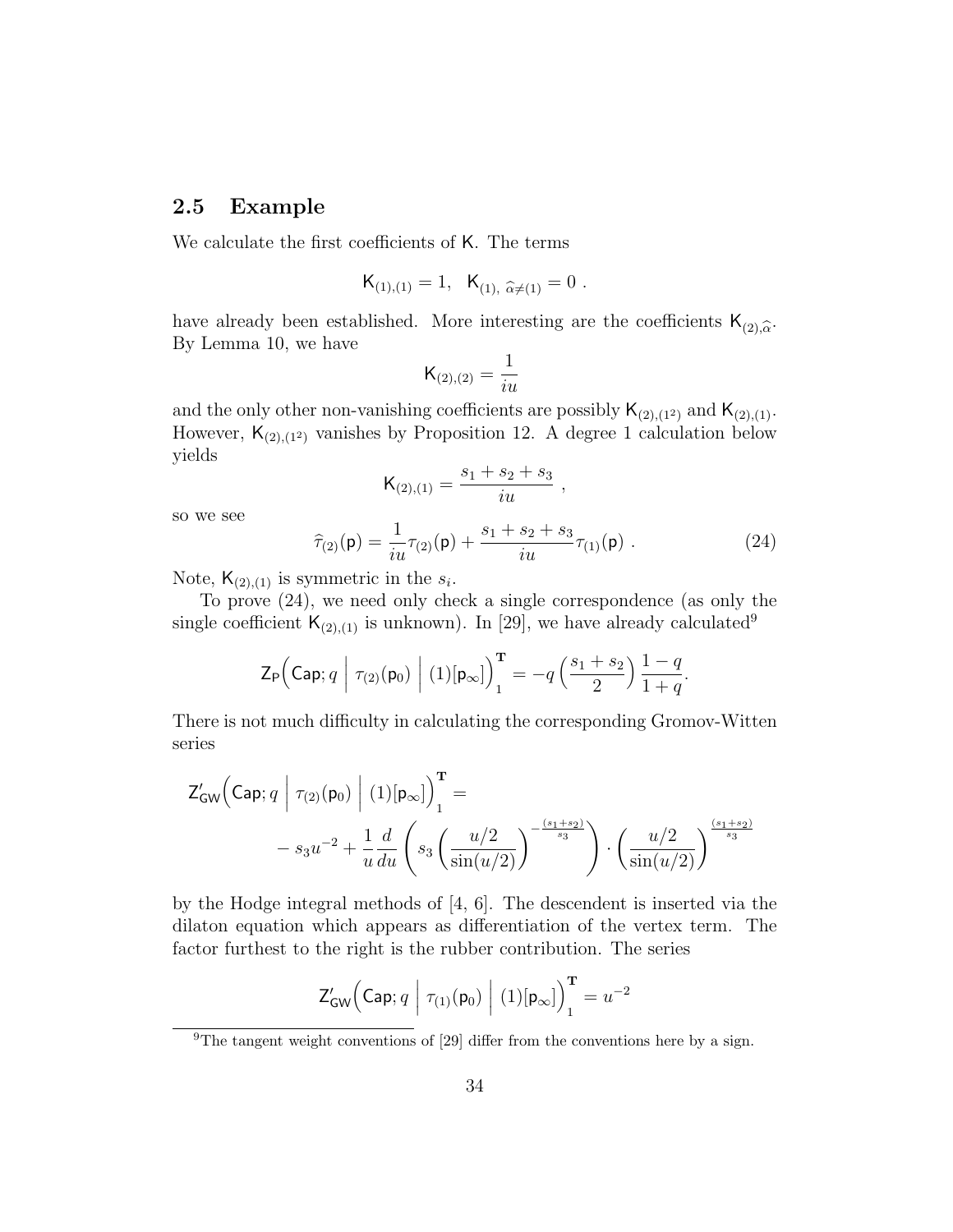is simple. After including the  $(-q)^{-1}$  and  $(-iu)^2$  scalings of the 1-leg descendent correspondence (17), we check

$$
\left(\frac{s_1 + s_2}{2}\right) \frac{1 - q}{1 + q} =
$$
\n
$$
- \frac{1}{iu} \left( (s_1 + s_2) + u \frac{d}{du} \left( s_3 \left( \frac{u/2}{\sin(u/2)} \right)^{-\frac{(s_1 + s_2)}{s_3}} \right) \cdot \left( \frac{u/2}{\sin(u/2)} \right)^{\frac{(s_1 + s_2)}{s_3}} \right)
$$

after  $-q = e^{iu}$ .

In the above example, the stable pairs descendent had been exactly calculated and the dilaton equation at the vertex could be used to handle the Gromov-Witten side. While the stable pairs descendents series are difficult to calculate, at least methods exist [27, 29]. At the moment, there is no reasonable way to calculate the Gromov-Witten descendent series except, of course, order by order in u.

# 3 Capped localization

#### 3.1 Toric geometry

Let  $X$  be a nonsingular toric 3-fold. Virtual localization with respect to the action of the full 3-dimensional torus T reduces all stable pairs and Gromov-Witten invariants of X to local contributions of the vertices and edges of the associated toric polytope. We will use the regrouped localization procedure introduced in [16] with capped vertex and edge contributions. The capped vertex and edge terms are equivalent building blocks for global toric calculations, but are much better behaved.

Let  $\Delta$  denote the polytope associated to X. The vertices of  $\Delta$  are in bijection with T-fixed points  $X<sup>T</sup>$ . The edges e correspond to T-invariant curves

$$
C_e \subset X.
$$

The three edges incident to any vertex carry canonical  $T$ -weights — the tangent weights of the torus action.

We will consider both compact and noncompact toric varieties  $X$ . In the latter case, edges may be compact or noncompact. Every compact edge is incident to two vertices.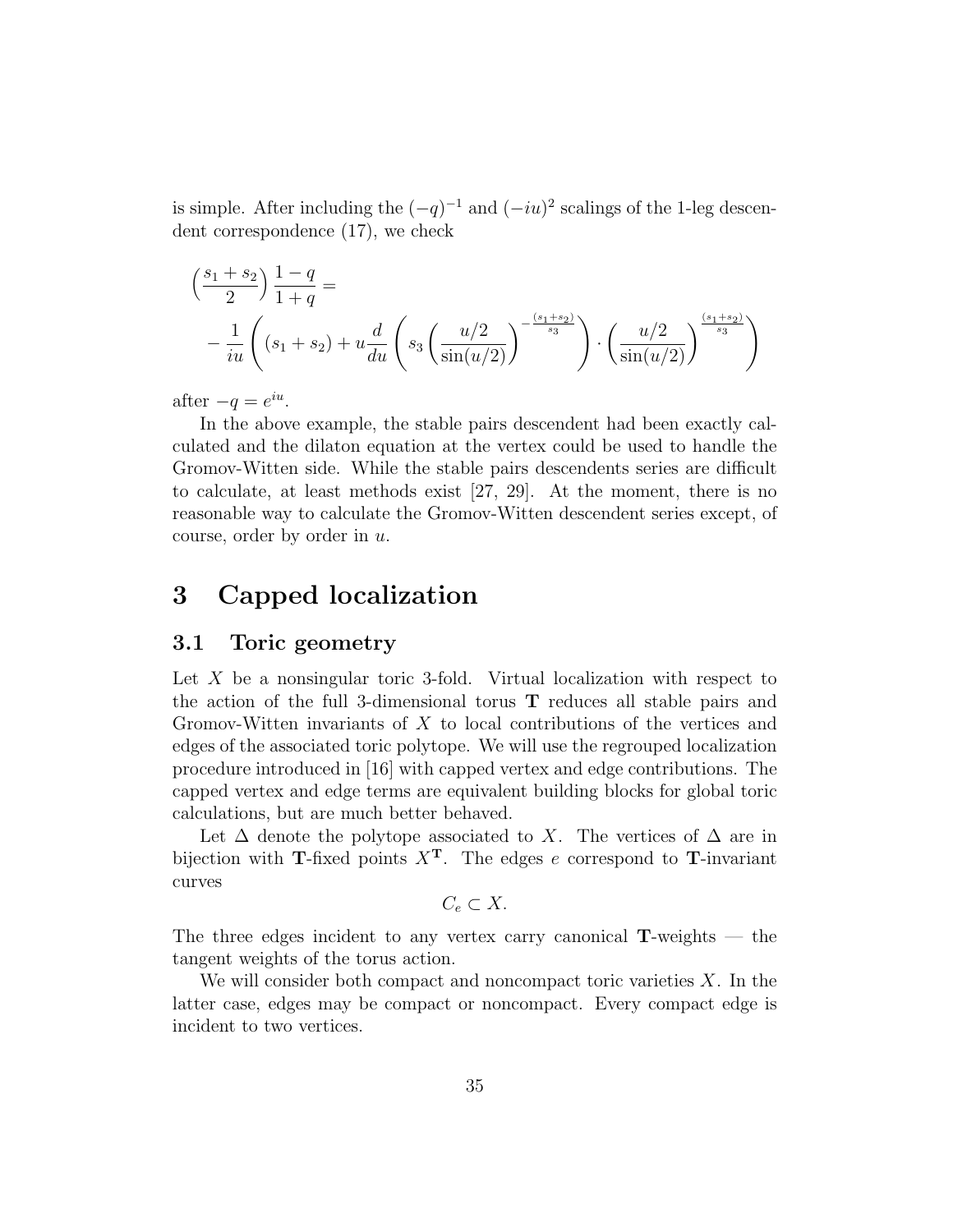### 3.2 Capping

Capped localization expresses the T-equivariant stable pairs descendents of X as a sum of capped descendent vertex and capped edge data.

A half-edge  $h = (e, v)$  is a compact edge e together with the choice of an incident vertex  $v$ . A partition assignment

$$
h \mapsto \lambda(h)
$$

to half-edges is balanced if the equality

$$
|\lambda(e,v)|=|\lambda(e,v')|
$$

always holds for the two halfs of e. For a balanced assignment, let

$$
|e|=|\lambda(e,v)|=|\lambda(e,v')|
$$

denote the *edge* degree.

The outermost sum in the capped localization formula runs over all balanced assignments of partitions  $\lambda(h)$  to the half-edges h of  $\Delta$  satisfying

$$
\beta = \sum_{e} |e| \cdot [C_e] \in H_2(X, \mathbb{Z}). \tag{25}
$$

Such a partition assignment will be called a *capped marking* of  $\Delta$ . The weight of each capped marking in the localization sum for the stable pairs descendent partition function equals the product of three factors:

- (i) capped descendent vertex contributions,
- (ii) capped edge contributions,
- (iii) gluing terms.

Each vertex determines up to three half-edges specifying the partitions for the capped vertex. Each compact edge determines two half-edges specifying the partitions of the capped edge. The capped edge contributions (ii) and gluing terms (iii) here are exactly the same as for the the capped localization formula in [16]. Precise formulas are written in Section 3.3.

The capped localization formula is easily derived from the standard localization formula (with roots in [6, 17]). Indeed, the capped objects are obtained from the uncapped objects by rubber integral<sup>10</sup> factors. The rubber integrals cancel in pairs in capped localization to yield standard localization.

<sup>&</sup>lt;sup>10</sup>Rubber integrals  $\langle \lambda | \frac{1}{1-\psi_{\infty}} | \mu \rangle^{\sim}$  arise in the localization formulas for relative geometries. See [27] for a discussion.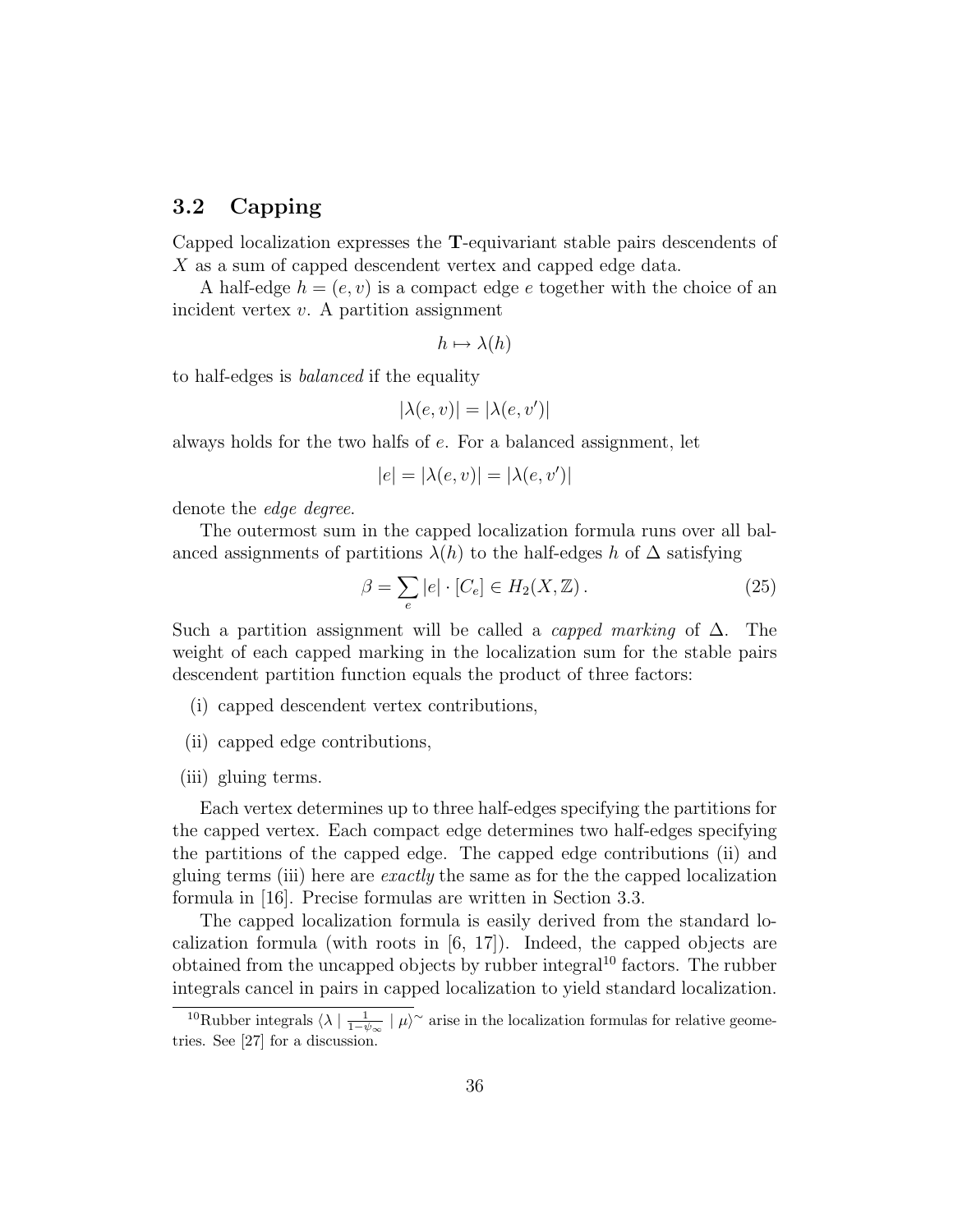### 3.3 Formulas

The **T**-equivariant cohomology of X is generated (after localization) by the classes of the T-fixed points  $X^T \subset X$ . Let  $\alpha$  be a partition with parts  $\alpha_1, \ldots, \alpha_{\ell}$ , and let

$$
\sigma: \{1,\ldots,\ell\} \to X^{\mathbf{T}}.
$$

Let  $p_{\sigma(i)} \in H^*_{\mathbf{T}}(X,\mathbb{Q})$  denote the class of the **T**-fixed point  $\sigma(i)$ . We consider the capped localization formula for the T-equivariant stable pairs and Gromov-Witten descendent partition functions

$$
\mathsf{Z}_{\mathsf{P}}\Big(X;q\Big|\prod_{i=1}^r\tau_{k_i}(\mathsf{p}_{\sigma(i)})\Big)_{\beta}^{\mathbf{T}}\quad,\quad \mathsf{Z}'_{\mathsf{GW}}\Big(X;u\Big|\prod_{i=1}^r\tau_{k_i}(\mathsf{p}_{\sigma(i)})\Big)_{\beta}^{\mathbf{T}}.\qquad(26)
$$

We will indicate the slight differences bewtween the formula for stable pairs and stable maps below.

Let V be the set of vertices of  $\Delta$  which we identify with  $X^T$ . For each vertex  $v \in V$ , let  $h_1^v, h_2^v, h_3^v$  be the associated half-edges<sup>11</sup> with tangent weights  $s_1^v, s_2^v, s_3^v$  respectively. Let  $\Gamma_\beta$  be the set of capped markings satisfying the degree condition (25). Each  $\Gamma \in \Gamma_\beta$  associates a partition  $\lambda(h)$  to every half-edge h. Let

$$
|h| = |\lambda(h)|
$$

denote the half-edge degree.

For each  $v \in \mathcal{V}$ , the assignments  $\sigma$  and  $\Gamma$  determine an evaluation of the capped vertex,

$$
\mathsf{C}(v,\sigma,\Gamma)=\mathsf{C}\Big(\prod_{i\in\sigma^{-1}(v)}\tau_{k_i}(\mathsf{p}_v)\Big|\lambda(h_1^v),\lambda(h_2^v),\lambda(h_3^v)\Big)\Big|_{s_1=s_1^v,s_2=s_2^v,s_3=s_3^v}.
$$

Let  $h_1^e$  and  $h_2^e$  be the half-edges associated to the edge e. The assignment  $\Gamma$ also determines an evaluation of the capped edge,

$$
\mathsf{E}(e,\Gamma)=\mathsf{E}(\lambda(h_1^e),\lambda(h_2^e)).
$$

The capped edge geometry is discussed for in [16]. A gluing factor is specified by  $\Gamma$  at each half-edge  $h_i^v \in \mathcal{H}$ . For stable pairs

$$
\mathsf{G}_{\mathsf{P}}(h_i^v,\Gamma) = (-1)^{|h_i^v|-\ell(\lambda(h_i^v))} \mathfrak{z}(\lambda(h_i^v)) \left( \frac{\prod_{j=1}^3 s_j^v}{s_i^v} \right)^{\ell(\lambda(h_i^v))} q^{-|h_i^v|}
$$

<sup>&</sup>lt;sup>11</sup>For simplicity, we assume X is projective so each vertex is incident to 3 compact edges.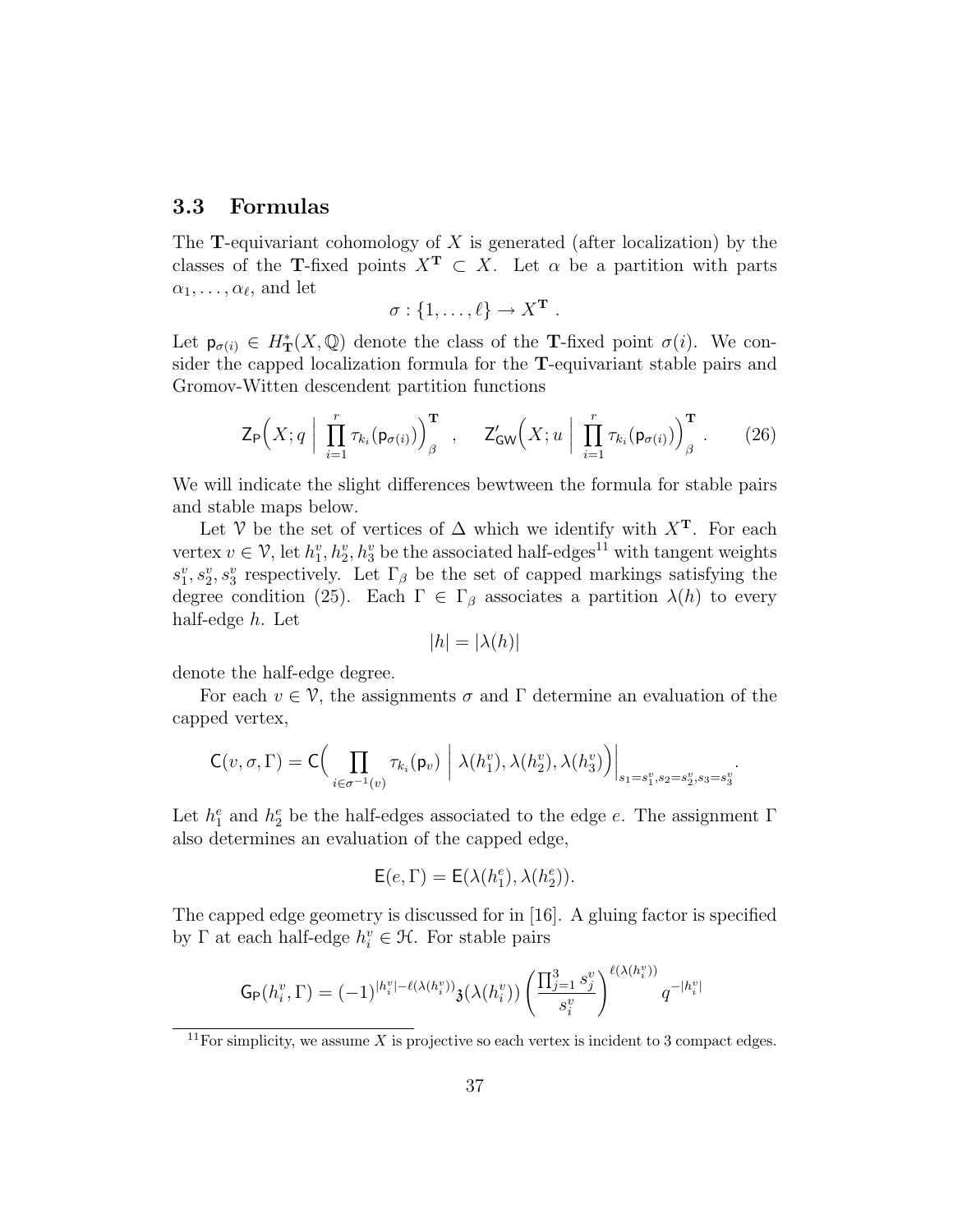where  $\mathfrak{z}(\lambda)$  is the order of the centralizer in the symmetric group of an element with cycle type  $\lambda$ . For Gromov-Witten theory,

$$
\mathsf{G}_{GW}(h_i^v, \Gamma) = \mathfrak{z}(\lambda(h_i^v)) \left( \frac{\prod_{j=1}^3 s_j^v}{s_i^v} \right)^{\ell(\lambda(h_i^v))} u^{2\ell(\lambda(h_i^v))}.
$$

The capped localization formula for stable pairs can be written exactly in the form presented in Section 3.2,

$$
\mathsf{Z}_{\mathsf{P}}\Big(X,\prod_{i=1}^r\tau_{k_i}(\mathsf{p}_{\sigma(i)})\Big)_{\beta}^{\mathbf{T}}=\sum_{\Gamma\in\Gamma_{\beta}}\prod_{v\in\mathcal{V}}\prod_{e\in\mathcal{E}}\prod_{h\in\mathcal{H}}\mathsf{C}_{\mathsf{P}}(v,\sigma,\Gamma)\ \mathsf{E}_{\mathsf{P}}(e,\Gamma)\ \mathsf{G}_{\mathsf{P}}(h,\Gamma)
$$

where the product is over the sets of vertices  $\mathcal{V}$ , edges  $\mathcal{E}$ , and half-edges  $\mathcal{H}$ of the polytope  $\Delta$ . Similarly,

$$
\mathsf{Z}_{\mathsf{GW}}'\Bigl(X, \prod_{i=1}^r\tau_{k_i}(\mathsf{p}_{\sigma(i)})\Bigr)_{\beta}^{\mathbf{T}} = \sum_{\Gamma \in \Gamma_{\beta}} \prod_{v \in \mathcal{V}} \prod_{e \in \mathcal{E}} \prod_{h \in \mathcal{H}} \mathsf{C}_{\mathsf{GW}}(v, \sigma, \Gamma) \, \mathsf{E}_{\mathsf{GW}}(e, \Gamma) \, \mathsf{G}_{\mathsf{GW}}(h, \Gamma) \, .
$$

An immediate consequence of the above capped localization formulas for stable pairs and Gromov-Witten theories is the implication of Theorem 1 by Theorem 8 and the symmetry of K in the variables  $s_i$ . Theorem 8 is applied to the capped descendent vertices on the right side of the formula. The capped edge correspondences have already been proven in [16] (with the stable pairs case discussed in Section 5 of  $[20]$ ). Tracing the factors of q and u here is an easy exercise.

# 4 Descendent correspondence: 2-leg

#### 4.1 Overview

Our goal here is to prove Theorem 8 in the 2-leg case. Consider the capped 2-leg descendent vertices

$$
\mathsf{C}_{\mathsf{P}}(\tau_{\alpha}(\mathsf{p}) \mid \emptyset, \mu, \lambda), \quad \mathsf{C}_{\mathsf{GW}}(\tau_{\alpha}(\mathsf{p}) \mid \emptyset, \mu, \lambda) \ .
$$

Our proof of Theorem 8 will be by induction on the complexity of the legs. The descendent insertion  $\tau_{\alpha}(\mathbf{p})$  will be fixed for the argument. If  $\mu = \emptyset$ , we are in the 1-leg case where Theorem 8 has already been established in Section 2. The 1-leg case will be the base of the induction.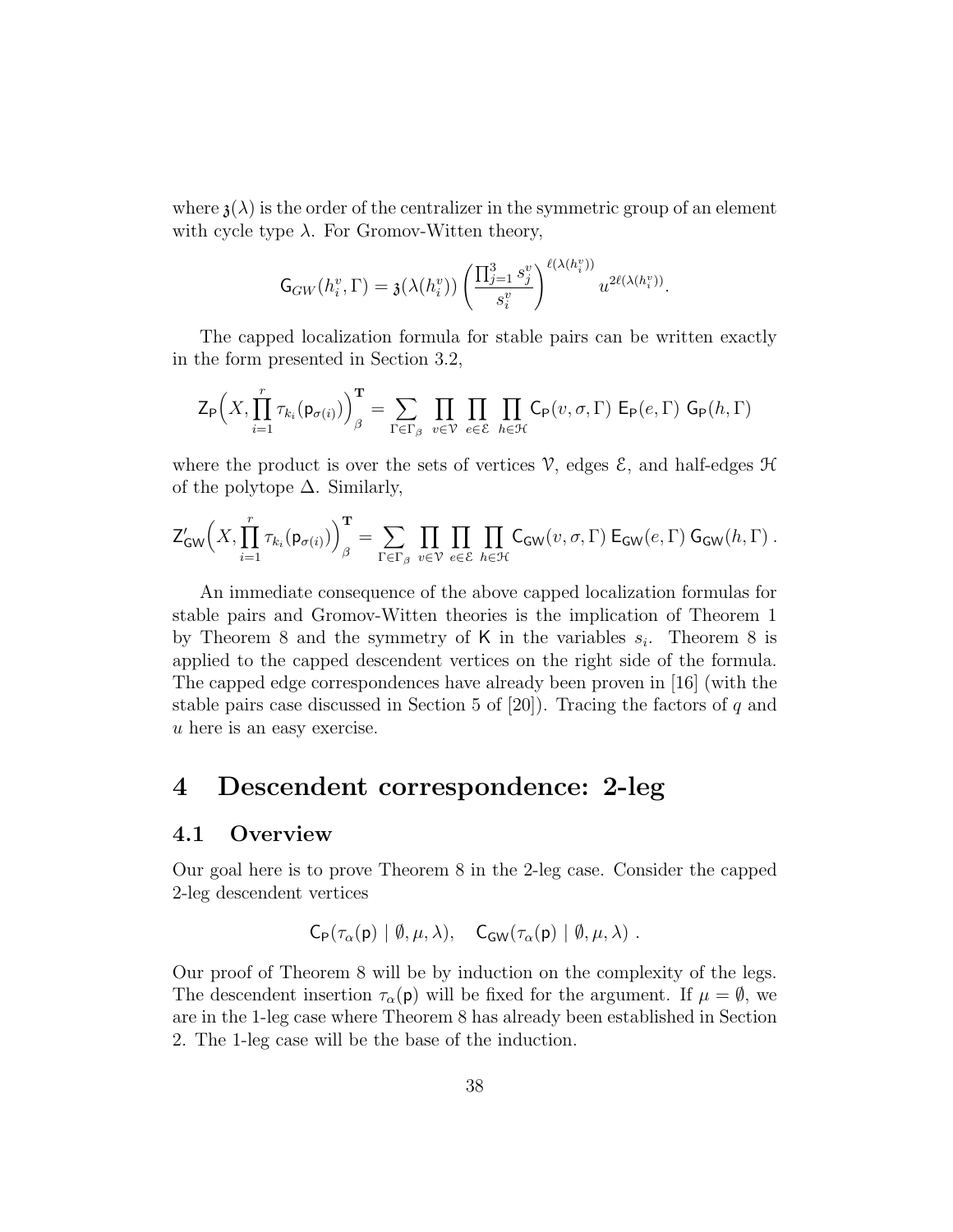Define a partial ordering on pairs of partitions  $(\mu, \lambda)$  satisfying the condition  $(\mu, \lambda) \neq (\emptyset, \emptyset)$  by the following rules. We say

$$
(\mu,\lambda) \;\triangleright\; (\mu',\lambda')
$$

if we have  $|\mu| > |\mu'|$ . The proof of Theorem 8 in the 2-leg case is by induction with respect to the partial ordering  $\triangleright$ .

Along the way, we will also establish basic properties of the correspondence matrix K constructed in Section 2.1. The following result, completing the proof of Theorem 3, will be proven in Section 4.7:

The coefficients of K lie in the subring

$$
\Lambda_3((u)) \subset \mathbb{Q}(i, s_1, s_2, s_3)((u)) \tag{27}
$$

where  $\Lambda_3$  is the ring of symmetric polynomials in  $s_1, s_2, s_3$  over the field  $\mathbb{Q}[i]$ .

# 4.2  $A_1$  geometry

Let  $\zeta$  be a primitive  $(n + 1)^{th}$  root of unity, for  $n \geq 0$ . Let the generator of the cyclic group  $\mathbb{Z}_{n+1}$  act on  $\mathbb{C}^2$  by

$$
(z_1, z_2) \mapsto (\zeta z_1, \zeta^{-1} z_2).
$$

Let  $A_n$  be the minimal resolution of the quotient

$$
\mathcal{A}_n \to \mathbb{C}^2/\mathbb{Z}_{n+1}.
$$

The diagonal  $(\mathbb{C}^*)^2$ -action on  $\mathbb{C}^2$  commutes with the action of  $\mathbb{Z}_n$ . As a result, the surfaces  $A_n$  are toric.

The surface  $A_1$  is isomorphic to the total space of

$$
\mathcal{O}(-2) \to \mathbf{P}^1
$$

and admits a toric compactification

$$
\mathcal{A}_1 \subset \mathbf{P}(\mathcal{O} + \mathcal{O}(-2)) = \mathcal{F}_2
$$

by the Hirzebruch surface.

Let  $C \subset A_1$  be the 0-section of  $\mathcal{O}(-2)$ , and let  $\star, \bullet \in C$  be the  $(\mathbb{C}^*)^2$ -fixed points. Let

$$
\overline{\star}, \overline{\bullet} \in \mathcal{F}_2 \setminus \mathcal{A}_1
$$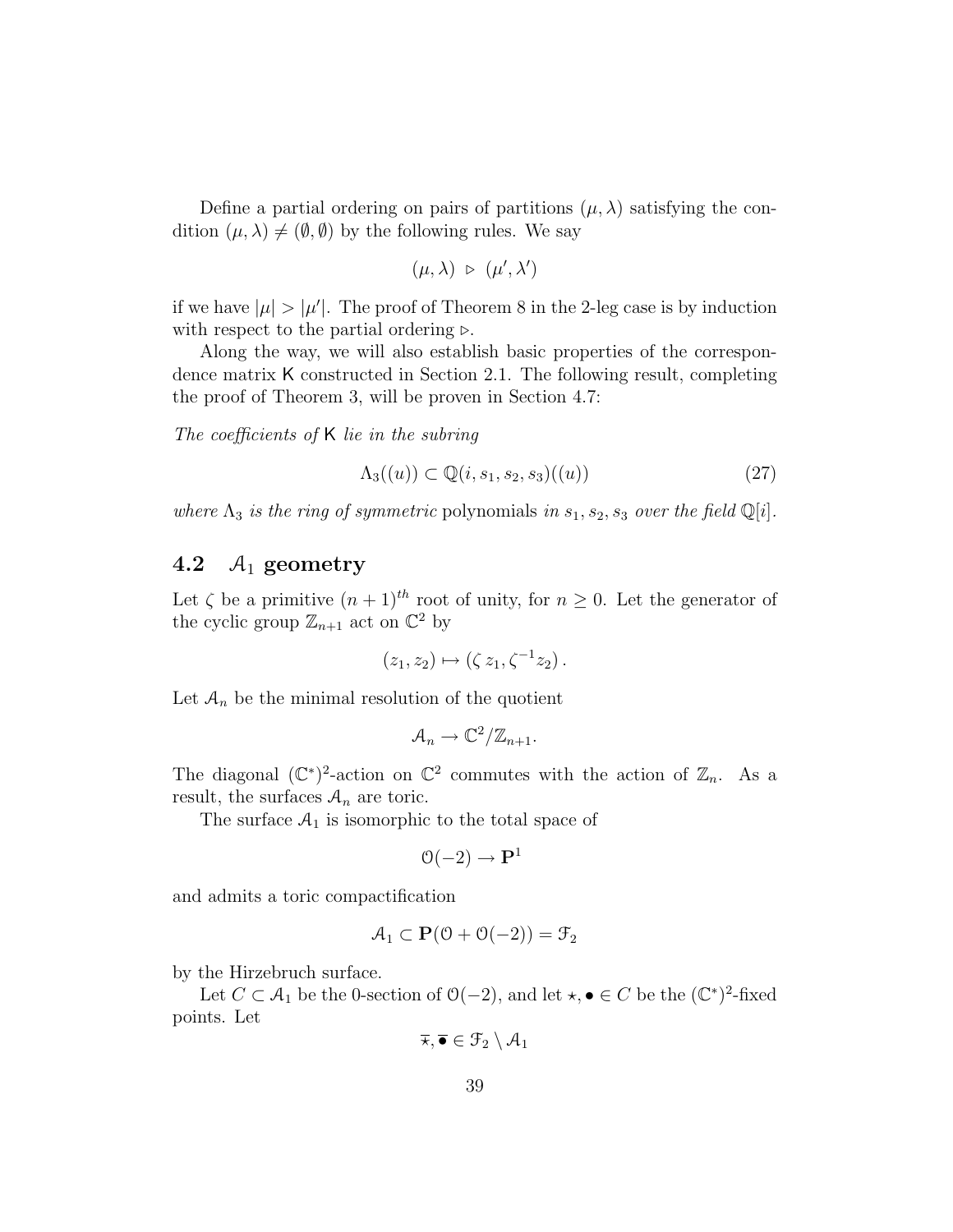be the  $(\mathbb{C}^*)^2$ -fixed points lying above  $\star$ , • repectively. We fix our  $(\mathbb{C}^*)^2$ -action by specifying tangent weights at the four  $(\mathbb{C}^*)^2$ -points:

$$
T_{\star}(\mathcal{F}_{2}): \quad s_{1} - s_{2}, \qquad 2s_{2} T_{\bullet}(\mathcal{F}_{2}): \quad s_{2} - s_{1}, \qquad 2s_{1} T_{\star}(\mathcal{F}_{2}): \quad s_{1} - s_{2}, \qquad -2s_{2} T_{\bullet}(\mathcal{F}_{2}): \quad s_{2} - s_{1}, \qquad -2s_{1} .
$$
\n(28)

No tangent weight here is divisible by  $s_1 + s_2$ .

Consider the nonsingular projective toric variety  $\mathcal{F}_2 \times \mathbf{P}^1$ . The 3-torus

$$
\mathbf{T}=(\mathbb{C}^*)^3
$$

acts on  $\mathcal{F}_2$  as above via the first two factors and acts on  $\mathbf{P}^1$  via the third factor with tangent weights  $s_3$  and  $-s_3$  at the points  $0, \infty \in \mathbf{P}^1$  respectively. The two **T**-invariant divisors of  $\mathcal{F}_2 \times \mathbf{P}^1$ 

$$
\mathcal{D}_0 = \mathcal{F}_2 \times \{0\}, \quad \mathcal{D}_{\infty} = \mathcal{F}_2 \times \{\infty\}
$$

will play a basic role. The 3-fold  $\mathcal{F}_2 \times \mathbf{P}^1$  has eight **T**-fixed points which we denote by

$$
\star_0,\overline{\star}_0, \bullet_0,\overline{\bullet}_0,\star_{\infty},\overline{\star}_{\infty},\bullet_{\infty},\overline{\bullet}_{\infty}\in\mathfrak{F}_2\times\mathbf{P}^1
$$

where the subscript indicates the coordinate in  $\mathbf{P}^1$ .

Let  $L_0 \subset \mathcal{F}_2 \times \mathbf{P}^1$  be the **T**-invariant line connecting  $\star_0$  and  $\overline{\star}_0$ . Similarly, let  $L_{\infty} \subset \mathcal{F}_2 \times \mathbf{P}^1$  be the **T**-invariant line connecting  $\star_{\infty}$  and  $\bar{\star}_{\infty}$ . The lines  $L_0$  and  $L_{\infty}$  are P<sup>1</sup>-fibers of the Hirzebruch surfaces  $\mathcal{D}_0$  and  $\mathcal{D}_{\infty}$ . We have

$$
H_2(\mathcal{F}_2 \times \mathbf{P}^1, \mathbb{Z}) = \mathbb{Z}[C] \oplus \mathbb{Z}[L_0] \oplus \mathbb{Z}[P]
$$

where P is the fiber of the projection to  $\mathcal{F}_2$ .

### 4.3 Integration

We will find relations which express  $C(\tau_{\alpha}(\mathsf{p}) \mid \emptyset, \mu, \lambda)$  in terms of inductively treated vertices for stable pairs and Gromov-Witten theory. The inductive equations will respect the correspondence claimed in Theorem 8.

Let  $\mu'$  be a partition. The relations will be obtained from vanishing invariants of the relative geometry  $\mathcal{F}_2 \times \mathbf{P}^1/\mathcal{D}_\infty$  in curve class

$$
\beta = |\mu| \cdot [C] + (|\lambda| + |\mu'|) \cdot [P].
$$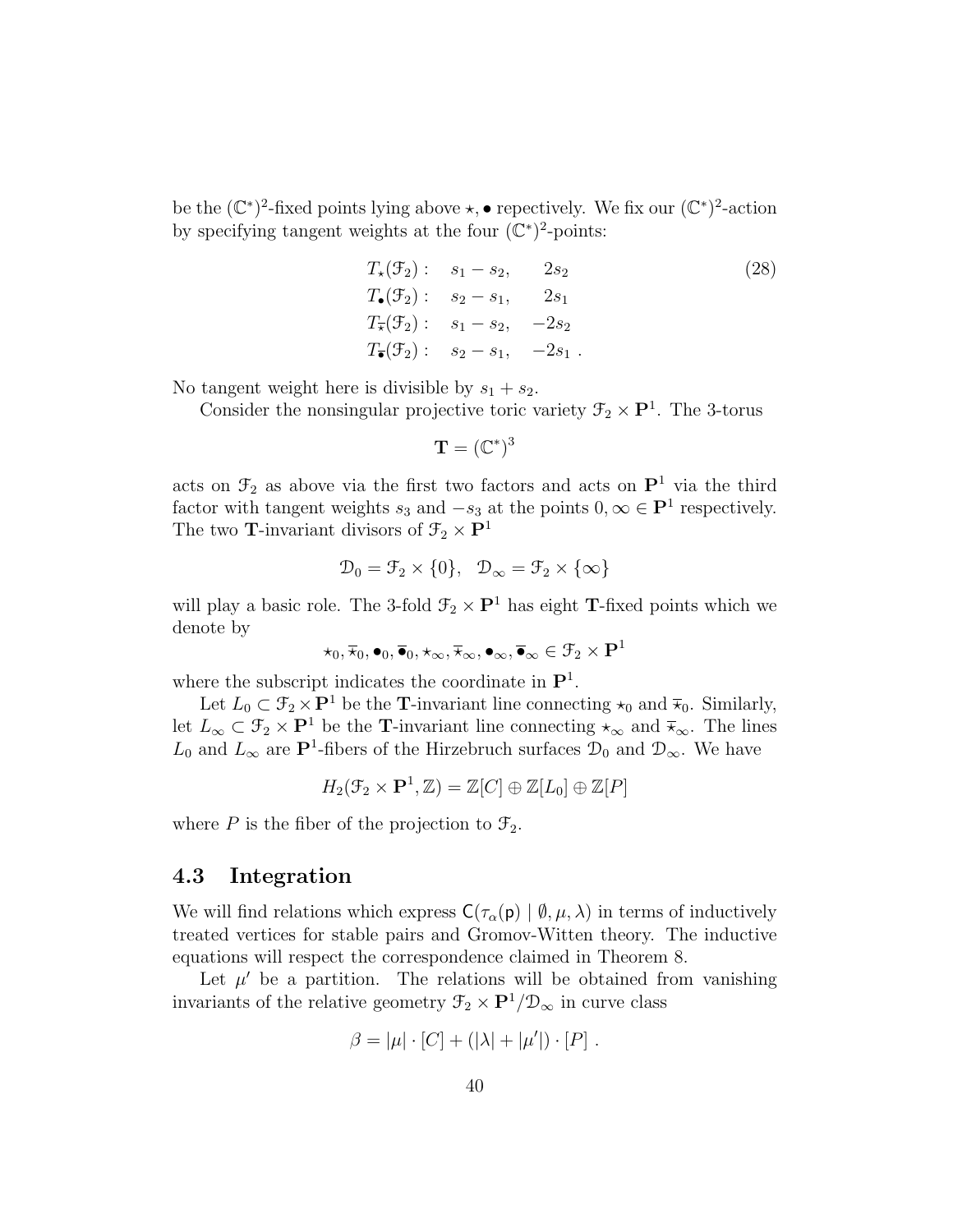The virtual dimensions of the associated moduli spaces are

$$
\dim^{vir} P_n(\mathcal{F}_2 \times \mathbf{P}^1, \beta) = 2|\lambda| + 2|\mu'| ,
$$
  

$$
\dim^{vir} \overline{M}'_g(\mathcal{F}_2 \times \mathbf{P}^1, \beta) = 2|\lambda| + 2|\mu'| .
$$

Relative conditions in  $\text{Hilb}(\mathcal{D}_{\infty}, |\lambda| + |\mu'|)$  are best expressed in terms of the Nakajima basis given by a T-equivariant cohomology weighted partition of  $|\lambda| + |\mu'|$ . We impose the relative condition determined by the partition

$$
\lambda \cup \mu' = \lambda_1 + \ldots + \lambda_{\ell(\lambda)} + \mu'_1 + \ldots + \mu'_{\ell(\mu')}
$$

weighted by  $[\star_{\infty}] \in H^*_{\mathbf{T}}(\mathcal{D}_{\infty}, \mathbb{Q})$  for the parts of  $\lambda$  and  $[\bullet_{\infty}] \in H^*_{\mathbf{T}}(\mathcal{D}_{\infty}, \mathbb{Q})$ for the parts of  $\mu'$ . We denote the relative condition by  $r(\lambda, \mu')$ . The same data expresses relative conditions in Gromov-Witten theory. After imposing  $r(\lambda, \mu')$ , the virtual dimension drops to

$$
\dim^{vir} P_n(\mathcal{F}_2 \times \mathbf{P}^1/\mathcal{D}_{\infty}, \mathsf{r}(\lambda, \mu'))_\beta = |\lambda| - \ell(\lambda) + |\mu'| - \ell(\mu') ,
$$
  

$$
\dim^{vir} \overline{M}'_g(\mathcal{F}_2 \times \mathbf{P}^1/\mathcal{D}_{\infty}, \mathsf{r}(\lambda, \mu'))_\beta = |\lambda| - \ell(\lambda) + |\mu'| - \ell(\mu') .
$$

To define an equivariant integral, we specify the descendent insertion by

$$
\tau_{\alpha}([\star_0]) = \tau_{\alpha_1-1}([\star_0]) \cdots \tau_{\alpha_{\ell(\alpha)}-1}([\star_0]) \ .
$$

The descendent insertion imposes  $|\alpha| + \ell(\alpha)$  conditions. Therefore, the integrals

$$
\int_{[P_n(\mathcal{F}_2 \times \mathbf{P}^1/\mathcal{D}_{\infty}, \mathbf{r}(\lambda, \mu'))_{\beta}]^{vir}} \tau_{\alpha}([\star_0]), \ \int_{[\overline{M}'_{g, \ell(\alpha)}(\mathcal{F}_2 \times \mathbf{P}^1/\mathcal{D}_{\infty}, \mathbf{r}(\lambda, \mu'))_{\beta}]^{vir}} \tau_{\alpha}([\star_0]) \tag{29}
$$

viewed as T-equivariant push-forwards to a point, both have dimension

$$
|\lambda| - \ell(\lambda) + |\mu'| - \ell(\mu') - |\alpha| - \ell(\alpha) .
$$

We conclude the following result.

**Proposition 14.** If  $|\mu'| - \ell(\mu') > |\alpha| + \ell(\alpha)$ , then the **T**-equivariant integrals (29) vanish for all Euler characteristics n and genera g.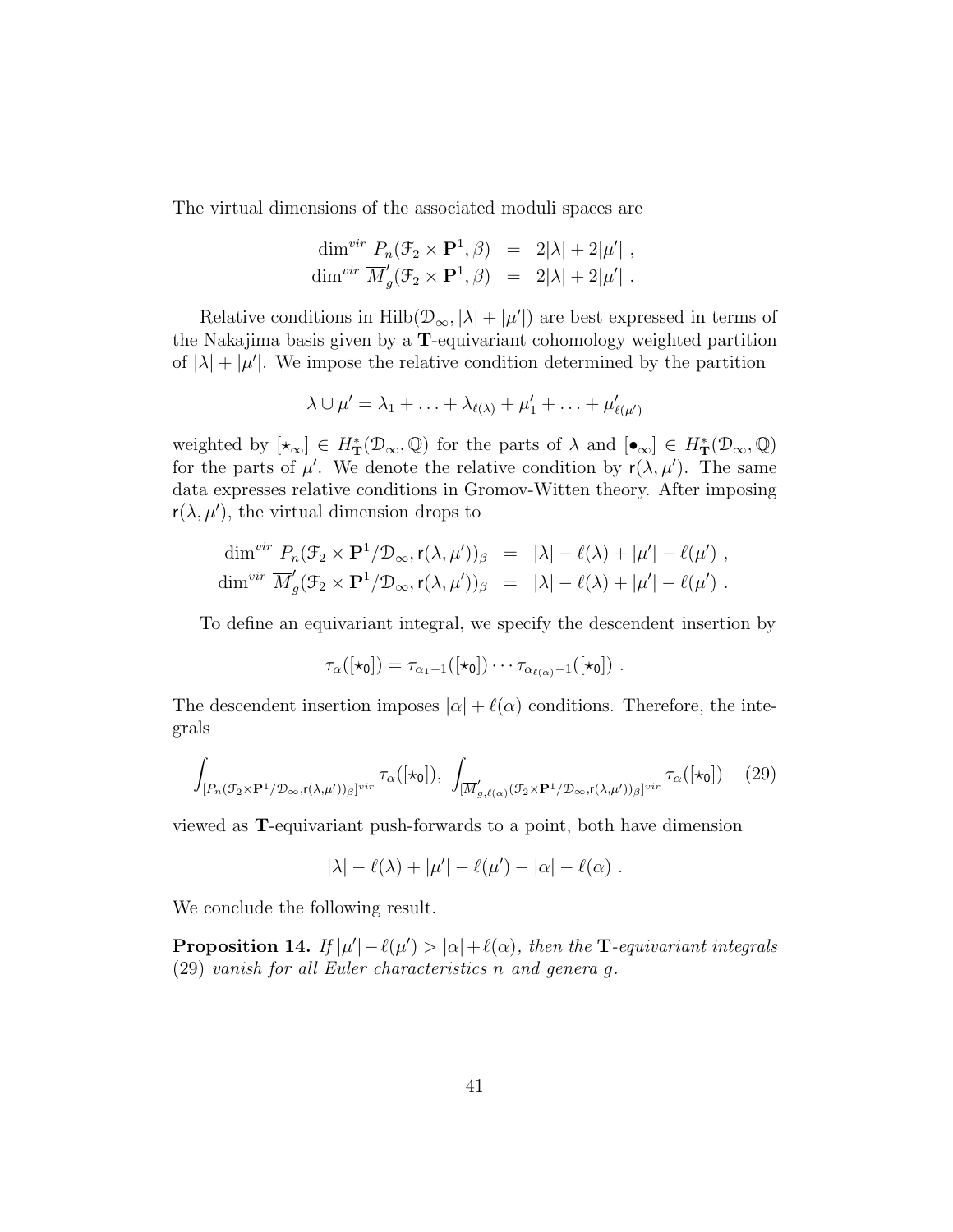### 4.4 Relations

We consider first the stable pairs case. Define the T-equivariant series

$$
\mathsf{Z}_{\mathsf{P}}\Big(\alpha,\lambda,\mu'\Big)_{\beta} = \sum_{n} q^{n} \int_{[P_{n}(\mathcal{F}_{2} \times \mathbf{P}^{1}/\mathcal{D}_{\infty}, \mathsf{r}(\lambda,\mu'))_{\beta}]^{vir}} \tau_{\alpha}([\star_{0}])
$$

obtained from the stable pairs integrals (29). By Proposition 14, the series  $Z_{\mathsf{P}}\big(\alpha,\lambda,\mu'\big)$ vanishes identically if  $|\mu'| - \ell(\mu') > |\alpha| + \ell(\alpha)$ . We will calculate the left side of

$$
\mathsf{Z}_{\mathsf{P}}\left(\alpha,\lambda,\mu'\right)_{\beta}=0\tag{30}
$$

by capped localization to obtain a relation constraining the stable pairs capped descendent vertices.

The stable pairs theory of the relative geometry  $\mathcal{F}_2 \times \mathbf{P}^1/\mathcal{D}_{\infty}$  admits a capped localization formula. Over  $0 \in \mathbf{P}^1$ , capped descendent vertices occur as in the cappled localization formula of Section 3.3. Over  $\infty \in \mathbf{P}^1$ , capped rubber terms for T-equivariant localization in the relative geometry arise. Capped rubber is discussed in Section 3.4 of [16]. Since all our descendent insertions lie over  $0 \in \mathbf{P}^1$ , our capped rubber has the same definition as the capped rubber of [16].

By the curve choice  $\beta$  and the relative constraints  $r(\lambda, \mu')$ , the only capped rubber contributions of  $\mathfrak{T}_2 \times \mathbf{P}^1/\mathfrak{D}_{\infty}$  which arise over  $\infty \in \mathbf{P}^1$  in the **T**equivariant localization formula for  $\mathsf{Z}_{\mathsf{P}}\big(\alpha,\lambda,\mu'\big)$ lie in

$$
\mathcal{A}_1 \times \mathbf{P}^1 \subset \mathcal{F}_2 \times \mathbf{P}^1 \ .
$$

The capped rubber contributions of  $A_1 \times \mathbf{P}^1/\mathcal{D}_{\infty}$  are proven to satisfy the GW/DT correspondence in Lemma 6 of [16] relying on the results of [14, 15]. See Section 5 of [20] for GW/Pairs correspondence for the  $A_1$  capped rubber.

We now analyze the capped localization of  $\mathsf{Z}_{\mathsf{P}}(\alpha,\lambda,\mu')$ <sub>β</sub> over  $0 \in \mathbf{P}^1$ . A term in the capped localization formula is said to be principal if not all the capped descendent vertices which arise are lower than  $(\mu, \lambda)$  in the partial ordering  $\triangleright$ . Our first task now is to identify the principal terms.

First consider the descendent insertions. The descendents

$$
\tau_{\alpha_1 - 1}([\star_0]) \cdots \tau_{\alpha_{\ell(\alpha)} - 1}([\star_0])
$$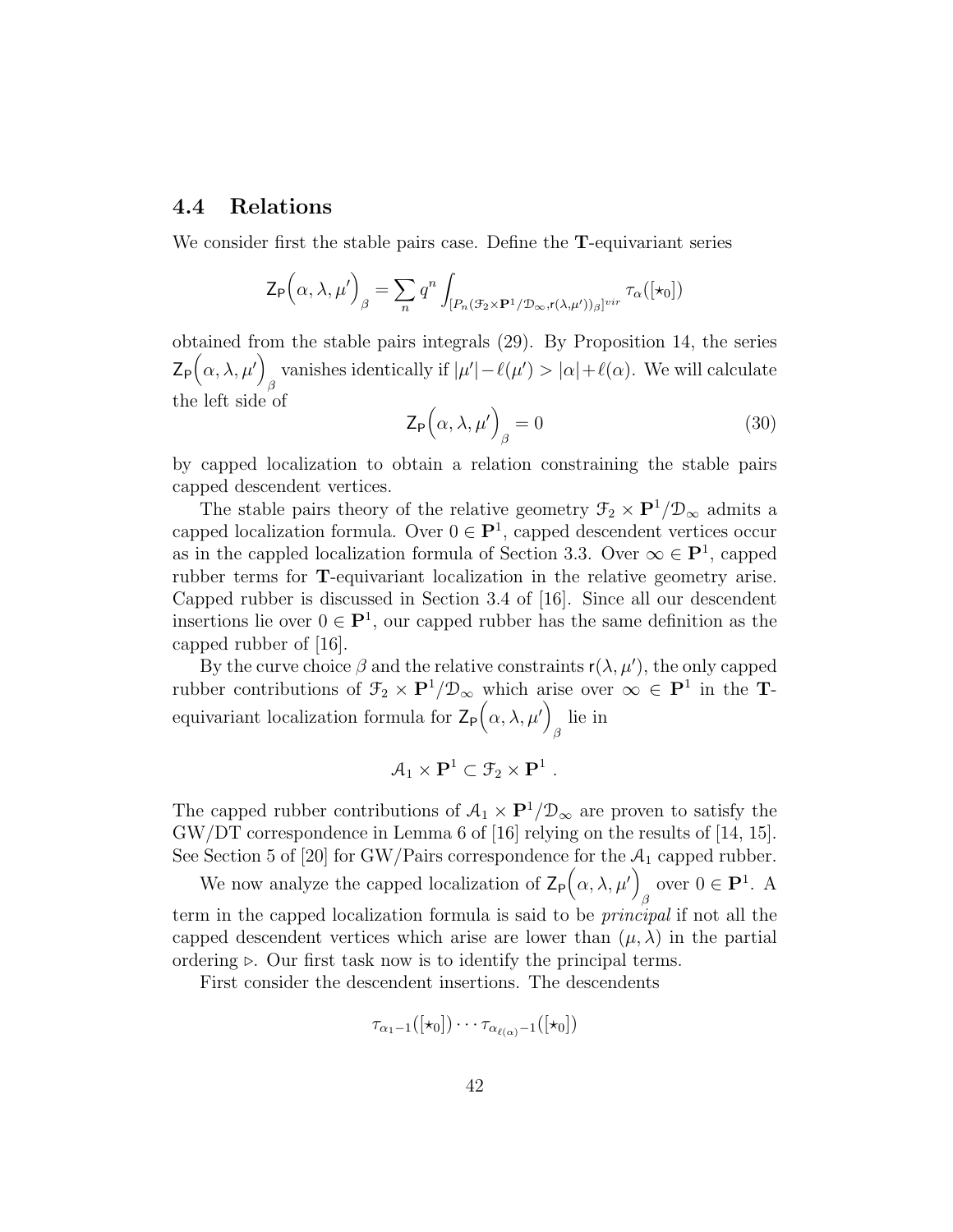all lie on  $\star_0$ . Hence, the only capped vertex with non-trivial descendents is  $\star_0$ . The tangent weights at  $\star_0$  are

$$
s_1 - s_2, \ 2s_2, \ s_3 \tag{31}
$$

where the first two lie along  $\mathcal{D}_0$ . For the capped vertices occuring at  $\star_0$ , the weights (31) are substituted

$$
\mathsf{C}_{\mathsf{P}}(\tau_{\alpha}([\star_0]) \mid \emptyset, \lambda^{(2)}, \lambda^{(3)}) = \mathsf{C}_{\mathsf{P}}(\tau_{\alpha}(\mathsf{p}) \mid \emptyset, \lambda^{(2)}, \lambda^{(3)})\Big|_{s_1 = s_1 - s_2, \ s_2 = 2s_2, \ s_3 = s_3}
$$

into the standard capped vertex defined in Section 1.3. An equivariant vertex with no descendents occurs at  $\bullet_0$ . By the choice of  $\beta$  and  $r(\lambda, \mu')$ , no vertices can only occur at  $\overline{\star}_0$  and  $\overline{\bullet}_0$ .

Next consider the edge degree d of C over  $0 \in \mathbf{P}^1$  in the capped localization formula. If  $d < |\mu|$ , then the capped descendent vertex at  $\star_0$  is lower than  $(\mu, \lambda)$  in the partial ordering ⊳. We restrict ourselves to the principal terms where  $d = |\mu|$ .

Since all of  $|\mu| \cdot [C]$  occurs over  $0 \in \mathbf{P}^1$ , the rubber over  $\infty \in \mathbf{P}^1$  is all 1-leg. The relative conditions are determined by  $\lambda$  with weights  $\left[\star_{\infty}\right]$  and  $\mu'$ with weights  $[\bullet_\infty]$ . In the principal terms of the capped localization of (30), precisely the following set of capped 2-leg descendent vertices occur at  $\star_0$ :

$$
\left\{ \mathsf{C}_{\mathsf{P}}(\tau_{\alpha}([\star_0]) \mid \emptyset, \widehat{\mu}, \lambda) \middle| \, |\widehat{\mu}| = |\mu| \, \right\}.
$$
 (32)

The principal terms arise as displayed in Figure 1. In addition to the vertex  $C(\alpha | \lambda, \hat{\mu}, \emptyset)$  at  $\star_0$ , there is a capped edge with partitions

$$
|\widehat{\mu}|=|\widehat{\mu}'|
$$

along the curve C over  $0 \in \mathbf{P}^1$ . Finally, there is a capped 2-leg vertex with no descendents at  $\bullet_0$  with outgoing partitions  $\hat{\mu}'$  and  $\mu'$ .

The system of equations (30) as the partition  $\mu'$  varies has unknowns (32) parameterized by partitions of  $|\mu|$ . However, the number of equations is infinite. The induction step is established if the set of equations as  $\mu'$  varies subject to the condition

$$
|\mu'| - \ell(\mu') > |\alpha| + \ell(\alpha)
$$

has maximal rank (equal to the number of partitions of size  $|\mu|$ ) with respect to the unknowns (32).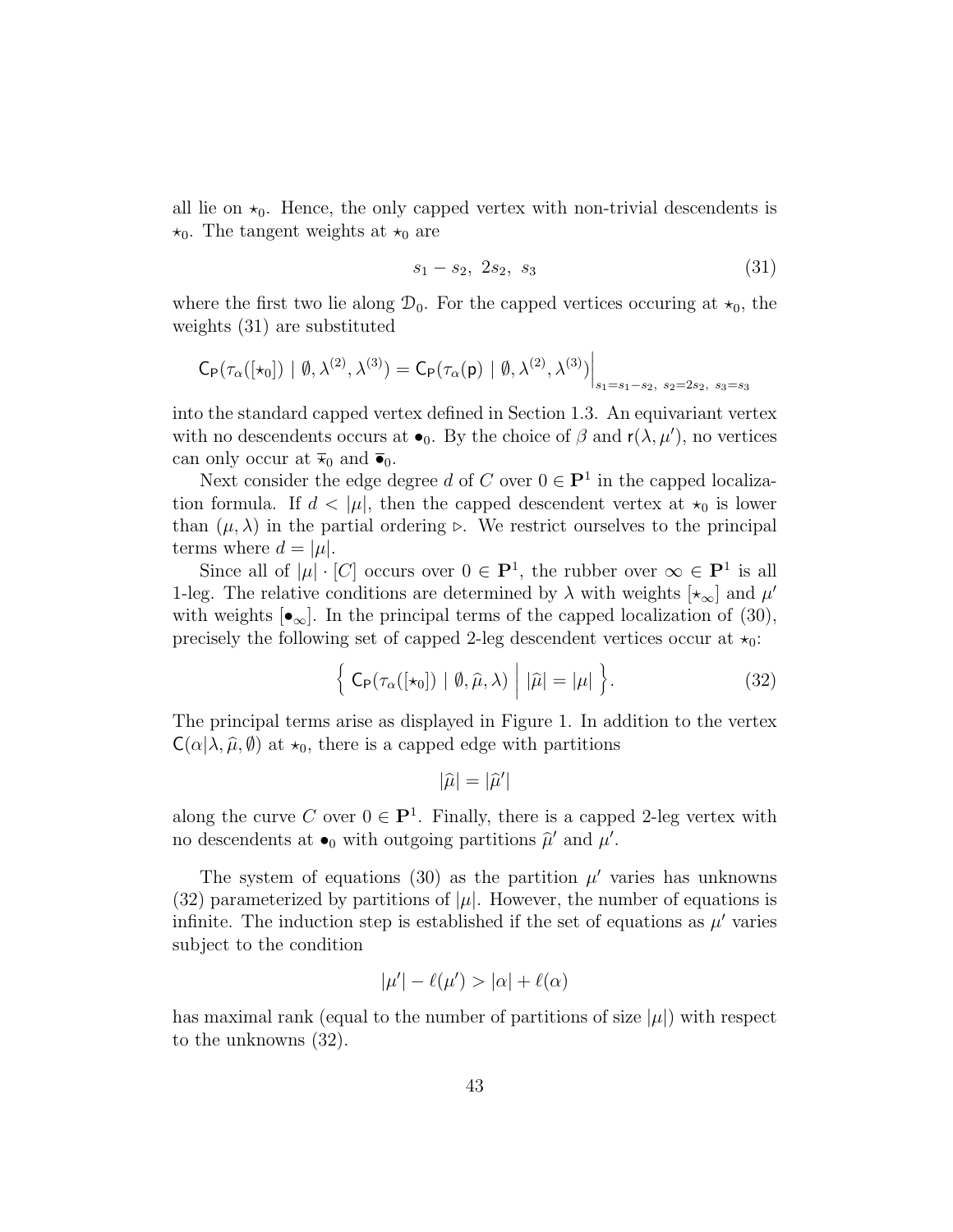

Figure 1: Principal terms

# 4.5 Maximal rank

The capped edge matrix along  $C$  has maximal rank [16]. The main difficulty is to prove the matrix of capped 2-leg vertices

$$
\mathsf{C}_{\mathsf{P}}(1\,\,|\emptyset,\widehat{\mu}',\mu')
$$

has maximal rank when  $\hat{\mu}'$  varies among partitions of size  $|\mu|$  and  $\mu'$  varies among the infinite set of partitions satisfying

$$
|\mu'| - \ell(\mu') > |\alpha| + \ell(\alpha) .
$$

**Proposition 15.** For any postive integers  $d$  and  $N$ , the matrix

 $C_P(1 | \emptyset, \delta, \nu)$ 

determined as  $\delta$  varies among partition of d and  $\nu$  varies among partitions satisfying

$$
|\nu| - \ell(\nu) \ge N - 1
$$

is of maximal rank.

Proof. We may prove the maximal rank condition after the topological vertex specialization

$$
s_1 + s_2 + s_3 = 0.
$$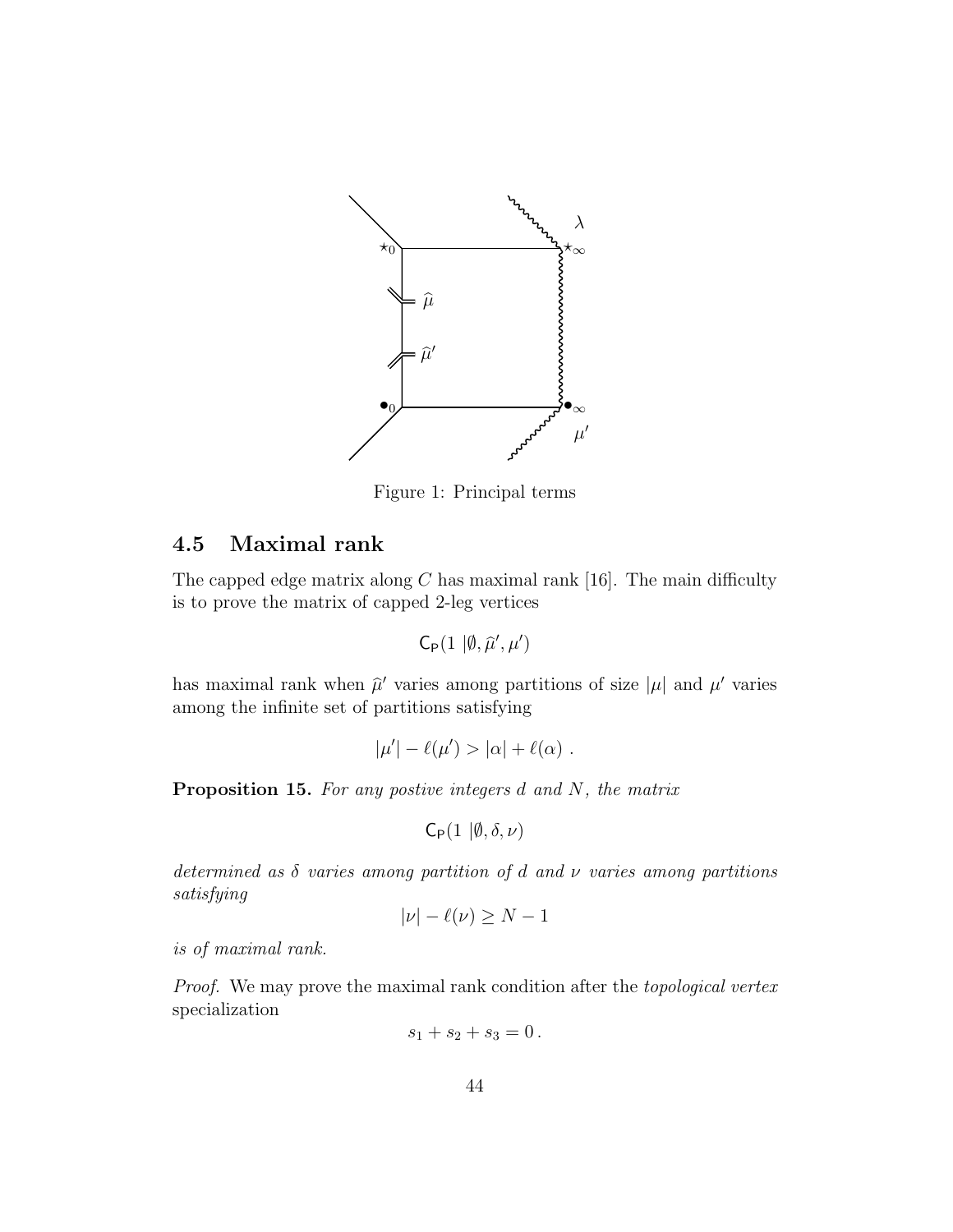The capped vertex is related to the standard uncapped vertex by invertible capped rubbers. The uncapped vertex may be evaluated directly, see [17, 26]. Up to further invertible factors, the matrix to consider becomes

$$
\sum_{\eta} s_{\delta^t/\eta}(q^{\rho}) s_{\nu/\eta}(q^{\rho})
$$

where  $s_{\delta^t/\eta}$  and  $s_{\nu/\eta}$  are skew Schur functions evaluated at

$$
q^{\rho} = (q^{-1/2}, q^{-3/2}, \dots).
$$

As  $\delta$  and  $\eta$  vary over all partitions<sup>12</sup> of size at d and at most d respectively, the matrix of skew Schur functions  $s_{\delta^t/\eta}$  is of maximal rank. We are thus reduced to proving the matrix

$$
\[s_{\nu/\eta}(q^{\rho})\], \quad |\nu| - \ell(\nu) \ge N - 1, \ |\eta| \le d, \tag{33}
$$

has maximal rank.

We select a square minor from (33) by the following construction. For every partition

$$
\eta=(e_1\geq e_2\geq\ldots\geq e_{\ell(\eta)})
$$

of size at most  $d$ , define

$$
\eta^+ = (e_1 + N \ge e_2 \ge \ldots \ge e_{\ell(\eta)})
$$

In case  $\eta = \emptyset$ , then  $\eta^+ = (N)$  has length 1. As  $\eta$  varies among partitions of size at most  $d, \eta^+$  varies among partitions which satisfy

$$
|\eta^+|-\ell(\eta^+)\geq N-1
$$

with equality achieved for  $\eta = \emptyset$ . We will prove the matrix

$$
\[s_{\nu^+/\eta}(q^{\rho})\], \quad |\nu|, |\eta| \le d\,,\tag{34}
$$

is invertible.

We define a partial ordering  $\geq$  on partitions  $\eta$  of size at most d by the following rule. Let  $\eta$  be the partition obtained by removing the largest part of  $\eta$ ,

$$
\eta_- = (e_2 \geq \ldots \geq e_{\ell(\eta)}) \ .
$$

 $\frac{12}{\eta}$  is permitted here to be empty.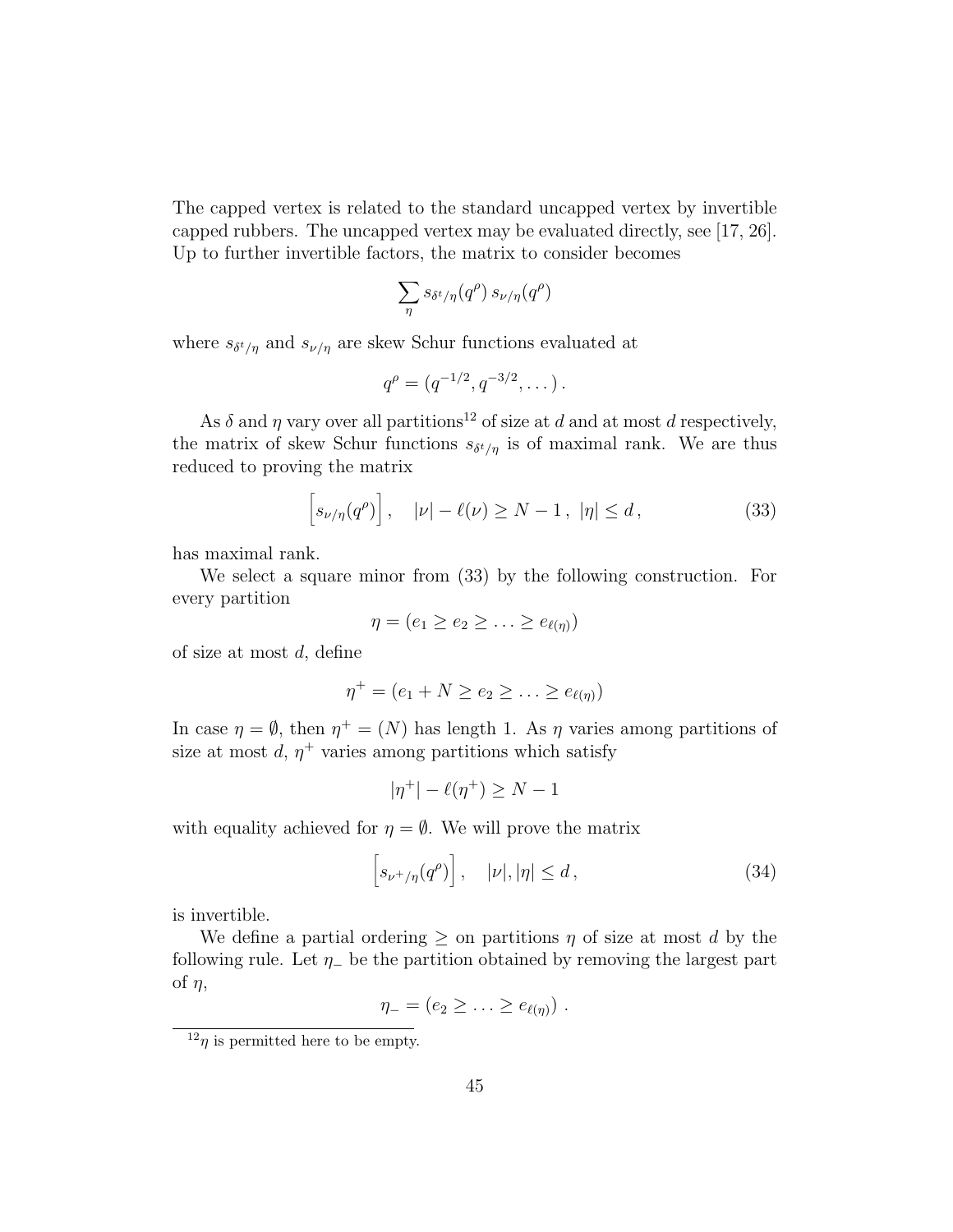In case  $\eta = \emptyset$ , then  $\eta = \emptyset$ . Define  $\eta \geq \tilde{\eta}$  if

 $\eta_-\supset\widetilde{\eta}_-,$ 

or equivalently,

$$
e_2 \geq \tilde{e}_2, e_3 \geq \tilde{e}_3, e_4 \geq \tilde{e}_4, \ldots
$$

Unwinding the definitions, we immediately find the following property:

$$
s_{\nu^+/\eta}(q^{\rho}) = 0, \quad \text{unless} \quad \nu \ge \eta
$$

since the skew Schur function vanishes unless  $\eta \subset \nu^+$ . We conclude the matrix (34) is block triangular with respect to the ordering  $\geq$ .

For any matrix with a block triangular structure with respect to a partial ordering, invertibility is equivalent to the invertibility of the blocks. In the case at hand, a block is specified by a partition

$$
\theta = (t_1 \geq t_2 \geq \cdots \geq t_{\ell(\theta)})
$$

satisfying  $d - |\theta| \geq t_1$ . The block corresponding to  $\theta$  is indexed by the partitions

$$
P_{\theta} = \{ \eta \mid \eta_- = \theta \} .
$$

The cardinality of  $P_{\theta}$  is  $M + 1$  where

$$
M=d-|\theta|-t_1.
$$

In fact, the elements of  $P_{\theta}$  are simply the partitions

$$
(t_1,t_1,t_2,\ldots,t_{\ell(\theta)}),\ (t_1+1,t_1,t_2,\ldots,t_{\ell(\theta)}),\ldots,(t_1+M,t_1,t_2,\ldots,t_{\ell(\theta)})\;.
$$

The associated block is

$$
B_{\theta} = \left[ s_{\nu^+/\eta}(q^{\rho}) \right], \quad \nu, \eta \in P_{\theta} .
$$

To proceed further, we recall the definition of the skew Schur functions,

$$
s_{\lambda/\mu} = \det(h_{\lambda_i - \mu_j + j - i}) \tag{35}
$$

where  $h_k$  is the complete symmetric function of degree k. If  $\mu = \emptyset$ ,

$$
s_{\lambda/\emptyset} = \det(h_{\lambda_i+j-i})
$$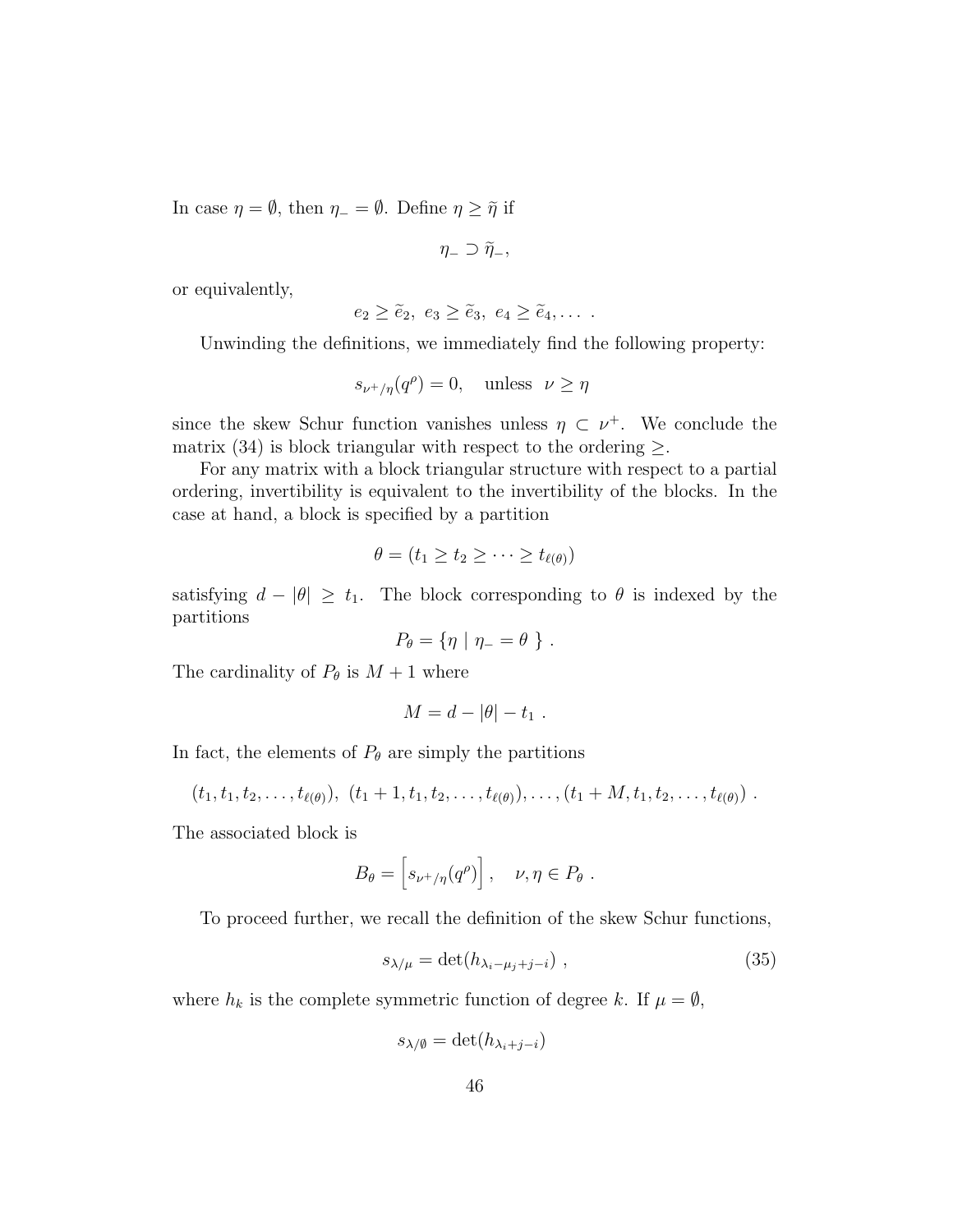is the standard Schur function associated to  $\lambda$ . The elements of  $P_{\theta}$  are

$$
\{t_1+i\}\cup\theta
$$

for  $0 \leq i \leq M$ . Expanding definition (35), we see

$$
s_{\{t_1+i+N\}\cup\theta\ / \ \{t_1+j\}\cup\theta} = h_{N+i-j}
$$

Therefore, we can write the determinant of the block as

$$
\det B_{\theta} = \det \left( h_{N+i-j}(q^{\rho}) \right) \tag{36}
$$

where  $0 \leq i, j \leq M$  on the right. Fortunately, we recognize the determinant (36) as the Schur function  $s_{(N,\ldots,N)}(q^{\rho})$  associated to the partition  $(N,\ldots,N)$ with  $M+1$  parts equal to N. The evaluation  $q^{\rho}$  does not vanish on the Schur functions.

 $\Box$ 

### 4.6 Proof of Theorem 8 in the 2-leg case

We have already seen the integration relations determine  $C_P(\tau_\alpha(\mathbf{p}) \mid \emptyset, \mu, \lambda)$ by induction on the complexity of the legs. We will now study the parallel integration relations in Gromov-Witten theory. Our goal is to determine  $\mathsf{C}_{\mathsf{GW}}(\hat{\tau}_{\alpha}(\mathsf{p}) \mid \emptyset, \mu, \lambda)$  by the same induction and compatible with the correspondence of Theorem 8 for capped 2-leg descendent vertices,

We will consider integration relations from Gromov-Witten theory for

$$
\mathsf{Z}_{\mathsf{GW}}\Big(\alpha,\lambda,\mu'\Big)_{\beta} = \sum_{\widehat{\alpha} \in \mathcal{P}_{|\alpha|}} \mathsf{K}_{\alpha,\widehat{\alpha}}(s_1 - s_2, 2s_2, s_3) \int_{[\overline{M}'_{g,\ell(\widehat{\alpha})}(\mathcal{F}_2 \times \mathbf{P}^1/\mathcal{D}_{\infty}, \mathsf{r}(\lambda,\mu'))_{\beta}]^{vir}} \tau_{\widehat{\alpha}}([\star_0]).
$$
\n(37)

The first issue to confront is the broken symmetry in the definition of K in Section 2.1. While K is symmetric in  $s_1$  and  $s_2$ , the variable  $s_3$  is treated differently. We orient K in (37) by setting the  $s_3$  direction lie along  $\mathbf{P}^1$  (which, conveniently, is also  $s_3$  in the conventions of Section 4.2).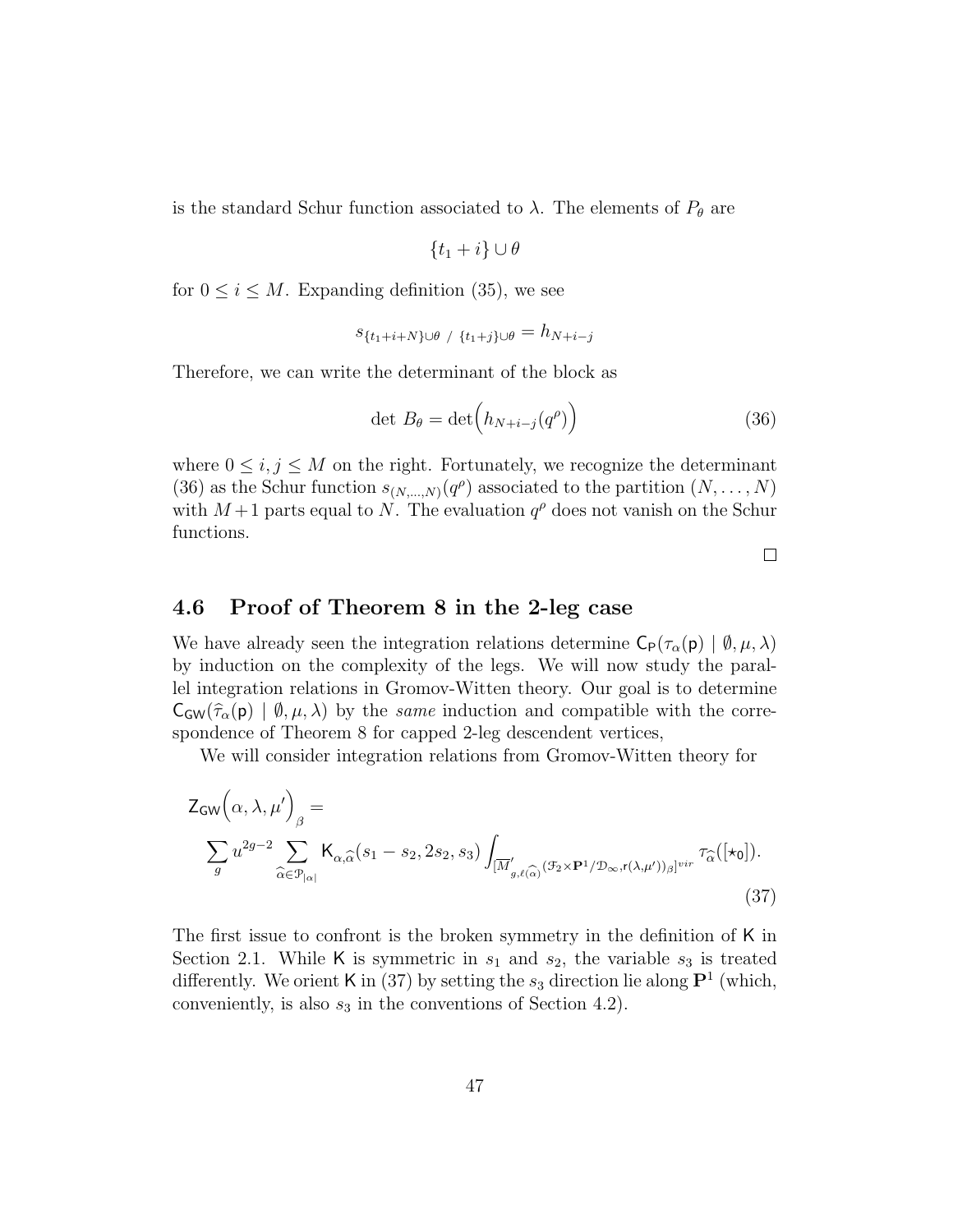The formal analysis of the Gromov-Witten relations is identical to the above stable pairs analysis. For fixed  $\alpha$ , there are only finitely many  $\hat{\alpha}$  which occur of the right side of

$$
\widehat{\tau}_{\alpha} = \sum_{\widehat{\alpha} \in \mathcal{P}_{|\alpha|}} \mathsf{K}_{\alpha, \widehat{\alpha}} \, \tau_{\widehat{\alpha}} \ .
$$

In order to make the integration relations compatible with Theorem 8, we must consider the matrix of capped 2-leg vertices

$$
C_{\text{GW}}(1 \mid \emptyset, \hat{\mu}', \mu') \tag{38}
$$

when  $\hat{\mu}'$  varies among partitions of size  $|\mu|$  and  $\mu'$  varies among the infinite set of partitions satisfying

$$
|\mu'| - \ell(\mu') > \text{Max}\Big\{ |\widehat{\alpha}| + \ell(\widehat{\alpha}) \mid \mathsf{K}_{\alpha,\widehat{\alpha}} \neq 0 \Big\} .
$$

As Proposition 15 still applies<sup>13</sup>, the matrix  $(38)$  is of maximal rank.

The inductive determination of the 2-leg descendent vertex via the integration relations therefore respects the correspondence of Theorem 8.  $\Box$ 

### 4.7 Proof of Theorem 3

Since the homogeneity assertion was established in Section 2.1, the inclusion (27) is the only part of Theorem 3 which remains to be proven .

The base of the induction in the proof of Theorem 8 is the  $\mu = \emptyset$  case of 1-leg established in Section 2. The orientation of K in (37) is perfect for the base case (as the 1-leg direction is then along  $P$ ). Applying the induction, we prove Theorem 8 for the case where  $\mu$  is arbitrary and  $\lambda = \emptyset$ . In other words, the 1-leg correspondence holds for the *same* matrix  $\boldsymbol{K}$  when  $s_2$  and  $s_3$  are interchanged! By the uniqueness statement for the 1-leg descendent correspondence in Section 2.1, we conclude K is symmetric.

The  $u^k$  coefficients of K are polynomials in  $s_3$  (having only poles at along  $s_1$  and  $s_2$ ). The proof is obtained from two obsevations. First, we have basic T-equivariant proper maps from the stable pairs and stable maps spaces to the symmetric product of  $\mathbb{C}^2$ ,

$$
P_n(\mathsf{Cap}|\lambda)_d \to \operatorname{Sym}^d(\mathbb{C}^2),
$$

 $13$ The correspondence for capped stable pair and Gromov-Witten vertices without descendents is used here.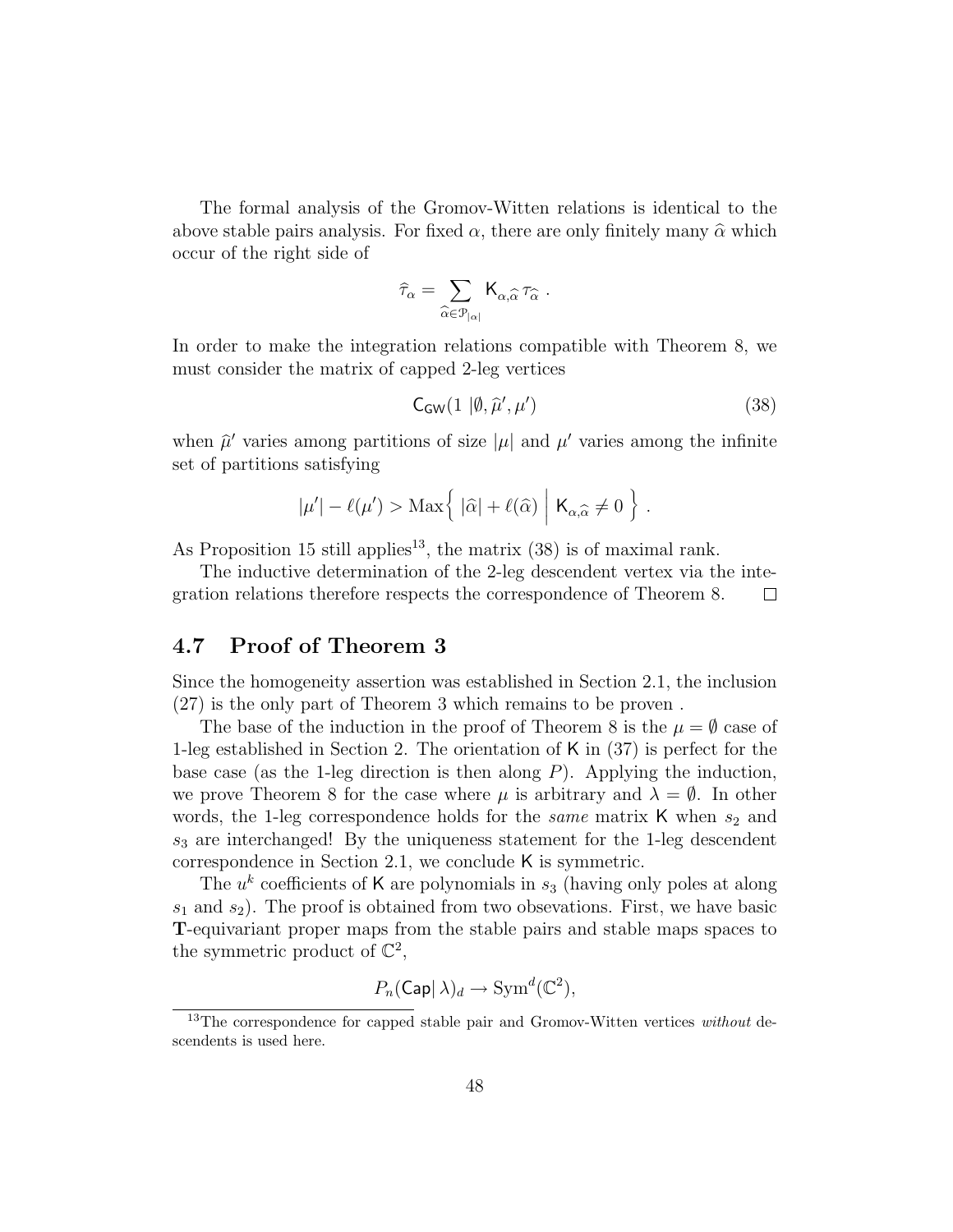$$
\overline{M}_{g,\ell}(\mathsf{Cap}|\,\lambda)_d \to \text{Sym}^d(\mathbb{C}^2).
$$

see Lemma 1 of [27]. The T-action of the third torus factor corresponding to  $s_3$  on Sym<sup>d</sup>( $\mathbb{C}^2$ ) is trivial. Pushing-forward the integrals in both cases shows the  $u^k$  coefficients of the capped descendent invariants are polynomial in  $s_3$ . The matrix K is obtained in Section 2.1 from the matrices of 1-leg capped descendents after inversion and product. The second observation is that the determinants of the 1-leg capped descendent matrices (see the proofs of Lemmas 1 and 2) have no  $s_3$  dependence. Hence, the  $u^k$  coefficients of K are polynomials in  $s_3$ .

By the symmetry, the  $u^k$  coefficients of K are polynomial in all the variables  $s_1$ ,  $s_2$  and  $s_3$ .  $\Box$ 

# 5 Descendent correspondence: 3-leg

#### 5.1 Overview

We now prove Theorem 8 in the 3-leg case. Consider the capped 3-leg descendent vertices

$$
C_{\mathsf{P}}(\tau_{\alpha}(\mathsf{p}) \mid \nu, \mu, \lambda), \quad C_{\mathsf{GW}}(\tau_{\alpha}(\mathsf{p}) \mid \nu, \mu, \lambda) \ .
$$

Our proof of Theorem 8 will again be by induction on the complexity of the legs. The descendent insertion  $\tau_{\alpha}(\mathbf{p})$  will be fixed for the argument. If  $\nu = \emptyset$ or  $\mu = \emptyset$ , we are in the 2-leg case<sup>14</sup> where Theorem 8 has been established in Section 4. The 2-leg case will be the base of the induction.

Define a partial ordering on pairs of partitions  $(\nu, \mu, \lambda)$  satisfying the condition  $(\nu, \mu, \lambda) \neq (\emptyset, \emptyset)$  by the following rules. We say

$$
(\nu,\mu,\lambda)\;\triangleright\;(\nu',\mu',\lambda')
$$

if we have  $|\nu| + |\mu| > |\nu'| + |\mu'|$ . The proof of Theorem 8 in the 3-leg case is by induction with respect to the partial ordering  $\triangleright$ .

The argument for descendent correspondence for the capped 3-leg vertex closely follows the 2-leg case. The main difference is to replace  $A_1$  geometry by  $A_2$  geometry.

<sup>14</sup>Since the symmetry of K has been proven, all the 2-leg cases are equivalent.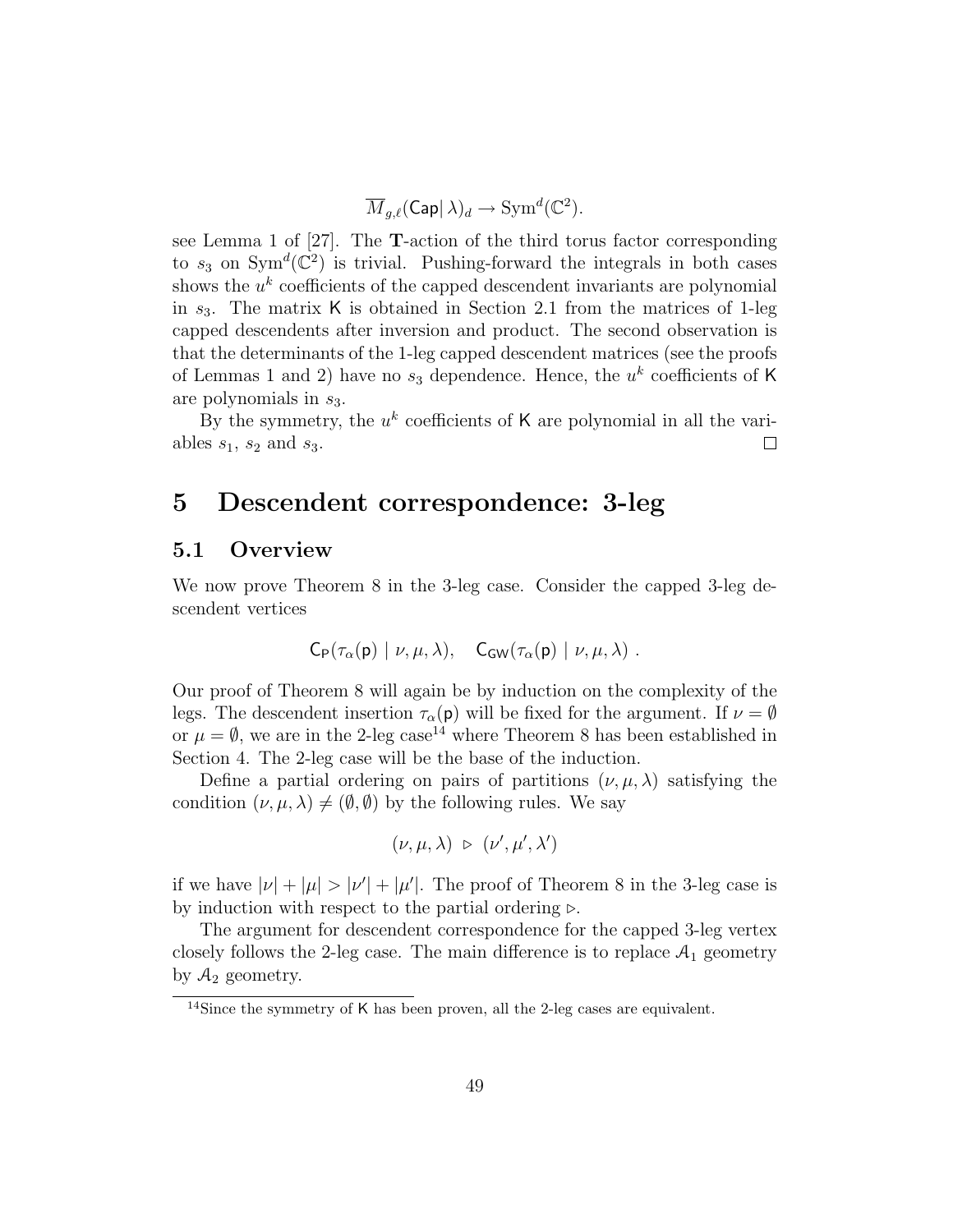### 5.2  $\mathcal{A}_2$  geometry

Let  $A_2 \subset \mathcal{F}$  be any nonsingular projective toric compactification. We will only be interested in the two  $(-2)$ -curves of  $A_2$ ,

$$
C,\widehat{C}\subset \mathcal{A}_2.
$$

No other curves of  $\mathcal F$  will play a role in the construction.

Let  $\hat{\bullet}, \star, \bullet \in \mathcal{A}_2$  be the  $(\mathbb{C}^*)^2$ -fixed points. The curve  $\widehat{C}$  connects  $\hat{\bullet}$  to  $\star$ and C connects  $\star$  to  $\bullet$ . The other  $(\mathbb{C}^*)^2$ -fixed points in  $\mathcal{F}\setminus\mathcal{A}_2$  will not play an important role.

Consider the nonsingular projective toric variety  $\mathcal{F} \times \mathbf{P}^1$ . The 3-torus

$$
\mathbf{T}=(\mathbb{C}^*)^3
$$

acts on  $\mathfrak F$  via the first two factors and acts on  $\mathbf P^1$  via the third factor with tangent weights  $s_3$  and  $-s_3$  at the points  $0, \infty \in \mathbf{P}^1$  respectively. Let

$$
\mathcal{D}_0 = \mathcal{F} \times \{0\}, \quad \mathcal{D}_{\infty} = \mathcal{F} \times \{\infty\}
$$

be **T**-invariant divisors of  $\mathcal{F}_2 \times \mathbf{P}^1$ . The 3-fold  $\mathcal{F} \times \mathbf{P}^1$  has six important T-fixed points which we denote by

$$
\widehat{\bullet}_0, \star_0, \bullet_0, \widehat{\bullet}_\infty, \star_\infty, \bullet_\infty \in \mathfrak{F} \times \mathbf{P}^1
$$

where the subscript indicates the coordinate in  $\mathbf{P}^1$ .

Let  $L_{\infty} \subset \mathcal{F} \times \mathbf{P}^1$  be the T-invariant line connecting  $\star_{\infty}$  to  $(\mathcal{F} \setminus A_2)_{\infty}$ . We have

 $H_2(\mathfrak{F}\times\mathbf{P}^1,\mathbb{Z})\supset\mathbb{Z}[C]\oplus\mathbb{Z}[\widehat{C}]\oplus\mathbb{Z}[P]$ 

where  $P$  is the fiber of the projection to  $\mathcal{F}$ .

#### 5.3 Integration

We will find relations which express  $C(\tau_{\alpha}(\mathsf{p}) \mid \nu, \mu, \lambda)$  in terms of inductively treated vertices for stable pairs and Gromov-Witten theory. The inductive equations will respect the correspondence claimed in Theorem 8.

Let  $\nu'$  and  $\mu'$  be partitions. The relations will be obtained from vanishing invariants of the relative geometry  $\mathcal{F} \times \mathbf{P}^1/\mathcal{D}_{\infty}$  in curve class

$$
\beta = |\nu| \cdot [C] + |\mu| \cdot \widehat{C} + (|\lambda| + |\mu'| + |\nu'|) \cdot [P] .
$$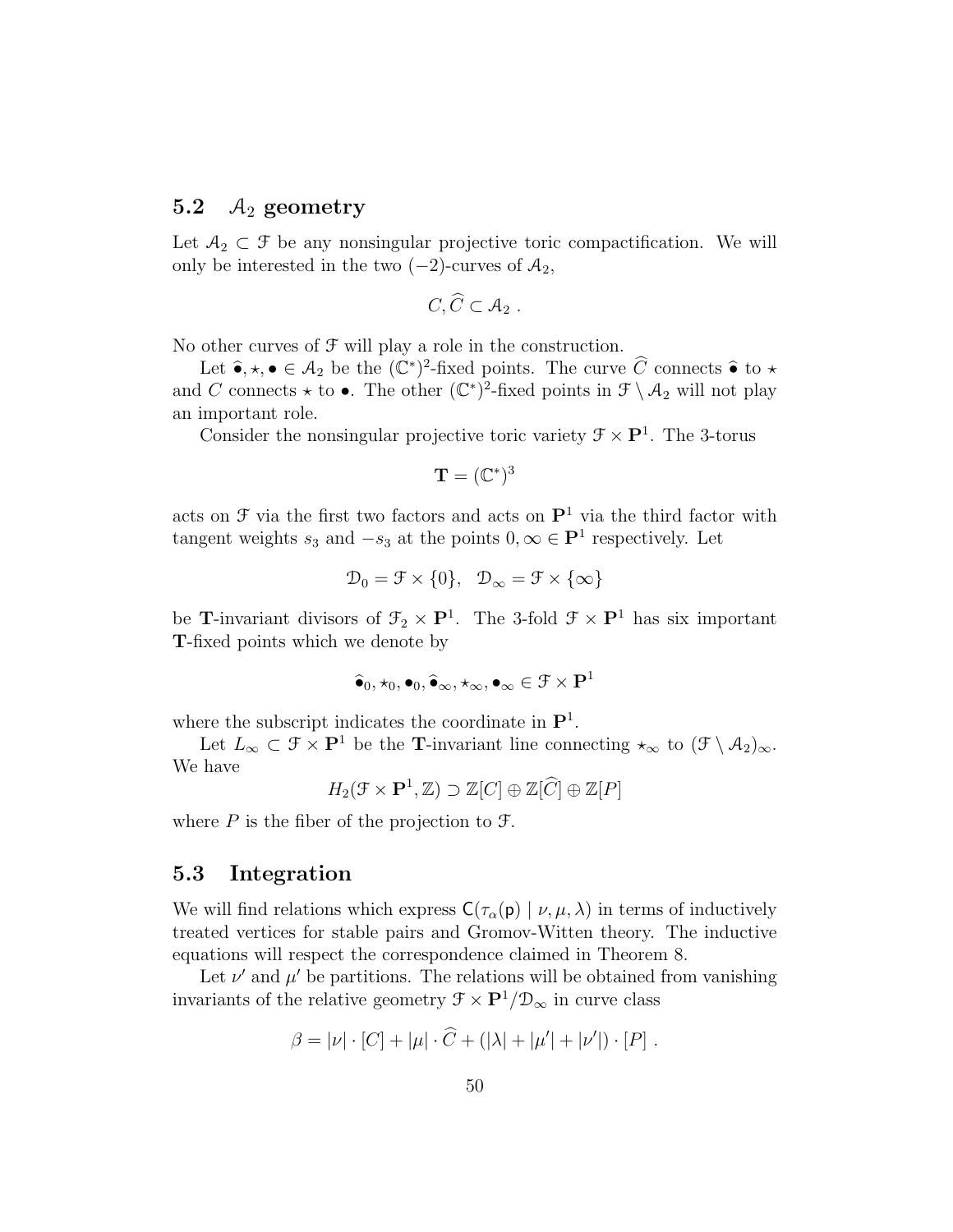The virtual dimensions of the associated moduli spaces are

$$
\dim^{vir} P_n(\mathcal{F} \times \mathbf{P}^1, \beta) = 2|\lambda| + 2|\mu'| + 2|\nu'| ,
$$
  

$$
\dim^{vir} \overline{M}'_g(\mathcal{F} \times \mathbf{P}^1, \beta) = 2|\lambda| + 2|\mu'| + 2|\nu'| .
$$

Relative conditions in  $\text{Hilb}(\mathcal{D}_{\infty}, |\lambda| + |\mu'| + |\nu'|)$  in the Nakajima basis are given by a T-equivariant cohomology weighted partition of  $|\lambda| + |\mu'| + |\nu'|$ . We impose the relative condition determined by the partition

$$
\lambda \cup \mu' \cup \nu' = \lambda_1 + \ldots + \lambda_{\ell(\lambda)} + \mu'_1 + \ldots + \mu'_{\ell(\mu')} + \nu'_1 + \ldots + \nu'_{\ell(\nu')}
$$

weighted by  $[\star_{\infty}] \in H^*_{\mathbf{T}}(\mathcal{D}_{\infty}, \mathbb{Q})$  for the parts of  $\lambda$ ,  $[\hat{\bullet}_{\infty}] \in H^*_{\mathbf{T}}(\mathcal{D}_{\infty}, \mathbb{Q})$  for the parts of  $\mu'$ , and  $[\bullet_\infty] \in H^*_{\mathbf{T}}(\mathcal{D}_\infty,\mathbb{Q})$  for the parts of  $\nu'$ . We denote the relative condition by  $r(\lambda, \mu', \nu')$ . After imposing  $r(\lambda, \mu', \nu')$ , the virtual dimension drops to

$$
\dim^{vir} P_n(\mathcal{F}_2 \times \mathbf{P}^1/\mathcal{D}_{\infty}, \mathbf{r})_{\beta} = |\lambda| - \ell(\lambda) + |\mu'| - \ell(\mu') + |\nu'| - \ell(\nu') ,
$$
  

$$
\dim^{vir} \overline{M}'_g(\mathcal{F}_2 \times \mathbf{P}^1/\mathcal{D}_{\infty}, \mathbf{r})_{\beta} = |\lambda| - \ell(\lambda) + |\mu'| - \ell(\mu') + |\nu'| - \ell(\nu') .
$$

To define an equivariant integral, we specify the descendent insertion by

$$
\tau_{\alpha}([\star_0]) = \tau_{\alpha_1-1}([\star_0]) \cdots \tau_{\alpha_{\ell(\alpha)}-1}([\star_0]) \ .
$$

The descendent insertion imposes  $|\alpha| + \ell(\alpha)$  conditions. Therefore, the integrals

$$
\int_{[P_n(\mathcal{F}\times\mathbf{P}^1/\mathcal{D}_{\infty},\mathbf{r})_{\beta}]^{vir}} \tau_{\alpha}([\star_0]), \quad \int_{[\overline{M}'_{g,\ell(\alpha)}(\mathcal{F}\times\mathbf{P}^1/\mathcal{D}_{\infty},\mathbf{r})_{\beta}]^{vir}} \tau_{\alpha}([\star_0]) \tag{39}
$$

viewed as T-equivariant push-forwards to a point, both have dimension

$$
|\lambda| - \ell(\lambda) + |\mu'| - \ell(\mu') + |\nu'| - \ell(\nu') - |\alpha| - \ell(\alpha) .
$$

We conclude the following result.

**Proposition 16.** If either  $|\mu'| - \ell(\mu')$  or  $|\nu'| - \ell(\nu')$  exceeds  $|\alpha| + \ell(\alpha)$ , then the T-equivariant integrals (39) vanish for all Euler characteristics n and genera g.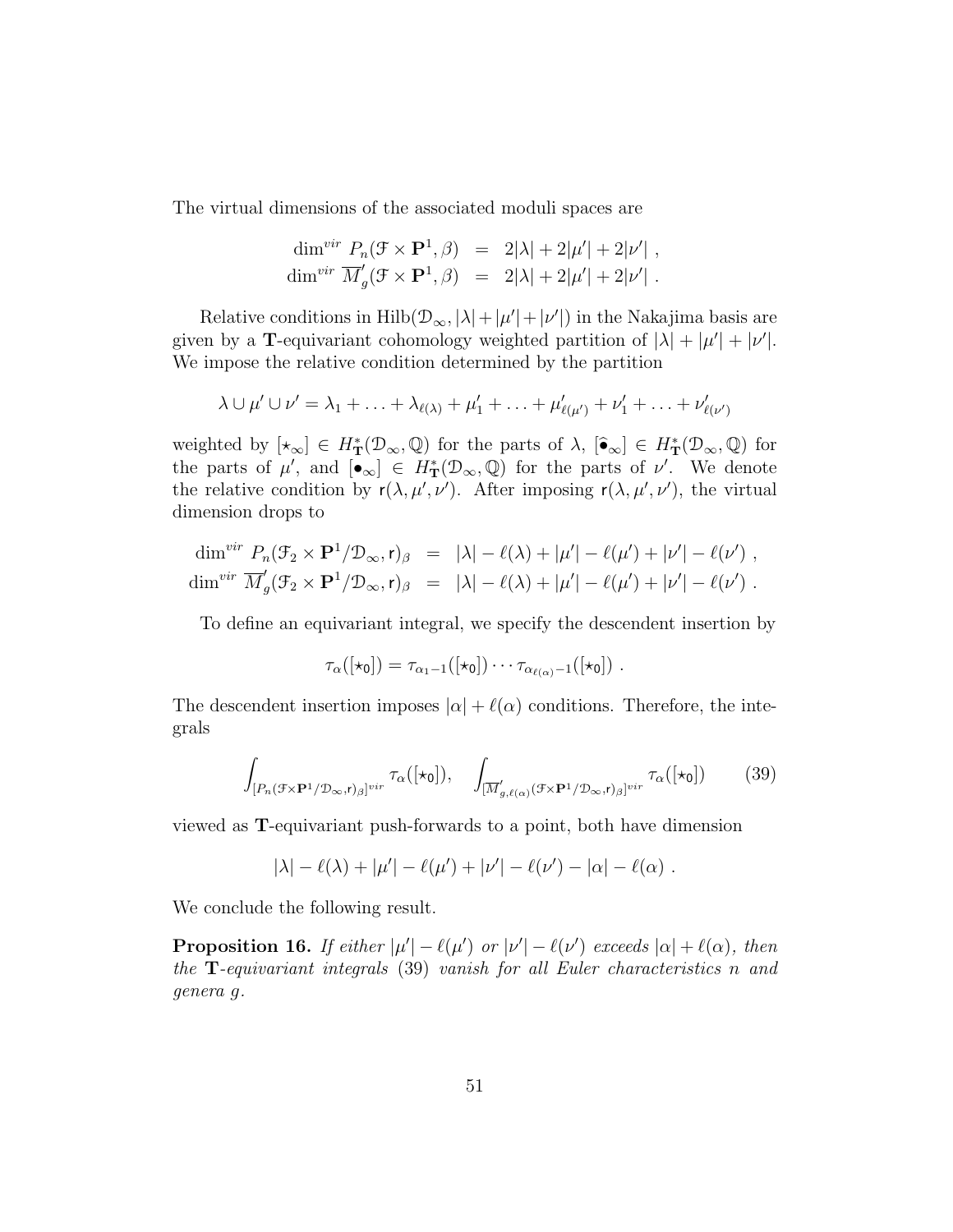# 5.4 Proof of Theorem 8

Define the T-equivariant series

$$
\mathsf{Z}_{\mathsf{P}}\Big(\alpha,\lambda,\mu',\nu'\Big)_{\beta} = \sum_{n} q^{n} \int_{[P_{n}(\mathcal{F} \times \mathbf{P}^{1}/\mathcal{D}_{\infty}, \mathsf{r}(\lambda,\mu',\nu'))_{\beta}]^{vir}} \tau_{\alpha}([\star_{0}])
$$

obtained from the stable pairs integrals (39). On the Gromov-Witten side, we consider the integrals

$$
\begin{split} \mathsf{Z}_{\mathsf{GW}}\Big(\alpha, \lambda, \mu', \nu'\Big)_{\beta} &= \\ &\qquad \qquad \sum_g u^{2g-2} \sum_{\widehat{\alpha} \in \mathcal{P}_{|\alpha|}} \mathsf{K}_{\alpha, \widehat{\alpha}} \int_{[\overline{M}'_{g, \ell(\widehat{\alpha})}(\mathcal{F} \times \mathbf{P}^1/\mathcal{D}_{\infty}, \mathsf{r}(\lambda, \mu', \nu'))_{\beta}]^{vir}} \tau_{\widehat{\alpha}}([\star_{\mathbf{0}}]). \end{split}
$$

Since we have already established the symmetry of  $\mathsf{K}$  in the variable  $s_i$ , we no longer need to worry about the orientation of K. When both  $|\mu'| - \ell(\mu')$ and  $|\nu'| - \ell(\nu)$  exceed

$$
\text{Max}\Big\{\;|\widehat{\alpha}|+\ell(\widehat{\alpha})\;\Big|\;{\sf K}_{\alpha,\widehat{\alpha}}\neq 0\;\Big\}\;,
$$

Proposition 16 implies

$$
\mathsf{Z}_{\mathsf{P}}\Big(\alpha,\lambda,\mu',\nu'\Big)_{\beta} = 0, \quad \mathsf{Z}_{\mathsf{GW}}\Big(\alpha,\lambda,\mu',\nu'\Big)_{\beta} = 0 \tag{40}
$$

The inductive analysis of the capped localization of stable pairs and Gromov-Witten relations (40) exactly follows the treatment given in Section 4.4 for the 2-leg case. The outcome is an inductive determination of the capped descendent 3-leg vertices in terms of the capped descendent 2-leg vertices which respects the correspondence of Theorem 8. The maximal rank result of Proposition 15 is used twice.

# 6 First consequences

# 6.1 Descendents over  $0 \in \mathbf{P}^1$

Since Theorems 3 and 8 together imply Theorem 1, we have proven the matrix K determines a Gromov-Witten/Pairs descendent correspondence for all nonsingular quasi-projective toric 3-folds X.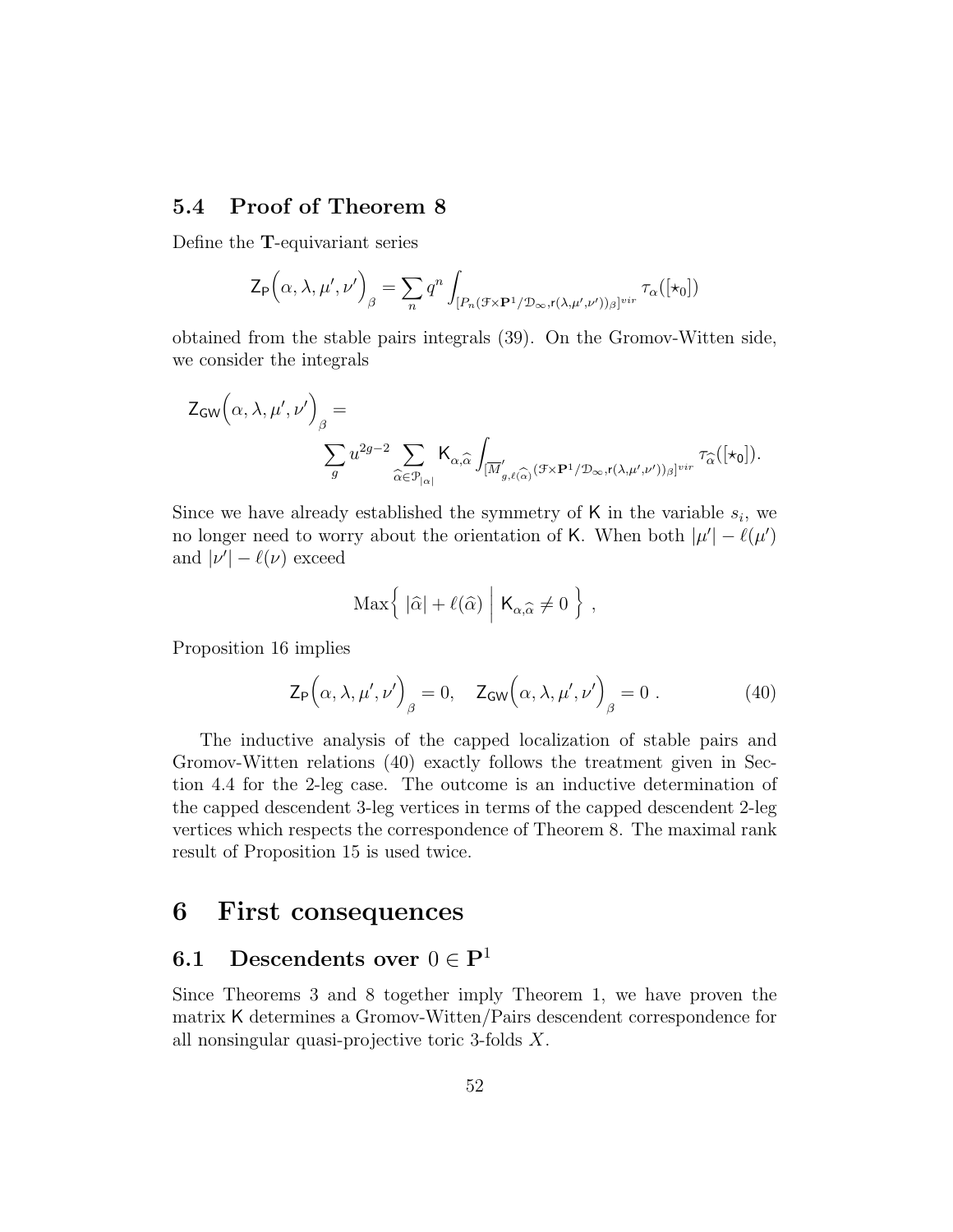Recall the surfaces  $A_n$  defined in Section 4.2. As before, let

$$
\mathcal{D}_{\infty} \subset \mathcal{A}_n \times \mathbf{P}^1
$$

be the fiber over  $\infty \in \mathbf{P}^1$ . The relative geometry  $\mathcal{A}_n \times \mathbf{P}^1/\mathcal{D}_\infty$  is equivariant with respect to the action of 3-dimensional torus

$$
\mathbf{T}=T\times\mathbb{C}^*
$$

where the 2-dimensional torus T acts on  $\mathcal{A}_n$  and  $\mathbb{C}^*$  acts on  $\mathbb{P}^1$  with fixed points  $0, \infty \in \mathbf{P}^1$ . The weights associated to T are  $s_1, s_2$ , and the weight associated to  $\mathbb{C}^*$  is  $s_3$ . Let

$$
p_0,\ldots,p_n\in\mathcal{D}_0
$$

be the **T**-fixed points lying over  $0 \in \mathbf{P}^1$ .

Using the correspondence of Theorem 8 for capped descendent vertices over  $0 \in \mathbf{P}^1$  and the correspondence for capped  $\mathcal{A}_n$ -rubber (Lemma 6 of [16] together with Section 5 of [20]), we immediately conclude the following result.

**Proposition 17.** For the T-equivariant relative geometry  $A_n \times P^1/\mathcal{D}_{\infty}$ , after the variable change  $-q = e^{iu}$ , we have

$$
\begin{aligned} (-q)^{-d_{\beta}/2}\,\mathrm{Z}_{\mathsf{P}}\Big(\mathcal{A}_n\times\mathbf{P}^1/\mathcal{D}_{\infty};q\;\Big|\;\prod_{j=0}^n\tau_{\alpha^{(j)}}(\mathsf{p}_j)\,\Big|\mu\Big)^{\mathbf{T}}_{\beta} = \\ \left(-iu\right)^{d_{\beta}+\ell(\mu)-|\mu|}\,\mathrm{Z}'_{\mathsf{GW}}\Big(\mathcal{A}_n\times\mathbf{P}^1/\mathcal{D}_{\infty};u\;\Big|\;\prod_{j=0}^n\widehat{\tau}_{\alpha^{(j)}}(\mathsf{p}_j)\,\Big|\mu\Big)^{\mathbf{T}}_{\beta}\,. \end{aligned}
$$

where  $\alpha^{(0)}, \ldots, \alpha^{(n)}$  are partitions,  $\mu$  is a **T**-equivariant relative condition along  $\mathcal{D}_{\infty}$ , and  $\beta \in H_2(\mathcal{A}_n \times \mathbf{P}^1, \mathbb{Z})$  is any curve class.

Since the coefficients of the matrix  $\mathsf K$  have no poles in the  $s_i$  by Theorem 3, we can restrict the correspondence of Proposition 17 to  $s_3 = 0$  (so long as the relative conditions  $\mu$  have no denominators in  $s_3$ ). We will typically take  $\mu$  to have no  $s_3$  dependence at all. As an application of Proposition 17, we will prove Theorem 6.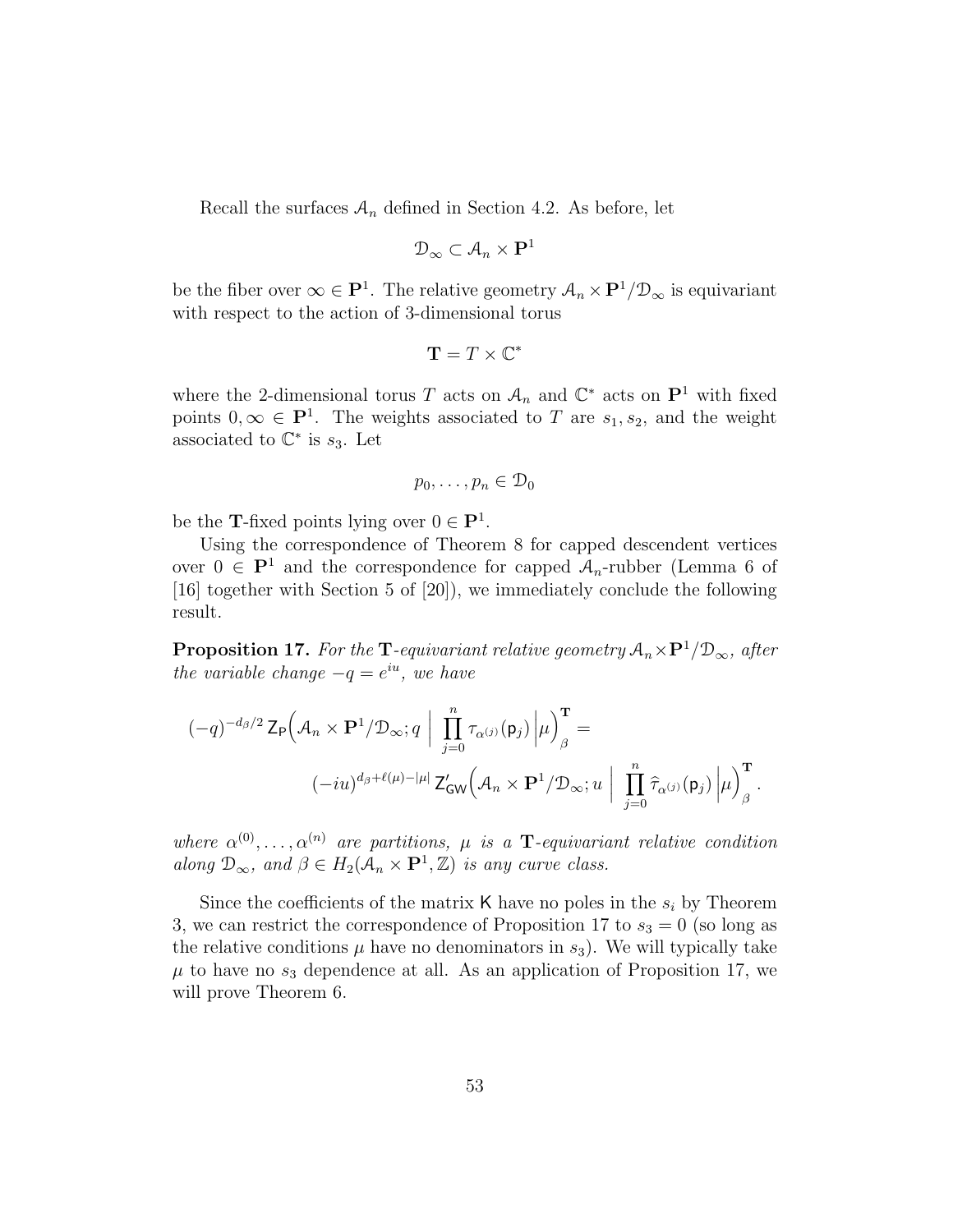# 6.2 Proof of Theorem 6

Let  $\mathsf{L} \in H_2(\mathcal{A}_n \times \mathbf{P}^1, \mathbb{Z})$  be the class of the factor  $\mathbf{P}^1$ . For the 3-fold  $\mathcal{A}_n \times \mathbf{P}^1$ , we can uniquely write a curve class  $\beta$  as

$$
\beta = d\mathsf{L} + \mathsf{F},
$$

where  $\mathsf{F} \in H_2(\mathcal{A}_n, \mathbb{Z})$  is a fiber class and

$$
d_{\beta} = \int_{\beta} c_1(\mathcal{A}_n \times \mathbf{P}^1) = 2d.
$$

For fixed d, we define a matrix square matrix

$$
M_{\mathsf{P},d}(\alpha^{(0)},\ldots,\alpha^{(n)}\mid\mu)
$$

with columns indexed by  $(n + 1)$ -tuples of partitions

$$
\alpha^{(0)}, \ldots, \alpha^{(n)}, \quad \sum_{j=0}^{n} |\alpha|^{(j)} = d,
$$

rows indexed by relative conditions  $\mu$  in the Nakajima basis<sup>15</sup> of the Tequivariant cohomology of  $Hilb(\mathcal{A}_n,d)$  with respect to the classes  $p_0,\ldots,p_n$ , and with matrix coefficients

$$
\sum_{F \in H_2(\mathcal{A}_n,\mathbb{Z})} Q^F(-q)^{-d} \mathsf{Z}_{\mathsf{P}}\Big(\mathcal{A}_n\times\mathbf{P}^1/\mathfrak{D}_{\infty};q\Big|\Big|\prod_{j=0}^n\tau_{\alpha^{(j)}}(\mathsf{p}_j)\Big|\mu\Big)_{d\mathsf{L}+\mathsf{F}}^{\mathbf{T}}.
$$

**Lemma 18.** For all  $d > 0$ , the matrix  $M_{P,d}$  is invertible and remains invertible after restriction  $M_{\text{P},d}|_{s_3=0}$ .

*Proof.* We may prove invertibility after restriction to  $Q = 0$ . The issue then separates to the invertibility of matrices of caps determined at each  $p_i$ . The capped geometry  $\mathbf{P}^1/\infty$  associated to  $p_i$  is the line

$$
p_i \times \mathbf{P}^1 \subset \mathcal{A}_n \times \mathbf{P}^1 \ .
$$

The required invertibility is then obtained from Lemma 8.

 $\Box$ 

<sup>&</sup>lt;sup>15</sup>The Nakajima basis here is given by assigning a partition to each  $p_i$ .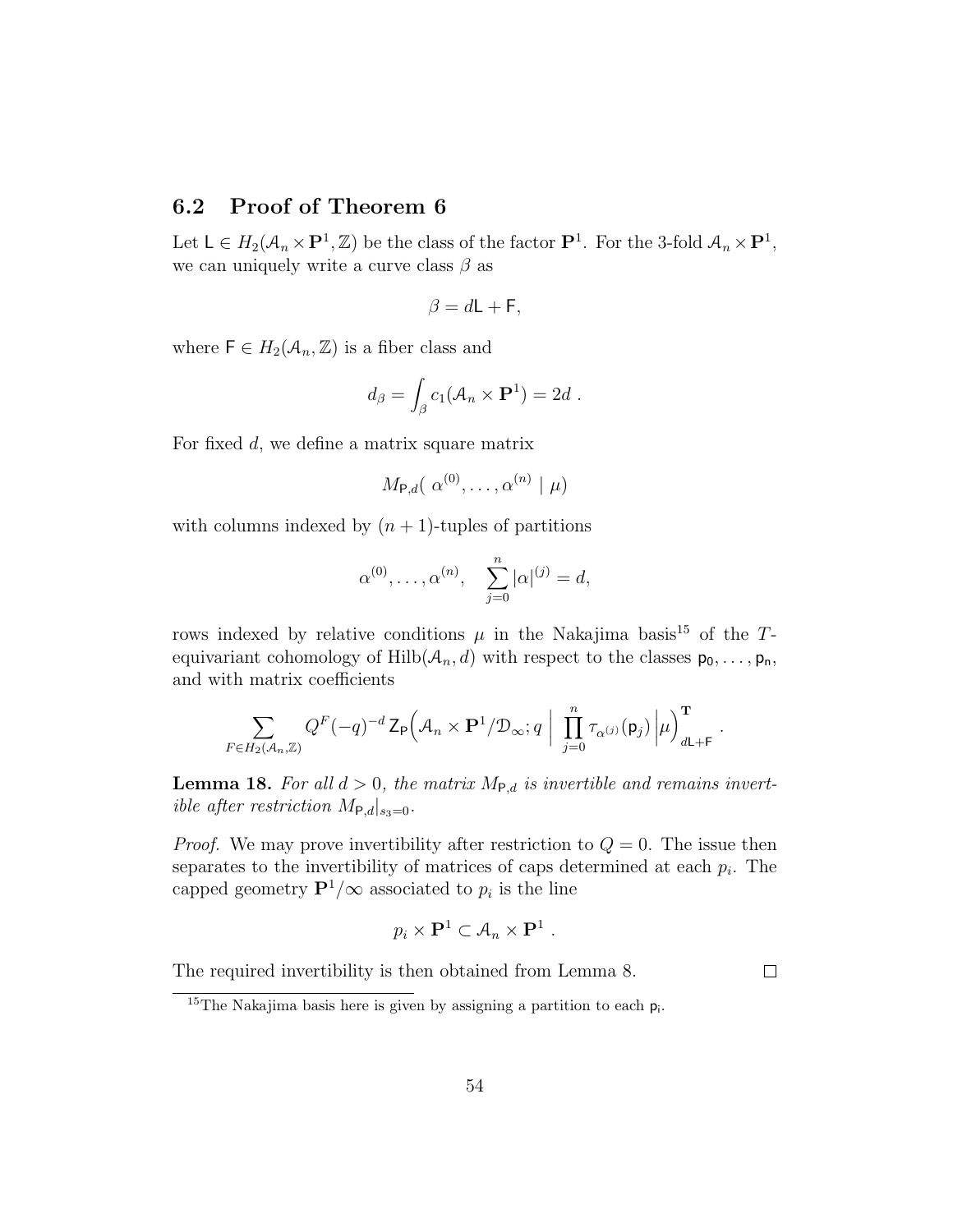By the correspondence of Proposition 17, the Gromov-Witten matrix  $M_{\mathsf{GW},d}$  with the same indices and coefficients

$$
\sum_{F \in H_2(\mathcal{A}_n,\mathbb{Z})} Q^F(-iu)^{2d+\ell(\mu)-|\mu|} \mathsf{Z}_\mathsf{GW}\Big(\mathcal{A}_n\times\mathbf{P}^1/\mathcal{D}_\infty;u\ \Big|\ \prod_{j=0}^n\widehat{\tau}_{\alpha^{(j)}}(\mathsf{p}_j)\left|\mu\right>_{d\mathsf{L}+\mathsf{F}}^{\mathbf{T}}
$$

is also invertible.

To prove Theorem 6, we restrict to the fiberwise T-action. Let  $p_j^0$ ,  $p_j^1$ ,  $p_j^{\infty}$ be the T-fixed points of  $A_n$  corresponding to  $p_j$  in the fibers over  $0, 1, \infty \in \mathbb{P}^1$ respectively. We consider the stable pairs series for  $\mathcal{A}_n \times \mathbf{P}^1$ 

$$
\sum_{F\in H_2(\mathcal{A}_n,\mathbb{Z})} Q^F(-q)^{-d}\,\mathsf{Z}_{\mathsf{P}}\Big(\prod_{j=0}^n\tau_{\alpha^{(j)}}(\mathsf{p}^0_j)\prod_{j=0}^n\tau_{\beta^{(j)}}(\mathsf{p}^1_j)\prod_{j=0}^n\tau_{\gamma^{(j)}}(\mathsf{p}^\infty_j)\Big)^T_{d\mathsf{L}+\mathsf{F}}\;,
$$

where we have

$$
\sum_{j=0}^{n} |\alpha^{(j)}| = \sum_{j=0}^{n} |\beta^{(j)}| = \sum_{j=0}^{n} |\gamma^{(j)}| = d.
$$

By the correspondence of Theorem 1, the above series equals

$$
\sum_{F\in H_2(\mathcal{A}_n,\mathbb{Z})} Q^F(-iu)^{2d}\,\mathsf{Z}_{\mathsf{GW}}\Big(\prod_{j=0}^n\widehat{\tau}_{\alpha^{(j)}}(\mathsf{p}^0_j)\prod_{j=0}^n\widehat{\tau}_{\beta^{(j)}}(\mathsf{p}^1_j)\prod_{j=0}^n\widehat{\tau}_{\gamma^{(j)}}(\mathsf{p}^\infty_j)\,\Big)^T_{d\mathsf{L}+\mathsf{F}}\;,
$$

We degenerate the descendents over  $0, 1, \infty$  to three  $A_n$ -caps. Using the compatibility of the above correspondences with the degeneration formula and the invertibility of  $M_{P,d}|_{s_3=0}$ , we obtain the correspondence of Theorem 6.  $\Box$ 

# **6.3** Descendents on  $S \times \mathbf{P}^1/S_{\infty}$

Let S be a nonsingular quasi-projective toric surface. Let  $S_{\infty} \subset S \times \mathbf{P}^1$  be the fiber over  $\infty \in \mathbf{P}^1$ . The basic relative geometry  $S \times \mathbf{P}^1/S_{\infty}$  is equivariant with respect to the full 3-dimensional torus

$$
\mathbf{T}=T\times\mathbb{C}^*
$$

where the 2-dimensional torus T acts on S and  $\mathbb{C}^*$  acts on  $\mathbb{P}^1$  with fixed points  $0, \infty \in \mathbf{P}^1$ . The weights associated to T are  $s_1, s_2$ , and the weight associated to  $\mathbb{C}^*$  is  $s_3$ .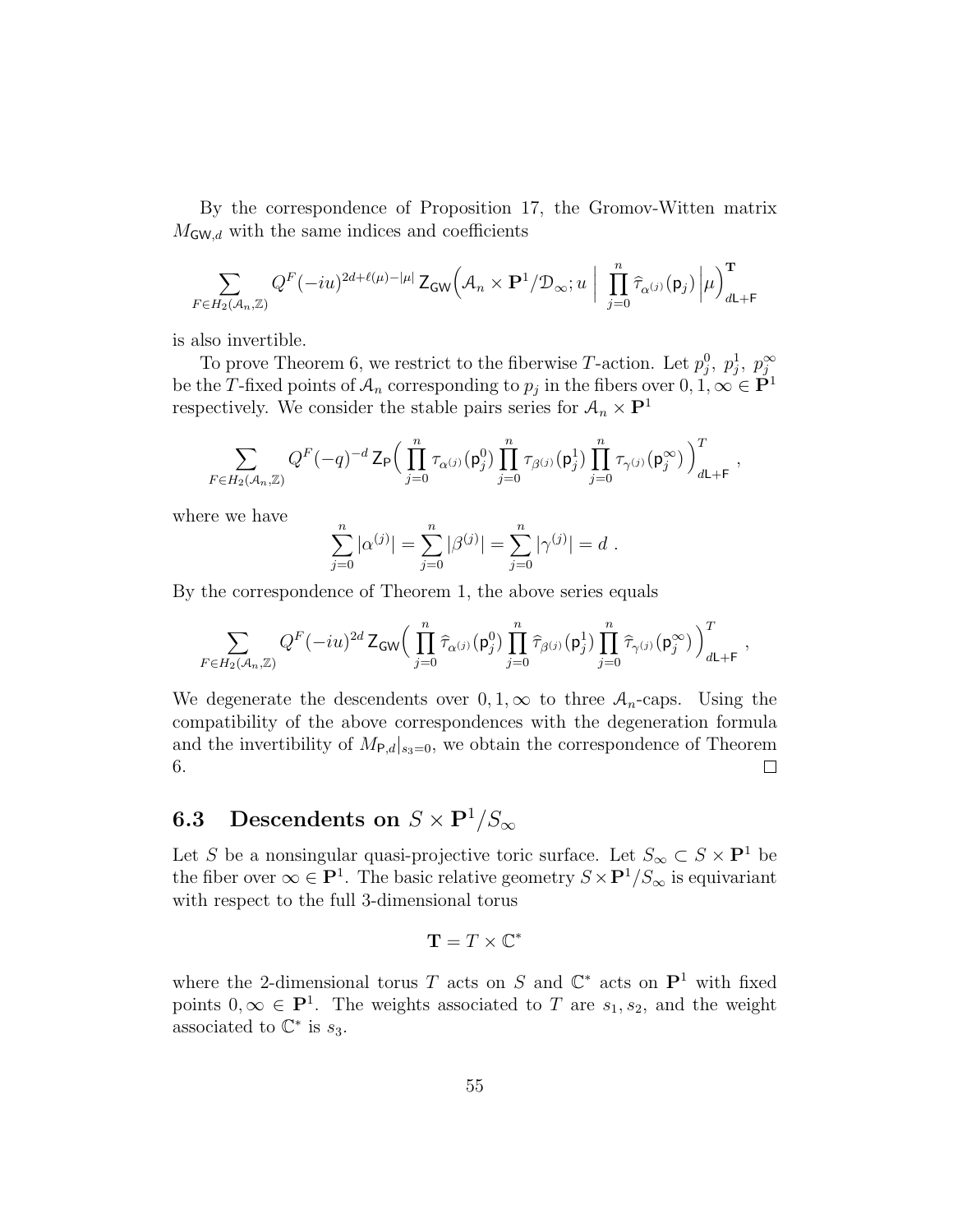Let  $p_1 \ldots, p_m$  be the **T**-fixed points of  $S \times \mathbf{P}^1$  lying over  $0 \in \mathbf{P}^1$ . As before, let  $L \in H_2(S \times \mathbf{P}^1, \mathbb{Z})$  be the curve class of the factor  $\mathbf{P}^1$ . For the class  $d\mathsf{L}$ , we have

$$
d_{d\mathsf{L}} = \int_{d\mathsf{L}} c_1(S \times \mathbf{P}^1) = 2d.
$$

**Proposition 19.** For the T-equivariant relative geometry  $S \times P^1/S_{\infty}$ , after the variable change  $-q = e^{iu}$ , we have

$$
\begin{aligned} (-q)^{-d}\,\mathsf{Z}_{\mathsf{P}}&\Big(S\times\mathbf{P}^1/S_\infty;q\ \Big|\ \prod_{j=1}^m\tau_{\alpha^{(j)}}(\mathsf{p}_j)\,\Big|\mu\Big)_{d\mathsf{L}}^{\mathbf{T}}=\\ &(-iu)^{d+\ell(\mu)}\,\mathsf{Z}'_\mathsf{GW}\Big(S\times\mathbf{P}^1/S_\infty;u\ \Big|\ \prod_{j=1}^m\widehat{\tau}_{\alpha^{(j)}}(\mathsf{p}_j)\,\Big|\mu\Big)_{d\mathsf{L}}^{\mathbf{T}}\,, \end{aligned}
$$

where  $\alpha^{(0)}, \ldots, \alpha^{(n)}$  are partitions,  $\mu$  is a **T**-equivariant relative condition along  $S_{\infty}$ , and  $d > 0$ .

Proof. The result is immediate from the 1-leg correspondence of Theorem 8. Each fixed point  $p_i$  of S is contained in a torus invariant open  $U \cong \mathbb{C}^2$ . The open set

$$
U\times{\bf P}^1/U_\infty\subset S\times{\bf P}^1/S_\infty
$$

is simply the cap. Since the curve class is  $d\mathsf{L}$ , we can directly reduce Proposition to the correspondence for 1-leg capped descendent vertices.  $\Box$ 

We will apply Proposition 19 in case  $S = \mathbf{P}^1 \times \mathbf{P}^1$  to study the nonequivariant limit of the descendent correspondence in Section 7. We will require there also the following technical divisibility result valid for all projective S.

Let S be a nonsingular projective toric surface, and let  $p \in S \times \mathbf{P}^1$  be a toric fixed point lying over  $0 \in \mathbf{P}^1$ . Let

$$
F(\tau(\mathsf{p})) = \sum_{\alpha} \mathsf{C}_{\alpha} \tau_{\alpha}(\mathsf{p})
$$

be a finite sum over  $\alpha$  of positive size and  $\mathsf{C}_{\alpha} \in \mathbb{Q}[i, s_1, s_2, s_3]((u)).$ 

Proposition 20. If the divisibility

$$
s_1^k \mid \mathsf{Z}^{\prime}_{\mathsf{GW}}\Big(S \times \mathbf{P}^1/S_{\infty}; u \; \Big\lvert \; F(\tau(\mathsf{p})) \left\lvert \mu \right\rangle^{\mathbf{T}}_{d\mathsf{L}}
$$

holds for all  $d > 0$  and all relative conditions  $\mu$  with cohomology weights in  $H_{\mathbf{T}}^{*}(S,\mathbb{Q})$ , then  $s_{1}^{k}$  divides  $F$ .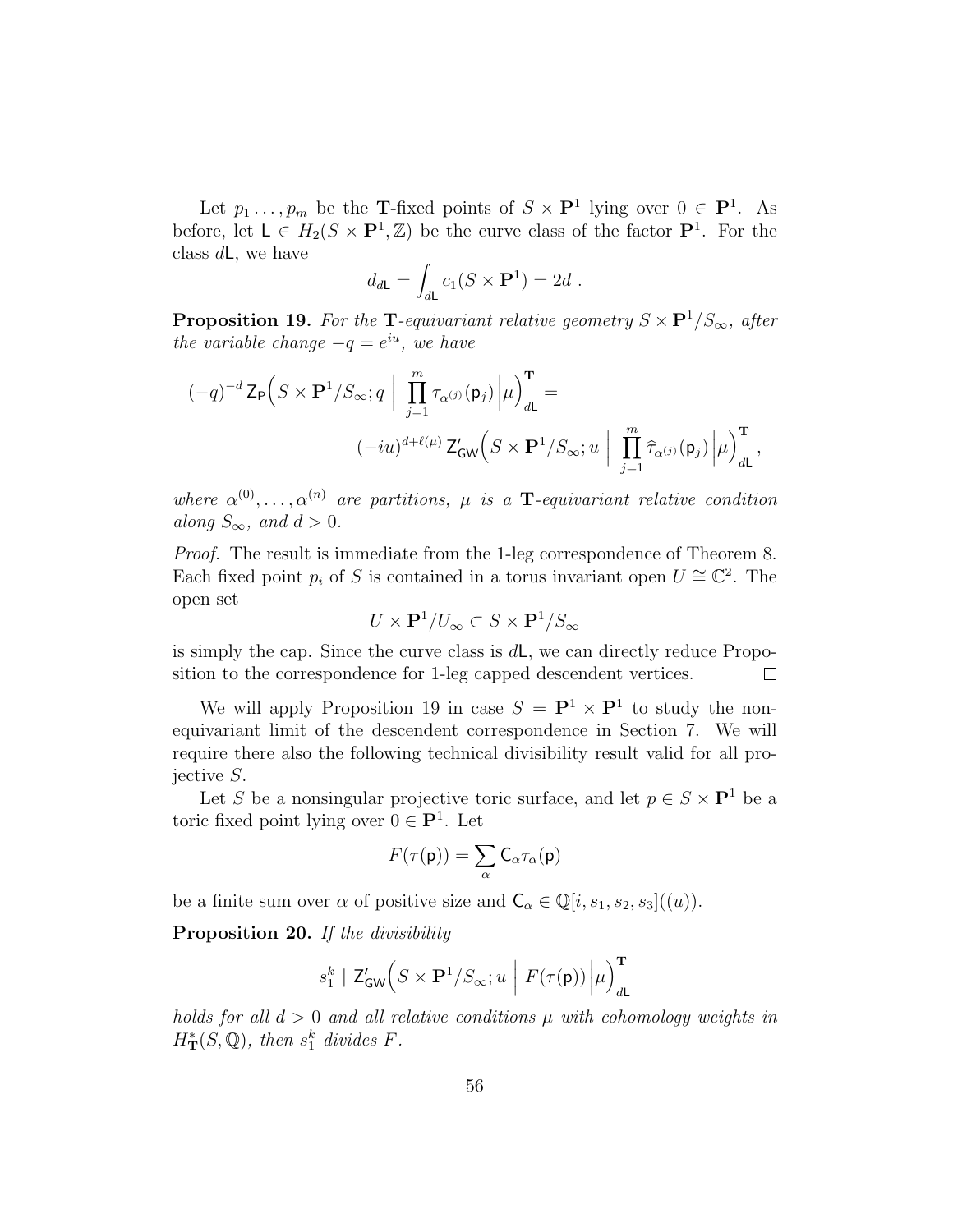Since S is projective, the series  $\mathsf{Z}'_{\mathsf{GW}}\left(S \times \mathbf{P}^1/S_\infty; u \mid F(\tau(\mathsf{p}))\middle|\mu\right)$  $\sqrt{T}$ has no<br>  $dL_{1,1}$ poles in the  $s_i$ , so the divisibility hypothesis in Proposition 20 is sensible.

*Proof.* We can write F in the following form<sup>16</sup>:

$$
F = \sum_{m>0} F_m , \quad F_m = \sum_{|\alpha|+\ell(\alpha)=m} \mathsf{C}_{\alpha}\tau_{\alpha}(\mathsf{p}) .
$$

We argue by contradiction. Let  $F_M$  be the largest M for which  $F_M$  is not divisible by  $s_1^k$ . Since the higher  $F_{m>M}$  are divisible by  $s_1^k$ , the hypothesis implies

$$
s_1^k \mid \mathsf{Z}_{\mathsf{GW}}'\Big(S\times \mathbf{P}^1/S_{\infty};u\ \Big|\ \sum_{m=2}^M F_m\left|\mu\right)^{\mathbf{T}}_{d\mathsf{L}}
$$

for all  $d > 0$  and all relative conditions  $\mu$ .

The next step is a simple dimension analysis. The codimension of the class  $\tau_{\alpha}(\mathbf{p})$  is  $|\alpha| + \ell(\alpha)$ . To each partition  $\gamma$ , we associate the relative condition  $\gamma$  along  $S_{\infty}$  with all cohomology weights equal to  $1 \in H^*_{\mathbf{T}}(S, \mathbb{Q})$ . The virtual dimension of the relative moduli space of maps to  $S \times \mathbf{P}^{1}/S_{\infty}$  of class  $|\gamma| \mathsf{L}$ satisfying the relative condition  $\gamma$  is  $|\gamma|+\ell(\gamma)$ . By compactness and dimension constraints, we obtain the vanishing

$$
\mathsf{Z}^{\prime}_{\mathsf{GW}}\Big(S\times\mathbf{P}^1/S_{\infty};u\ \Big|\ \tau_{\alpha}(\mathsf{p})\left|\gamma\right)^{\mathbf{T}}_{|\gamma|\mathsf{L}}=0
$$

when  $|\alpha| + \ell(\alpha) < |\gamma| + \ell(\gamma)$ . Hence, we see

$$
s_1^k \mid \mathsf{Z}_{\mathsf{GW}}'(S \times \mathbf{P}^1 / S_{\infty}; u \mid F_M \left| \gamma \right)_{|\gamma| \mathsf{L}}^{\mathbf{T}} \tag{41}
$$

for all partitions  $\gamma$  satisfying  $|\gamma| + \ell(\gamma) = M$ .

Next, we consider the matrix indexed by partitions  $\alpha$  and  $\gamma$  satisfying

$$
|\alpha| + \ell(\alpha) = M, \quad |\gamma| + \ell(\gamma) = M \tag{42}
$$

with coefficients

$$
\mathsf{Z}_{\mathsf{GW}}'\!\left(S \times \mathbf{P}^1/S_{\infty}; u \mid \tau_{\alpha}(\mathsf{p}) \middle| \gamma \right)_{|\gamma| \mathsf{L}}^{\mathbf{T}}.
$$
\n(43)

<sup>&</sup>lt;sup>16</sup>Note the minimum value of  $|\alpha| + \ell(\alpha)$  for  $\alpha$  of positive size is 2.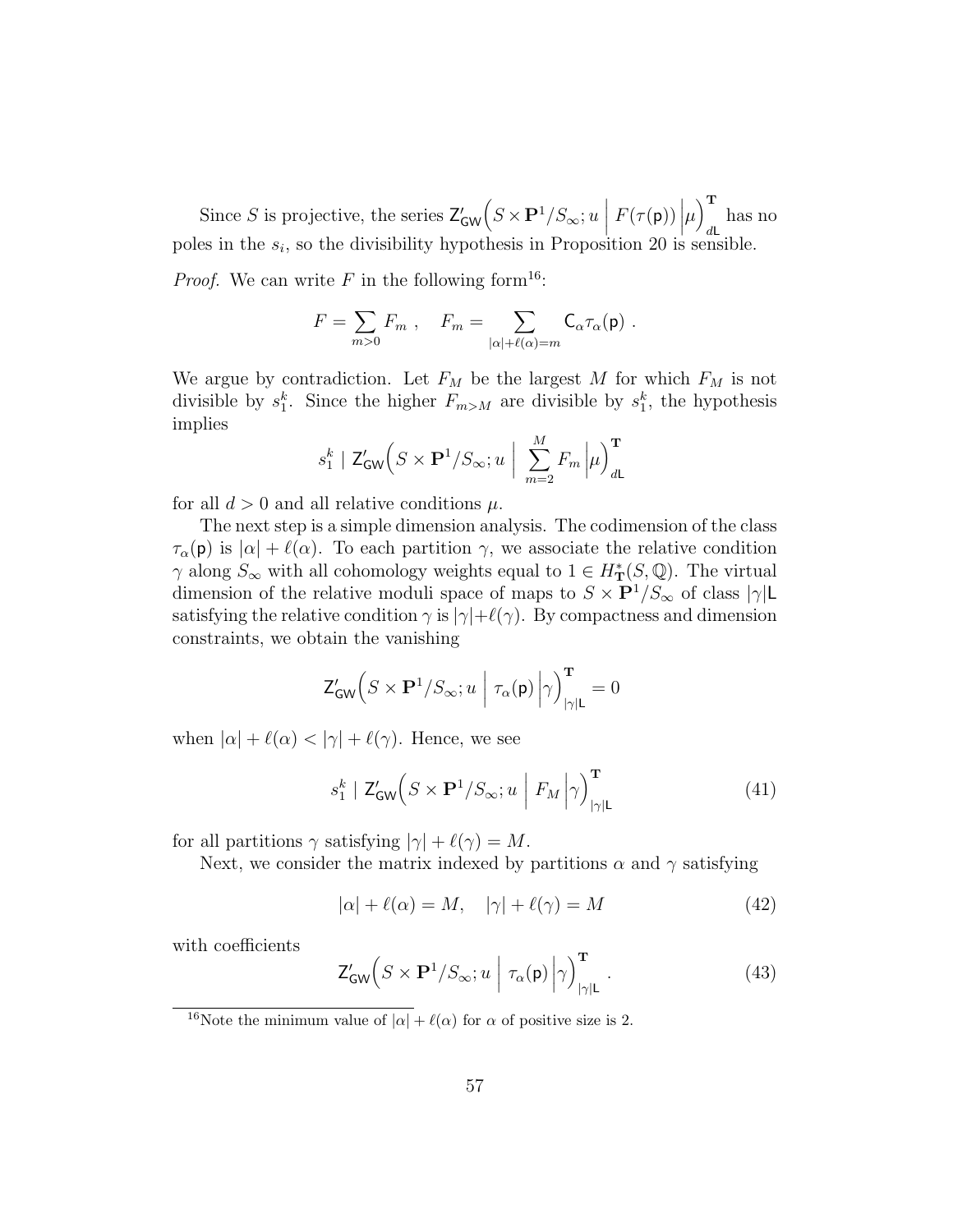By the dimension constraints, the coefficient (43) is independent of the equivariant parameters — we can treat the coefficient as a non-equivariant integral. Hence, we can calculate (43) by separating the points in the descendent insertion. We replace  $\tau_{\alpha}(\mathbf{p})$  by

$$
\tau_{a_1-1}(\mathsf{p}'_1)\ldots\tau_{a_{\ell(\alpha)}-1}(\mathsf{p}'_{\ell(\alpha)})\tag{44}
$$

for distinct points  $p'_1, \ldots, p'_{\ell(\alpha)} \in S$ . If  $\ell(\alpha) > \ell(\gamma)$ , then the corresponding coefficient (43) certainly vanishes as the relative condition does not have enough parts<sup>17</sup> to satisfy the incidences with  $p'_1, \ldots, p'_{\ell(\alpha)}$ .

The matrix (43) is block triangular with blocks given by the equal length condition

$$
\ell(\alpha)=\ell(\gamma)\,\,.
$$

The equal length condition implies  $|\alpha| = |\gamma|$  by (42). Using the separated insertion (44) and further dimension counting, we conclude the coefficient (43) vanishes in the block unless  $\alpha = \gamma$ .

We have proven the matrix (43) is triangular. The diagonal elements  $\Delta_{\alpha}$  are determined by (16) and are non-zero (with no  $s_1$  dependence). The divisibility of the coefficients of  $F_M$  by  $s_1^k$  then immediately follows from (41).  $\Box$ 

The proof of Proposition 20 provides the first step of the proof<sup>18</sup> of Proposition 12. Recall the partial ordering  $\trianglerighteq^*$  on partitions:

$$
\alpha \trianglerighteq^* \widetilde{\alpha} \quad \iff \quad |\alpha| + \ell(\alpha) \ge |\widetilde{\alpha}| + \ell(\widetilde{\alpha}) \quad .
$$

Proposition 12. We have

$$
\widehat{\tau}_{\alpha}(\mathsf{p}) = (iu)^{\ell(\alpha)-|\alpha|}\tau_{\alpha}(\mathsf{p}) + \dots
$$

where the dots stand for terms  $\tau_{\widehat{\alpha}}$  with  $\alpha \triangleright^* \widehat{\alpha}$ .

<sup>&</sup>lt;sup>17</sup>Remember the class of the curve is degree 0 when projected to  $S$ .

<sup>&</sup>lt;sup>18</sup>Proposition 12 was stated in Section 2.3, but not used except as part of the proof of Theorem 2. The proof of Proposition 12 here also completes the proof of Theorem 2.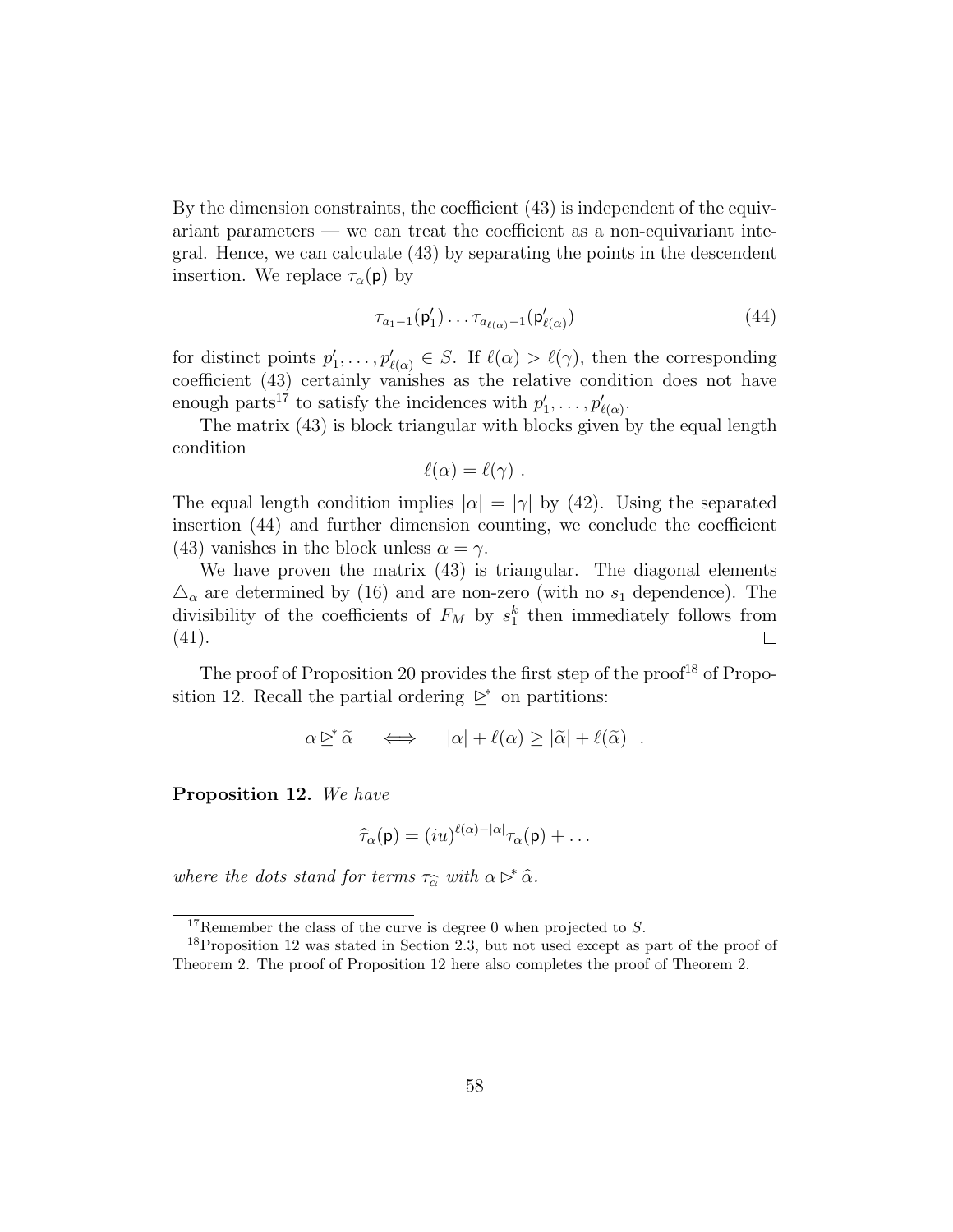*Proof.* Let S be any nonsingular projective toric surface, and let  $p \in S$  be a toric fixed point. By Proposition 19,

$$
(-q)^{-d} \mathsf{Z}_{\mathsf{P}} \Big( S \times \mathbf{P}^1 / S_{\infty}; q \middle| \tau_{\alpha}(\mathsf{p}) \middle| \mu \Big)_{d\mathsf{L}}^{\mathsf{T}} =
$$

$$
(-iu)^{d + \ell(\mu)} \mathsf{Z}_{\mathsf{GW}}' \Big( S \times \mathbf{P}^1 / S_{\infty}; u \middle| \sum_{\widehat{\alpha}} \mathsf{K}_{\alpha, \widehat{\alpha}} \tau_{\widehat{\alpha}}(\mathsf{p}) \middle| \mu \Big)_{d\mathsf{L}}^{\mathsf{T}}
$$

for all  $d$ .

Consider the set of P of partitions  $\hat{\alpha}$  with  $|\alpha| \geq |\hat{\alpha}|$  which maximize  $|\hat{\alpha}| + \ell(\hat{\alpha})$  subject to the condition  $\mathsf{K}_{\alpha,\hat{\alpha}} \neq 0$ . Let  $\gamma \in \mathcal{P}$  minimize  $\ell(\gamma)$ . We view  $\gamma$  as a relative condition along  $S_{\infty}$  with all cohomology weights equal to  $1 \in H^*_{\mathbf{T}}(S, \mathbb{Q})$ . If  $\gamma \triangleright^* \alpha$ , then

$$
(-q)^{-d} \mathsf{Z}_{\mathsf{P}} \Big( S \times \mathbf{P}^1 / S_{\infty}; q \Big| \tau_{\alpha}(\mathsf{p}) \Big| \gamma \Big)_{|\gamma| \mathsf{L}}^{\mathbf{T}} = 0,
$$
  

$$
(-iu)^{d + \ell(\mu)} \mathsf{Z}_{\mathsf{GW}}' \Big( S \times \mathbf{P}^1 / S_{\infty}; u \Big| \sum_{\widehat{\alpha}} \mathsf{K}_{\alpha, \widehat{\alpha}} \tau_{\widehat{\alpha}}(\mathsf{p}) \Big| \gamma \Big)_{|\gamma| \mathsf{L}}^{\mathbf{T}} = \mathsf{K}_{\alpha, \gamma} \cdot \Delta_{\gamma}
$$

where  $\Delta_{\gamma}$  is non-zero. Here, we have used the geometric vanishing arguments of the proof of Proposition 20 for both stable pairs and stable maps. Hence,  $\mathsf{K}_{\alpha,\gamma}=0$  which is a contradiction. We conclude

$$
\widehat{\alpha} \rhd^* \alpha \quad \Longrightarrow \quad \mathsf{K}_{\alpha,\widehat{\alpha}} = 0 \ .
$$

To prove the Proposition, we need now only consider  $\hat{\alpha}$  for which

$$
|\alpha| + \ell(\alpha) = |\widehat{\alpha}| + \ell(\widehat{\alpha}).
$$

Specifically, we need to exactly match

$$
(-q)^{-|\widehat{\alpha}|} \mathsf{Z}_{\mathsf{P}}\Big(S \times \mathbf{P}^1 / S_{\infty}; q \mid \tau_{\alpha}(\mathsf{p}) \mid \widehat{\alpha}\Big)_{|\widehat{\alpha}| \mathsf{L}}^{\mathbf{T}} \tag{45}
$$

 $\Box$ 

with the series

$$
(-iu)^{|\widehat{\alpha}|+\ell(\widehat{\alpha})} Z'_{GW} \Big( S \times \mathbf{P}^1 / S_{\infty}; u \mid (iu)^{\ell(\alpha)-|\alpha|} \tau_{\alpha}(\mathbf{p}) \mid \widehat{\alpha} \Big)_{|\widehat{\alpha}|L}^{\mathbf{T}}
$$

$$
= (-1)^{|\alpha|} u^{2\ell(\alpha)} Z'_{GW} \Big( S \times \mathbf{P}^1 / S_{\infty}; u \mid \tau_{\alpha}(\mathbf{p}) \mid \widehat{\alpha} \Big)_{|\widehat{\alpha}|L}^{\mathbf{T}}. \tag{46}
$$

The exact matching is proven in Section 6.4.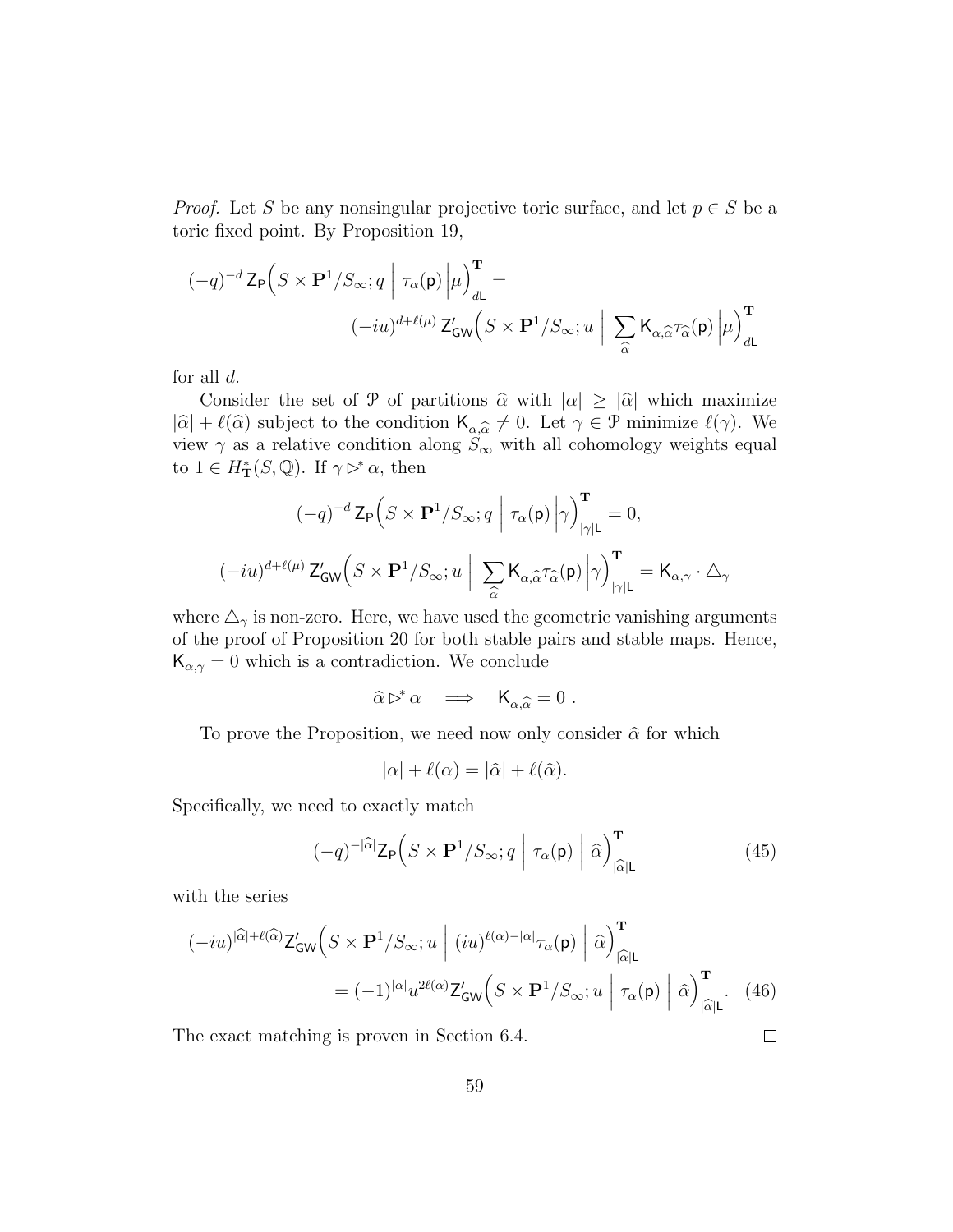### 6.4 Matching

Let Y be a nonsingular surface, and let  $E \subset Y$  be a nonsingular curve. Let  $\mathsf{L} \in H_2(Y \times \mathbf{P}^1, \mathbb{Z})$  be the curve class of the factor  $\mathbf{P}^1$ . The divisor

$$
E \times \mathbf{P}^1 \subset Y \times \mathbf{P}^1
$$

intersects the divisor  $Y_{\infty} \subset Y \times \mathbf{P}^1$  lying over  $\infty \in \mathbf{P}^1$ . We will consider here the relative geometry

$$
Y \times \mathbf{P}^1 / E \times \mathbf{P}^1 \cup Y_{\infty} \tag{47}
$$

for the curve classes dL in both stable pairs and Gromov-Witten theory.

For normal crossings boundary, the most promising approach to the relative theories is via log geometry [7]. However, our case is very simple since we are only considering the curve classes dL. Since

$$
\mathsf{L} \cdot [E \times \mathbf{P}^1] = 0,
$$

our curves never meet  $E \times \mathbf{P}^1$  and the delicate choices required for curves passing through the singularities of  $E \times \mathbf{P}^1 \cup Y_\infty$  can be completely avoided. The moduli spaces

$$
P_n(Y \times \mathbf{P}^1 / E \times \mathbf{P}^1 \cup Y_{\infty}, dL)_{\mu},
$$
  
 $\overline{M}'_{g,r}(Y \times \mathbf{P}^1 / E \times \mathbf{P}^1 \cup Y_{\infty}, dL)_{\mu}$ 

are easily defined. In both cases, the projections of the curves to  $Y$  are never allowed to meet  $E$  — bubbling occurs along E to keep the projections away. The relative boundary conditions over  $\infty \in \mathbf{P}^1$  are then imposed as usual. The points of the resulting moduli spaces corresponds to stable pairs or stable maps which meet (the degeneration of)  $Y_{\infty}$  away from the intersection with  $E \times \mathbf{P}^1$ . Hence, the deformation theories, virtual classes, and degeneration formulas are all standard. Further details concerning the moduli problem here are given in Section 6.5.

Let  $\alpha$  and  $\hat{\alpha}$  be two partitions of positive size satisfying

$$
|\alpha| \ge |\widehat{\alpha}|, \qquad |\alpha| + \ell(\alpha) = |\widehat{\alpha}| + \ell(\widehat{\alpha})
$$

as in the proof of Proposition 12. The required matching of (45) and (46) concerns the relative geometry  $S \times \mathbf{P}^{1}/S_{\infty}$ . By a dimension analysis, the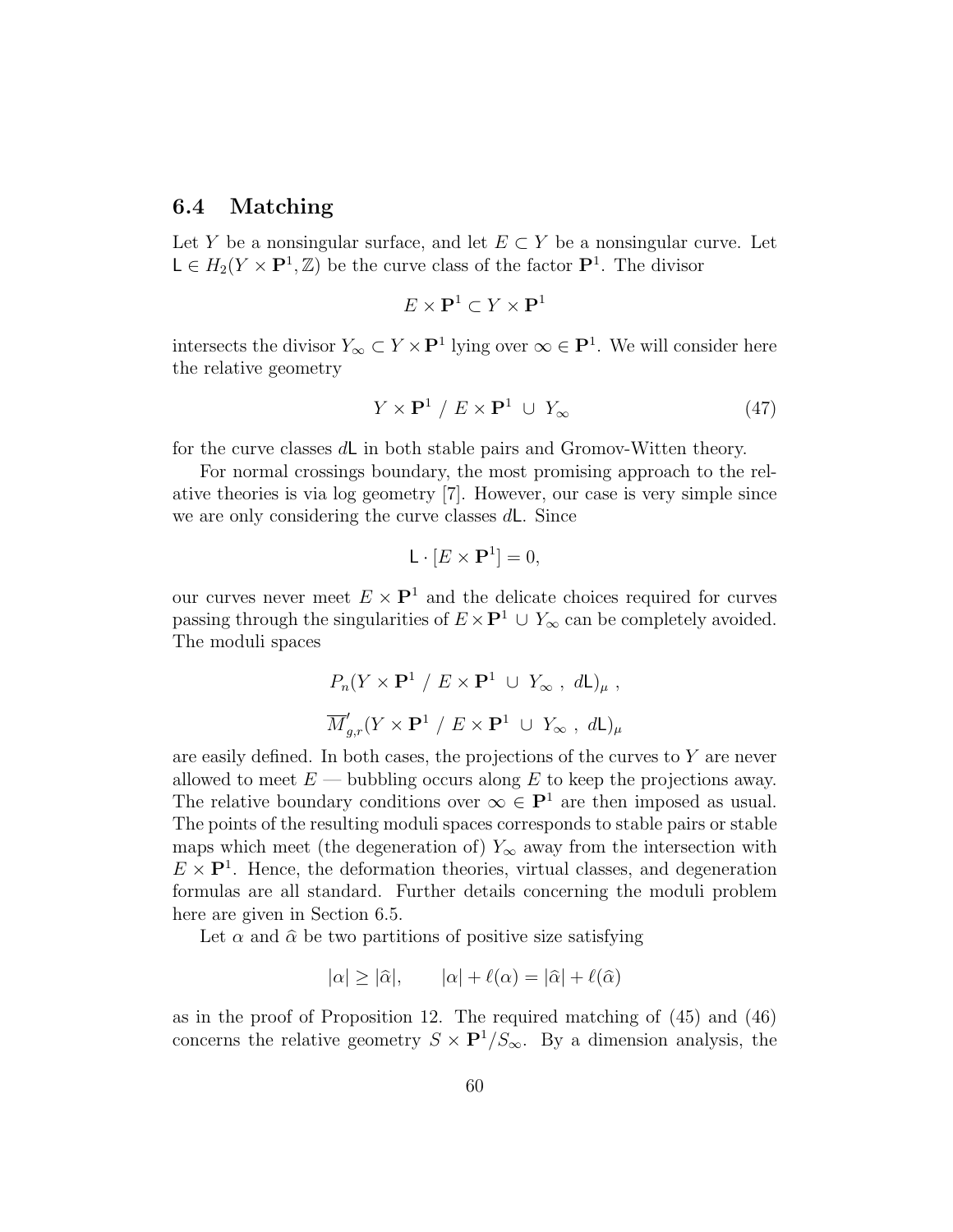series (45) and (46) have no dependence on the equivariant parameters  $s_i$ . Therefore, we can replace  $\tau_{\alpha}(\mathbf{p})$  by

$$
\tau_{a_1-1}(\mathsf{p}'_1)\ldots \tau_{a_{\ell(\alpha)}-1}(\mathsf{p}'_{\ell(\alpha)})
$$

where the points  $p'_i \in S$  are distinct. Furthermore, we can degenerate to the normal cone of  $p_i' \subset S$  for each  $p_i'$ . The limit of  $p_i'$  then lies on surface  $\mathbf{P}^2/E$ where  $E \subset \mathbf{P}^2$  is a line. We immediately conclude

$$
\begin{aligned} \mathsf{Z}_{\mathsf{P}}&\Big(S\times\mathbf{P}^1/S_\infty;q\ \Big|\ \tau_\alpha(\mathsf{p})\ \Big|\ \widehat{\alpha}\Big)_{|\widehat{\alpha}|\mathsf{L}}^{\mathbf{T}}= \\ &\sum_{\widehat{\alpha}=\cup_i\gamma^{(i)}}\prod_{i=1}^{\ell(\alpha)}\mathsf{Z}_{\mathsf{P}}\Big(\mathbf{P}^2\times\mathbf{P}^1/\ E\times\mathbf{P}^1\cup\mathbf{P}_\infty^2;q\ \Big|\ \tau_{\alpha_i-1}(\mathsf{p}_i')\ \Big|\ \gamma^{(i)}\Big)_{|\gamma^{(i)}|\mathsf{L}} \end{aligned}
$$

where the sum on the right is over all ways of writing  $\hat{\alpha}$  as a union of  $\ell(\alpha)$ disjoint subpartitions  $\gamma^{(i)}$  satifying

$$
\alpha_i + 1 = |\gamma^{(i)}| + \ell(\gamma^{(i)}) \ .
$$

Another degeneration argument implies

$$
\begin{aligned} \mathsf{Z}_{\mathsf{P}}\Big(\mathbf{P}^2\times\mathbf{P}^1/\ E\times\mathbf{P}^1\cup\mathbf{P}^2_\infty;q\ \Big|\ \tau_{\alpha_i-1}(\mathsf{p}_i')\ \Big|\ \gamma^{(i)}\Big|_\mathsf{T}^{\mathsf{T}} \\ = \mathsf{Z}_{\mathsf{P}}\Big(\mathbf{P}^2\times\mathbf{P}^1/\ \mathbf{P}^2_\infty;q\ \Big|\ \tau_{\alpha_i-1}(\mathsf{p}_i')\ \Big|\ \gamma^{(i)}\Big|_\mathsf{T}^{\mathsf{T}} \\ \end{aligned}
$$

If  $\gamma^{(i)}$  equals  $\mu^{(i)} \cup (1^{m_i})$  where  $\mu^{(i)}$  has no parts equal to 1, then localization with respect to the torus action on  $\mathbf{P}^2$  yields

$$
\begin{split} \mathsf{Z}_{\mathsf{P}}\Big(\mathbf{P}^2\times\mathbf{P}^1/\;\mathbf{P}_\infty^2; q\;\Big|\;\tau_{a_i-1}(\mathsf{p}_i')\;\Big|\;\gamma^{(i)}\Big)_{|\gamma^{(i)}|\mathsf{L}}^{\mathbf{T}} = \\ &\sum_{\substack{e_0+e_1+\cdots+e_j=m_i\\ e_0\geq 0,e_k>0\text{ for }k>0}}\left((-1)^j\mathsf{Z}_{\mathsf{P}}\Big(\mathsf{Cap};q\;\Big|\;\tau_{\alpha_i-1}(\mathsf{p})\;\Big|\;\mu^{(i)}\cup(1^{e_0})\Big)_{(|\mu^{(i)}|+e_0)\mathsf{L}}^{\mathbf{T}} \right. \\ &\qquad\qquad\cdot\prod_{k=1}^j\mathsf{Z}_{\mathsf{P}}\Big(\mathsf{Cap};q\;\Big|\;1\;\Big|\;(1^{e_k})\Big)_{e_k\mathsf{L}}^{\mathbf{T}}\Big). \end{split}
$$

The parallel formulas hold in Gromov-Witten theory.

The matching of (45) and (46) is then a consequence of the following calculation.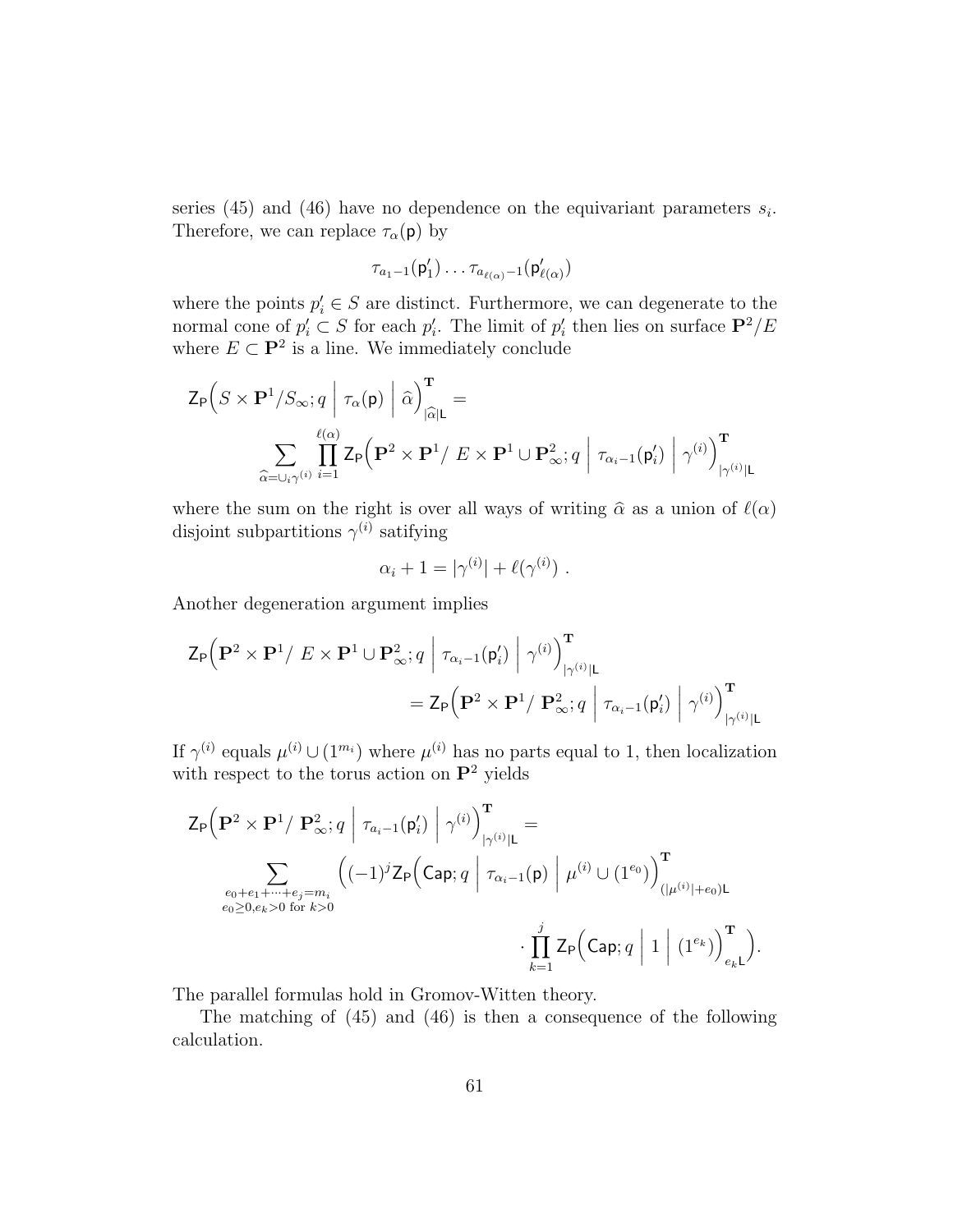**Lemma 21.** Let  $\gamma = \mu \cup (1^m)$  be a partition of positive size where  $\mu$  has no parts equal to 1. Let  $a + 1 = |\gamma| + \ell(\gamma)$ . Then,

$$
\sum_{\substack{e_0+e_1+\cdots+e_j=m\\e_0\geq 0,e_k>0 \text{ for }k>0}} \left((-1)^j \mathsf{Z}_{\mathsf{P}}\left(\mathsf{Cap};q \mid \tau_{a-1}(\mathsf{p}) \mid \mu \cup (1^{e_0})\right)_{(|\mu|+e_0)\mathsf{L}}^{\mathbf{T}} \right) \\
\cdot \prod_{k=1}^j \mathsf{Z}_{\mathsf{P}}\left(\mathsf{Cap};q \mid 1 \mid (1^{e_k})\right)_{e_k\mathsf{L}}^{\mathsf{T}}\right) = q^{|\gamma|} \frac{(-1)^{\ell(\gamma)-1}}{|\gamma|! \; |\mathrm{Aut}(\gamma)|} ,
$$
\n
$$
\sum_{\substack{e_0+e_1+\cdots+e_j=m\\e_0\geq 0,e_k>0 \text{ for }k>0}} \left((-1)^j \mathsf{Z}_{\mathsf{GW}}'\left(\mathsf{Cap};q \mid \tau_{a-1}(\mathsf{p}) \mid \mu \cup (1^{e_0})\right)_{(|\mu|+e_0)\mathsf{L}}^{\mathbf{T}} \right) \\
\cdot \prod_{k=1}^j \mathsf{Z}_{\mathsf{GW}}'\left(\mathsf{Cap};q \mid 1 \mid (1^{e_k})\right)_{e_k\mathsf{L}}^{\mathsf{T}}\right) = u^{-2} \frac{1}{|\gamma|! \; |\mathrm{Aut}(\gamma)|} .
$$

Proof. The Gromov-Witten calculation is well-known. In fact, the result is just a genus 0 connected Gromov-Witten invariant determined as a special case of Theorem 2 of [23].

We require the stable pairs evaluation. We know that the expression has no dependence on  $s_1$  and  $s_2$ , so we can work mod  $s_1 + s_2$  as in [29] and Lemma 11. Localization yields the formula (true mod  $s_1 + s_2$ )

$$
\begin{split} \mathsf{Z}_{\mathsf{P}} \Big( \mathsf{Cap}; q \Bigm| \tau_{a-1}(\mathsf{p}) \Biggm| \mu \cup (1^{e_0}) \Big)_{(|\mu|+e_0)\mathsf{L}}^{\mathbf{T}} \equiv \\ & \frac{(-1)^{\ell(\gamma)-1}(s_1s_2)^{e_1+\dots+e_j}q^{|\mu|+e_0}}{(a+1)!(|\mu|+e_0)!e_0! \mathfrak{z}(\mu)} \ . \\ & \sum_{\sigma \vdash |\mu|+e_o} \chi_{\sigma}((1)^{|\mu|+e_0}) \chi_{\sigma}(\mu \cup (1^{e_0})) \sum_{\substack{\square \in \sigma \\ c=c(\square)}} ((c-1)^{a+1} - 2c^{a+1} + (c+1)^{a+1}), \end{split}
$$

where  $\chi_{\sigma}$  is the character of the irreducible representation of the symmetric group corresponding to  $\sigma$  and  $c(\square)$  is the content of a square in a partition.

The crucial step in the evaluation is the application of the following char-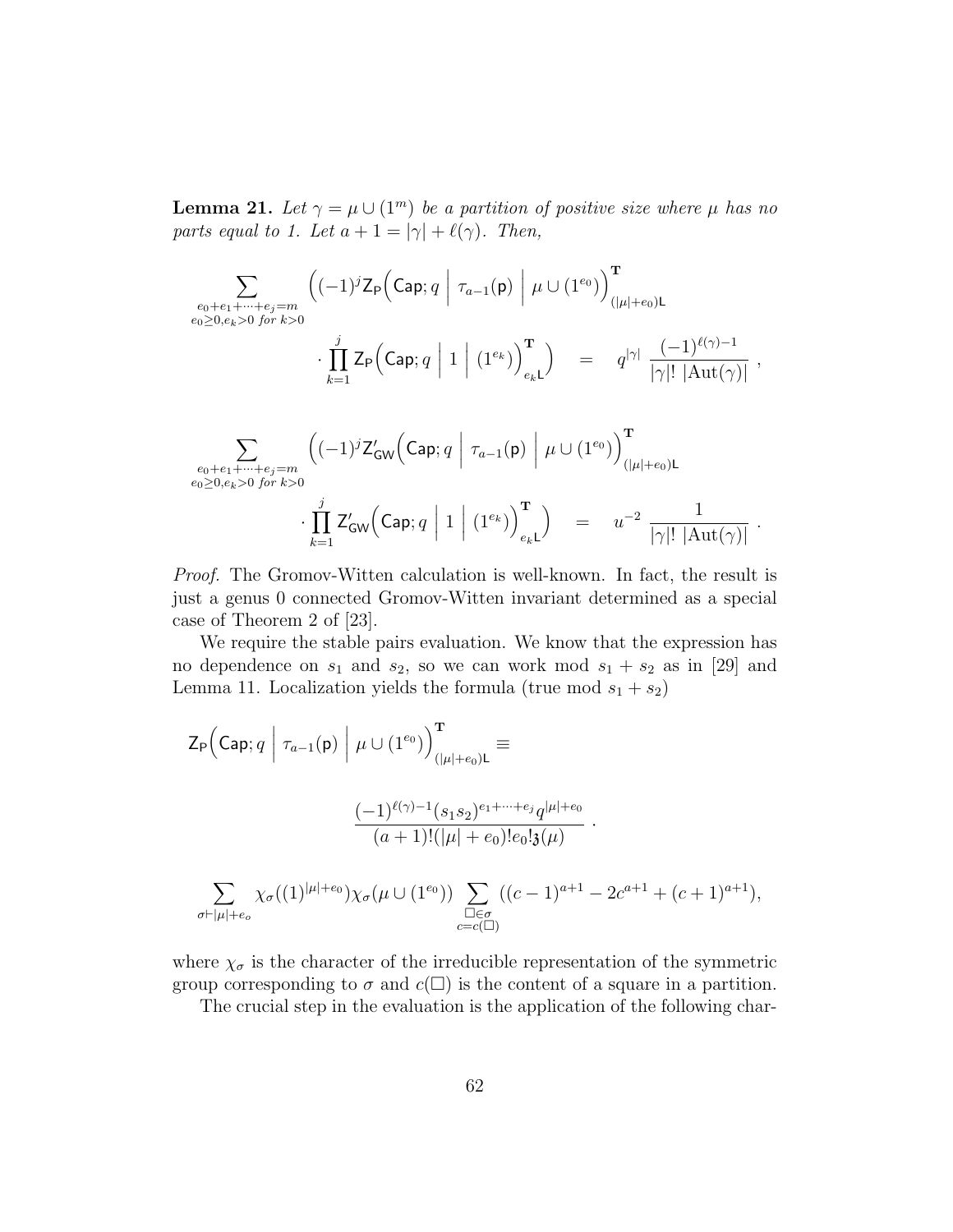acter sum identity:

$$
\sum_{\sigma \vdash |\mu| + e} \chi_{\sigma}((1)^{|\mu| + e}) \chi_{\sigma}(\mu \cup (1^e)) \sum_{\square \in \sigma} X^c =
$$
\n
$$
\left( \sum_{i=0}^e i! \binom{e}{i} \binom{|\mu| + e}{i} (X^{\frac{1}{2}} - X^{-\frac{1}{2}})^{|\mu| + 2e - 2i - 2} \right) \prod_{k=1}^{\ell(\mu)} (X^{\frac{\mu_k}{2}} - X^{-\frac{\mu_k}{2}}), \quad (48)
$$

valid for  $\mu$  with no part of size 1. Before proving this identity, we will complete the proof of Lemma 21. Using (48) along with the basic evaluation

$$
\mathsf{Z}_{\mathsf{P}}\Big(\mathsf{Cap};q \ \bigg|\ 1 \ \bigg|\ (1^e)\Big)_{e\mathsf{L}}^{\mathbf{T}} = \frac{1}{e!(s_1s_2)^e},
$$

we see the stable pair expression we need to compute is given by replacing  $X^{c}$  with  $(c-1)^{a+1} - 2c^{a+1} + (c+1)^{a+1}$  in the Laurent polynomial

$$
(-1)^{\ell(\gamma)-1}q^{|\gamma|}\sum_{\substack{e_0+e_1+\cdots+e_j=m\\e_0\geq 0,e_k>0\text{ for }k>0}}\frac{(-1)^j}{\prod_{k=1}^j e_k!}\frac{1}{(a+1)!(|\mu|+e_0)!e_0!3(\mu)}.
$$

$$
\left(\sum_{i=0}^{e_0}i!\binom{e_0}{i}\binom{|\mu|+e_0}{i}(X^{\frac{1}{2}}-X^{-\frac{1}{2}})^{|\mu|+2e_0-2i-2}\right)\prod_{k=1}^{\ell(\mu)}(X^{\frac{\mu_k}{2}}-X^{-\frac{\mu_k}{2}})
$$

Fortunately, most of the terms in this double sum cancel. If  $0 \le r \le m$ , then the coefficient of

$$
q^{|\gamma|}(X^{\frac{1}{2}} - X^{-\frac{1}{2}})^{|\mu|+2m-2r-2} \prod_{k=1}^{\ell(\mu)} (X^{\frac{\mu_k}{2}} - X^{-\frac{\mu_k}{2}})
$$

appearing above is

$$
\frac{(-1)^{\ell(\gamma)-1}}{(a+1)!(m-r)!(|\mu|+m-r)!\mathfrak{z}(\mu)}\sum_{\substack{e_0+e_1+\cdots+e_j=r\\e_0\geq 0,e_k>0\text{ for }k>0}}\frac{(-1)^j}{\prod_{k=0}^j e_k!}.
$$

The latter is equal to  $\frac{(-1)^{\ell(\gamma)-1}}{(a+1)!m!(\mu+m)!_3(\mu)}$  if  $r=0$  and otherwise vanishes because terms in the sum with  $e_0 = 0$  can be paired off with those with  $e_0 > 0$ .

Thus, we just need to compute the result of replacing  $X^c$  with

$$
(c-1)^{a+1} - 2c^{a+1} + (c+1)^{a+1}
$$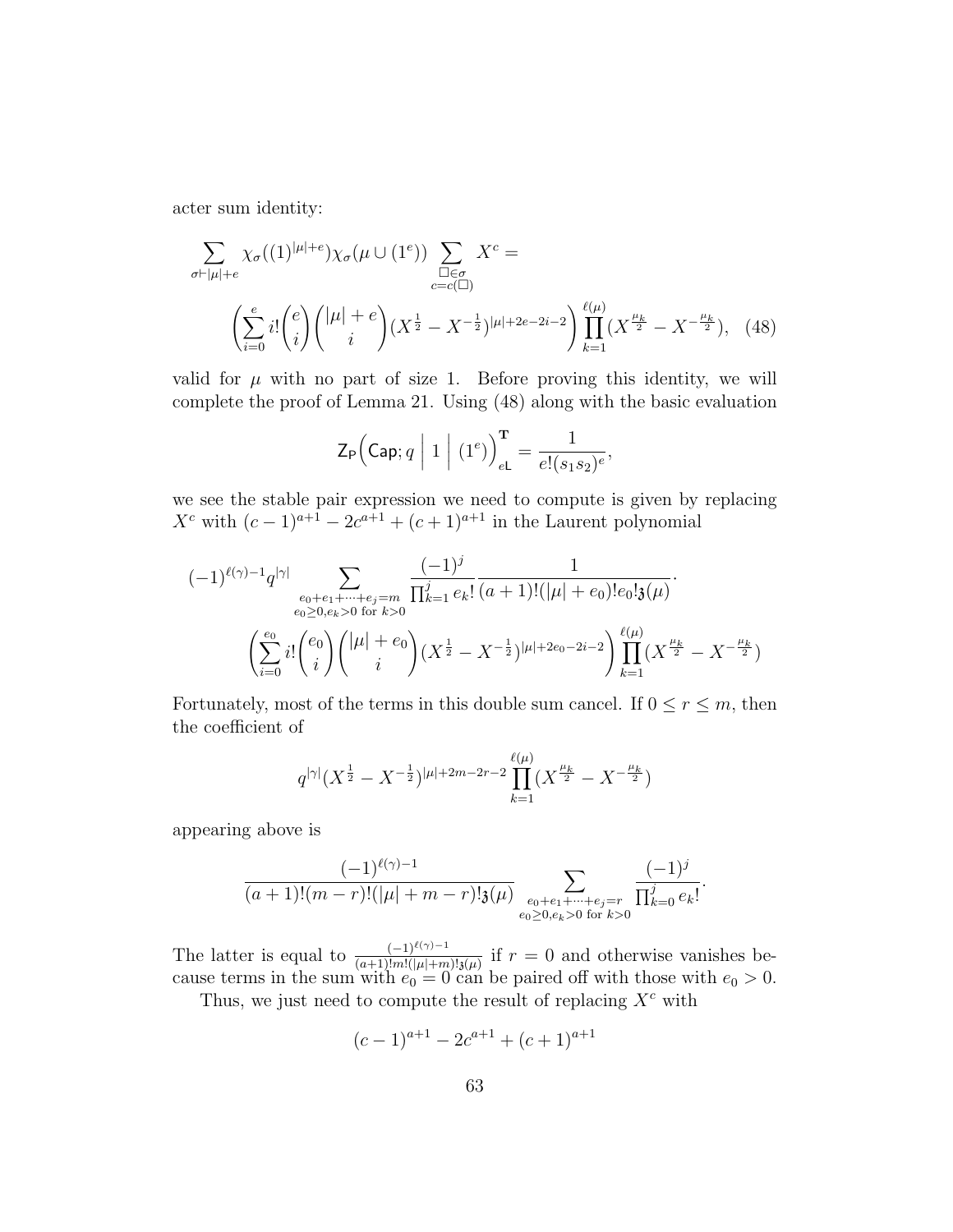in the Laurent polynomial

$$
\frac{(-1)^{\ell(\gamma)-1}}{(a+1)!m!(|\mu|+m)! \mathfrak{z}(\mu)} q^{|\gamma|}(X^{\frac{1}{2}} - X^{-\frac{1}{2}})^{|\mu|+2m-2} \prod_{k=1}^{\ell(\mu)} (X^{\frac{\mu_k}{2}} - X^{-\frac{\mu_k}{2}}).
$$

Since the above polynomial is divisible by  $(X-1)^{a-1}$ , this is simply a matter of differentiating  $a - 1$  times with respect to X, setting  $X = 1$ , and then multiplying by  $(a + 1)!$ . We find

$$
\frac{(-1)^{\ell(\gamma)-1}}{m!(|\mu|+m)! \mathfrak{z}(\mu)} q^{|\gamma|} \prod_{k=1}^{\ell(\mu)} \mu_k = q^{|\gamma|} \frac{(-1)^{\ell(\gamma)-1}}{|\gamma|! |Aut(\gamma)|},
$$

as desired.

We now return to  $(48)$ . The proof of this identity requires only a slight modification of the arguments used in the proof of Theorem A.1 in [5], so we will only give a sketch here.

Let  $n = |\mu| + e$  and define the Jucys-Murphy elements  $L_i$   $(1 \leq i \leq n)$  as sums of transpositions

$$
L_i = (1, i) + (2, i) + \cdots + (i - 1, i)
$$

in the group algebra  $\mathbb{C}[S_n]$  of the symmetric group  $S_n$ . The elements  $L_i$  have the following property: for any polynomial f, the element  $f(L_1)+\cdots+f(L_n)$ acts as the scalar  $\sum_{\square \in \lambda} f(c(\square))$  on the irreducible representation  $V^{\lambda}$  of  $S_n$ corresponding to a partition  $\lambda$  of n.

If we let  $\tau \in S_n$  be any permutation with cycle type  $\mu \cup (1^e)$ , then the trace of the element  $\tau^{-1}(f(L_1) + \cdots + f(L_n))$  acting on  $\mathbb{C}[S_n]$  will be equal to

$$
\sum_{\sigma \vdash |\mu| + e} \chi_{\sigma}((1)^{|\mu| + e}) \chi_{\sigma}(\mu \cup (1^e)) \sum_{\substack{\square \in \sigma \\ c = c(\square)}} f(c).
$$

But the trace is also equal to n! times the coefficient of  $\tau$  in the element  $f(L_1)+\cdots+f(L_n)$ , which can be computed easily using the Lascoux-Thibon formula to expand the power sum  $L_1^r + \cdots + L_n^r$ ; see Theorem A.4 in [5]. The substitution  $q = e^t$  appearing there corresponds precisely to replacing the  $X^c$ in (48) with  $c^r$ .  $\Box$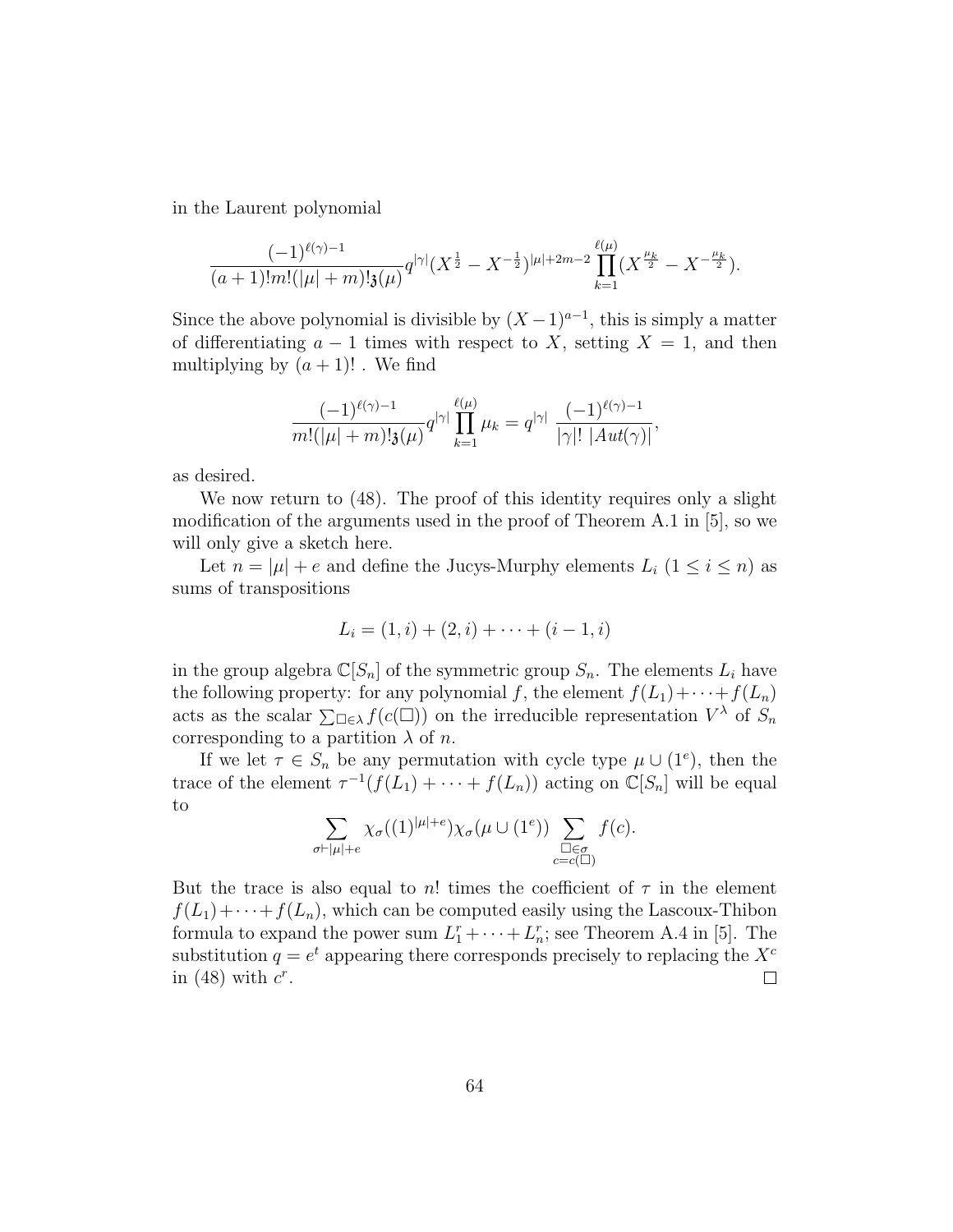# 6.5 Moduli spaces for  $Y \times \mathbf{P}^1 / E \times \mathbf{P}^1 \cup Y_\infty$

Following Section 6.4, Let Y be a nonsingular surface, and let  $E \subset Y$  be a nonsingular curve. Let  $L \in H_2(Y \times \mathbf{P}^1, \mathbb{Z})$  be the curve class of the factor P<sup>1</sup> . We consider the relative geometry

$$
Y \times \mathbf{P}^1 / E \times \mathbf{P}^1 \cup Y_{\infty} \tag{49}
$$

for the curve classes dL in both stable pairs and Gromov-Witten theory.

Consider first the simple relative geometry  $Y \times \mathbf{P}^1 / E \times \mathbf{P}^1$ . Jun Li has constructed the associated Artin stack of degenerations  $A$  in [11]. The morphism defined by the universal target

$$
\pi: \mathcal{Y} \to \mathcal{A}
$$

is not smooth. The morphism has singularities over the boundary of  $A$  along the internal divisors (all isomorphic to  $E \times \mathbf{P}^1$ ) of the degenerations. Let

$$
\mathcal{Y}^o \subset \mathcal{Y}
$$

denote the smooth locus of  $\pi$ ,

 $\pi^o: \mathcal{Y}^o \to \mathcal{A}$ .

There is a divisor  $\mathcal{Y}^o_\infty \subset \mathcal{Y}^o$  corresponding to  $Y_\infty \subset Y \times \mathbf{P}^1$ . Since  $\pi^o$  is a smooth morphism, the moduli spaces of stable pairs and stable maps to the relative geometry  $\mathcal{Y}^o/\mathcal{Y}^o_{\infty}$  relative to the morphism  $\pi^o$  are well-defined. The moduli spaces

$$
\frac{P_n(Y \times \mathbf{P}^1 / E \times \mathbf{P}^1 \cup Y_{\infty}, d\mathsf{L})}{\overline{M}'_{g,r}(Y \times \mathbf{P}^1 / E \times \mathbf{P}^1 \cup Y_{\infty}, d\mathsf{L})_{\mu}}
$$

are defined to the open subsets with finite stabilizers. Properness is proven as usual by semistable reduction. The virtual class is constructed relative over A, and the degeneration formula used in Section 6.4 are proven exactly following [12].

The points of the modui space  $P_n(Y \times \mathbf{P}^1 \mid E \times \mathbf{P}^1 \cup Y_\infty$ , dL) are easily described. We start with a k-step degeneration of  $Y \times \mathbf{P}^1$  along  $E \times \mathbf{P}^1$ . Such degenerations have finitely many additional components which are all isomorphic to the  $\mathbf{P}^1$ -bundle  $\mathbf{P}^1(N_{Y/E} \oplus \mathcal{O}_E) \times \mathbf{P}^1$  over  $E \times \mathbf{P}^1$ . The result is the space

$$
Y \times \mathbf{P}^1 \cup \mathbf{P}^1(N_{Y/E} \oplus \mathcal{O}_E) \times \mathbf{P}^1 \cup \dots \cup \mathbf{P}^1(N_{Y/E} \oplus \mathcal{O}_E) \times \mathbf{P}^1 \qquad (50)
$$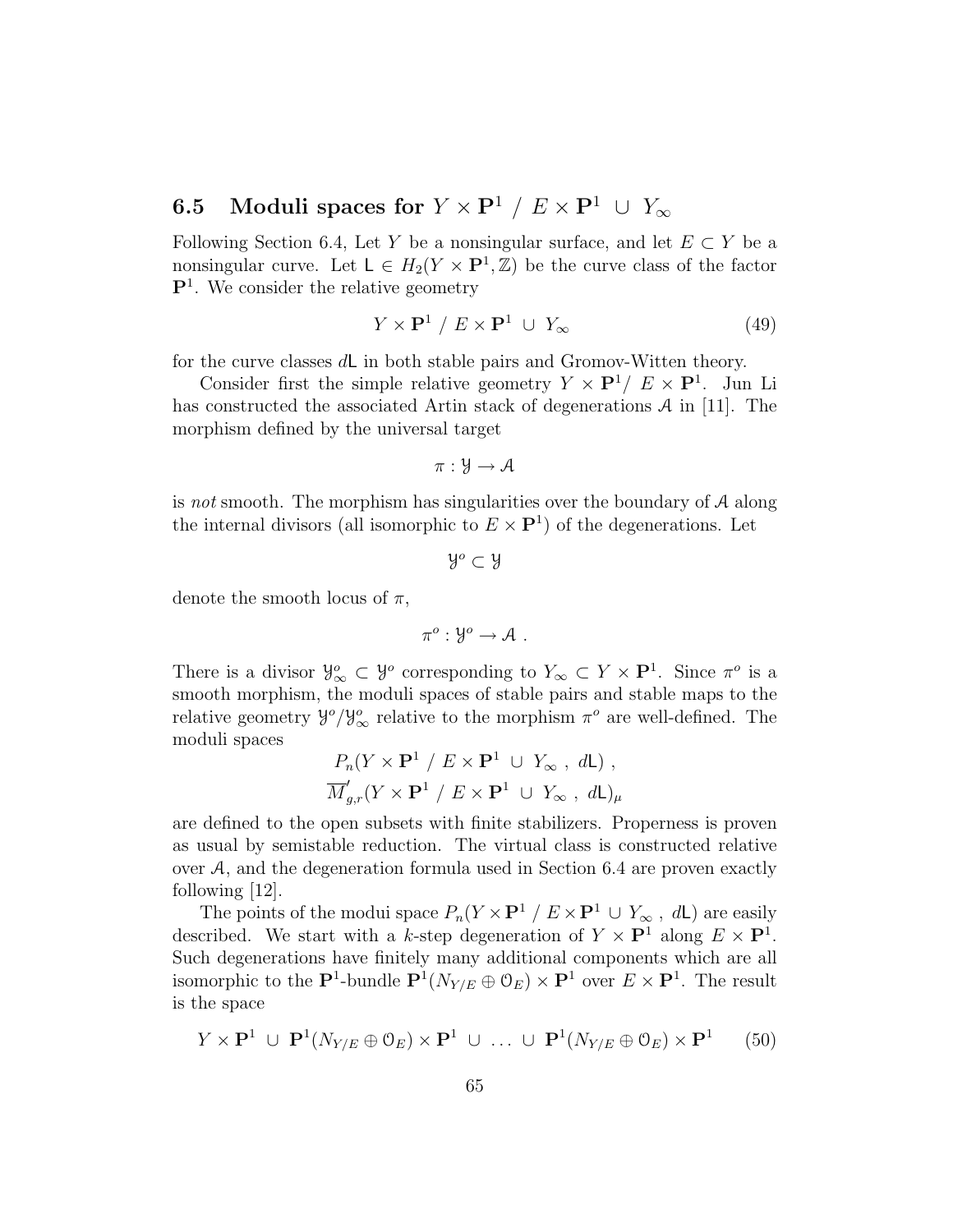with  $k+1$  components. The components (50) are attached along the internal divisors  $E \times \mathbf{P}^1$ . The original space  $Y \times \mathbf{P}^1$  is the  $0^{th}$  step of the degeneration. Next, we take an *l*-step degeneration along the fiber over  $\infty \in \mathbb{P}^1$ . Let  $Y \times \mathbf{P}^1$  denote the *l*-step degeneration

$$
Y \times \mathbf{P}^1 \cup Y_{\infty} \times \mathbf{P}^1 \cup \ldots \cup Y_{\infty} \times \mathbf{P}^1.
$$

Similarly, let  $\mathbf{P}_{E}^{1} \times \mathbf{P}^{1}$  denote the *l*-step degeneration

$$
\mathbf{P}^1(N_{Y/E} \oplus \mathcal{O}_E) \times \mathbf{P}^1 \cup \mathbf{P}^1(N_{Y_{\infty}/E_{\infty}} \oplus \mathcal{O}_{E_{\infty}}) \times \mathbf{P}^1 \cup \ldots \cup \mathbf{P}^1(N_{Y_{\infty}/E_{\infty}} \oplus \mathcal{O}_{E_{\infty}}) \times \mathbf{P}^1
$$

with attachment along the internal divisors  $Y_{\infty}$ . The stable pairs we consider lie on the target

$$
\widetilde{Y \times \mathbf{P}^1} \cup \widetilde{\mathbf{P}_E^1 \times \mathbf{P}^1} \cup \dots \cup \widetilde{\mathbf{P}_E^1 \times \mathbf{P}^1} \tag{51}
$$

with attachment along the degenertions of the internal divisors  $E \times \mathbf{P}^1$ . The curve class dL is distributed to each term in (51). By stability (finiteness of automorphisms), a nonzero degree must be distributed to each term other than  $Y \times \mathbf{P}^1$ . On each term of (51), we specify a stable pair relative to the fiber over infinity and disjoint from the internal divisors obtained from degenerations of  $E \times \mathbf{P}^1$ . By stability, we require a nontrivial stable pair in at least one of the k-steps over each of the positive steps of the degeneration over  $\infty \in \mathbf{P}^1$ . The description in the stable map case is identical.

#### 6.6 Proof of Theorem 4

Let  $X$  be a nonsingular projective toric 3-fold with **T**-fixed points

$$
p_1,\ldots,p_m\in X\ .
$$

Let  $\gamma_1, \ldots, \gamma_r \in H^*(X, \mathbb{Q})$  be classes of positive degree. Since  $H^*(X, \mathbb{Q})$  is generated by divisors, we may regard  $\gamma_i$  as a polynomial of positive degree in the divisor classes.

**Lemma 22.** Every divisor class in  $H^2(X, \mathbb{Q})$  can be lifted to  $H^2(\mathcal{X}, \mathbb{Q})$  with trivial restriction to  $p_m$ .

Proof. Since the divisor classes of X are spanned by toric divisors, all divisor classes can be lifted to T-equivariant cohomology. After further tensoring with a 1-dimension representation of **T**, the restriction to  $H^2_{\mathbf{T}}(p_m, \mathbb{Q})$  can be set to 0.  $\Box$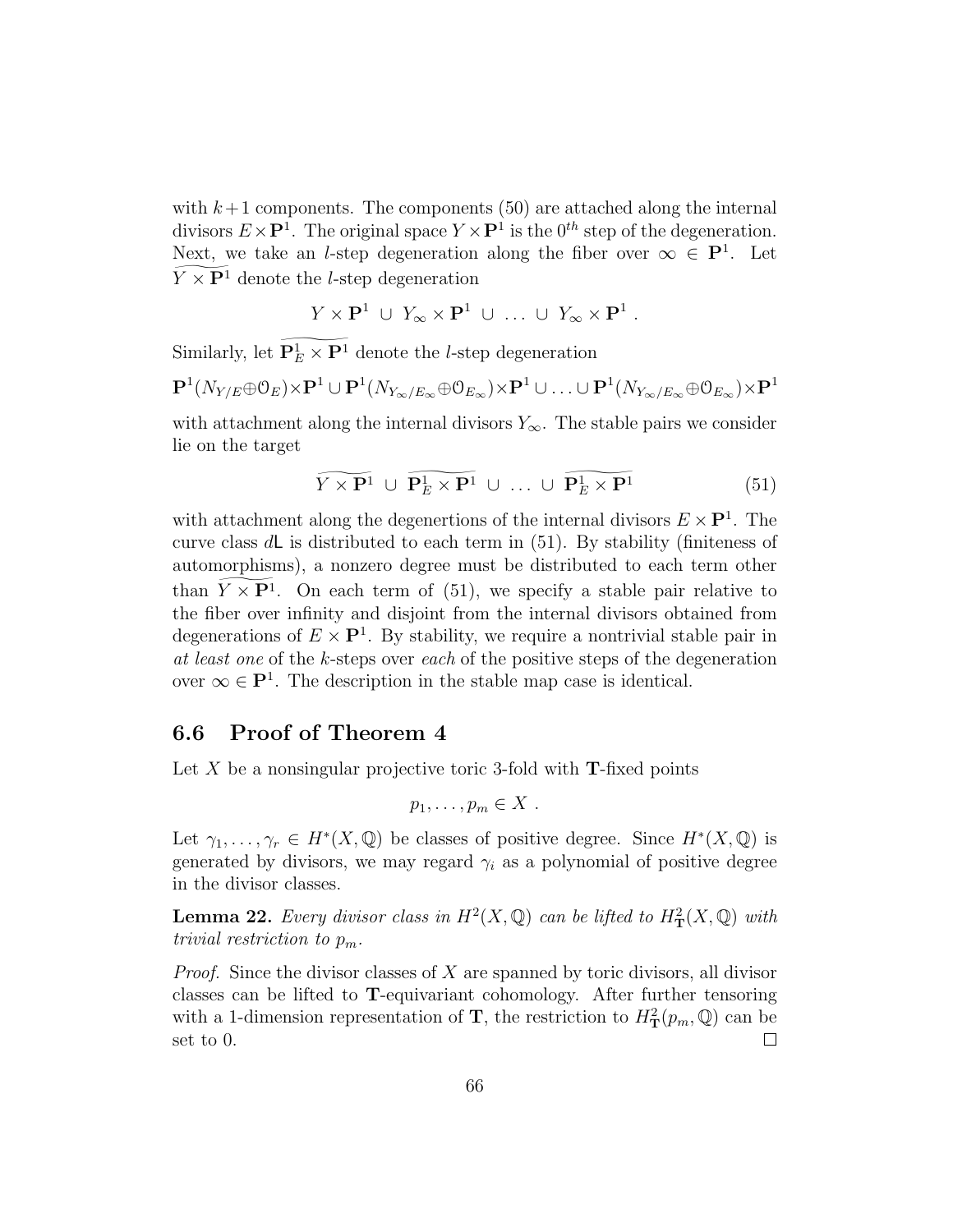After lifting each  $\gamma_i$  to a polynomial  $\tilde{\gamma}_i$  in **T**-equivariant divisor classes vanishing at  $p_m$ , we can lift the 0-descendent insertions as a finite sum

$$
\prod_{i=1}^{r} \tau_0(\gamma_i) = \sum_{k=1}^{m-1} \sum_{l \geq 0} f_{k,l}(s_1, s_2, s_3) \tau_0(\mathbf{p}_k)^l
$$

where  $f_{k,l} \in \mathbb{Q}(s_1, s_2, s_3)$ . Hence,

$$
(-q)^{-d_{\beta}/2} \mathsf{Z}_{\mathsf{P}}\left(X; q \mid \prod_{i=1}^{r} \tau_{0}(\gamma_{i}) \prod_{j=1}^{s} \tau_{k_{j}}(\mathsf{p})\right)_{\beta} =
$$

$$
(-q)^{-d_{\beta}/2} \mathsf{Z}_{\mathsf{P}}\left(X; q \mid \left(\sum_{k=1}^{m-1} \sum_{l\geq 0} f_{k,l}(s_{1}, s_{2}, s_{3}) \tau_{0}(\mathsf{p}_{k})^{l}\right) \prod_{j=1}^{s} \tau_{k_{j}}(\mathsf{p}_{m})\right)_{\beta}^{\mathsf{T}}
$$

We now apply Theorem 1 to the right hand side using the relation

 $\widehat{\tau}_{1^{\ell}}(\mathsf{p}_i)=\tau_{1^{\ell}}(\mathsf{p}_i)$ 

proven in Section 2.4. After the variable change  $-q = e^{iu}$ , we obtain

$$
(-iu)^{d_{\beta}}\mathsf{Z}_{\mathsf{GW}}'\Bigg(X;u\Bigg|\Bigg(\sum_{k=1}^{m-1}\sum_{l\geq 0}f_{k,l}(s_1,s_2,s_3)\;\tau_0(\mathsf{p}_k)^l\Bigg)\widehat{\tau}_{\kappa}(\mathsf{p}_m)\Bigg)_{\beta}^{\mathbf{T}}\\(-iu)^{d_{\beta}}\mathsf{Z}_{\mathsf{GW}}'\Bigg(X;u\Bigg|\prod_{i=1}^r\tau_0(\widetilde{\gamma}_i)\cdot\widehat{\tau}_{\kappa}(\mathsf{p}_m)\Bigg)_{\beta}^{\mathbf{T}}
$$

where  $\kappa = (k_1 + 1, \ldots k_s + 1)$ . By Proposition 12, we have

$$
\widehat{\tau}_{\kappa}(\mathsf{p})=(iu)^{\ell(\kappa)-|\kappa|}\tau_{\kappa}(\mathsf{p})+\ldots
$$

where the dots stand for terms  $\tau_{\hat{\alpha}}$  with  $\alpha \triangleright^* \hat{\alpha}$ . Finally, using the dimension constraint for non-equivariant integrals, we obtain

$$
(-iu)^{d_{\beta}}(iu)^{-\sum_j k_j} \mathsf{Z}_{\mathsf{GW}}'\left(X; u \mid \prod_{i=1}^r \tau_0(\gamma_i) \prod_{j=1}^s \tau_{k_j}(\mathsf{p})\right)_{\beta},
$$

which is the claimed correspondence.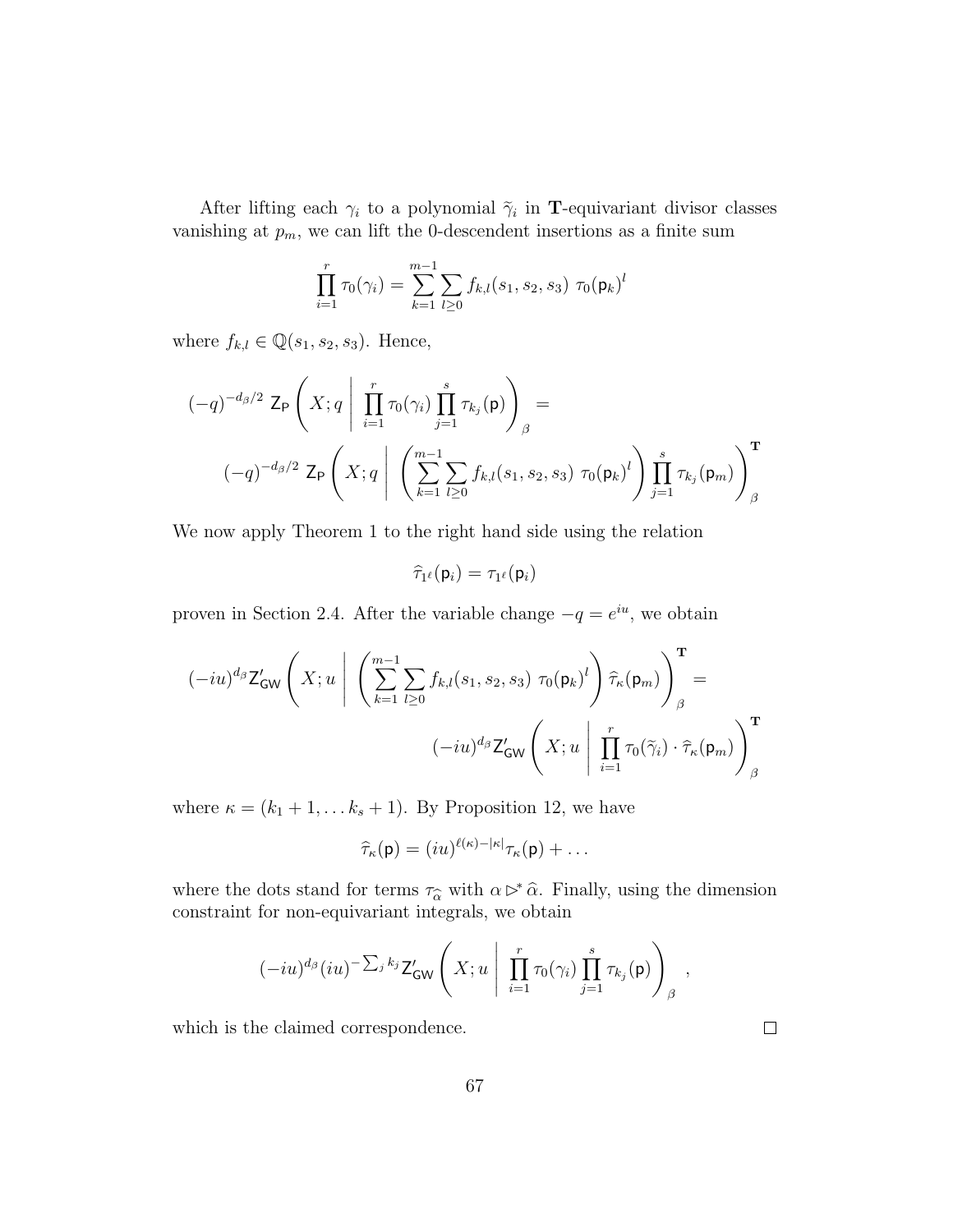# 7 Non-equivariant limit

### 7.1 Overview

Our goal here is to prove the correspondence of Theorem 1 can be written completely in non-equivariant terms. The outcome is a descendent correspondence which makes sense for any (not necessarily toric) nonsingular projective 3-fold. In the toric case, the non-equivariant correspondence is a consequence of Theorem 1. For general 3-folds, the correspondence is conjectural.

# 7.2 Notation

We denote the set of descendent symbols by

$$
\tau = \{\tau_0, \tau_1, \tau_2, \dots\}.
$$

Let  $\sigma$  be a partition with positive parts  $\sigma_1, \ldots, \sigma_\ell$ . We associate a polynomial  $\tau_{\sigma}$  in the symbols  $\tau$  to  $\sigma$  by

$$
\tau_{\sigma} = \tau_{\sigma_1 - 1} \tau_{\sigma_2 - 1} \cdots \tau_{\sigma_l - 1}
$$

following the conventions of Section 0.3. Using the correspondence matrix, we define

$$
\widehat{\tau}_{\sigma} = \sum_{\widehat{\sigma}} \mathsf{K}_{\sigma,\widehat{\sigma}} \,\tau_{\widehat{\sigma}}
$$

for non-empty partitions  $\sigma$ .

For subsets  $S \subset \{1, \ldots, \ell\}$ , we let  $\sigma_S$  be the subpartition consisting of the parts  $\sigma_i$  for  $i \in S$ . The following definition is crucial to our study:

$$
\widetilde{\tau}_{\sigma} = \sum_{P \text{ set partition of } \{1,\dots,\ell\}} (-1)^{|P|-1} (|P|-1)! \prod_{S \in P} \widehat{\tau}_{\sigma_S} . \tag{52}
$$

Here,  $\tilde{\tau}_{\sigma}$  lies in the polynomial ring in the symbols  $\tau$  with coefficients in  $Q[i, s_1, s_2, s_3]$  $((u))$ . The polynomials  $\hat{\tau}_{\sigma_S}$  on the right carry the complexity of the correspondence matrix K.

### 7.3 Divisibility

In order to obtain a non-equivariant formulation of Theorem 1, our first step is to prove a divisibility result constraining the coefficients

$$
\mathsf{K}_{\sigma,\widehat{\sigma}} \in \mathbb{Q}[i,s_1,s_2,s_3]((u))
$$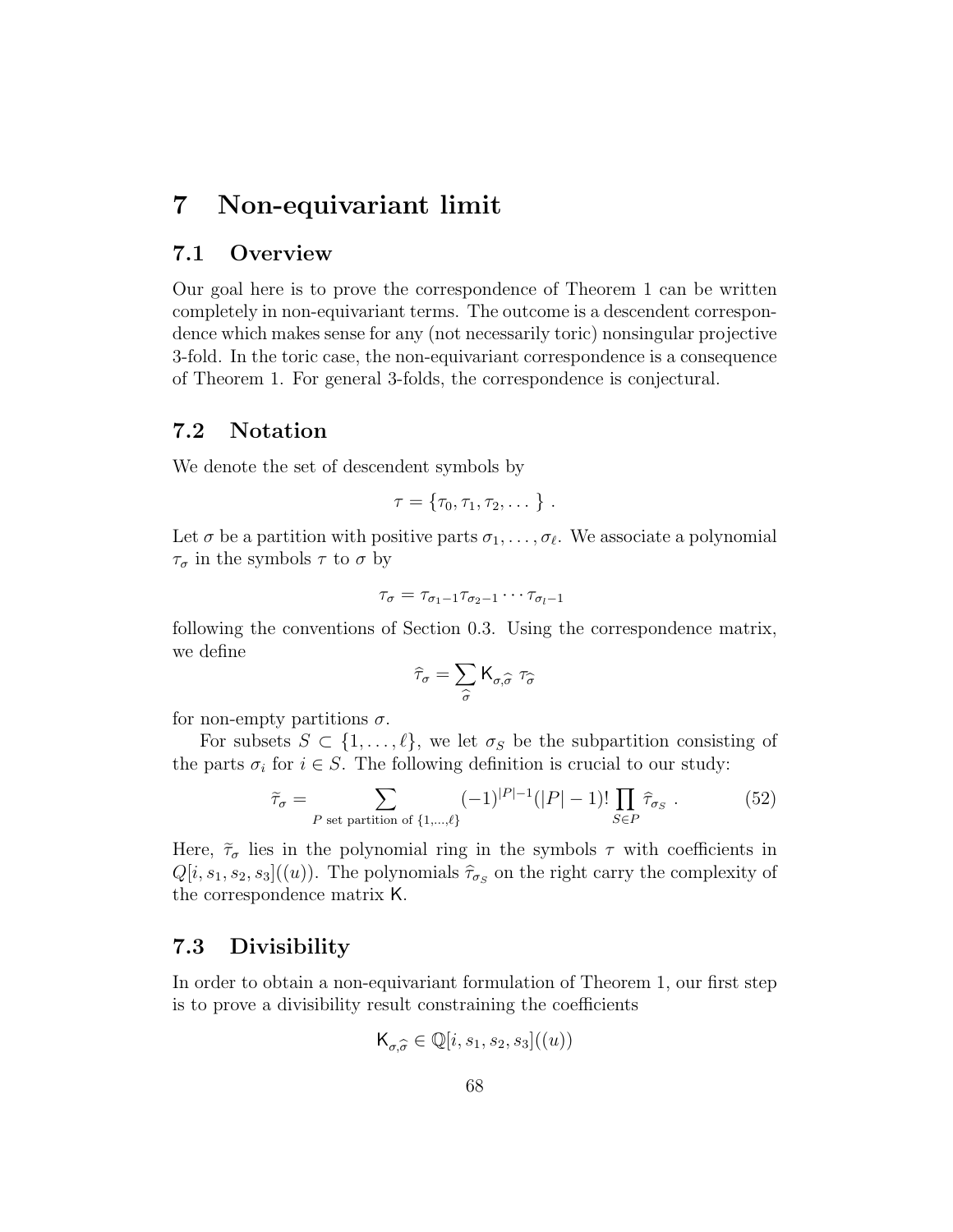of the correspondence matrix.

**Proposition 23.** Let  $\sigma$  be a partition of positive length  $\ell$ . Then,

$$
\tilde{\tau}_{\sigma} \equiv 0 \mod (s_1 s_2 s_3)^{\ell-1},\tag{53}
$$

as a polynomial in the descendent symbols  $\tau$  with coefficients in the ring  $\mathbb{Q}[i,s_1,s_2,s_3]$  $((u)).$ 

Proof. We will use the relative correspondence established in Proposition 19 for the geometry

$$
S\times\mathbf{P}^1/S_{\infty}=\mathbf{P}^1\times\mathbf{P}^1\times\mathbf{P}^1~/~(\mathbf{P}^1\times\mathbf{P}^1)_{\infty}~.
$$

The surface  $S = \mathbf{P}^1 \times \mathbf{P}^1$  is viewed as the first two factors of the 3-fold  $\mathbf{P}^1 \times \mathbf{P}^1 \times \mathbf{P}^1$ . We will consider **T**-equivariant stationary descendents at

$$
p_{\bullet} = (0,0,0), \quad p_{\star} = (\infty,0,0).
$$

Let the tangent weights at  $p_{\bullet}$  be  $s_1, s_2, s_3$  respectively along the three  $\mathbf{P}^1$ factors. Then,

$$
\mathsf{p}_\bullet-\mathsf{p}_\star=s_1\mathsf{P}_{\bullet\star}
$$

where  $P_{\bullet\star}$  is the class of the line  $P_{\bullet\star}$  connecting the two points.

We will prove the Proposition together with the following divisibility claim:

$$
\mathsf{Z}_{\mathsf{G}W}'\left(S \times \mathbf{P}^1/S_{\infty}; u \mid \widetilde{\tau}_{\sigma}(\mathsf{p}_{\bullet}) \mid \mu\right)_{d\mathsf{L}}^{\mathbf{T}} \equiv 0 \mod s_1^{\ell-1} \tag{54}
$$

for every curve class  $d\mathsf{L}$  and relative condition  $\mu$ . We prove the Proposition and the divisibility (54) simultaneously by induction on the length  $\ell$  of  $\sigma$ . For  $l = 1$ , both statements are trivial. We assume  $l > 1$ .

If divisibility (54) holds for partitions  $\sigma$  of length l, then  $\tilde{\tau}_{\sigma}$  must be divisible by  $s_1^{\ell-1}$  by Proposition 20. By the symmetry of the coefficients of K in the variables  $s_i$ , we conclude  $\tilde{\tau}_{\sigma}$  is divisible by  $(s_1s_2s_3)^{\ell-1}$ . We have proven claim (54) for length  $\ell$  implies claim (53) for length  $\ell$ .

Finally, we show if (53) holds for partitions of length  $1, 2, \ldots, l-1$ , then divisibility (54) holds for length l. For any set partition

$$
Q = \{Q_1, \ldots, Q_k\} \text{ of } \{1, \ldots, l\}
$$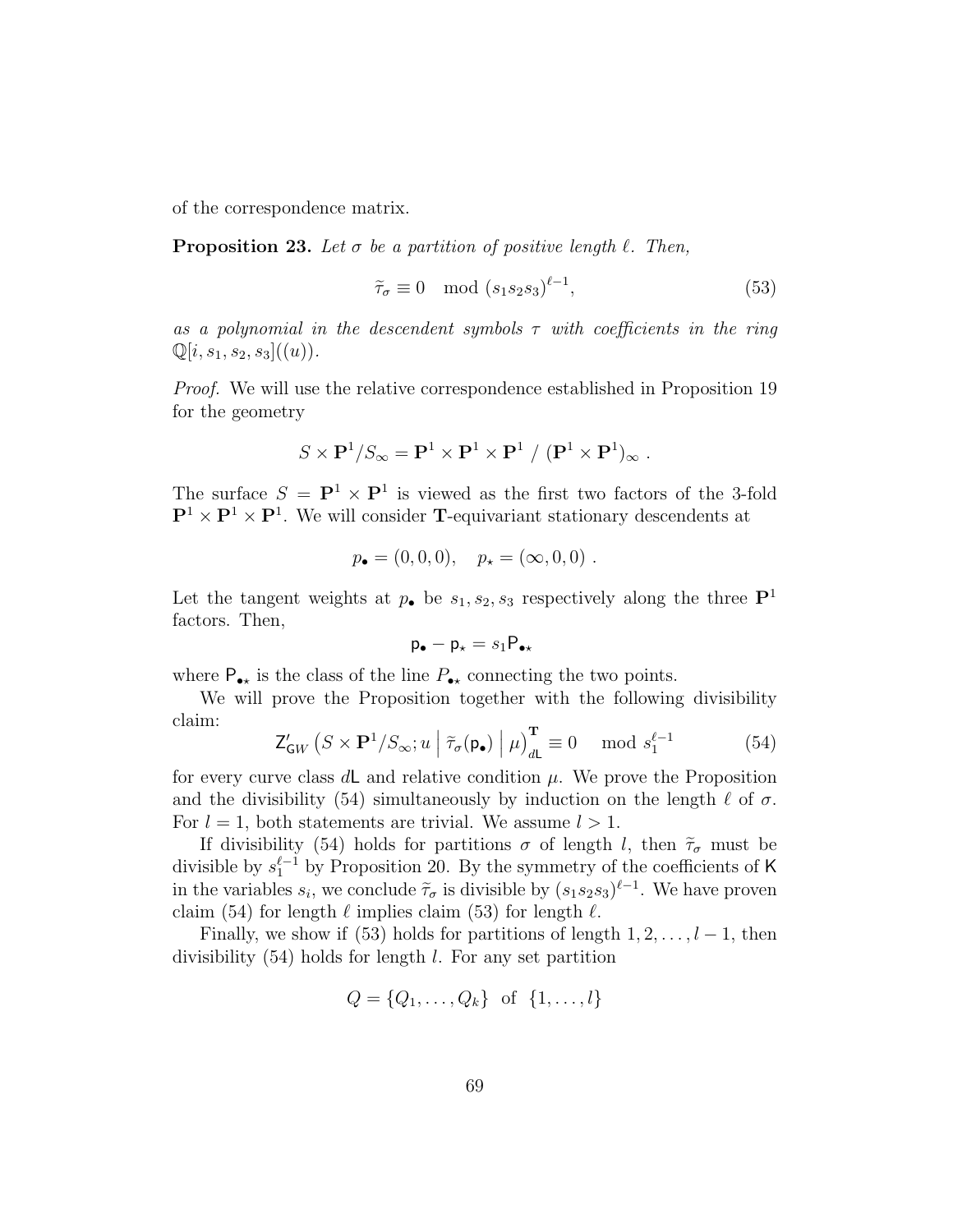with  $1 \in Q_1$  and  $k > 1$ , consider the Gromov-Witten series for  $S \times \mathbf{P}^1/S_{\infty}$ 

$$
\mathsf{Z}_{\mathsf{GW}}'\left(\widetilde{\tau}_{\sigma_{Q_1}}(\mathsf{p}_\bullet)\prod_{j=2}^k\left(\widetilde{\tau}_{\sigma_{Q_j}}(\mathsf{p}_\bullet)+(-1)^{|Q_j|}\widetilde{\tau}_{\sigma_{Q_j}}(\mathsf{p}_\star)\right)\Bigg|\,\mu\right)_{d\mathsf{L}}^{\mathbf{T}}\tag{55}
$$

lying in  $\mathbb{Q}[i,s_1,s_2,s_3]$  $((u))$ . By the inductive hypothesis, we pick up a factor of  $s_1^{|Q_j|-1}$  $\frac{1}{2}$  for each part in the set partition. Also, each part in the set partition after the first contributes an additional factor of  $s_1$  because

- (i) the correspondence matrices K at the points  $p_{\bullet}$  and  $p_{\star}$  are equal after changing the sign of  $s_1$ ,
- (ii)  $s_1$  divides  $p_{\bullet} p_{\star}$ .

Thus, we see (55) is divisible by  $s_1^{l-1}$ .

Using again the divisibility of  $p_{\bullet} - p_{\star}$  by  $s_1$  in **T**-equivariant cohomology, we see

$$
\mathsf{Z}_{\mathsf{P}}\left(\tau_{\sigma_1}(\mathsf{p}_\bullet)\prod_{j=2}^l\tau_{\sigma_j}(\mathsf{p}_\bullet-\mathsf{p}_\star)\Bigg|\,\mu\right)_{d\mathsf{L}}^{\mathsf{T}}\equiv 0\ \mod s_1^{\ell-1}\;.
$$

From our the descendent correspondence of Proposition 19, we immediately conclude

$$
\mathsf{Z}_{\mathsf{GW}}'\left(\tau_{\sigma_1}(\mathsf{p}_{\bullet})\prod_{j=2}^{l}\tau_{\sigma_j}(\mathsf{p}_{\bullet}-\mathsf{p}_{\star})\,\,\bigg|\,\,\mu\right)_{d\mathsf{L}}^{\mathsf{T}}\equiv 0\mod s_1^{l-1},\tag{56}
$$

where  $\tau_{\delta}(\mathbf{p}_{\bullet})\tau_{\eta}(\mathbf{p}_{\star}) = \hat{\tau}_{\delta}(\mathbf{p}_{\bullet})\hat{\tau}_{\eta}(\mathbf{p}_{\star}).$ 

The desired divisibility (54) now follows from the basic identity

$$
\sum_{Q \text{ set partition of } \{1,\ldots,\ell\}} \tilde{\tau}_{\sigma_{Q_1}}(\mathbf{p}_{\bullet}) \prod_{j=2}^{|Q|} \left( \tilde{\tau}_{\sigma_{Q_j}}(\mathbf{p}_{\bullet}) + (-1)^{|Q_j|} \tilde{\tau}_{\sigma_{Q_j}}(\mathbf{p}_{\star}) \right)
$$

$$
= \tau_{\sigma_1}(\mathbf{p}_{\bullet}) \prod_{j=2}^{\ell} \tau_{\sigma_j}(\mathbf{p}_{\bullet} - \mathbf{p}_{\star}). \quad (57)
$$

Since  $s_1^{\ell-1}$  divides both (55) and (56), we conclude the claim (54) holds for length  $\ell$  from the identity (57). The term  $\tau_{\sigma}(\mathbf{p}_{\bullet})$  occurs on the left side of (57) when  $Q_1 = \{1, ..., \ell\}.$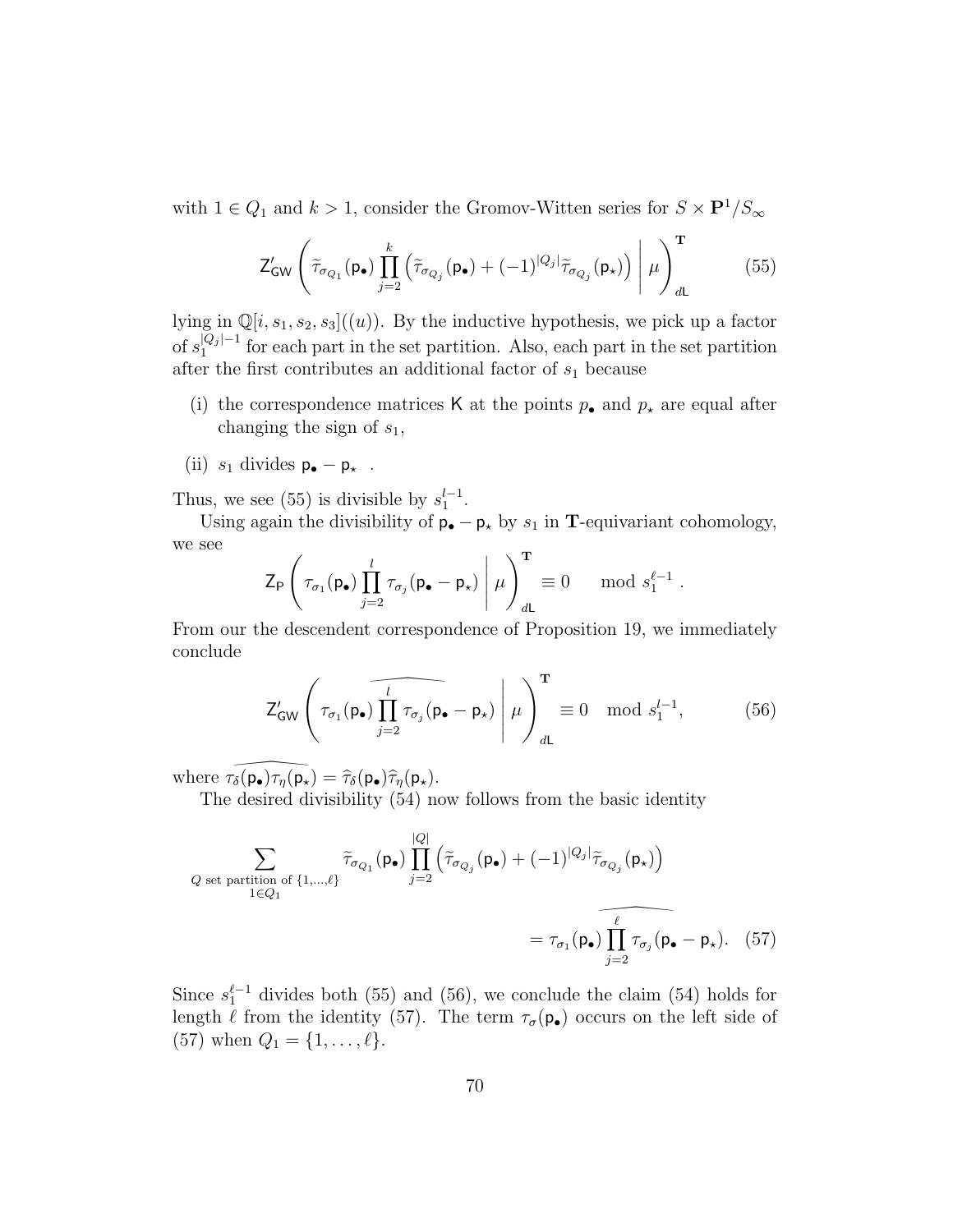We now check identity (57) by computing the coefficient of

$$
\prod_{S \in A} \widehat{\tau_{\sigma_S}(\mathbf{p}_\bullet)} \prod_{T \in B} \widehat{\tau_{\sigma_T}(\mathbf{p}_\star)} \tag{58}
$$

appearing when the  $\tilde{\tau}$  on the left side are expanded in terms of  $\hat{\tau}$ . Here,  $A \cup B = C$  is a partition of a set partition C of  $\{1, \ldots, \ell\}$  into two nonempty subsets, with 1 belonging to one of the parts in  $A$ . Let

$$
a = |\bigcup_{S \in A} S| \text{ and } b = |\bigcup_{T \in B} T|,
$$

so the coefficient of this term on the right side of  $(57)$  is equal to  $(-1)^b$  if  $|A| = 1$  and  $|B| \le 1$ , and 0 otherwise.

The term on the left side of (57) given by a set partition Q of  $\{1,\ldots,\ell\}$ will contribute to the coefficient of (58) if and only if  $Q = Q_A \cup Q_B$  with A a refinement of  $Q_A$  and B a refinement of  $Q_B$ . Such Q are parametrized by choosing one set partition of  $A$  and one of  $B$ , so we compute the coefficient to be

$$
\sum_{\substack{P_A \text{ set partition of }A \\ P_B \text{ set partition of } B}} \left(\prod_{S \in P_A} (-1)^{|S|-1}(|S|-1)!\right) \cdot (-1)^b \cdot \left(\prod_{T \in P_B} (-1)^{|T|-1}(|T|-1)!\right).
$$

Finally, we need only prove the fundamental identity

$$
\sum_{P \text{ set partition of } \{1,\dots,k\}} \prod_{S \in P} (-1)^{|S|-1} (|S|-1)! = \begin{cases} 1 & \text{if } k = 0, 1 \\ 0 & \text{if } k > 1, \end{cases}
$$

which follows immediately from the observation that each term is counting the permutations of  $\{1,\ldots,k\}$  that yield a given orbit partition P, with sign equal to the sign of the permutations of this type.  $\Box$ 

We define the correspondence matrix K which we will use for the nonequivariant limit by

$$
\widetilde{\mathsf{K}}_{\sigma,\widehat{\sigma}} = \frac{1}{(s_1 s_2 s_3)^{\ell(\sigma)-1}} \text{Coeff}_{\tau_{\widehat{\sigma}}} \left( \widetilde{\tau}_{\sigma} \right) . \tag{59}
$$

By the vanishing  $\mathsf{K}_{\sigma,\widehat{\sigma}}=0$  unless  $|\sigma|\geq |\widehat{\sigma}|$ , we deduce the vanishing

$$
\widetilde{\mathsf{K}}_{\sigma,\widehat{\sigma}}=0 \ \text{ unless } |\sigma| \geq |\widehat{\sigma}|.
$$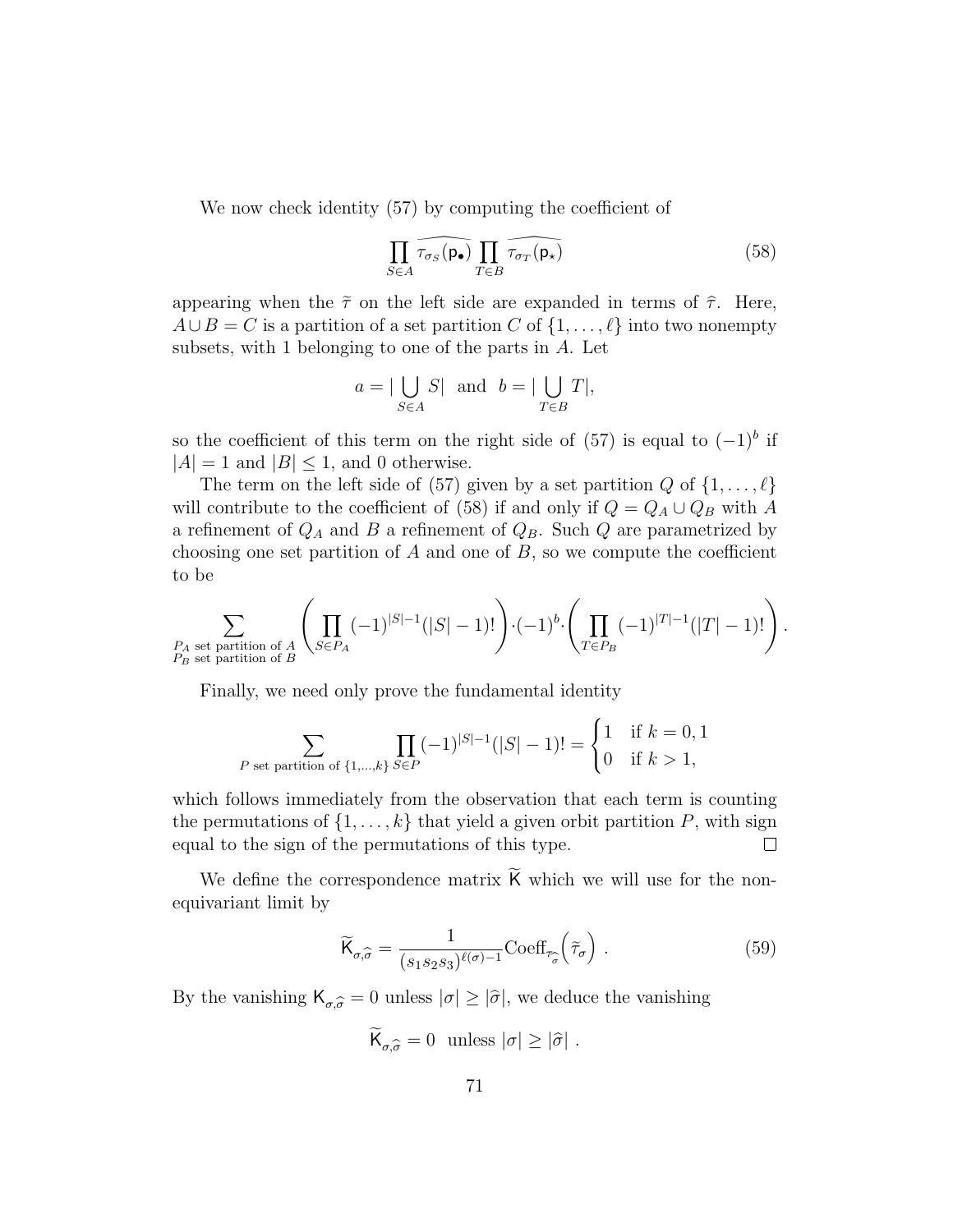By the divisibility of Proposition 23,

$$
\widetilde{\mathsf{K}}_{\sigma,\widehat{\sigma}} \in \mathbb{Q}[i,s_1,s_2,s_3]((u)) \ .
$$

In fact, since  $\mathsf K$  is symmetric in the  $s_i$ , we may view

$$
\overline{\mathsf{K}}_{\sigma,\widehat{\sigma}} \in \mathbb{Q}[i,c_1,c_2,c_3]((u)) \ .
$$

where the  $c_i$  are elementary symmetric functions in the  $s_i$ .

**Proposition 24.** The u coefficients of  $\mathcal{K}_{\sigma,\hat{\sigma}} \in \mathbb{Q}[i,s_1,s_2,s_3]$  $((u))$  are sym-<br>metric and homogeneous in the variables s of degree. metric and homogeneous in the variables  $s_i$  of degree

$$
|\sigma| + \ell(\sigma) - |\hat{\sigma}| - \ell(\hat{\sigma}) - 3(\ell(\sigma) - 1).
$$

*Proof.* The result follows from Theorem 3 and definitions (52) and (59).  $\Box$ 

# 7.4 Proof of Theorem 7

Let X be a nonsingular quasi-projective toric 3-fold. Let  $\alpha$  be a partition of length  $\ell$  and positive parts. Let

$$
\gamma_1,\ldots,\gamma_\ell\in H^*_{\mathbf T}(X,{\mathbb Q})
$$

be T-equivariant classes. We can express

$$
\mathsf{Z}_{\mathsf{P}}\left(X;q \mid \tau_{a_1-1}(\gamma_1)\cdots\tau_{a_\ell-1}(\gamma_\ell)\right)_{\beta}\tag{60}
$$

in terms of Gromov-Witten theory by writing each class  $\gamma_l$  as a combination of the T-fixed points via (4) and then applying the descendent correspondence of Theorem 1.

Let  $\mathcal{P}_{\ell}^{\text{set}}$  be the set of set partitions of  $\{1,\ldots,\ell\}$ . For a partition  $P \in \mathcal{P}_{\ell}^{\text{set}}$ , each  $S \in P$  is a subset of  $\{1, \ldots, \ell\}$ . Let

$$
\gamma_S = \prod_{i \in S} \gamma_i
$$
 and  $\tau_{\alpha_S} = \prod_{i \in S} \tau_{a_i-1}$ .

A first formula for the Gromov-Witten descendent corresponding to the stable pairs integral (60) is given by

$$
\sum_{P \in \mathcal{P}_{\ell}^{\text{set}}} \sum_{\text{Injective } \phi: P \to \{1, \dots, m\}} \prod_{S \in P} \frac{\iota_{\phi(S)}^*(\gamma_S)}{\iota_{\phi(S)}^*(c_3(X)^{|S|})} \hat{\tau}_{\alpha_S}(\mathsf{p}_{\phi(S)}) . \tag{61}
$$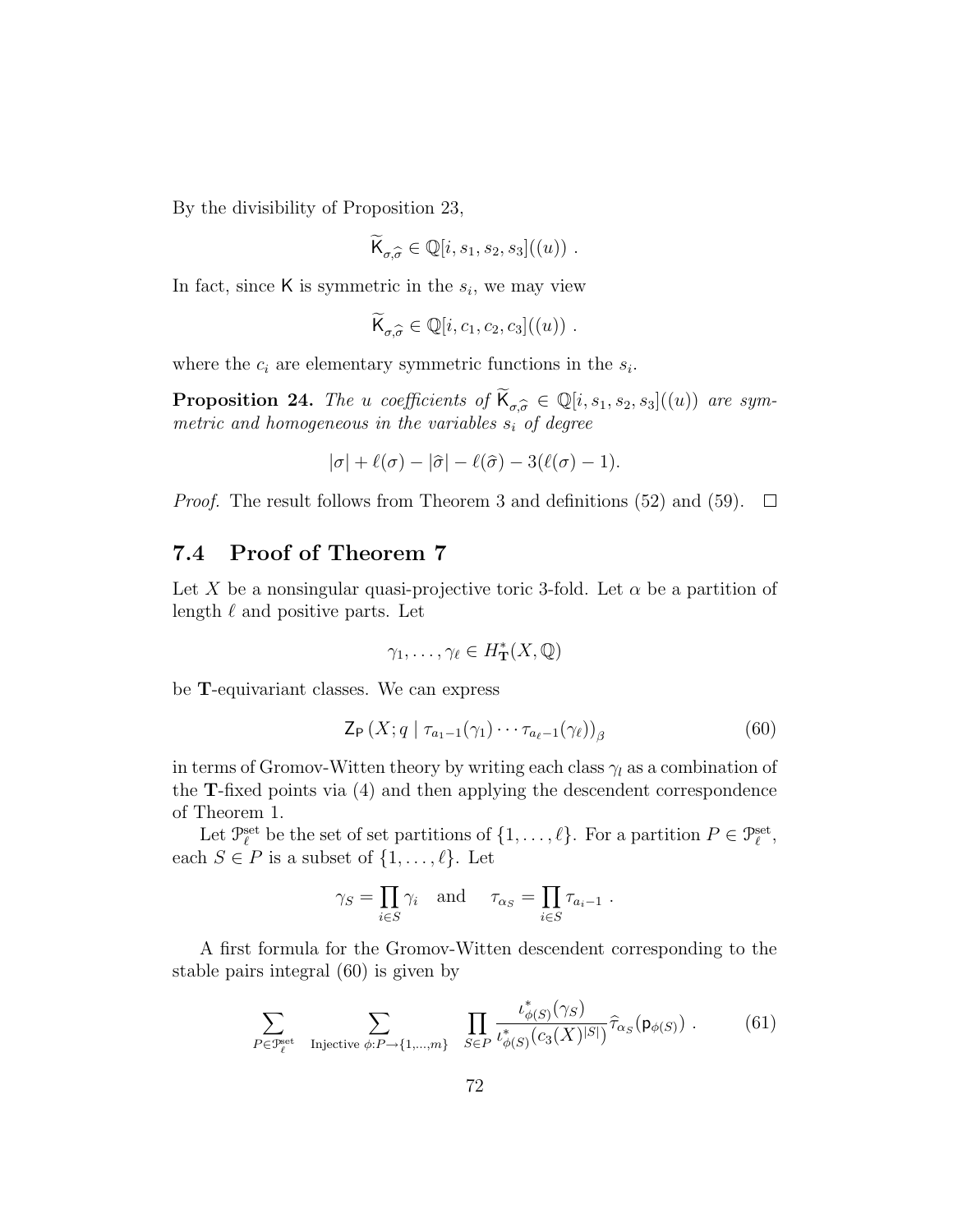Here, the **T**-fixed points of X are  $p_1, \ldots, p_m$ , and we follow the notation of the localization identity (4).

We may extend the second sum in  $(61)$  to run over all functions

$$
\phi: P \to \{1, \ldots, m\}
$$

(rather than just the injective ones) by rewriting the formula as

$$
\sum_{P \in \mathcal{P}_{\ell}^{\text{set}}} \sum_{\phi: P \to \{1, \dots, m\}} \prod_{S \in P} \frac{\iota_{\phi(S)}^*(\gamma_S)}{\iota_{\phi(S)}^*(c_3(X)^{|S|})} \tilde{\tau}_{\alpha_S}(\mathsf{p}_{\phi(S)}) \tag{62}
$$

using definition (52). Finally, the cohomological identity

$$
\sum_{j=1}^{m} \frac{\iota_j^*(\gamma)}{\iota_j^*(c_3(X))} \mathsf{p}_j \otimes \cdots \otimes \mathsf{p}_j = \gamma \cdot \Delta \in H_{\mathbf{T}}^*(X \times \cdots \times X, \mathbb{Q})
$$

allows us to rewrite (62) efficiently as

$$
\sum_{P \in \mathcal{P}_\ell^{\text{set}}} \prod_{S \in P} \frac{1}{c_3(X)^{|S|-1}} \ \tilde{\tau}_{\alpha_S}(\gamma_S) \tag{63}
$$

following convention (5). Theorem 7 then follows from Theorem 1, formula  $(7)$ , and our definition of K.  $\Box$ 

For a nonsingular quasi-projective toric 3-fold  $X$  with **T**-fixed points  $p_1, \ldots, p_m$ , we have two descendent correspondences for the stable pairs series

$$
\mathsf{Z}_{\mathsf{P}}\Big(X; q \Big| \prod_{j=1}^{m} \tau_{\alpha^{(j)}}(\mathsf{p}_{j})\Big)_{\beta}^{\mathbf{T}} \tag{64}
$$

 $\Box$ 

of Section 0.3. We can apply Theorem 1 or Theorem 7. In fact, the result is the same.

**Lemma 25.** Theorem 7 applied to (64) specializes exactly to Theorem 1.

Proof. The claim reduces to the inversion formula

$$
\sum_{Q \text{ set partition of } \{1,\ldots,\ell(\alpha^{(j)})\}} \prod_{S \in Q} \widetilde{\tau}_{\alpha_S^{(j)}}(\mathsf{p}_j) = \widehat{\tau}_{\alpha^{(j)}}(\mathsf{p}_j)
$$

obtained from the specialization  $p_{\star} = 0$  of (57).

Proposition 24 implies the descendent correspondence of Theorem 7 respects the dimensions of the insertions.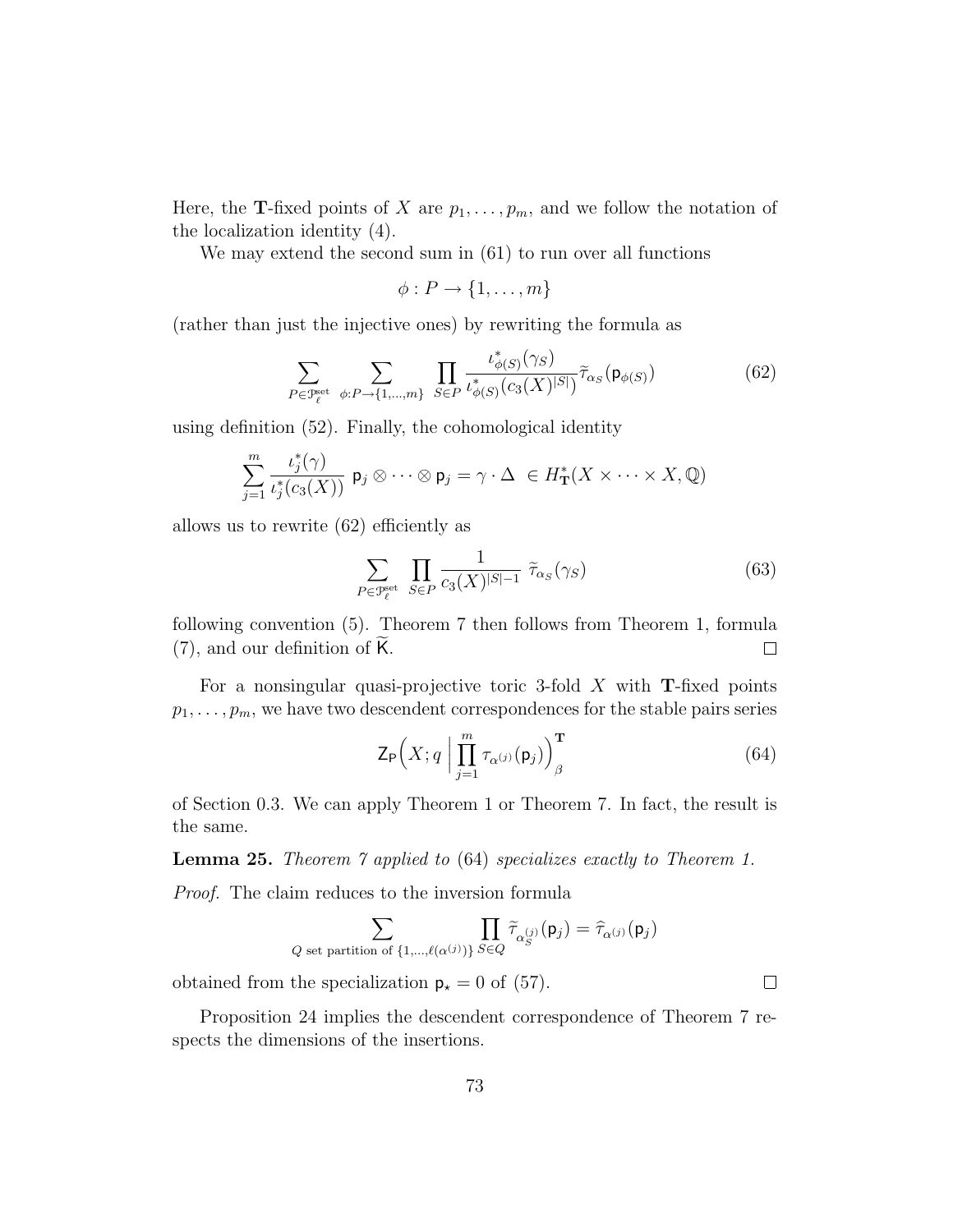#### 7.5 Relative descendent correspondence

Let X be a nonsingular projective 3-fold, and let  $D \subset X$  be a nonsingular divisor. Let  $\Omega_X[D]$  denote the locally free sheaf of differentials with logarithmic poles along D. Let

$$
T_X[-D] = \Omega_X[D]^\vee
$$

denote the dual sheaf of tangent fields with logarithmic zeros.

For the relative geometry  $X/D$ , we let the coefficients of K act on the cohomology of  $X$  via the substitution

$$
c_i = c_i(T_X[-D])
$$

instead of the substitution  $c_i = T_X$  used in the absolute case. Then, we would like to define

$$
\overline{\tau_{\alpha_1-1}(\gamma_1)\cdots\tau_{\alpha_\ell-1}(\gamma_\ell)} = \sum_{P \text{ set partition of } \{1,\dots,l\}} \prod_{S\in P} \sum_{\widehat{\alpha}} \tau_{\widehat{\alpha}}(\widetilde{\mathsf{K}}_{\alpha_S,\widehat{\alpha}}\cdot\gamma_S).
$$

as before. The correct definition is subtle for arbitrary classes  $\gamma_i$ . A full discussion of the descendent correspondence for relative geometries will be given in [30]. However, a restricted case in which the above definition is appropriate will be relevant for Section 8.

**Conjecture 4.** Let  $\gamma_1, \ldots, \gamma_l \in H^*(X, \mathbb{Q})$  be classes which restrict to 0 on D, then we have

$$
(-q)^{-d_{\beta}/2} \mathsf{Z}_{\mathsf{P}}\Big(X/D; q \left| \tau_{\alpha_{1}-1}(\gamma_{1}) \cdots \tau_{\alpha_{\ell}-1}(\gamma_{\ell}) \right| \mu \Big)_{\beta}
$$
  
=  $(-i u)^{d_{\beta}+\ell(\mu)-|\mu|} \mathsf{Z}_{\mathsf{GW}}'\Big(X/D; u \left| \overline{\tau_{a_{1}-1}(\gamma_{1}) \cdots \tau_{\alpha_{\ell}-1}(\gamma_{\ell})} \right| \mu \Big)_{\beta}$ 

under the variable change  $-q = e^{iu}$ .

In addition, the stable pairs descendent series on the left is conjectured to be a rational function in  $q$ , so the change of variables is well-defined. Conjecture 4 is open.

## 8 Log Calabi Yau 3-folds

#### 8.1 Overview

Let  $X$  be a nonsingular projective toric Fano 3-fold with a nonsingular irreducible anti-canonical divisor S (necessarily isomorphic to a K3 surface).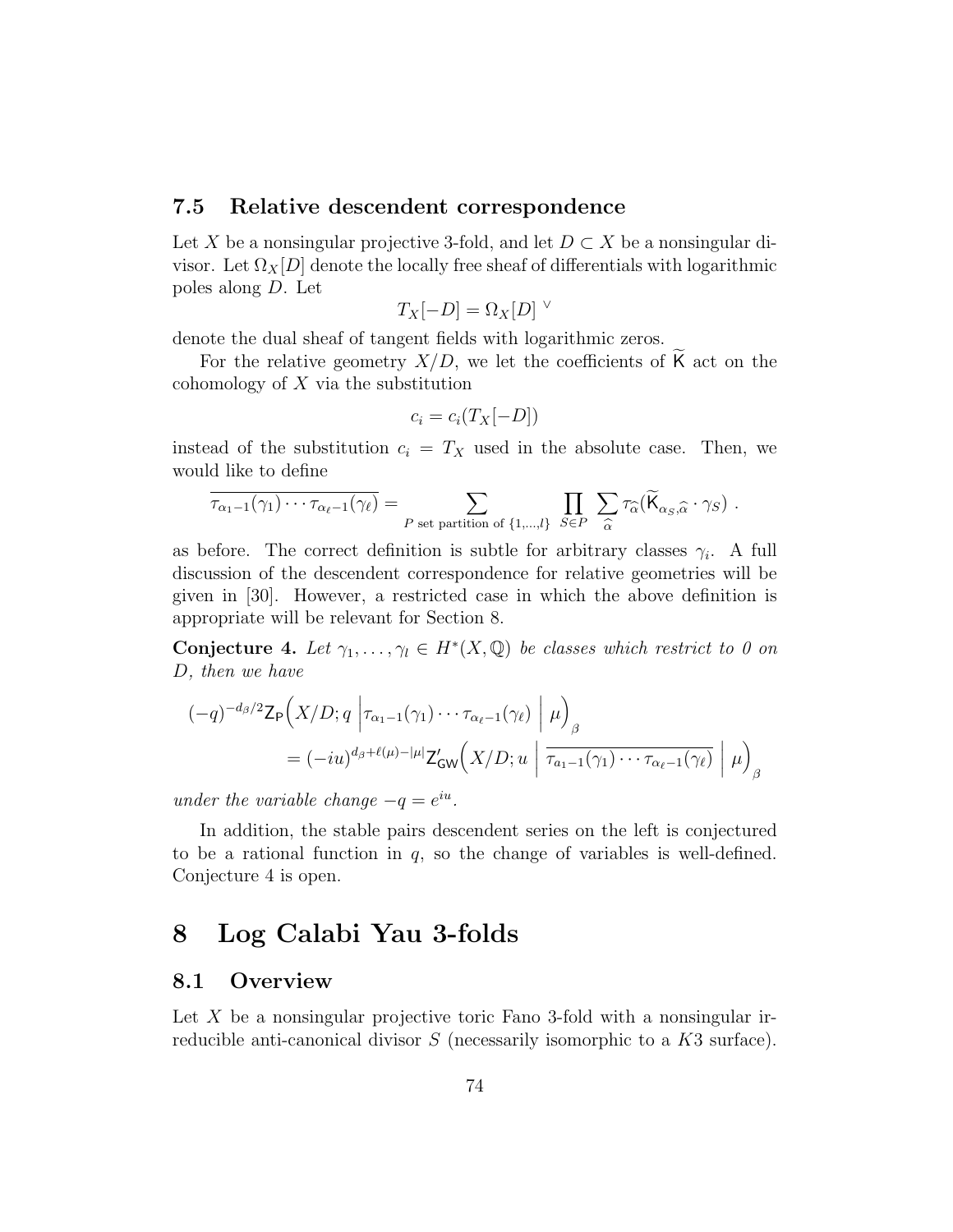The relative geometry  $X/S$  is log Calabi-Yau since the sheaf of differentials of X with logarithmic poles along S has trivial determinant. In order to prove the Gromov-Witten/Pair correspondence of Theorem 5 for  $X/S$ , we will require results about projective bundles over S.

Let  $L_0$  and  $L_{\infty}$  be two line bundles on S. The projective bundle

$$
\mathbf{P}_S = \mathbf{P}(L_0 \oplus L_\infty) \to S
$$

admits sections

$$
S_i = \mathbf{P}(L_i) \subset \mathbf{P}_S.
$$

Before proving Theorem 5, we will establish the relative descendent correspondence of Conjecture 4 for  $P_S/S_{\infty}$  for descendent insertions supported on  $S_0$ . While the result goes beyond toric varieties, the vanishings which hold for K3 geometries make  $P_s/S_\infty$  accessible. The descendent correspondences for projective bundles over surfaces will be studied in more detail in [30].

Theorem 5 and Corollary 3 will follow easily from Theorem 7, degeneration, and the descendent correspondence for  $P_S/S_{\infty}$ .

## 8.2 Descendent correspondence for  $P_S/S_{\infty}$

Let  $\phi_1, \ldots, \phi_\ell$  be cohomology classes on  $\mathbf{P}_S$  supported<sup>19</sup> on the section  $S_0$ . Let  $\mu$  be a relative condition along  $S_{\infty}$ . Our first step is to prove the nonequivariant descendent correspondence of Conjecture 4 for the classes  $\phi_i$ .

Proposition 26. We have

$$
(-q)^{-d_{\beta}/2} \mathsf{Z}_{\mathsf{P}}\Big(\mathbf{P}_{S}/S_{\infty}; q \left|\tau_{\alpha_{1}-1}(\phi_{1})\cdots\tau_{\alpha_{\ell}-1}(\phi_{\ell})\right| \mu\Big)_{\beta}
$$
  
=  $(-i u)^{d_{\beta}+\ell(\mu)-|\mu|} \mathsf{Z}_{\mathsf{GW}}'\Big(\mathbf{P}_{S}/S_{\infty}; u \left|\overline{\tau_{\alpha_{1}-1}(\phi_{1})\cdots\tau_{\alpha_{\ell}-1}(\phi_{\ell})}\right| \mu\Big)_{\beta}$  (65)

after the variable change  $-q = e^{iu}$ .

The log tangent bundle of  $P_S/S_\infty$  restricts to the standard tangent bundle of  $P<sub>S</sub>$  on the section  $S<sub>0</sub>$ . Since the classes  $\phi<sub>i</sub>$  are supported on  $S<sub>0</sub>$ , the descendent correspondence matrix K for  $P_s/S_{\infty}$  is the same as the matrix for  $P_S$ .

<sup>&</sup>lt;sup>19</sup>Each  $\phi_i$  is push-forward of a class on S. Since K3 surfaces have only even cohomology, the  $\phi_i$  have even degrees.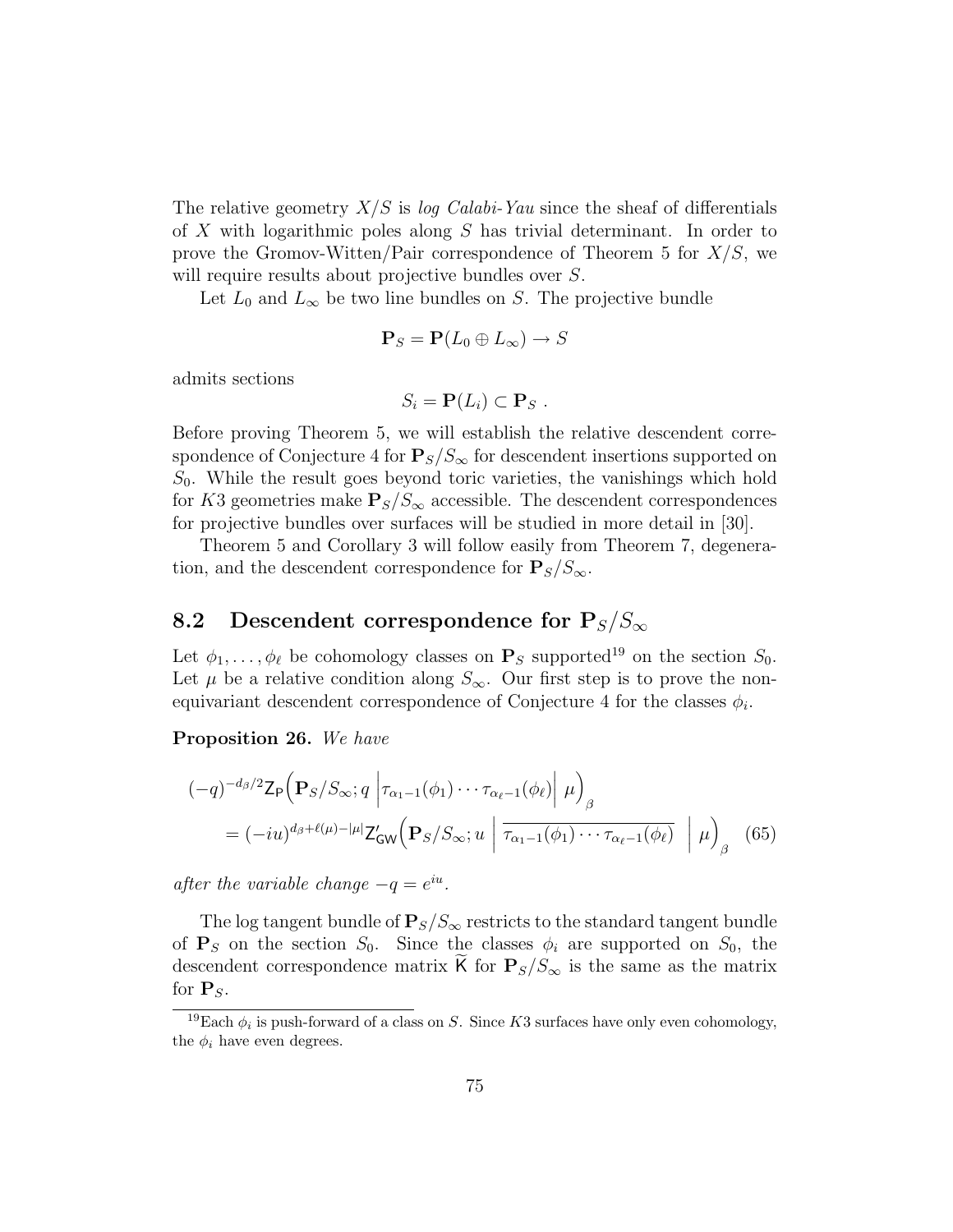Proof. By the vanishings in stable pair and Gromov-Witten theory obtained from the holomorphic symplectic structure of K3 surfaces, only invariants of  $\mathbf{P}_S$  in multiples of the fiber class

$$
\mathsf{L}\in H_2(\mathbf{P}_S,\mathbb{Z})
$$

contracted over S are non-zero. Moreover, for the stable pairs series, only the initial q-coefficient is non-zero.

Let  $X$  be any nonsingular projective surface equipped with line bundles  $L_0$  and  $L_\infty$ . Let  $\phi_1, \ldots, \phi_\ell$  be cohomology classes on

$$
\mathbf{P}_S = \mathbf{P}(L_0 \oplus L_\infty) \to S
$$

supported on the section  $X_0$ . Consider the Gromov-Witten series

$$
(-iu)^{|\mu|+\ell(\mu)}\mathsf{Z}_{\mathsf{GW}}'\Big(\mathbf{P}_X/X_\infty;u\Big|\overline{\tau_{\alpha_1-1}(\phi_1)\cdots\tau_{\alpha_\ell-1}(\phi_\ell)}\Big|\mu\Big)_{|\mu|\mathsf{L}}.\tag{66}
$$

Each u-coefficient of (66) can be expressed by an explicit study of the moduli space of stable maps to the fiber classes of  $P_X \to X$ . By a standard analysis (see Section 1.2 of [19]), each u-coefficient is a universal polynomial over  $\mathbb Q$ in the all classical pairings

$$
\int_{X} \Theta\Big(c(T_X), c(L_0), c(L_{\infty})\Big) \cup \prod_{i \in I} \phi_i \tag{67}
$$

where  $\Theta$  is a monomial in the Chern classes of the bundles

$$
T_X, L_0, L_{\infty} \to X
$$

of bounded degree (determined by the descendent partition  $\alpha = (\alpha_1, \ldots, \alpha_\ell)$ and the degrees of  $\phi_i$ ). In the product on the right side of (67),

$$
I \subset \{1, \ldots, \ell\}
$$

is a subset.

Let X be a nonsingular projective toric surface with toric line bundles  $L_0$ and  $L_{\infty}$ . For fixed  $\alpha$  and  $\phi_i$ , there are only finitely many classical pairings (67). Moreover, as we vary the toric surface X and the toric line bundle  $L_i$ , we easily see a Zariski dense set of possible classical pairings is achieved.<sup>20</sup>

<sup>&</sup>lt;sup>20</sup>Since the classes  $\phi_i$  we consider are of even degrees, the degrees can be matched in toric geometry.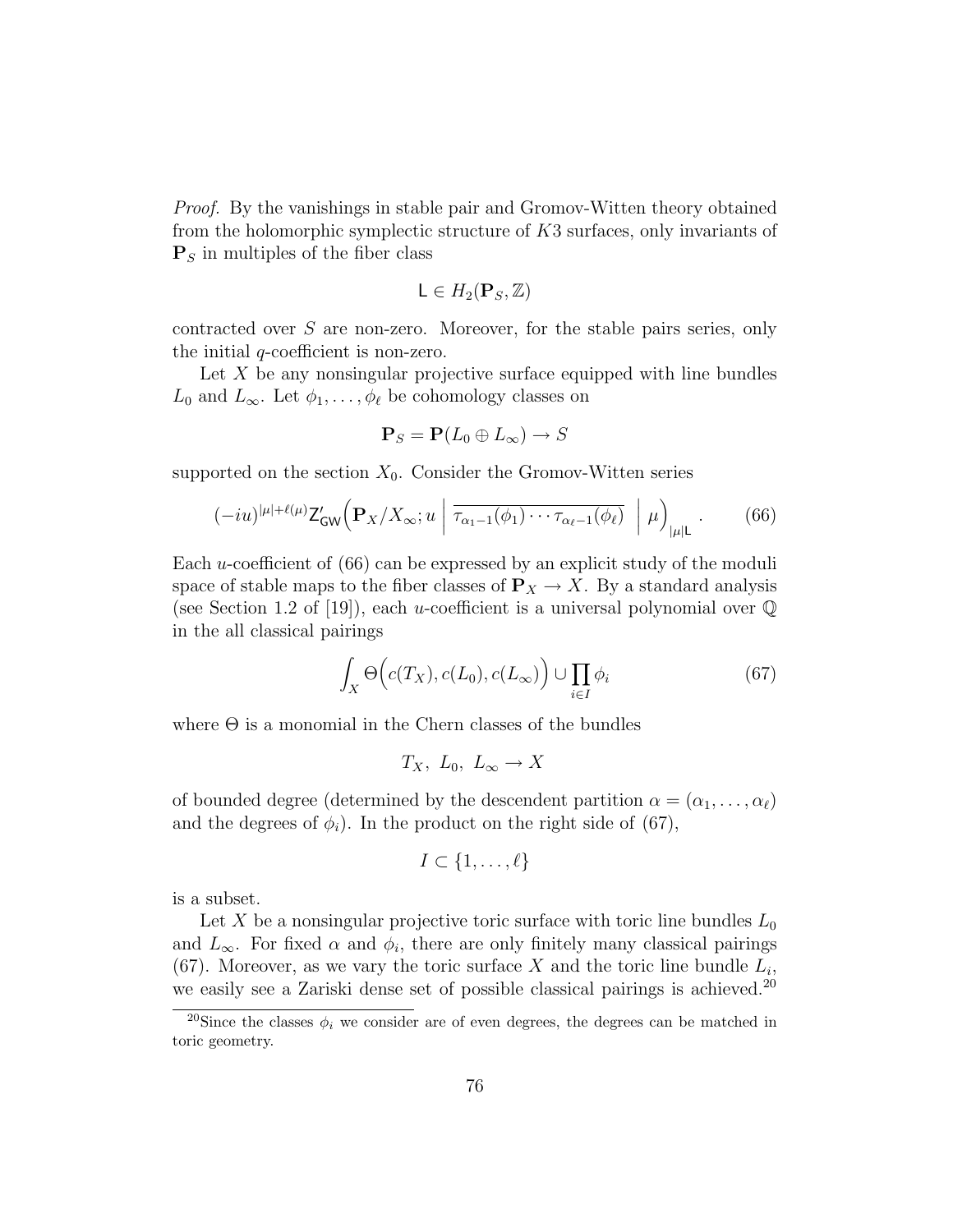Hence, the u-coefficient polynomials of the Gromov-Witten series are fully determined by the toric examples.

If X is a nonsingular projective toric surface with toric line bundles  $L_i$ , then the relation

$$
(-q)^{-|\mu|} \mathsf{Z}_{\mathsf{P}}\Big(\mathbf{P}_X/X_\infty; q \left| \tau_{\alpha_1-1}(\phi_1) \cdots \tau_{\alpha_\ell-1}(\phi_\ell) \right| \mu \Big)_{|\mu| \mathsf{L}}
$$
  
= 
$$
(-iu)^{|\mu| + \ell(\mu)} \mathsf{Z}_{\mathsf{GW}}'\Big(\mathbf{P}_X/X_\infty; u \left| \overline{\tau_{\alpha_1-1}(\phi_1) \cdots \tau_{\alpha_\ell-1}(\phi_\ell)} \right| \mu \Big)_{|\mu| \mathsf{L}}
$$

is a direct consequence, by localization, of the descendent correspondence for the cap. When we localize with respect to the 2-dimension torus  $T$  acting on X and the  $L_i$ , the result is cap for each T-fixed point of X. The stable pairs series

$$
(-q)^{-|\mu|} \mathsf{Z}_{\mathsf{P}}\Big(\mathbf{P}_X/X_\infty; q \left| \tau_{\alpha_1-1}(\phi_1)\cdots\tau_{\alpha_\ell-1}(\phi_\ell) \right| \mu \Big)_{|\mu| \mathsf{L}} \tag{68}
$$

is thus also determined by the classical pairings (67) in the toric case. In fact, using the denominator results proven in Theorem 5 of  $[27]$ , the q-coefficients of (68) are polynomials in the pairings (67).

Next, let the nonsingular projective surface  $X$  with line bundles  $L_0$  and  $L_{\infty}$  be arbitrary. The  $q^0$ -coefficient of the stable pairs series (68) is special. The associated moduli space of stable pairs is simply the Hilbert scheme of  $|\mu|$  point of X. The stable pairs invariant then can be calculated by Hilbert scheme techniques [9]. The result is also a polynomial in classical pairings (67). Hence, we have two polynomials in the classical pairing (67):

- (i) the  $q^0$ -coefficient of the Gromov-Witten series (66) for X after the variable change  $-q = e^{iu}$ ,
- (ii) the polynomial obtained from the Hilbert scheme of points calculation of the  $q^0$ -coefficient of the stable pairs series (68) for X.

The two polynomials are equal when evaluated in the toric geometry and thus must be identical (by Zariski denseness).

The polynomials (i) and (ii) are therefore equal for the  $K3$  geometry  $\mathbf{P}_S/S_{\infty}$ . To complete the proof of the correspondence (65), we must only prove the higher q-coefficients, obtained after the variable change  $-q = e^{iu}$ for Gromov-Witten series (66) for  $P_s/S_\infty$ , all vanish.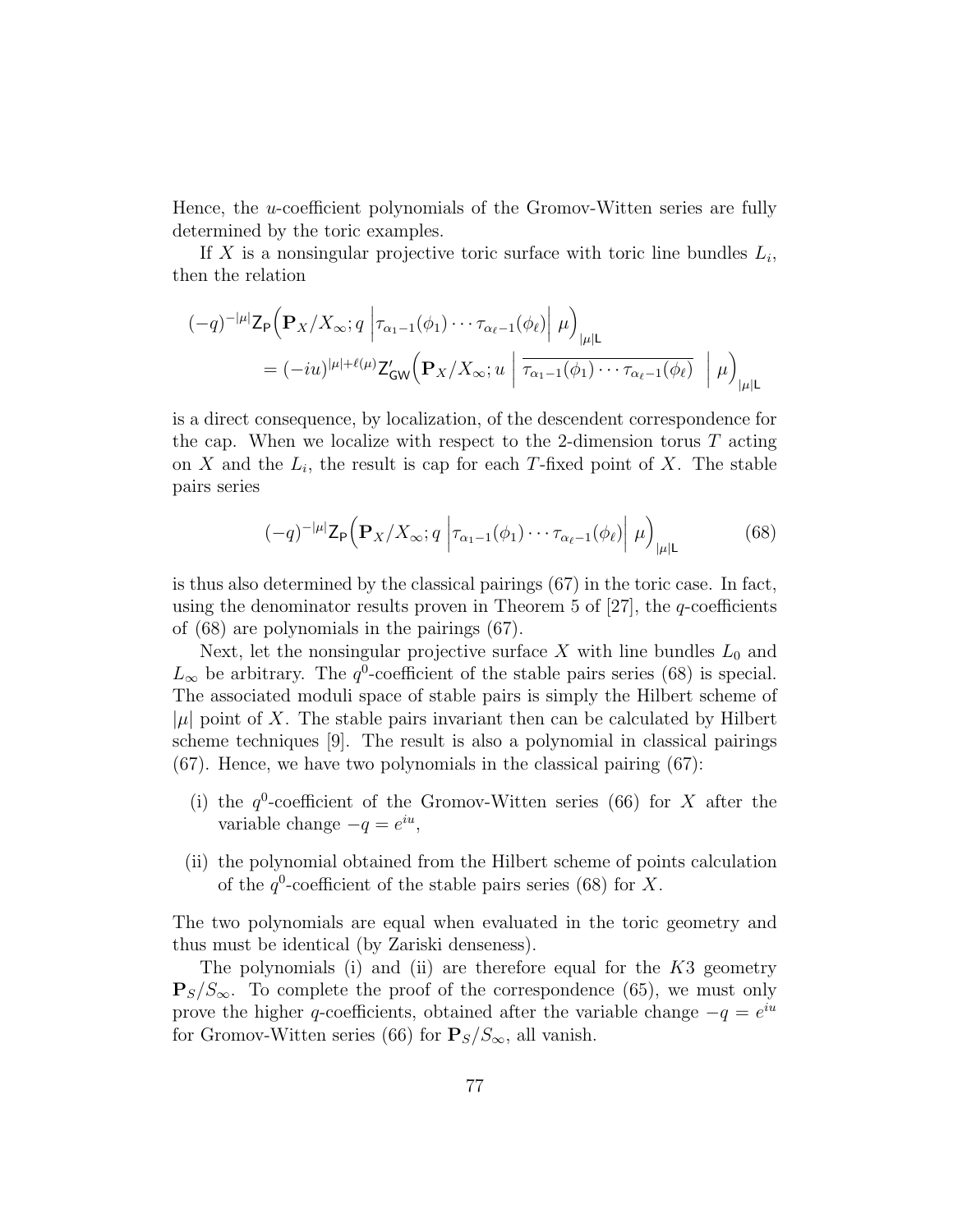Let X be a nonsingular quasi-projective toric surface with toric line bundles  $L_0$  and  $L_\infty$ . Consider the T-equivariant Gromov-Witten series

$$
(-iu)^{|\mu|+\ell(\mu)} \mathsf{Z}_{\mathsf{GW}}' \bigg( \mathbf{P}_X / X_\infty; u \mid \overline{\tau_{\alpha_1-1}(\phi_1) \cdots \tau_{\alpha_\ell-1}(\phi_\ell)} \mid \mu \bigg)_{|\mu| \mathsf{L}}^T \tag{69}
$$

where T is the 2-dimensional torus acting on X and the  $L_i$ . As before, each u-coefficient is a universal polynomial over  $\mathbb Q$  in the all classical T-equivariant pairings

$$
\int_{X} \Theta\Big(c(T_X), c(L_0), c(L_{\infty})\Big) \cup \prod_{i \in I} \phi_i \tag{70}
$$

where  $\Theta$  is a monomial in the Chern classes of the bundles

$$
T_X, L_0, L_{\infty} \to X,
$$

of bounded degree (determined by the descendent partition  $\alpha$  and the degrees of  $\phi_i$ ). In T-equivariant geometry, more pairings may be non-zero. Otherwise, the situation is exactly the same as in the non-equivariant case. The universal polynomials in the T-equivariant geometry restrict to the universal polynomials in the non-equivariant geomery.

We finally specialize X to the quasi-projective surfaces  $A_n$ . If we restrict to the sub-torus  $\mathbb{C}^* \subset T$  which preserves the holomorphic form, then

$$
c_1(T_X)=0.
$$

The  $A_n$  geometries, as n varies, provide a rich supply of  $\mathbb{C}^*$ -equivariant pairings (70) subject to the vanishing of  $c_1(T_X)$ , The T-equivariant correspondence

$$
(-q)^{-|\mu|} \mathsf{Z}_{\mathsf{P}}\Big(\mathbf{P}_X/X_\infty; q \left|\tau_{a_1-1}(\phi_1)\cdots\tau_{a_\ell-1}(\phi_\ell)\right| \mu\Big)_{|\mu|\mathsf{L}}^T
$$
  
=  $(-iu)^{|\mu|+\ell(\mu)} \mathsf{Z}_{\mathsf{GW}}'\Big(\mathbf{P}_X/X_\infty; u \left|\tau_{a_1-1}(\phi_1)\cdots\tau_{a_\ell-1}(\phi_\ell)\right| \mu\Big)_{|\mu|\mathsf{L}}^T$ 

has already been proven for  $X = A_n$ . The higher q-coefficients of the stable pairs side above vanish (since  $A_n$  has a holomorphic symplectic form invariant under  $\mathbb{C}^*$ ). Hence, the higher q-coefficients obtained after the change of variables  $-q = e^{iu}$  for the Gromov-Witten series (69) for  $A_n$  all vanish. By the universality of the polynomials and the sufficient Zariski density of the  $A_n$  geometries (subject to the vanishing of the first Chern class of the tangent bundle), we conclude the necessary vanishing of the higher  $q$ -coefficients for Gromov-Witten series (66) for  $P_S/S_{\infty}$ .  $\Box$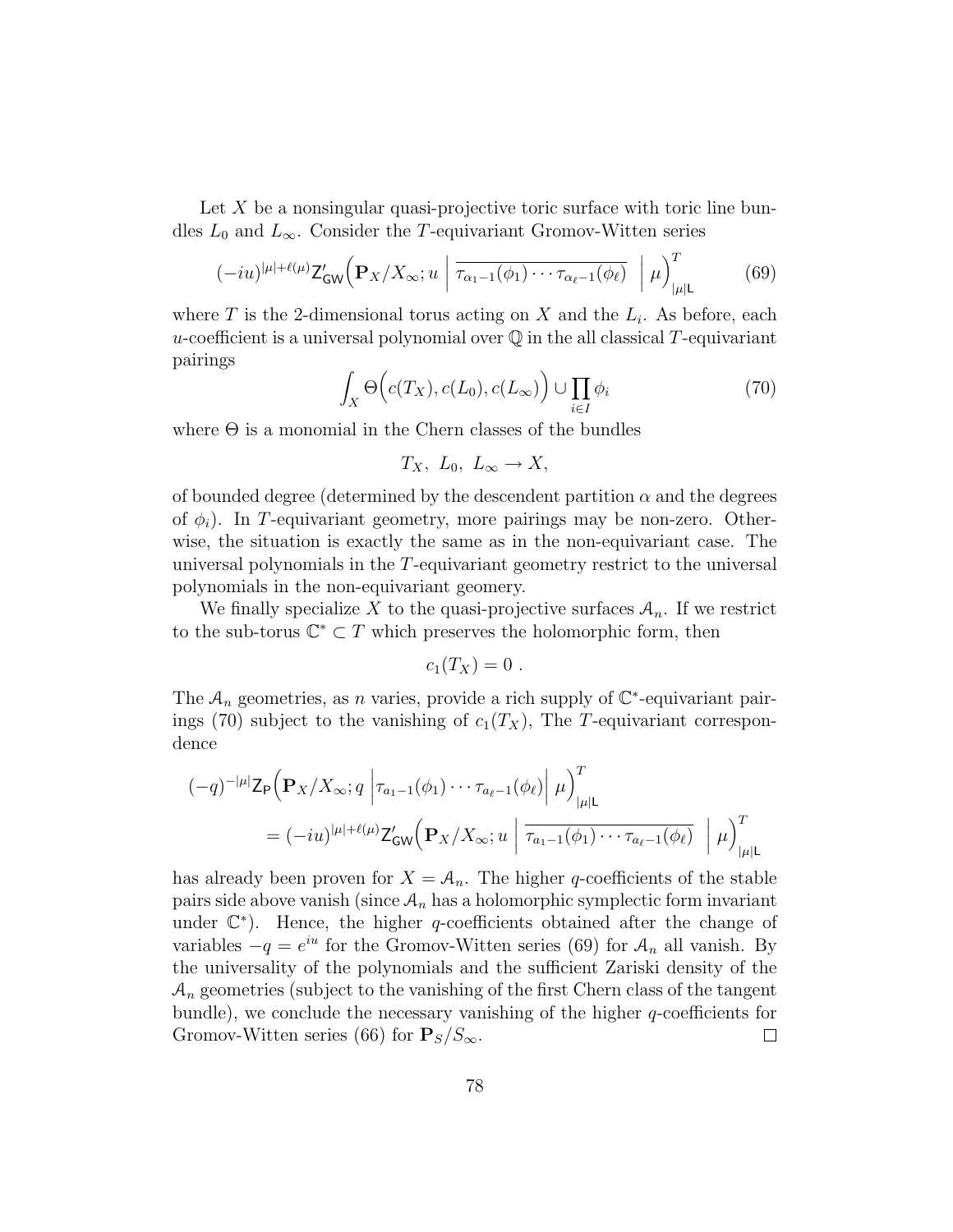### 8.3 Proof of Theorem 5

Let X be a nonsingular projective Fano toric 3-fold, and let  $S \subset X$  be a nonsingular anti-canonical  $K3$  surface. Let N be the normal bundle of S in X. Let

$$
S_0, S_{\infty} \subset \mathbf{P}(\mathcal{O}_S \oplus N)
$$

be the sections determined by the summand  $\mathcal{O}_S$  and N respectively. Let

$$
\iota_0: S \hookrightarrow \mathbf{P}(\mathbb{O}_S \oplus N)
$$

be the inclusion of  $S_0$ .

Let B be a fixed self-dual basis of the cohomology of S. Recall a Nakajima basis element in the Hilbert scheme  $Hilb(S,n)$  is a cohomology weighted partition  $\mu$  of n,

$$
((\mu_1,\phi_1),\ldots,(\mu_\ell,\phi_\ell)),\quad n=\sum_{i=1}^\ell\mu_i,\quad \phi_i\in\mathcal{B}.
$$

Such a weighted partition determines a descendent insertion

$$
\tau[\phi] = \prod_{i=1}^{\ell} \tau_{\mu_i - 1}(\iota_{\infty *}(\phi_i)) \ .
$$

By standard K3 vanishing arguments [20], the stable pairs invariants of the relative 3-fold geometry  $\mathbf{P}(\mathbb{O}_S \oplus N)/S_{\infty}$  are nontrivial only for curves classes in the fibers of

$$
\mathbf{P}(\mathbf{0}_S \oplus N)/S_\infty \to S .
$$

Define the partition function for the relative geometry by

$$
\mathsf{Z}_{\mathsf{P}}\Big(\mathbf{P}(\mathcal{O}_S \oplus N)/S_{\infty}; q \left|\tau[\phi]\right|\mu\Big)_{d\mathsf{L}}\tag{71}
$$

where  $\phi$  and  $\mu$  are both partitions of d weighted by **B**. By further vanishing, only the leading  $q^d$  terms of (71) are possibly nonzero. The following result is proven in Section 4.1 of [28].

**Proposition 27.** Let  $d > 0$  be an integer. The square matrix indexed by B-weighted partitions of d with coefficients

$$
\mathsf{Z}_{\mathsf{P}}\Big(\mathbf{P}(\mathbf{0}_S \oplus N)/S_{\infty}; q \left|\tau[\phi]\right|\mu\Big)_{d\mathsf{L}}\tag{72}
$$

has maximal rank.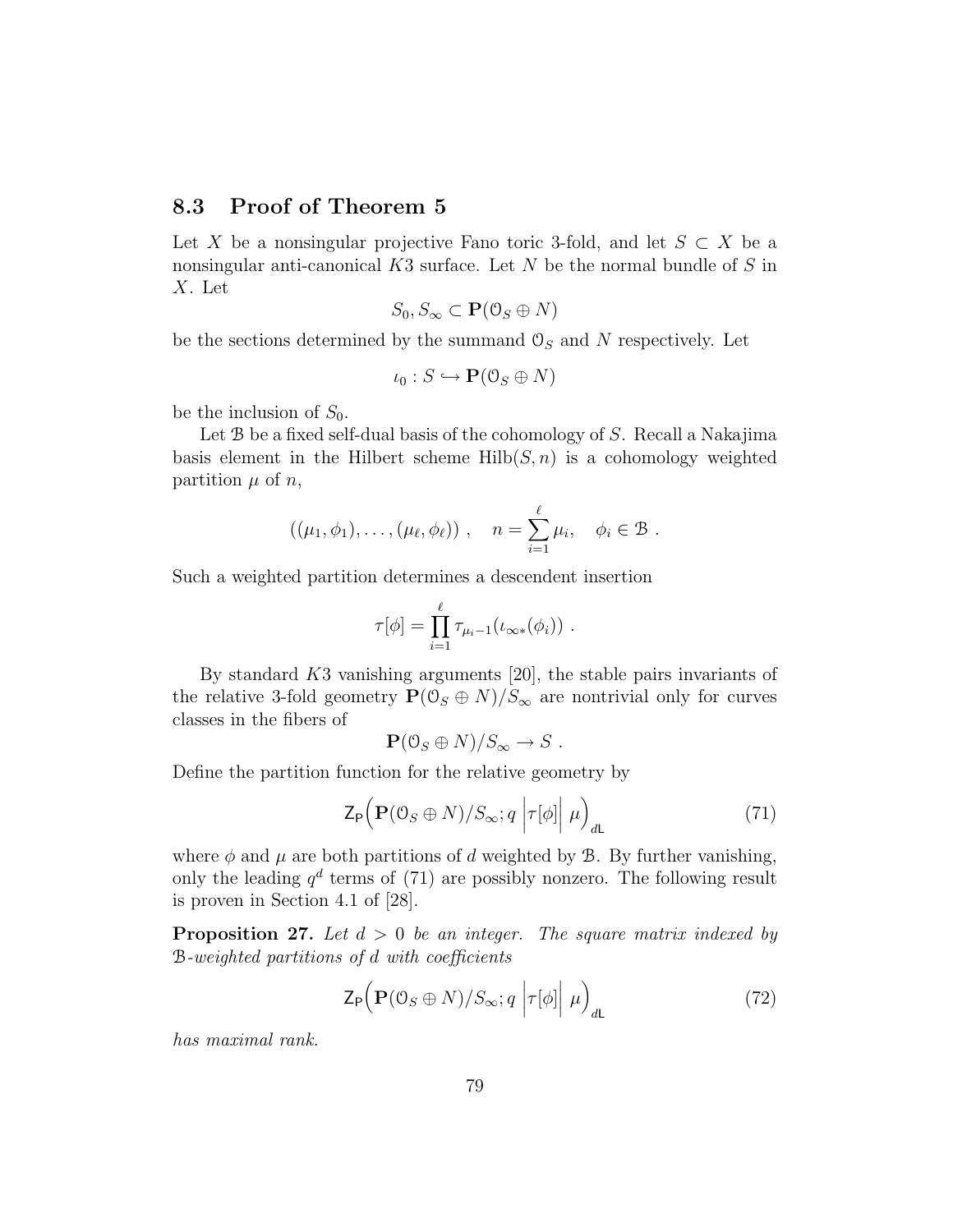We can also consider the Gromov-Witten analogue of Proposition 27. By Proposition 26, we have a descendent correspondence

$$
(-q)^{-d} \mathsf{Z}_{\mathsf{P}} \Big( \mathbf{P}(\mathbf{0}_{S} \oplus N)/S_{\infty}; q \left| \tau[\phi] \right| \mu \Big)_{d\mathsf{L}}
$$
  
=  $(-iu)^{|\nu| + \ell(\nu)} \mathsf{Z}_{\mathsf{GW}}' \Big( \mathbf{P}(\mathbf{0}_{S} \oplus N)/S_{\infty}; u \left| \overline{\tau[\phi]} \right| \mu \Big)_{d\mathsf{L}}$  (73)

after the variable change  $-q = e^{iu}$ . In particular, the Gromov-Witten matrix corresponding to (72) is also invertible.

Let  $\beta \in H_2(X,\mathbb{Z})$  be a curve class, and let

$$
d_{\beta} = \int_{\beta} c_1(X) = \int_{\beta} [S] .
$$

Consider the descendent correspondence of Theorem 7,

$$
(-q)^{-d_{\beta}/2} \mathsf{Z}_{\mathsf{P}}\Big(X; q \mid \tau[\phi] \Big)_{\beta} = (-iu)^{d_{\beta}} \mathsf{Z}_{\mathsf{GW}}'\Big(X; u \mid \overline{\tau[\phi]} \Big)_{\beta}, \qquad (74)
$$

where  $\phi$  is a partition of  $d_{\beta}$  weighted by B. Since all the cohomology classes of the descendent  $\tau[\phi]$  lie on S, we can degenerate to the normal cone. The resulting degeneration formula<sup>21</sup> in stable pairs theory for  $\mathsf{Z}_{\mathsf{P}}\left(X\Big|\tau[\phi]\right)$ β is

$$
\sum Z_{\mathsf{P}} \left( \mathbf{P}(\mathbf{0}_S \oplus N)/S_{\infty} \middle| \tau[\phi] \middle| \mu \right)_{d_{\beta} \mathsf{L}} (-1)^{|\mu| - \ell(\mu)} \mathfrak{z}(\mu) q^{-|\mu|} Z_{\mathsf{P}} \left( X/S \middle| \right) \left| \mu^{\vee} \right)_{\beta},
$$

where the sum is over all elements  $\mu$  of the Nakajima basis of cohomology of Hilb $(S, d_{\beta})$ . The parallel degeneration formula for Gromov-Witten theory together with Propositions 26 and 27 imply Theorem 5 in case there are no descendent insertions.

Consider now the correspondence of Theorem 5 with the full descendent insertion

$$
\tau_0(\gamma_1)\ldots\tau_0(\gamma_r) \ . \tag{75}
$$

Since X is a toric variety, the cohomological degree of each  $\gamma_i$  must be even. Degrees 0 and 2 can be removed from both stable pairs and Gromov-Witten theory by the fundamental class and divisor equations. We need only consider insertions  $\gamma_i$  of degree 4 or 6. The divisor

 $\iota_S : S \subset X$ 

 $21$ We follow here the notation of Section 1.2.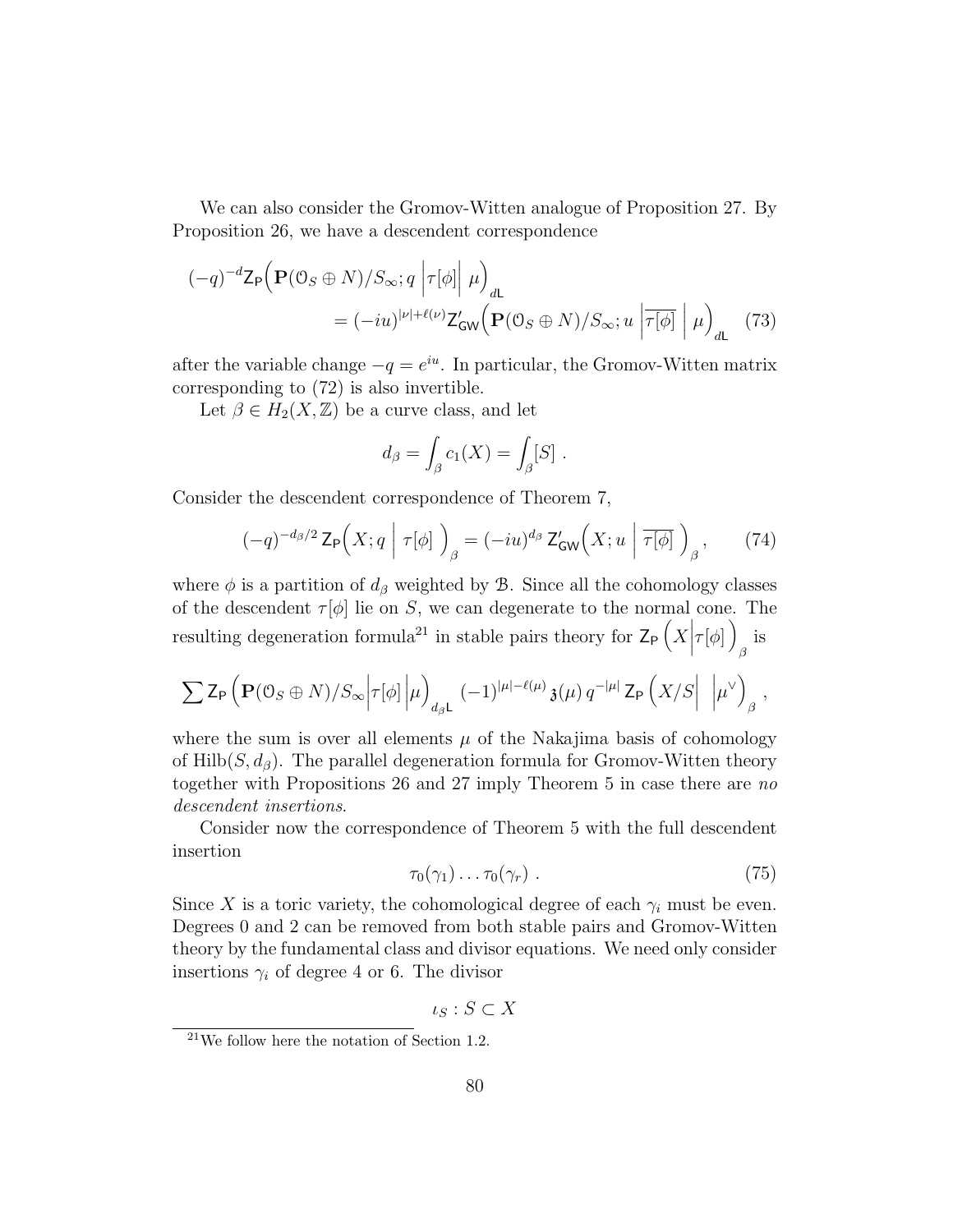is ample since X is Fano. Hence, classes  $\gamma_i \in H^*(X, \mathbb{Q})$  of degrees 4 and 6 can be written as

$$
\iota_{S*}(\phi_i) = \gamma_i \tag{76}
$$

for  $\phi_i \in H^*(S, \mathbb{Q})$  by Hard Lefschetz. We can write the insertion (75) as

$$
\tau_0(\iota_{S*}(\phi_1))\ldots\tau_0(\iota_{S*}(\phi_r))\ .
$$

We now reduce correspondence of Theorem 5 with the full insertion (75) to Theorem 5 with no insertions. Via degeneration to the normal cone of S, we can write

$$
\mathsf{Z}_{\mathsf{P}}\left(X\Big|\tau_0(\iota_{S*}(\phi_1))\ldots\tau_0(\iota_{S*}(\phi_r))\right)_{\beta}
$$

in terms of the relative geometries as

$$
\sum Z_{\mathsf{P}} \left( \mathbf{P}(\mathbf{0}_S \oplus N)/S_{\infty} \middle| \tau_0(\iota_{S_0*}(\phi_1)) \dots \tau_0(\iota_{S_0*}(\phi_r)) \middle| \mu \right)_{d_{\beta} \mathsf{L}} \n(-1)^{|\mu| - \ell(\mu)} \mathfrak{z}(\mu) q^{-|\mu|} Z_{\mathsf{P}} \left( X/S \middle| \right) \left| \mu^{\vee} \right)_{\beta},
$$

where the sum is as before. The parallel degeneration formula for Gromov-Witten theory together with Proposition 26 achieves the desired reduction.  $\Box$ 

## 8.4 Proof of Corollary 3

Let  $S \subset \mathbf{P}^3$  be a nonsingular quartic surface (anti-canonical and K3). Let  $\beta \in H_2(\mathbf{P}^3, \mathbb{Z})$ . Since  $c_1(T_{\mathbf{P}^3})$  is even,  $d_{\beta}$  is even. Then, by Theorem 5, we have

$$
\mathsf{Z}_{\mathsf{GW}}'\left(\mathbf{P}^3/S\;\middle|\; \; \left|\mu^{\vee}\right\rangle_{\beta} \;\in \mathbb{Q}(-q=e^{iu},i)[u,\frac{1}{u}] \tag{77}
$$

by the rationality in  $q$  of the corresponding stable pairs series [28].

Since the classes  $\gamma_j \in H^*(\mathbf{P}^3, \mathbb{Q})$  are assumed to be of positive degree, we can write

$$
\iota_{S*}(\phi_j)=\gamma_j
$$

for classes  $\phi_j \in H^*(S, \mathbb{Z})$ . After replacing the descendent insertion with

$$
\tau_{k_1}(\iota_{S*}(\phi_1))\ldots \tau_{k_s}(\iota_{S*}(\phi_s)),
$$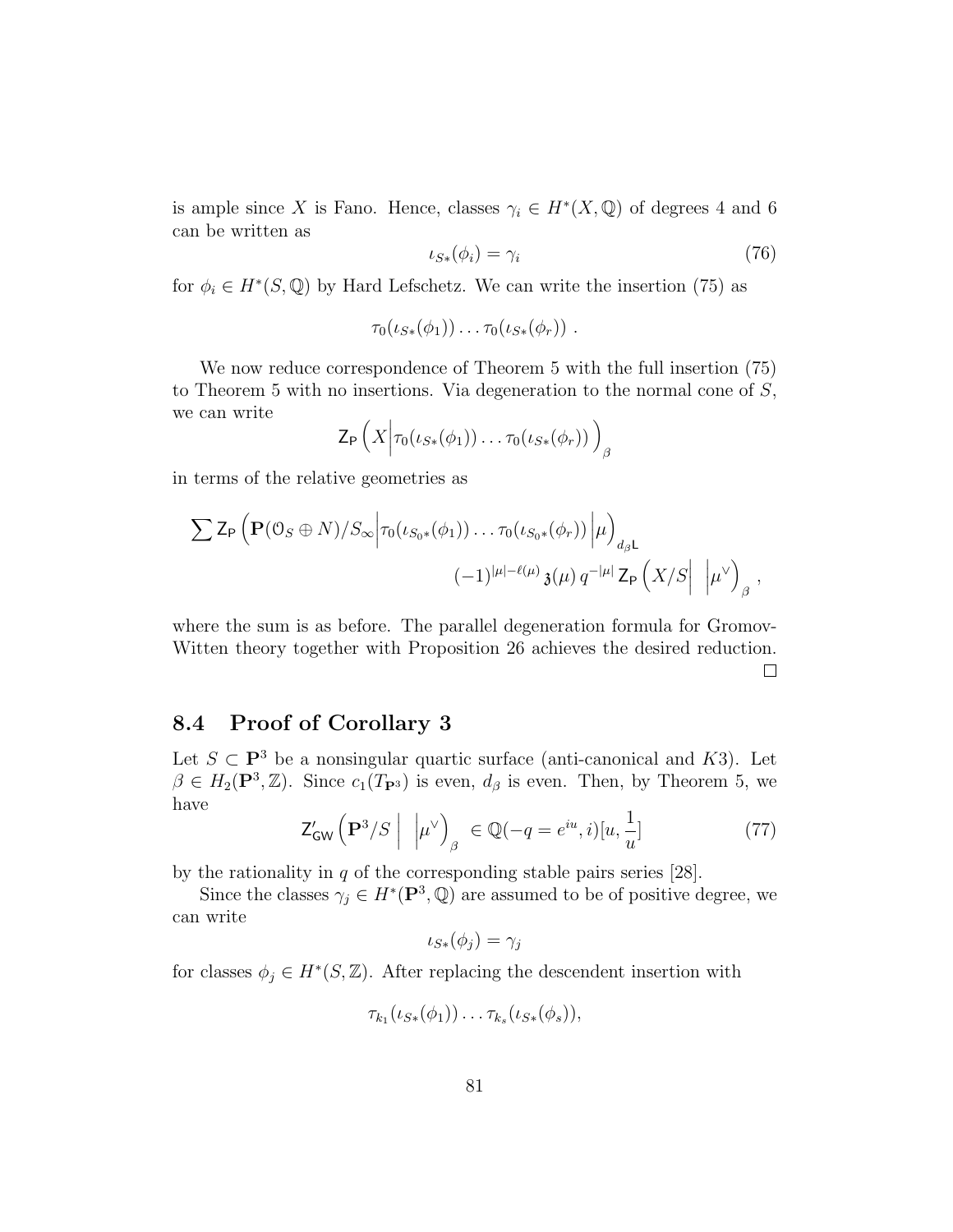we can degenerate to the normal cone of S. We find

$$
\mathsf{Z}_{\mathsf{GW}}'\left(\mathbf{P}^3 \middle| \tau_{k_1}(\iota_{S*}(\phi_1)) \ldots \tau_{k_s}(\iota_{S*}(\phi_s)) \right)_{\beta}
$$

is equal to

$$
\sum Z'_{GW} \left( \mathbf{P}(0_S \oplus N) / S_{\infty} \middle| \tau_{k_1}(\iota_{S_0*}(\phi_1)) \dots \tau_{k_s}(\iota_{S_0*}(\phi_s)) \middle| \mu \right)_{d_{\beta} \mathsf{L}}
$$
  

$$
\mathfrak{z}(\mu) u^{2\ell(\mu)} Z'_{GW} \left( \mathbf{P}^3 / S \middle| \right) \left| \mu^{\vee} \right)_{\beta} . \quad (78)
$$

The terms of (78) which are invariants of  $P(\mathcal{O}_S \oplus N)/S_{\infty}$  are Laurent polynomials in u and  $\frac{1}{u}$  by K3 vanishings (the only connected contributions are of genus 0 and 1). The terms with are invariants of  $\mathbf{P}^{3}/S$  are constrained by (77). The claim of the Corollary then follows immediately.  $\Box$ 

# References

- [1] K. Behrend, Gromov-Witten invariants in algebraic geometry, Invent. Math. 127 (1997), 601–617.
- [2] K. Behrend and B. Fantechi, The intrinsic normal cone, Invent. Math. **128** (1997), 45–88.
- [3] J. Bryan and R. Pandharipande. The local Gromov-Witten theory of curves, JAMS 21 (2008), 101–136.
- [4] C. Faber and R. Pandharipande, Hodge integrals and Gromov-Witten theory, Invent. Math. **139** (2000), 173–199.
- [5] S. Fujii, H. Kanno, S. Moriyama, S. Okada, Instanton calculus and chiral one-point functions in supersymmetric gauge theories, Adv. Theor. Math. Phys. 12 (2008), 1401–1428.
- [6] T. Graber and R. Pandharipande, Localization of virtual classes, Invent. Math., 135, 487–518, 1999.
- [7] M. Gross and B. Siebert, Logarithmic Gromov-Witten invariants, arXiv:1102.4322.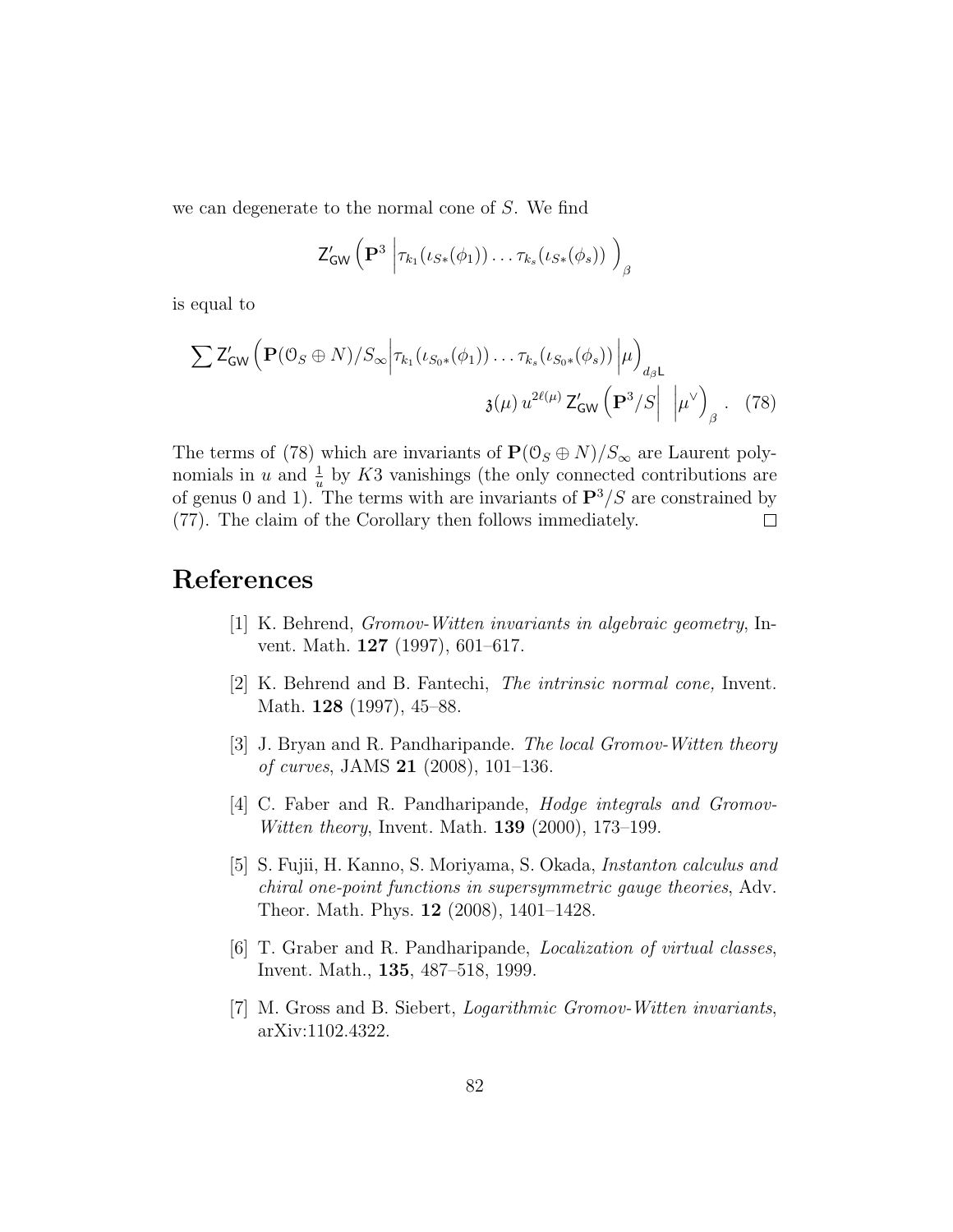- [8] E. Ionel and T. Parker, Relative Gromov-Witten invariants, Ann. of Math. 157 (2003), 45–96.
- [9] M. Lehn, Chern classes of tautological sheaves on Hilbert schemes of points on surfaces, Invent. Math.  $136$  (1999), 157–207.
- [10] A.-M. Li and Y. Ruan, Symplectic surgery and Gromov-Witten invariants of Calabi-Yau 3-folds I, Invent. Math. 145 (2001), 151– 218.
- [11] J. Li, Stable morphisms to singular schemes and relative stable morphisms, JDG 57 (2001), 509-578.
- [12] J. Li, A degeneration formula of  $GW-invariants$ , JDG 60 (2002), 199–293.
- [13] J. Li and G. Tian, Virtual moduli cycles and Gromov-Witten invariants of algebraic varieties, JAMS 11, 119–174, 1998.
- $[14]$  D. Maulik and A. Oblomkov, *The quantum cohomology of the* Hilbert scheme of points of  $A_n$ -resolutions, JAMS 22 (2009), 1055–1091.
- [15] D. Maulik and A. Oblomkov, Donaldson-Thomas theory of  $A_n \times \mathbb{P}^1$ , Comp. Math. **145** (2009), 1249-1276.
- [16] D. Maulik, A. Oblomkov, A. Okounkov, and R. Pandharipande, The Gromov-Witten/Donaldson-Thomas correspondence for toric 3-folds, Invent. Math. (to appear).
- [17] D. Maulik, N. Nekrasov, A. Okounkov, and R. Pandharipande, Gromov-Witten theory and Donaldson-Thomas theory. I, Compos. Math. 142 (2006), 1263–1285.
- [18] D. Maulik, N. Nekrasov, A. Okounkov, and R. Pandharipande, Gromov-Witten theory and Donaldson-Thomas theory. II, Compos. Math. 142 (2006), 1286–1304.
- [19] D. Maulik and R. Pandharipande, A topological view of Gromov-*Witten theory*, Topology  $45$  (2006), 887–918.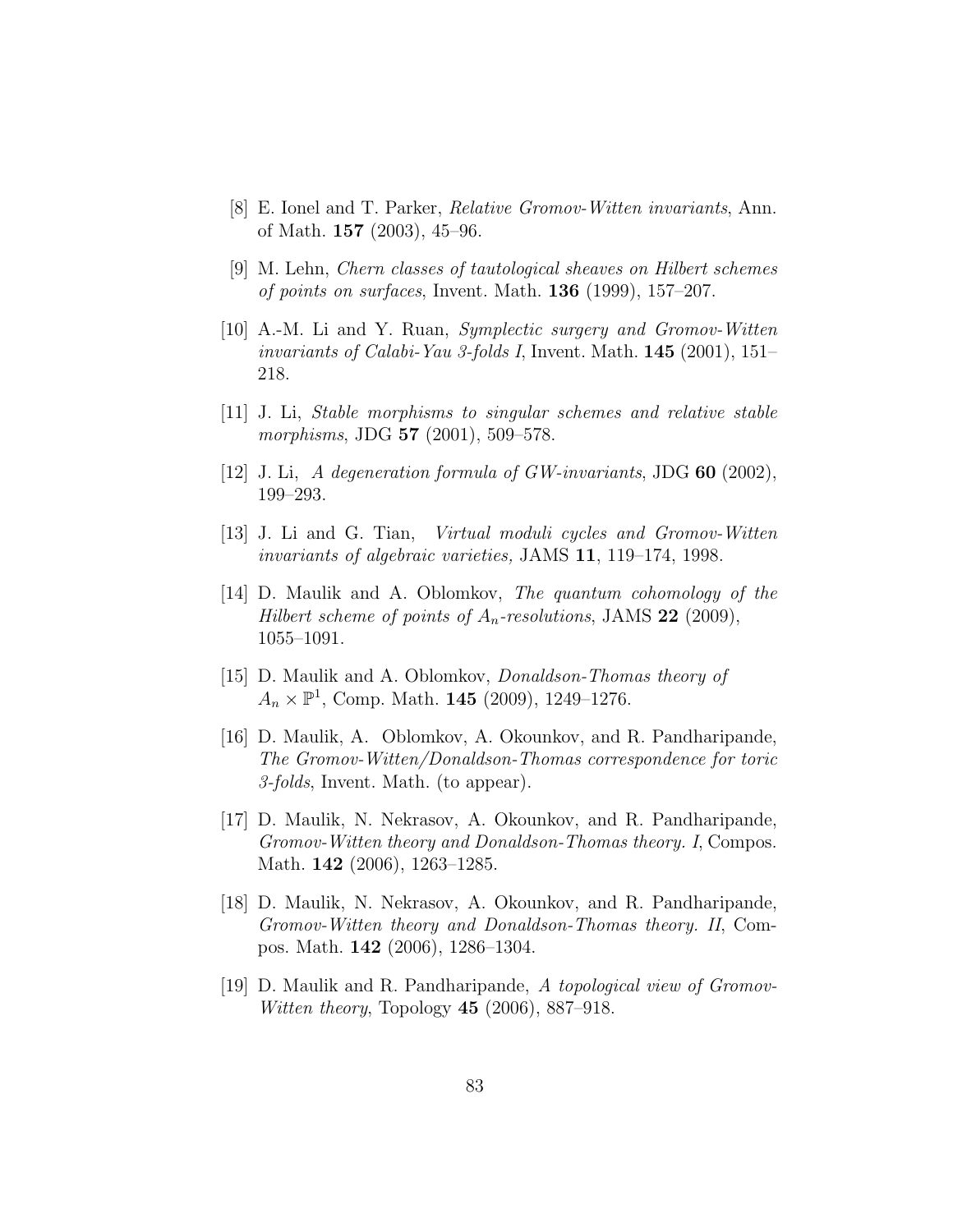- [20] D. Maulik, R. Pandharipande, R. Thomas, Curves on K3 surfaces and modular forms, With an appendix by A. Pixton. J. Topol. 3 (2010), 937–996.
- [21] A. Oblomkov, A. Okounkov, and R. Pandharipande, in preparation.
- [22] A. Okounkov and R. Pandharipande, Hodge integrals and invariants of the unknot, Geom. Topol. 8 (2004), 675–699.
- [23] A. Okounkov and R. Pandharipande, Gromov-Witten theory, Hurwitz numbers, and completed cycles, Ann. of Math.  $163$  (2006), 517–560.
- [24] A. Okounkov and R. Pandharipande, The quantum cohomology of the Hilbert scheme of points of the plane, Invent. Math. 179 (2010), 523–557.
- [25] A. Okounkov and R. Pandharipande, The local Donaldson-Thomas theory of curves, Geom. Topol. 14 (2010), 1503–1567.
- [26] A. Okounkov, N. Reshetikhin, and C. Vafa, Quantum Calabi-Yau and classical crystals, in The unity of mathematics, 597618, Progr. Math., 244, Birkhuser Boston, Boston, MA, 2006.
- [27] R. Pandharipande and A. Pixton, Descendents on local curves: rationality, Comp. Math. 149 (2012), 81–124.
- [28] R. Pandharipande and A. Pixton, Descendent theory for stable pairs on toric 3-folds, Jour. Math. Soc. Japan (to appear).
- [29] R. Pandharipande and A. Pixton, Descendents on local curves: stationary theory, in Geometry and arithmetic, 283–307, EMS Ser. Congr. Rep., Eur. Math. Soc., Zrich, 2012. arXiv:1109.1258.
- [30] R. Pandharipande and A. Pixton, Gromov-Witten pairs correspondence for the quintic 3-fold,  $arXiv:1203.0468$ .
- [31] R. Pandharipande and R. P. Thomas, Curve counting via stable pairs in the derived category, Invent Math.  $178$  (2009), 407 – 447.